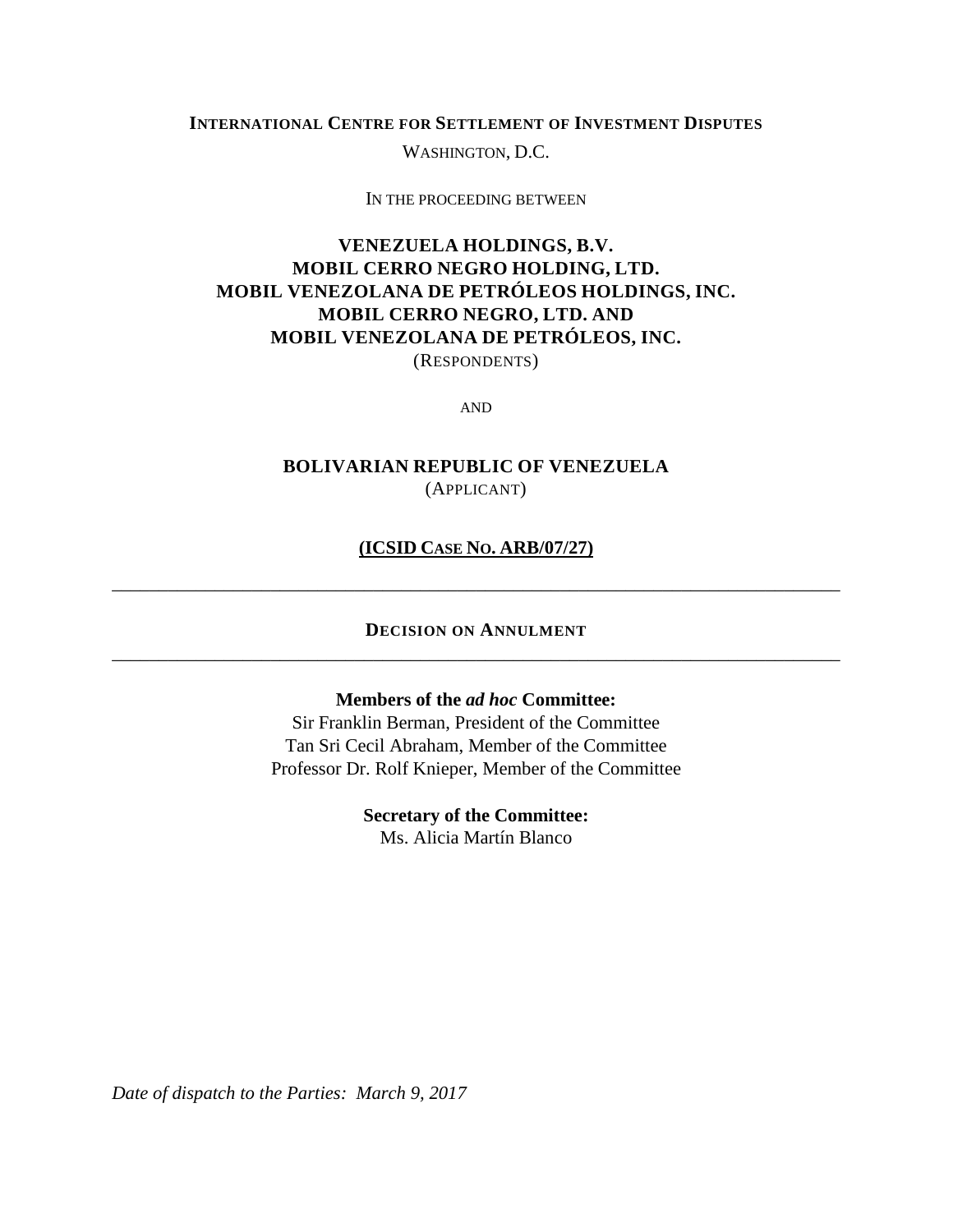## **REPRESENTATION OF THE PARTIES**

Representing the Respondents:

**Mr. Thomas L. Cubbage III Mr. Miguel López Forastier Ms. Mary T. Hernández** Covington & Burling LLP 1201 Pennsylvania Ave., NW Washington, D.C. 20004-2401 USA

**Mr. Gaëtan Verhoosel Mr. Scott Vesel Mr. Simon Maynard** Three Crowns LLP New Fetter Place 8-10 New Fetter Lane London EC4A 1AZ UK

## **Mrs. Alice Brown Mr. Eugene J. Silva II**

Production Company Law Department Exxon Mobil Corporation 1301 Fannin Street CORP-FB-1459 Houston, TX 77002 USA

Representing the Applicant:

# **Dr. Reinaldo Enrique Muñoz Pedroza** Procurador General de la República Av. Los Ilustres, cruce con calle Francisco Lazo Martí Edif. Procuraduría General de la República, piso 8 Urb. Santa Mónica Caracas 1040 Venezuela

**Mr. George Kahale, III Mr. Benard V. Preziosi, Jr. Ms. Miriam K. Harwood** Curtis, Mallet-Prevost, Colt & Mosle LLP 101 Park Avenue New York, NY 10178 USA

# **Ms. Gabriela Álvarez-Ávila**

Curtis, Mallet-Prevost, Colt & Mosle, S.C. Rubén Darío 281, Pisos 8 & 9 Col. Bosque de Chapultepec 11580 Mexico, D.F. Mexico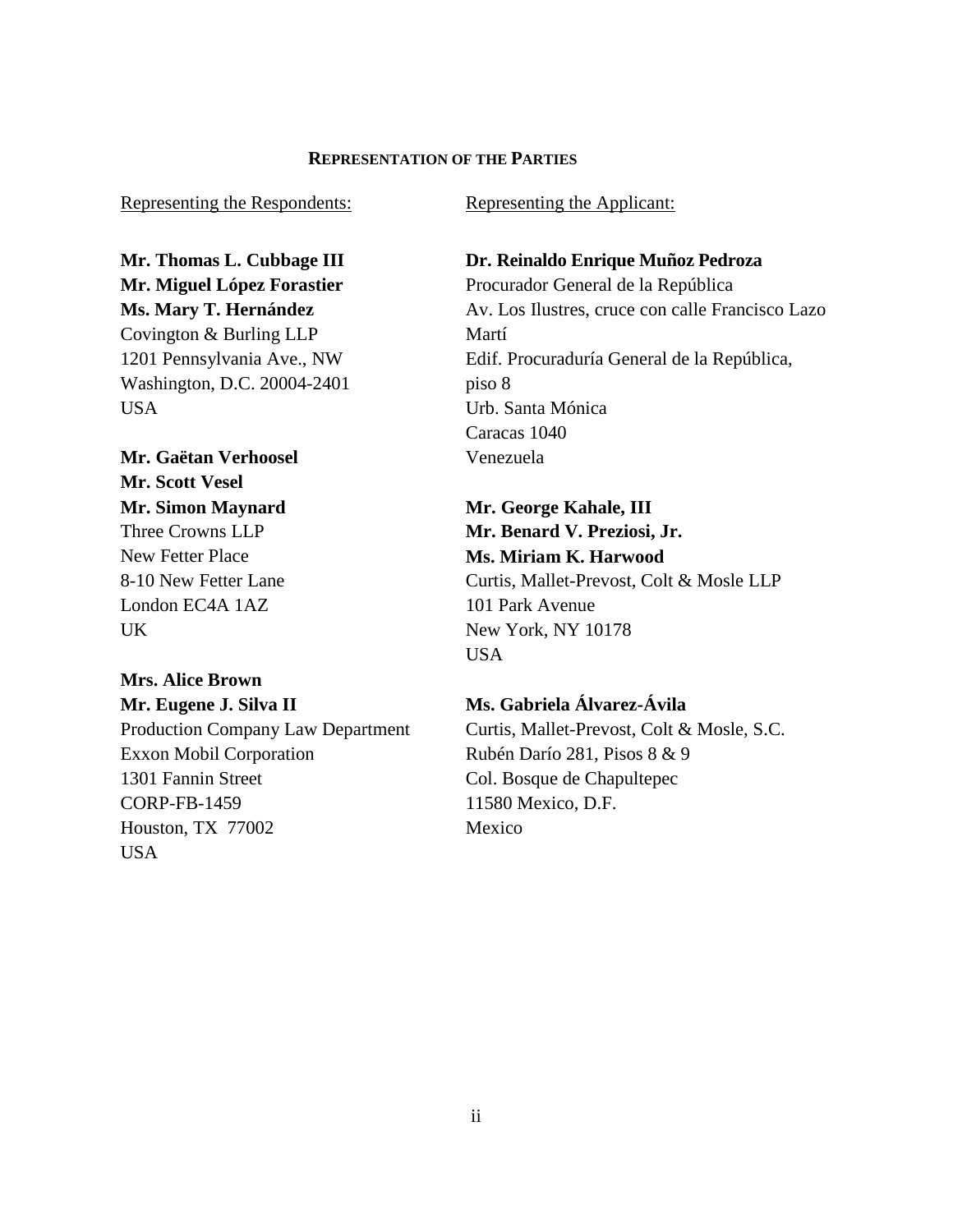# **Table of Contents**

| I. |                                                                                       |                                                                                    |  |
|----|---------------------------------------------------------------------------------------|------------------------------------------------------------------------------------|--|
|    | 1. Application, Registration, Provisional Stay of Enforcement and Constitution of the |                                                                                    |  |
|    |                                                                                       |                                                                                    |  |
|    |                                                                                       |                                                                                    |  |
|    |                                                                                       |                                                                                    |  |
|    |                                                                                       |                                                                                    |  |
|    |                                                                                       |                                                                                    |  |
| П. |                                                                                       |                                                                                    |  |
|    |                                                                                       |                                                                                    |  |
|    |                                                                                       |                                                                                    |  |
| Ш. |                                                                                       |                                                                                    |  |
|    |                                                                                       |                                                                                    |  |
|    |                                                                                       |                                                                                    |  |
|    | <i>B</i> .                                                                            |                                                                                    |  |
|    |                                                                                       |                                                                                    |  |
|    |                                                                                       |                                                                                    |  |
|    |                                                                                       |                                                                                    |  |
|    |                                                                                       |                                                                                    |  |
|    |                                                                                       | (i) Failure to Apply the Proper Law and the Special Agreement concerning the Cerro |  |
|    |                                                                                       |                                                                                    |  |
|    |                                                                                       | (iii) Exercise of Jurisdiction under the Dutch Treaty based on a Corporate         |  |
|    |                                                                                       |                                                                                    |  |
|    | A.                                                                                    |                                                                                    |  |
|    |                                                                                       |                                                                                    |  |
|    |                                                                                       |                                                                                    |  |
|    |                                                                                       |                                                                                    |  |
|    |                                                                                       |                                                                                    |  |
|    | $C_{\cdot}$                                                                           | Concerning the alleged facts supporting the grounds for annulment 26               |  |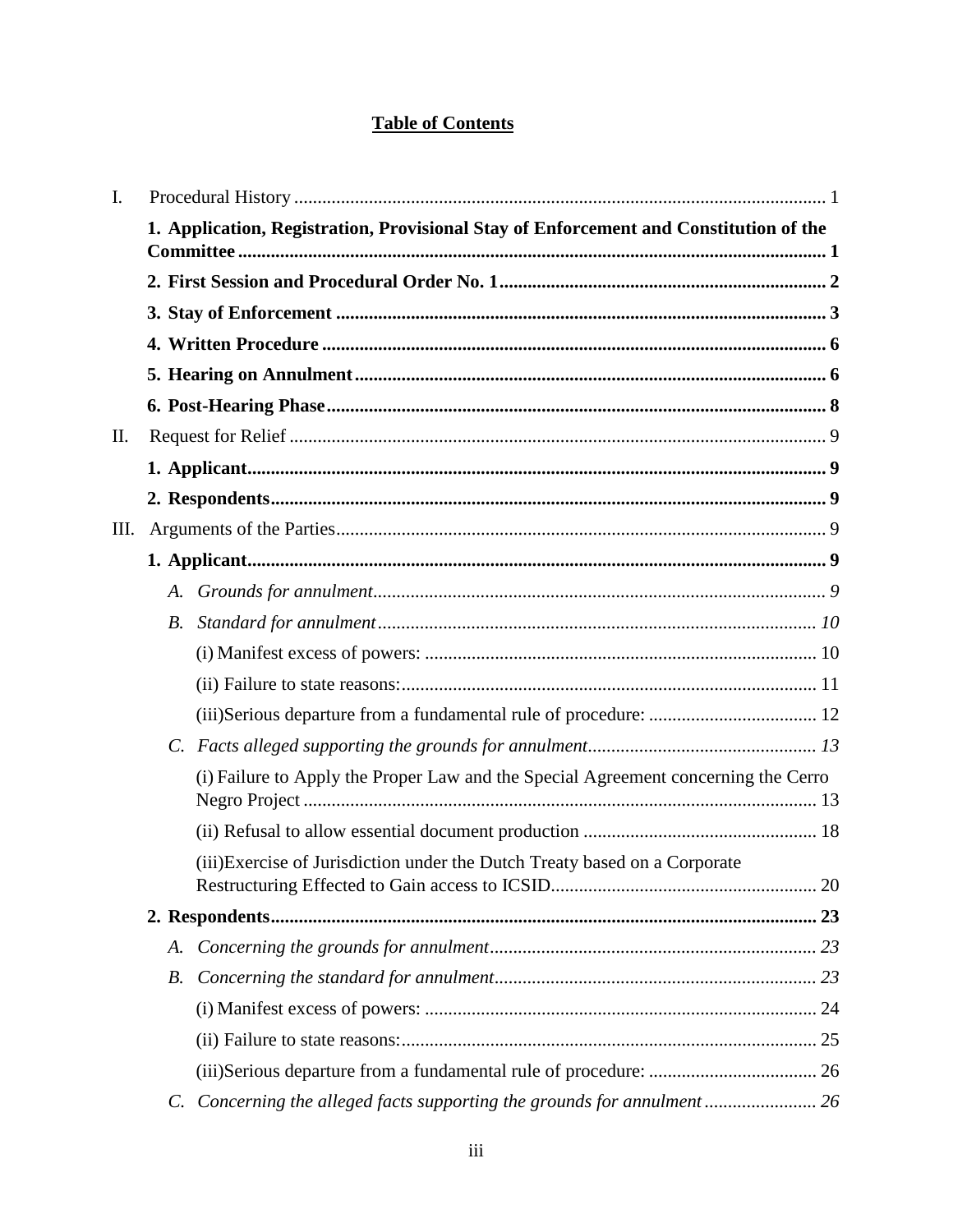|    | (i) Failure to Apply the Proper Law and the Special Agreement concerning the Cerro |  |  |
|----|------------------------------------------------------------------------------------|--|--|
|    |                                                                                    |  |  |
|    |                                                                                    |  |  |
|    | (iii) Exercise of Jurisdiction under the Dutch Treaty based on a Corporate         |  |  |
|    |                                                                                    |  |  |
|    |                                                                                    |  |  |
|    |                                                                                    |  |  |
|    |                                                                                    |  |  |
|    |                                                                                    |  |  |
|    |                                                                                    |  |  |
|    |                                                                                    |  |  |
| V. |                                                                                    |  |  |
|    |                                                                                    |  |  |
|    |                                                                                    |  |  |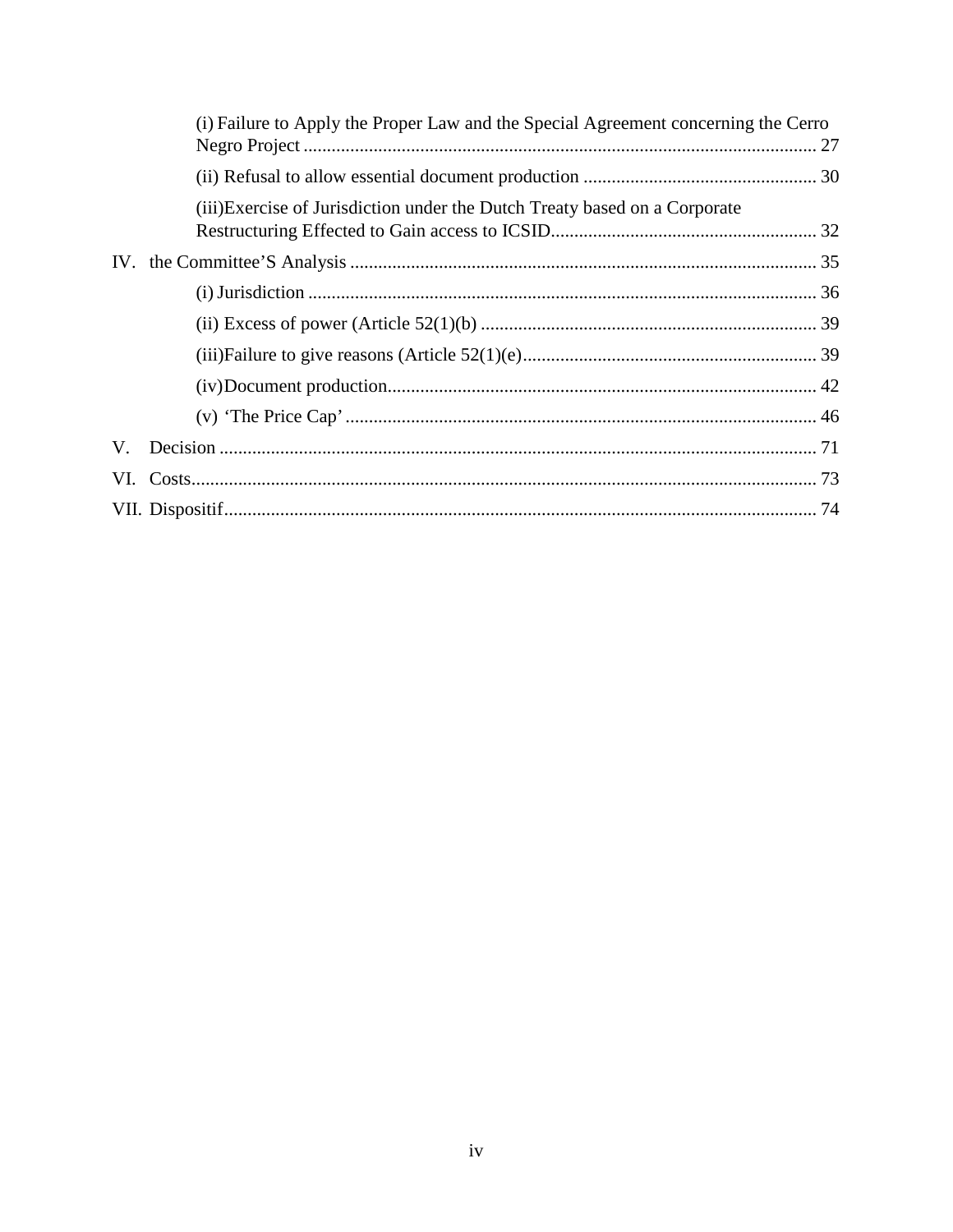## <span id="page-4-1"></span><span id="page-4-0"></span>**I. PROCEDURAL HISTORY**

## **1. APPLICATION, REGISTRATION, PROVISIONAL STAY OF ENFORCEMENT AND CONSTITUTION OF THE COMMITTEE**

- 1. On 2 February 2015, the Bolivarian Republic of Venezuela ("Venezuela" or "the Applicant") filed with the Secretary-General of the International Centre for Settlement of Investment Disputes ("ICSID" or "the Centre") an Application under Article 52 of the ICSID Convention and Rule 50 of the ICSID Arbitration Rules ("the Application"), seeking the annulment of the Award rendered on 9 October 2014 ("the Award") of the Tribunal in the arbitration proceedings between Venezuela Holdings, B.V., Mobil Cerro Negro Holding, Ltd., Mobil Venezolana de Petróleos Holdings, Inc., Mobil Cerro Negro, Ltd. and Mobil Venezolana de Petróleos, Inc. ("the Mobil Parties" or "Respondents") and Venezuela. The Application sought annulment of the Award on three of the five grounds set forth in Article 52(1) of the Convention.
- 2. The Application also included a request for a stay of enforcement of the Award under Article 52(5) of the ICSID Convention.
- 3. On 9 February 2015, the Secretary-General informed the Parties that the Application had been registered on that date and that the Chairman of the Administrative Council of ICSID would proceed to appoint an *ad hoc* Committee pursuant to Article 52(3) of the ICSID Convention. The Parties were also notified that, pursuant to ICSID Arbitration Rule 54(2), enforcement of the Award had been provisionally stayed.
- 4. By letter of 8 May 2015 the Secretary-General notified the Parties that a Committee had been constituted, composed of Sir Franklin Berman (British) as President, Tan Sri Cecil Abraham (Malaysian) and Prof. Dr. Rolf Knieper (German) as Members, and that, in accordance with Rule 52(2) of the Arbitration Rules, the annulment proceeding was deemed to have begun on that date. The Parties were also informed that Ms. Alicia Martín Blanco, Legal Counsel, ICSID, would serve as Secretary of the Committee.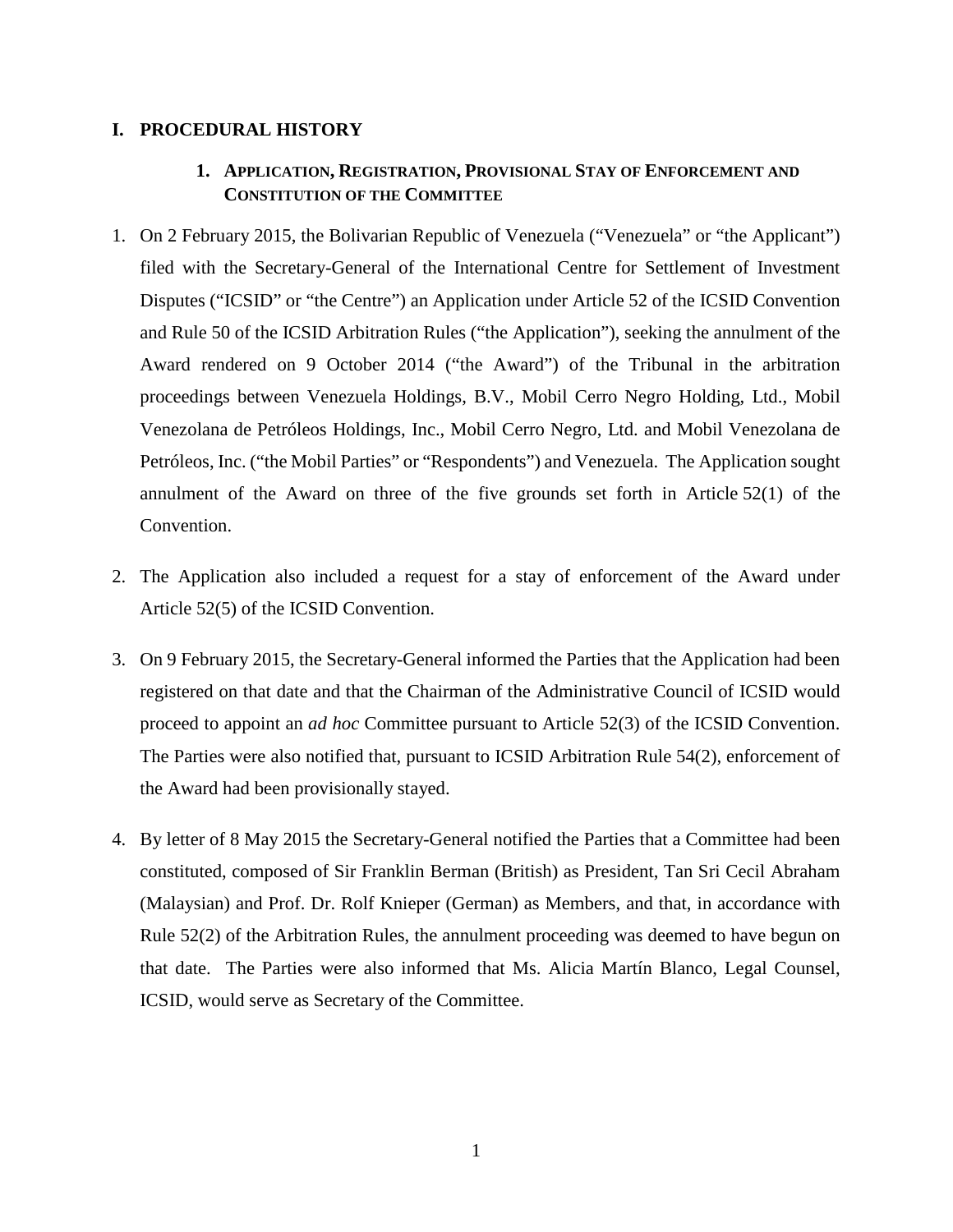#### **2. FIRST SESSION AND PROCEDURAL ORDER NO. 1**

- <span id="page-5-0"></span>5. On 22 May 2015, the Secretary circulated a draft agenda for the first session and invited the Parties to consult and revert to the Committee with their joint or separate proposals on the draft agenda items as well as on any item they might wish to add.
- 6. After consultation with the Parties, the Committee notified the Parties on 10 June 2015, pursuant to Arbitration Rule 13(1) that the first session would be held on 7 July 2015.
- 7. On 11 June 2015, the Parties jointly submitted a draft Procedural Order No. 1 with their agreement on all the items included in the draft agenda and confirmed that they had no items that they wished to add. It was also agreed that the first session would be held by telephone conference.
- 8. On 15 June 2015, the Mobil Parties enclosed a copy of the Decision on Revision that had been issued by the Tribunal on 12 June 2016. In its Decision, the Tribunal dismissed the Application for Revision as inadmissible, declared the stay of enforcement automatically terminated and decided that all costs related to the proceeding would be born by the Applicant.
- 9. The first session was duly held by telephone conference on 7 July 2015. The list of participants was as follows:

Members of the Committee: Sir Franklin Berman, President of the Committee Tan Sri Cecil Abraham, Member of the Committee Professor Dr. Rolf Knieper, Member of the Committee

ICSID Secretariat:

Ms. Alicia Martín Blanco, Secretary of the Committee

Attending on behalf of the Applicant: Mr. George Kahale, Curtis, Mallet-Prevost, Colt & Mosle

- Mr. Ben Preziosi, Curtis, Mallet-Prevost, Colt & Mosle
- Ms. Gabriela Alvarez Avila, Curtis, Mallet-Prevost, Colt & Mosle
- Ms. Arianna Sanchez, Curtis, Mallet-Prevost, Colt & Mosle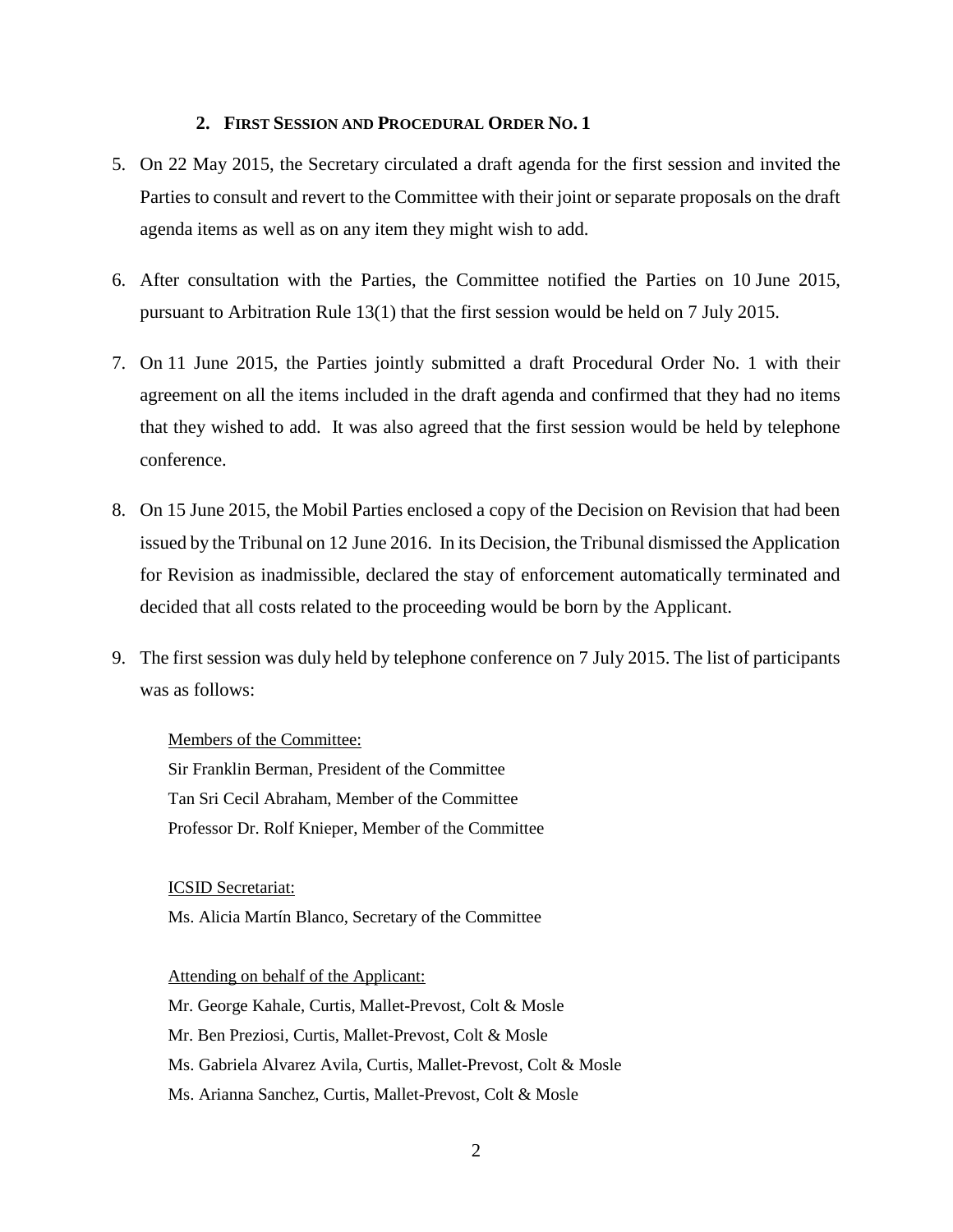#### Mr. Fuad Zarbiyev, Curtis, Mallet-Prevost, Colt & Mosle

Attending on behalf of the Respondents: Mr. Gaëtan Verhoosel, Three Crowns Mr. Scott Vesel, Three Crowns Mr. Thomas L. Cubbage III, Covington & Burling Mr. Miguel López Forastier, Covington & Burling Mr. René Mouledoux, ExxonMobil Mr. Eugene Silva II, ExxonMobil

10. On 13 July 2015, the Committee issued Procedural Order No. 1 containing the Committee's decisions on procedure, including a schedule for written submissions.

## **3. STAY OF ENFORCEMENT**

- <span id="page-6-0"></span>11. On 9 June 2015, the Mobil Parties submitted a communication contending that "the provisional stay of enforcement granted by the Secretary General on 9 February 2015 [had] automatically terminated as of 8 June 2015" and seeking confirmation from the Committee. On the same day the Applicant wrote to the Committee opposing the Respondents' interpretation of Rule 54(2). The Applicant contended that the stay remained in place and should continue in place until the conclusion of the proceeding. If the Respondents wished the Committee to rule on the continuation of the stay, the Applicant proposed that the Committee establish a briefing schedule for that purpose. The Parties exchanged further communications on whether the request was properly framed as a request for a new stay (assuming the stay had been automatically terminated) or as a request for the continuation of the stay (assuming the stay continued in place).
- 12. On 10 June 2015, the Committee established a schedule of submissions on the issue of a stay and indicated that the Parties would be given the opportunity to argue this issue orally before the Committee during the first session.
- 13. On 10 June 2015, the Mobil Parties filed their submission on the stay issue.
- 14. On 24 June 2015, Venezuela filed its submission on the stay issue.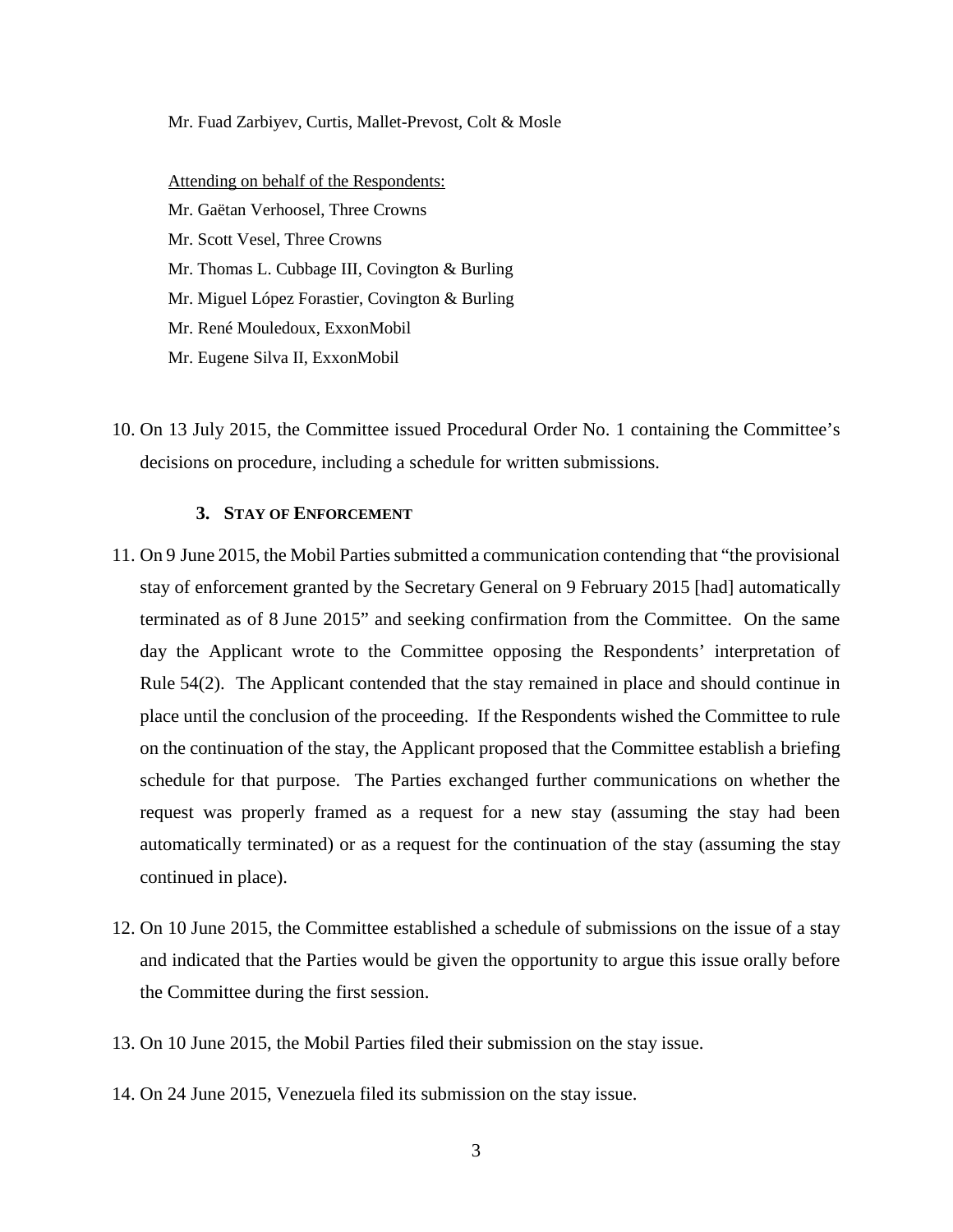- 15. Having heard the Parties' oral arguments at the first session on 7 July 2015, the Committee issued its decision concerning the stay in Procedural Order No. 2 dated 28 July 2015. In the Order, the Committee noted that "[t]he Parties were in disagreement over the essential nature of the stay application. In the view of Venezuela, it was applying for a prolongation of the provisional stay brought into effect by the Secretary-General in application of Article 52.5 of the ICSID Convention and Arbitration Rule 54(2). In the view of the Mobil Parties, that provisional stay had lapsed, and the application could therefore only be for the imposition of a fresh stay *de novo*. Given the actual enforcement situation, however, both Parties had indicated that, in the circumstances, the question was not one which the Committee was required to decide. The Committee was moreover satisfied that the criteria to be applied, in deciding whether to grant or to deny a stay, would be the same under either of the two alternative scenarios." Paragraph 10 of the Order reads as follows:
	- a) The enforcement of the Award of the Tribunal dated 9 October 2014 (ICSID Case No. ARB/07/27) is stayed pending the Committee's decision on Venezuela's application of 2 February 2015 for its annulment.
	- b) The continued effect of Paragraph a. above is conditional on the receipt, within 30 days of the date of this Order, of an official undertaking in writing, by a Minister or other senior officer empowered to commit the Government of Venezuela, that, if the Committee decides not to annul the Award, or to annul it only in part, Venezuela will promptly comply with any or all parts of the Award that have not been annulled. The written undertaking will be addressed to the Committee and copied to each of the Mobil Parties.
	- c) If no undertaking satisfying the terms of Paragraph b. above has been received at the end of the time limit specified in that paragraph, the stay will automatically be lifted 15 days later, but only if there has by then been received an official undertaking or undertakings in writing, by a senior officer or officers empowered to commit each of the Mobil Parties, that no attempt will be made to enforce any part of the Award in a manner that does not take full account of the requirement set forth in the above-cited paragraphs of the Award to avoid double recovery. In the absence of an undertaking or undertakings to that effect, the stay will continue in effect until such time as the requisite undertaking or undertakings have been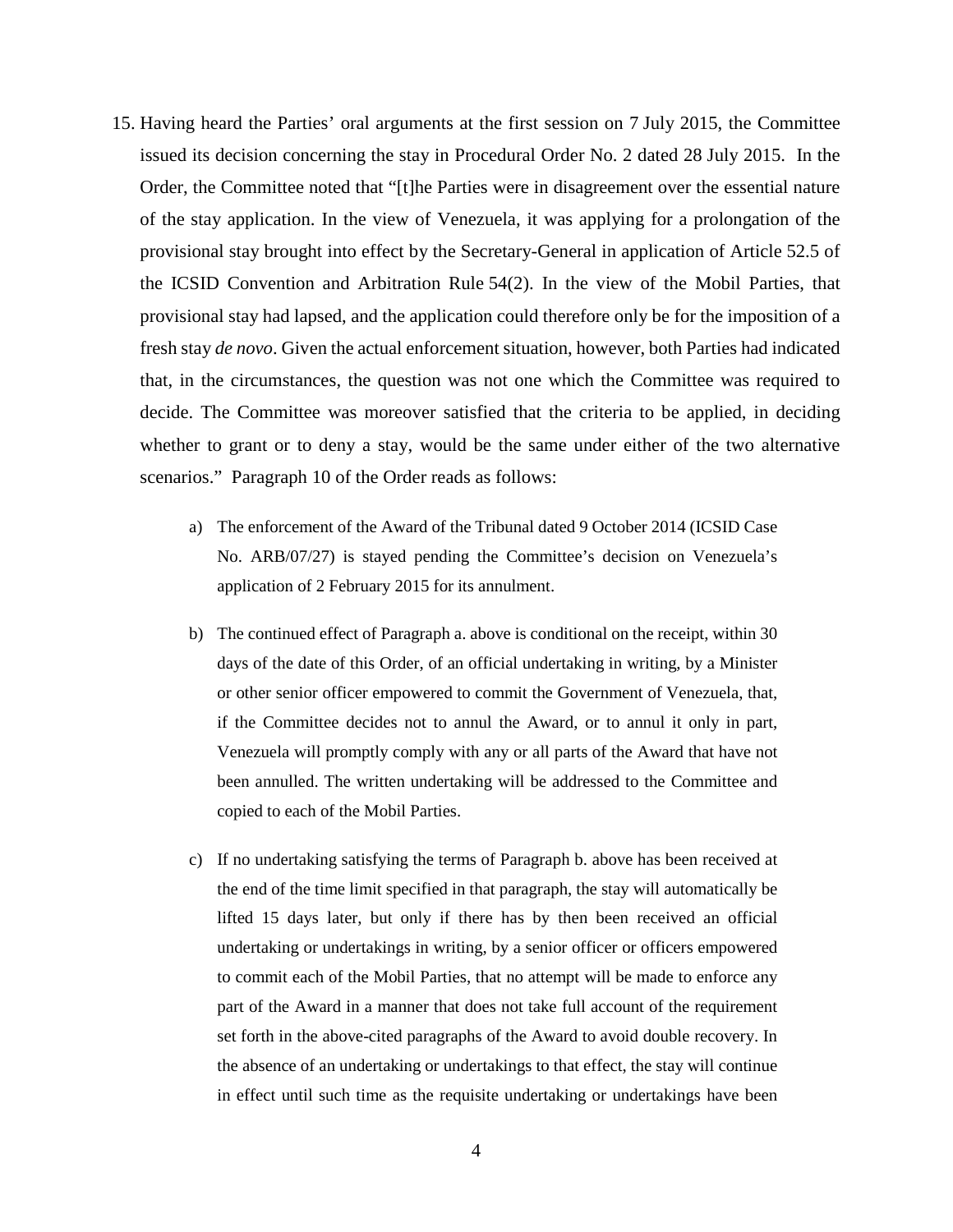received. The written undertaking or undertakings will be addressed to the Committee and copied to each of the other Parties to the present annulment proceedings.

- d) It is open to any Party to apply at any time for a modification or termination of the above in accordance with the provisions of Arbitration Rule 54.
- e) Any Party may apply to the Committee, if the need arises, to certify whether the conditions laid down in Paragraphs b. or c. above have been duly complied with.
- 16. On 18 August 2015, the Centre received a letter addressed to the Committee by the Viceprocurador de la República of Venezuela, which was however challenged by the Mobil Parties by letter of 20 August 2015 as failing to comply with the requirements of paragraph 10(b) of Order No. 2; the Mobil Parties requested that the stay be lifted in accordance with paragraph 10(c) of the Order unless Venezuela provided a compliant undertaking by 26 August 2015 or a bank guarantee covering the full amount of the La Ceiba portion of the Award by 10 September 2015.
- 17. On 24 August 2015, the Committee suspended the time limits under paragraph 10 of Order No. 2 and invited Venezuela to confirm in writing, at Ministerial level, not later than 31 August 2015, that the letter did constitute "a formal and binding undertaking on the part of the Government of Venezuela, in the words of sub-paragraph 10(b), 'that, if the Committee decides not to annul the Award, or to annul it only in part, Venezuela [would] promptly comply with any or all parts of the Award that have not been annulled'." The Committee further noted that the Mobil Parties would be at liberty thereafter, if they considered it necessary, to avail themselves of the procedure specified in sub-paragraph 10(e) of the Order.
- 18. On 28 August 2015, a letter dated 27 August 2015 was received from the Minister of Petroleum and Mines of Venezuela containing a confirmation as requested by the Committee. On 1 September 2015, the Mobil Parties requested the Committee to confirm under paragraph 10(e) of Order No. 2 that Venezuela had not complied with paragraph 10(b) of the Order and to order that the stay be lifted immediately upon provision by the Mobil Parties of the undertaking referred to in paragraph 10(c) of the Order. On 2 September 2015, the Committee invited the Applicant's response; the time limits under paragraph 10 of Procedural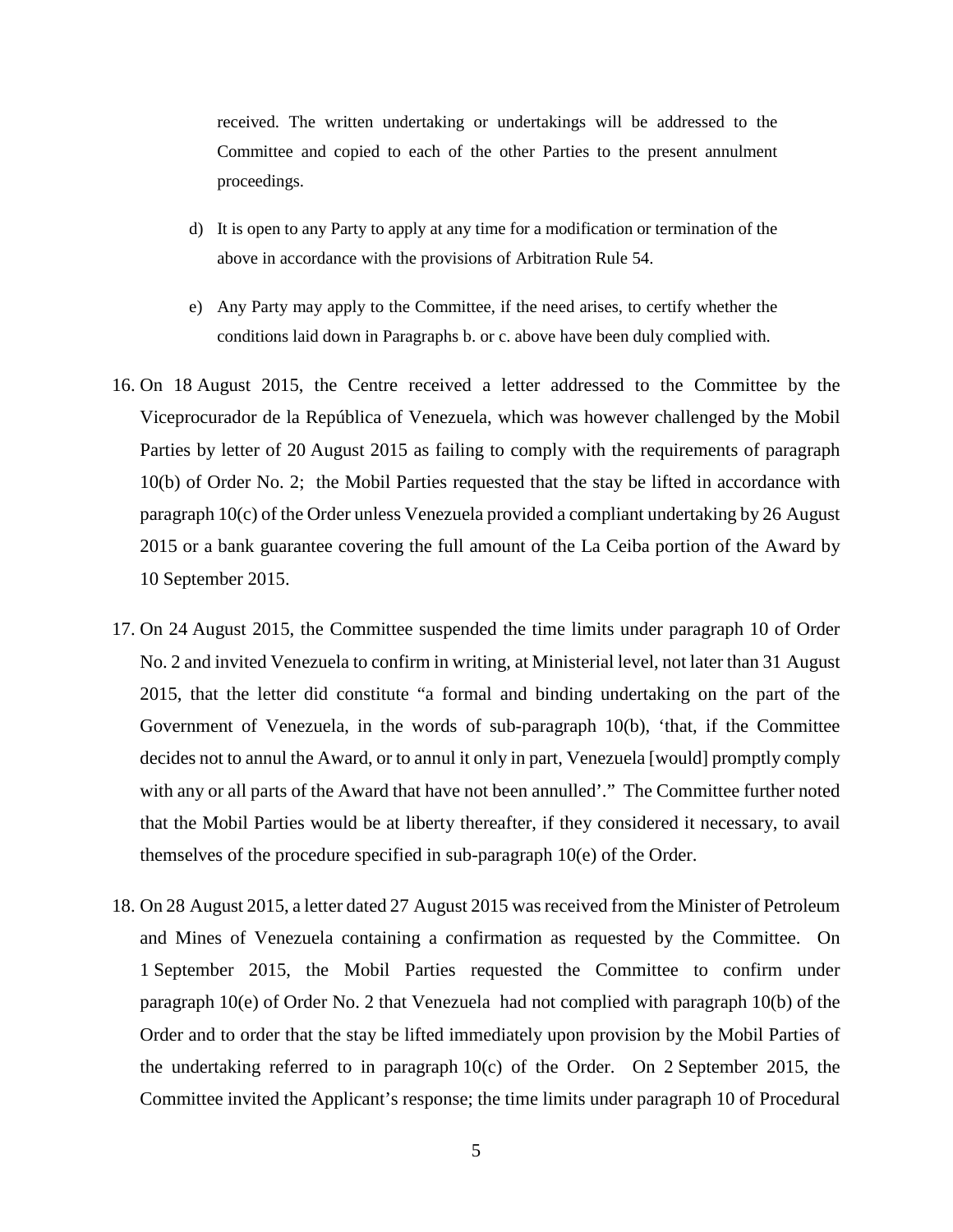Order No. 2 would in the meanwhile remain suspended. On 4 September 2015, the Applicant wrote asserting that the Minister's letter did comply with the Committee's request.

19. On 17 September 2015, the Committee issued a decision in the following terms:

[...] Having examined all of the submissions and supporting documents, the Committee is in no doubt that the two communications made on behalf of Venezuela correspond to the precise requirements laid down in Procedural Order No. 2, notably as regards the scope of the undertaking and its operation in time. [...] The Committee is accordingly satisfied that the Government of Venezuela has formally engaged itself, in the event that the Committee decides not to annul the Award, or to annul it only in part, promptly to comply with any or all parts of the Award that have not been annulled. That being so, and as laid down in subparagraph 10 a. of Procedural Order No. 2, the enforcement of the Award of the Tribunal dated 9 October 2014 (ICSID Case No. ARB/07/27) is stayed pending the Committee's decision on Venezuela's application of 2 February 2015 for its annulment. [...] In consequence of the above, sub-paragraphs 10 b., c., and e. of Procedural Order No. 2 cease to have effect.

#### <span id="page-9-0"></span>**4. WRITTEN PROCEDURE**

20. On 22 July, 16 September, 4 November, and 23 December 2015, the Parties duly filed their respective written Memorials in support of and in opposition to the Application for Annulment.

#### <span id="page-9-1"></span>**5. HEARING ON ANNULMENT**

- 21. On 12 August 2015, the Committee determined, on the basis of agreement between the Parties, that the hearing would be held on 25 and 26 January 2016.
- 22. On 2 December 2015, the Committee invited the Parties to confer and try to reach agreement on the procedural arrangements for the hearing and submit any such agreements or points or disagreement by 15 January 2016.
- 23. On 12 January 2016, the Parties submitted their agreements and points of disagreement concerning procedural hearing matters. The Committee issued its decision concerning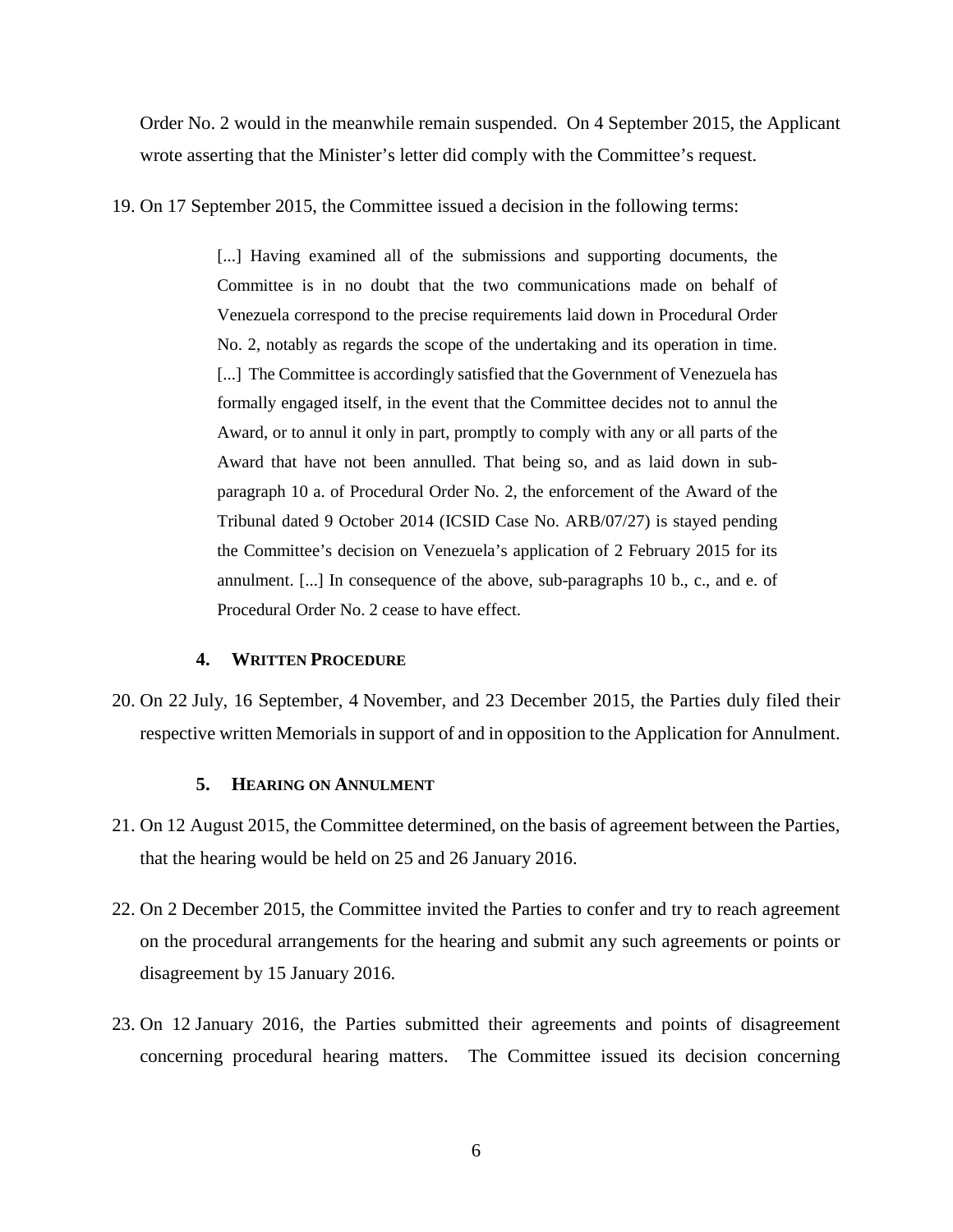procedural arrangements on 14 January 2016 and confirmed that a pre-hearing organizational meeting would not be necessary.

- 24. On 21 January 2016, the Committee sent a communication to the Parties concerning a severe snow storm forecast for the hearing venue during the period immediately prior to the hearing. The Committee noted that the storm was expected to disrupt transport and power, and put forward possible alternative arrangements for that eventuality. After numerous exchanges between the Parties and the Committee and two conference calls with its President, the hearing days were finally vacated.
- 25. After consultation with the Parties, the Committee confirmed 8 and 9 March 2016 as the new hearing dates, and further confirmed that the timing arrangements would be those established for the original hearing but transposed to the new dates.
- 26. The hearing was duly held at the seat of ICSID in Washington, D.C. on 8 and 9 March 2016. The list of participants was as follows:

Members of the Committee: Sir Franklin Berman, President of the Committee Tan Sri Cecil Abraham, Member of the Committee Professor Dr. Rolf Knieper, Member of the Committee

ICSID Secretariat:

Ms. Alicia Martín Blanco, Secretary of the Committee

#### Attending on behalf of the Applicant:

Mr. George Kahale, III, Curtis, Mallet-Prevost, Colt & Mosle Mr. Benard V. Preziosi, Curtis, Mallet-Prevost, Colt & Mosle Mr. Fuad Zarbiyev, Curtis, Mallet-Prevost, Colt & Mosle Mr. Borzu Sabahi, Curtis, Mallet-Prevost, Colt & Mosle Ms. Arianna Sánchez, Curtis, Mallet-Prevost, Colt & Mosle Mr. Simon Batifort, Curtis, Mallet-Prevost, Colt & Mosle Ms. Lisandra Novo International, Curtis, Mallet-Prevost, Colt & Mosle Ms. Kimberly Blair International, Curtis, Mallet-Prevost, Colt & Mosle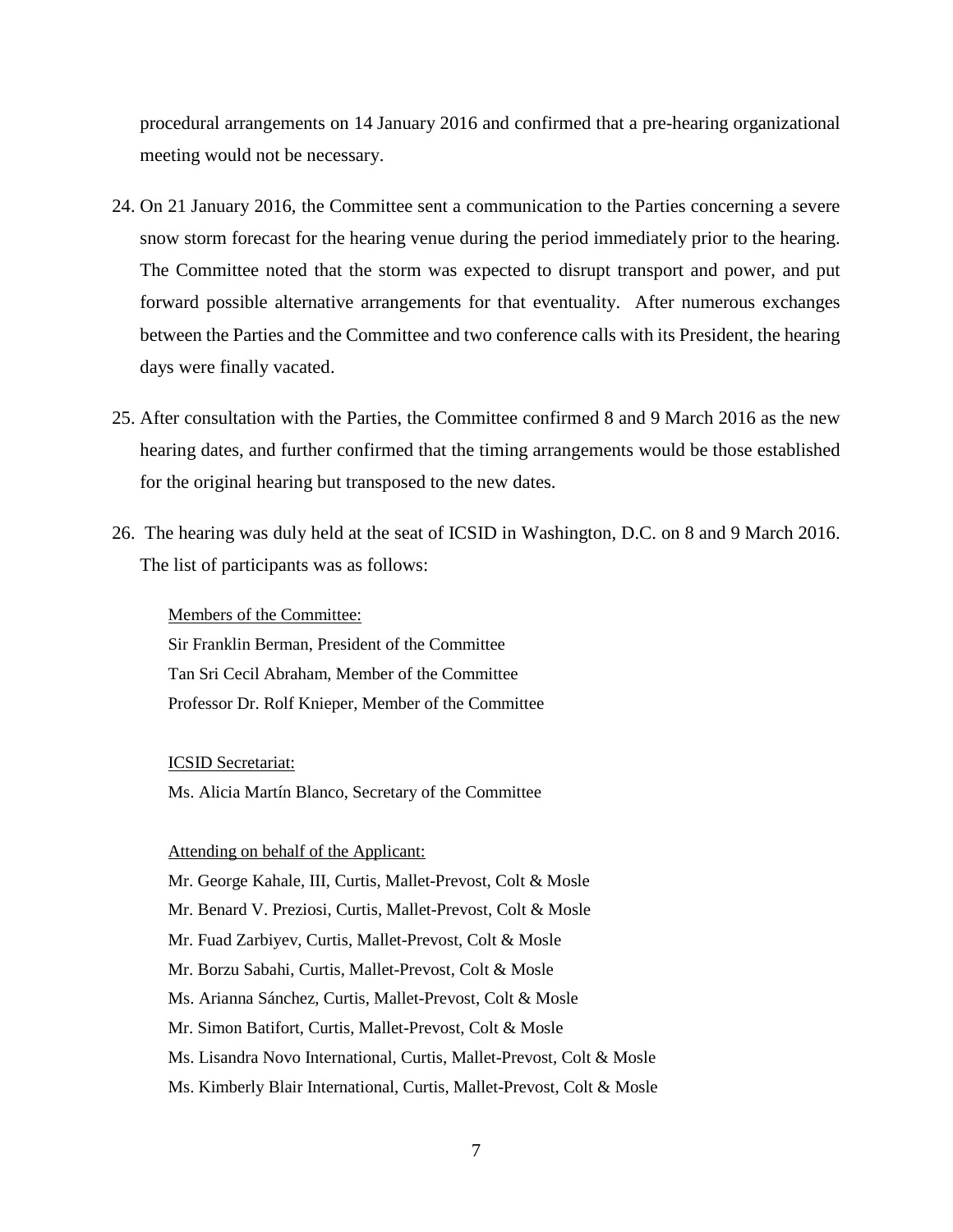Ms. Gloria Díaz-Buján, Curtis, Mallet-Prevost, Colt & Mosle Mr. Christopher Grech, Curtis, Mallet-Prevost, Colt & Mosle Mr. Farshad Ali Zahedinia, Curtis, Mallet-Prevost, Colt & Mosle

Attending on behalf of the Respondents:

Mr. Gäetan Verhoosel, Three Crowns Mr. Scott Vesel, Three Crowns Mr. Simon Maynard, Three Crowns Mr. Thomas Cubbage, Covington & Burling Mr. Miguel López Forastier, Covington & Burling Ms. Mary Hernández, Covington & Burling Mr. David Rodríguez, Covington & Burling Ms. Catherine Gibson, Covington & Burling Mr. Eugene Silva, ExxonMobil Mr. Bill Buck, ExxonMobil Ms. JoAnn Lee, ExxonMobil Ms. Alice Brown, ExxonMobil

## **6. POST-HEARING PHASE**

- <span id="page-11-0"></span>27. On 25 March 2016, the Parties submitted their agreed corrections to the hearing transcript.
- 28. On 15 April 2016, as requested by the Committee, the Parties submitted their respective statements of costs.
- 29. The Tribunal declared the proceeding closed on 6 January 2017 in accordance with Rules 53 and 38(1) of the ICSID Arbitration Rules.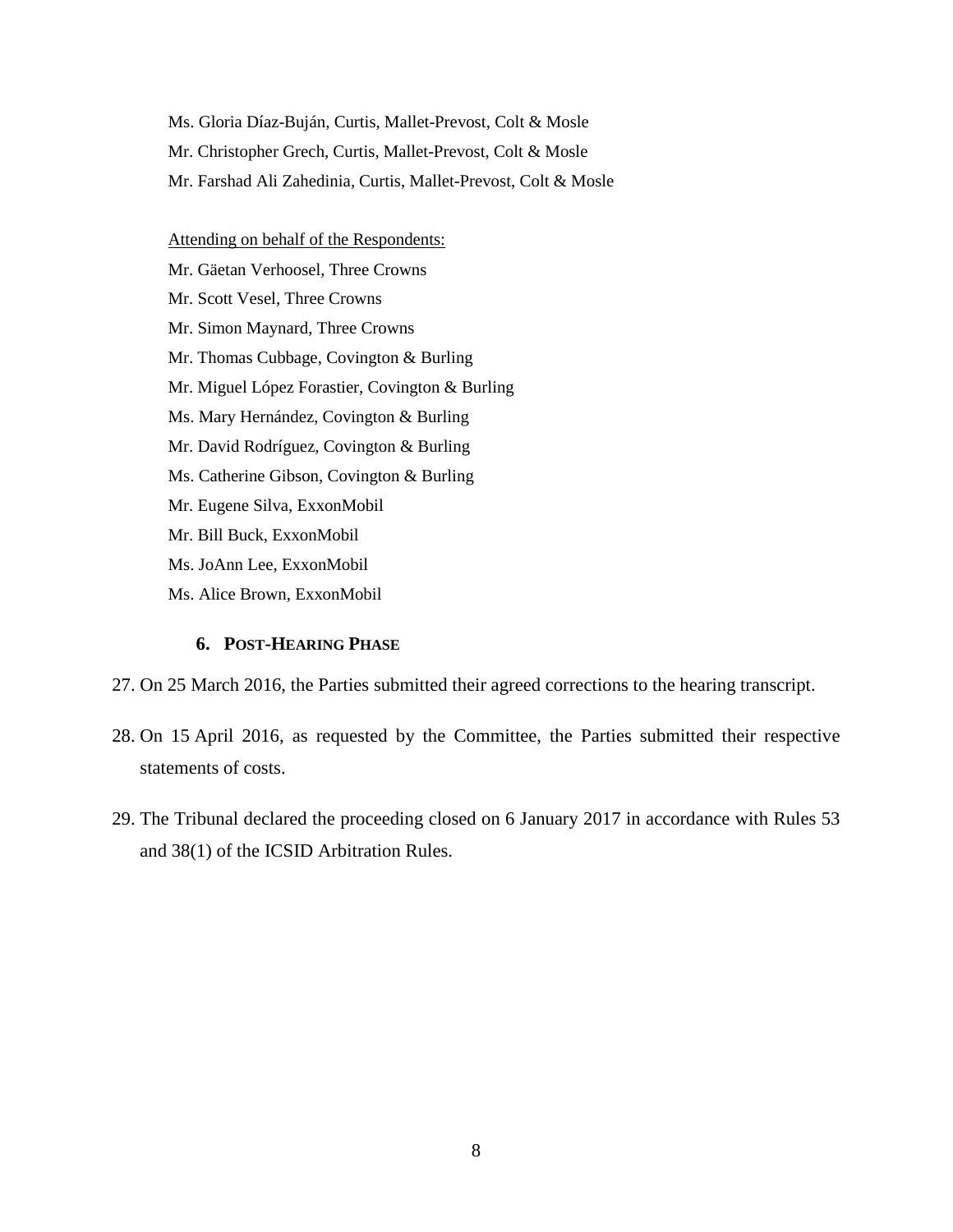## <span id="page-12-1"></span><span id="page-12-0"></span>**II. REQUEST FOR RELIEF**

## **1. APPLICANT**

30. The Applicant makes the following request for relief: $<sup>1</sup>$  $<sup>1</sup>$  $<sup>1</sup>$ </sup>

(i) [T]he portion of the Award dealing with the Cerro Negro Project should be annulled due to the tribunal's manifest excess of powers and failure to state reasons in holding that it had jurisdiction under the Dutch Treaty; (ii) in the event that the portion of the Award dealing with the Cerro Negro Project is not so annulled, then the part of the Award dealing with the amount of compensation for the Cerro Negro Project and the determination of such compensation in paragraph 404(d) of the Award should be annulled on the grounds of (a) manifest excess of powers and failure to state reasons in failing to apply the special agreement regarding compensation and (b) manifest excess of powers, failure to state reasons and serious departure from a fundamental rule of procedure in failing to order document production relating to the special agreement regarding compensation; and (iii) the portion of the Award dealing with the La Ceiba Project should be annulled due to the tribunal's manifest excess of powers and failure to state reasons in holding that it had jurisdiction under the Dutch Treaty.

#### **2. RESPONDENTS**

<span id="page-12-2"></span>31. The Respondents makes the following request for relief: $<sup>2</sup>$  $<sup>2</sup>$  $<sup>2</sup>$ </sup>

The Mobil Parties respectfully request that the Committee dismiss the Application and award them all costs incurred in connection with these proceedings.

#### <span id="page-12-4"></span><span id="page-12-3"></span>**III.ARGUMENTS OF THE PARTIES**

**1. APPLICANT**

#### *A. Grounds for annulment*

<span id="page-12-5"></span>32. The Applicant seeks annulment of the Award under Article 52(1) of the ICSID Convention. Specifically, the Applicant relies on the following three grounds for annulment: $3$ 

<span id="page-12-6"></span> $<sup>1</sup>$  Reply, para. 323.</sup>

<span id="page-12-7"></span><sup>2</sup> Rejoinder, para. 112.

<span id="page-12-8"></span><sup>3</sup> Memorial, para. 102.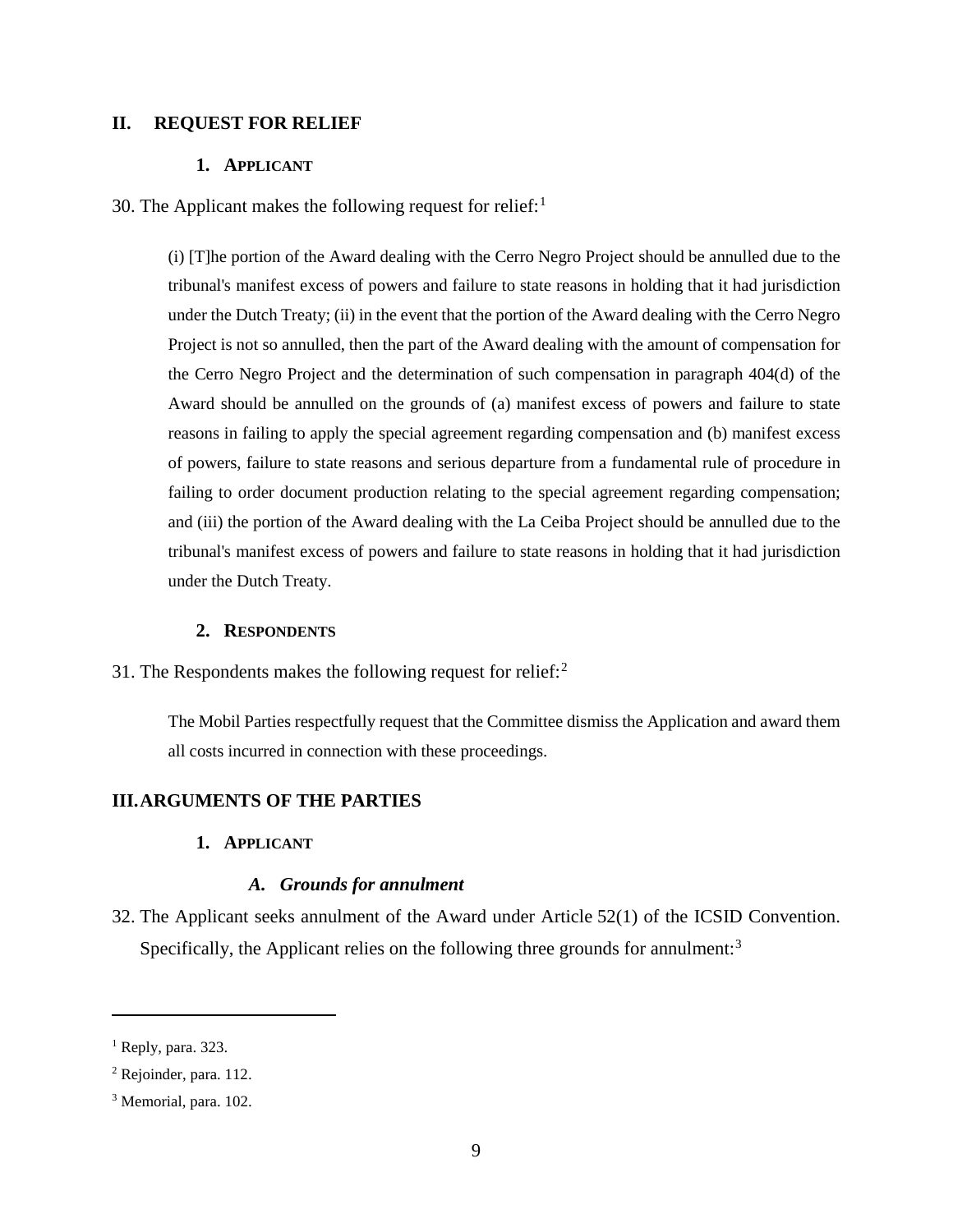- Manifest excess of powers (Article 52(1)(b) ICSID Convention);
- Failure to state reasons (Article 52(1)(e) ICSID Convention); and
- Serious departure from a fundamental rule of procedure (Article 52(1)(d) ICSID Convention).

## *B. Standard for annulment*

- <span id="page-13-0"></span>33. The Applicant acknowledges that annulment constitutes an exception to the finality of awards and that annulment does not constitute appeal. According to the Applicant, what matters is that this exception to finality does exist under the ICSID Convention and that the Applicant is not seeking an appeal but has filed a "bona fide application for annulment that fits squarely within Article 52 of the ICSID Convention".[4](#page-13-2)
- 34. The Applicant rejects the limiting proposition put forward by the Mobil Parties that annulment is discretionary even when the grounds for annulment are met. According to the Applicant, this proposition is not supported by the text or the drafting history of the ICSID Convention; [5](#page-13-3) "[i]n sum, if the Committee finds that a ground for annulment exists, it must annul the Award."[6](#page-13-4)
- <span id="page-13-1"></span>35. Concerning the specific three grounds for annulment it relies upon, Venezuela asserts the following:
	- *(i) Manifest excess of powers:*
	- Failure to apply the proper law: it is well established that a tribunal manifestly exceeds its powers when it fails to apply the law agreed upon by the parties, even if the tribunal is nominally applying the correct  $law$ .<sup>[7](#page-13-5)</sup> The Applicant does not dispute that a mere error of law or a failure to apply individual provisions of the applicable law do not constitute a manifest excess of power, but rejects the allegation that it is seeking annulment on that basis; annulment is sought rather

<span id="page-13-2"></span><sup>4</sup> Reply, paras. 156, 157.

<span id="page-13-3"></span><sup>5</sup> Reply, para. 160.

<span id="page-13-4"></span> $6$  Reply, para. 170.

<span id="page-13-5"></span><sup>7</sup> Memorial, paras. 106-110.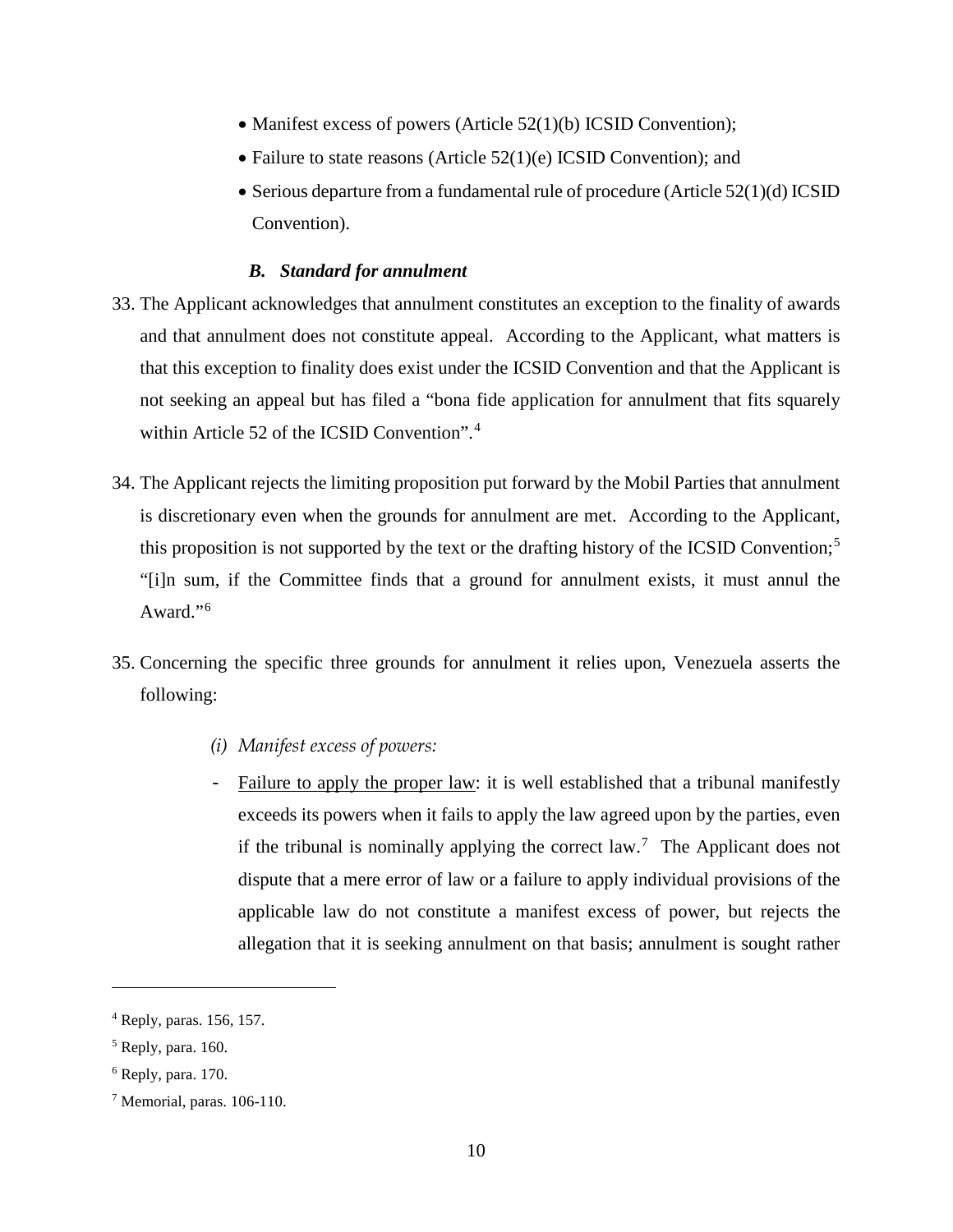on the grounds that the Tribunal either completely failed to apply the proper law or referred to it but then effectively disregarded it. The Applicant contends that the Mobil Parties do not dispute that failure to apply the proper law altogether or gross misapplication of the law that amounts to failure to apply it amount to a manifest excess of power. [8](#page-14-1)

- Lack of jurisdiction: the Applicant rejects the notion that it is "merely attempting to challenge the tribunal's 'factual findings' on jurisdiction;" the lack of jurisdiction follows from the application of the standard established by the Tribunal, such that its conclusions on jurisdiction cannot be reconciled with its factual findings.<sup>[9](#page-14-2)</sup> Lack of jurisdiction amounts to an excess of powers that is manifest *per se*. [10](#page-14-3)
- Admissibility: the Applicant rejects the argument that the Tribunal's decision on jurisdiction amounts in reality to a decision on admissibility. Even if it were, a characterization as admissibility does not prevent annulment for manifest excess of powers (or failure to state reasons).  $^{11}$

## <span id="page-14-0"></span>*(ii) Failure to state reasons:*

- The Applicant contends that the obligation to state reasons "flows from" Article 48(3) of the ICSID Convention, which requires that the award "deal with every question submitted to the Tribunal, and [...] state the reasons upon which it is based." $12$  Specifically, this ground for annulment has two main components: (first) that it is not possible to follow the Tribunal's reasoning to its conclusion, and (second) that the Tribunal failed to deal with questions raised by the

<span id="page-14-1"></span><sup>8</sup> Reply, paras. 172-175.

<span id="page-14-2"></span><sup>9</sup> Reply, paras. 182-183.

<span id="page-14-3"></span><sup>10</sup> Reply, paras. 177-181, 185.

<span id="page-14-4"></span> $11$  Reply, para. 186.

<span id="page-14-5"></span><sup>12</sup> Memorial, paras. 112-115.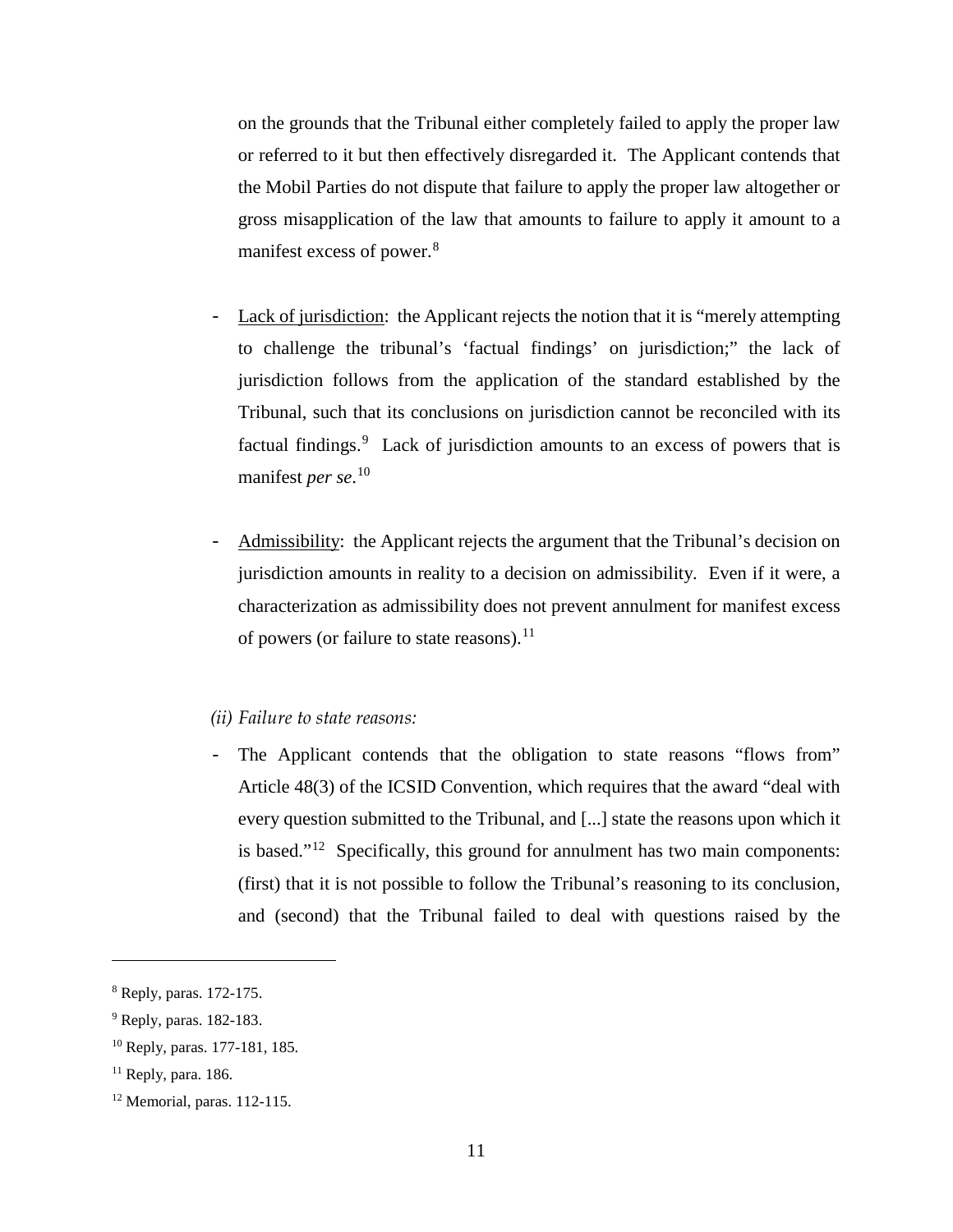applicant, the answer to which might have affected its conclusion. $13$  The Applicant submits that neither of these components is disputed by the Mobil Parties.<sup>[14](#page-15-2)</sup>

<span id="page-15-0"></span>*(iii) Serious departure from a fundamental rule of procedure:*

- The Applicant contends that this ground involves a two-part test: (first) the departure must be *serious*, which refers to its actual or potential impact on the award; and (second) the procedural rule affected must be *fundamental*, which refers to the minimal standards of procedure including the right to be heard.<sup>[15](#page-15-3)</sup>
- The Applicant understands that the Mobil Parties do not dispute the test itself but rather whether it has been met in the present case. According to the Applicant:
	- a. The 'seriousness' test is met because the Tribunal's decision on document production prevented the Applicant from fully presenting its case.<sup>[16](#page-15-4)</sup>
	- b. The 'fundamental' test is equally met because the taking of evidence forms part of the right to be heard.<sup>17</sup> The discretion enjoyed by tribunals in managing document production does not "alter the principle that flat denial of a request for production of highly relevant and material documents is tantamount to a denial of due process."[18](#page-15-6) In other words, tribunals do not have discretion to deviate from a fundamental rule of procedure.<sup>[19](#page-15-7)</sup>

<span id="page-15-1"></span><sup>13</sup> Reply, paras. 188-189.

<span id="page-15-2"></span><sup>14</sup> Reply, paras. 190-191.

<span id="page-15-3"></span><sup>15</sup> Reply, para. 193.

<span id="page-15-4"></span><sup>16</sup> Reply, para. 194.

<span id="page-15-5"></span><sup>17</sup> Reply, para. 195.

<span id="page-15-6"></span> $18$  Reply, para. 197.

<span id="page-15-7"></span><sup>19</sup> Reply, para. 198.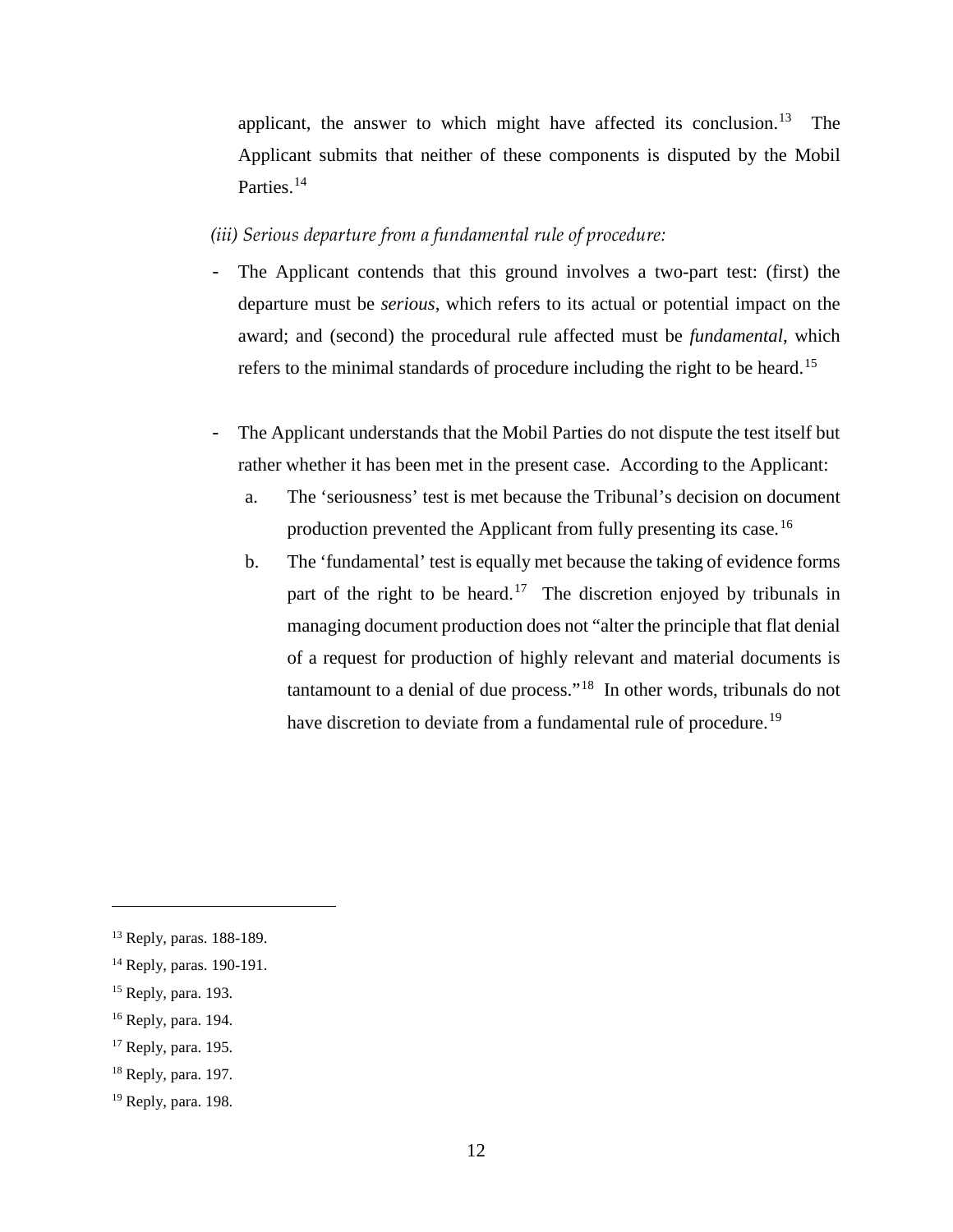## *C. Facts alleged supporting the grounds for annulment*

<span id="page-16-0"></span>36. The three grounds for annulment relied on by the Applicant are based on the following three contentions, of which (i) and (ii) are relevant to the Cerro Negro Project, and (iii) is relevant to both the Cerro Negro and the La Ceiba Projects: $20$ 

> "(i) the tribunal did not apply the applicable law and the special agreement relating to the investment of the Mobil Parties in the Cerro Negro Project, thereby disregarding the basic terms and conditions on which that investment was authorized; (ii) the tribunal refused to allow essential document production with respect to the fundamental issue in (i) above, applying the wrong standard and denying the Applicant due process; and (iii) the tribunal exercised jurisdiction under the Dutch Treaty based on a corporate restructuring effected by the Mobil Parties in anticipation of litigation for the sole purpose of gaining access to  $ICSID.$ <sup>[21](#page-16-3)</sup>

- <span id="page-16-1"></span>*(i) Failure to Apply the Proper Law and the Special Agreement concerning the Cerro Negro Project*
- 37. The Applicant alleges that the Tribunal manifestly exceeded its powers and failed to state reasons when it failed to apply the proper law and the special agreement concerning the Cerro Negro Project.<sup>[22](#page-16-4)</sup>
- 38. It emphasizes that its Application for Annulment does not seek to challenge any findings of fact by the Tribunal: "On the contrary, the Applicant fully agrees with the tribunal's principal findings relating to the compensation structure of the Cerro Negro Project."[23](#page-16-5) According to the Applicant, it is "the Mobil Parties [who] are forced to either distort or ignore every single piece of evidence in the record to sustain their position on the facts concerning the compensation structure of the Cerro Negro Project."<sup>[24](#page-16-6)</sup>

<span id="page-16-2"></span><sup>20</sup> Memorial, para. 102.

<span id="page-16-3"></span><sup>21</sup> Memorial, para. 102.

<span id="page-16-4"></span><sup>22</sup> Memorial, paras. 105, 123.

<span id="page-16-5"></span><sup>23</sup> Reply, paras. 201, 204.

<span id="page-16-6"></span><sup>24</sup> Reply, para. 203.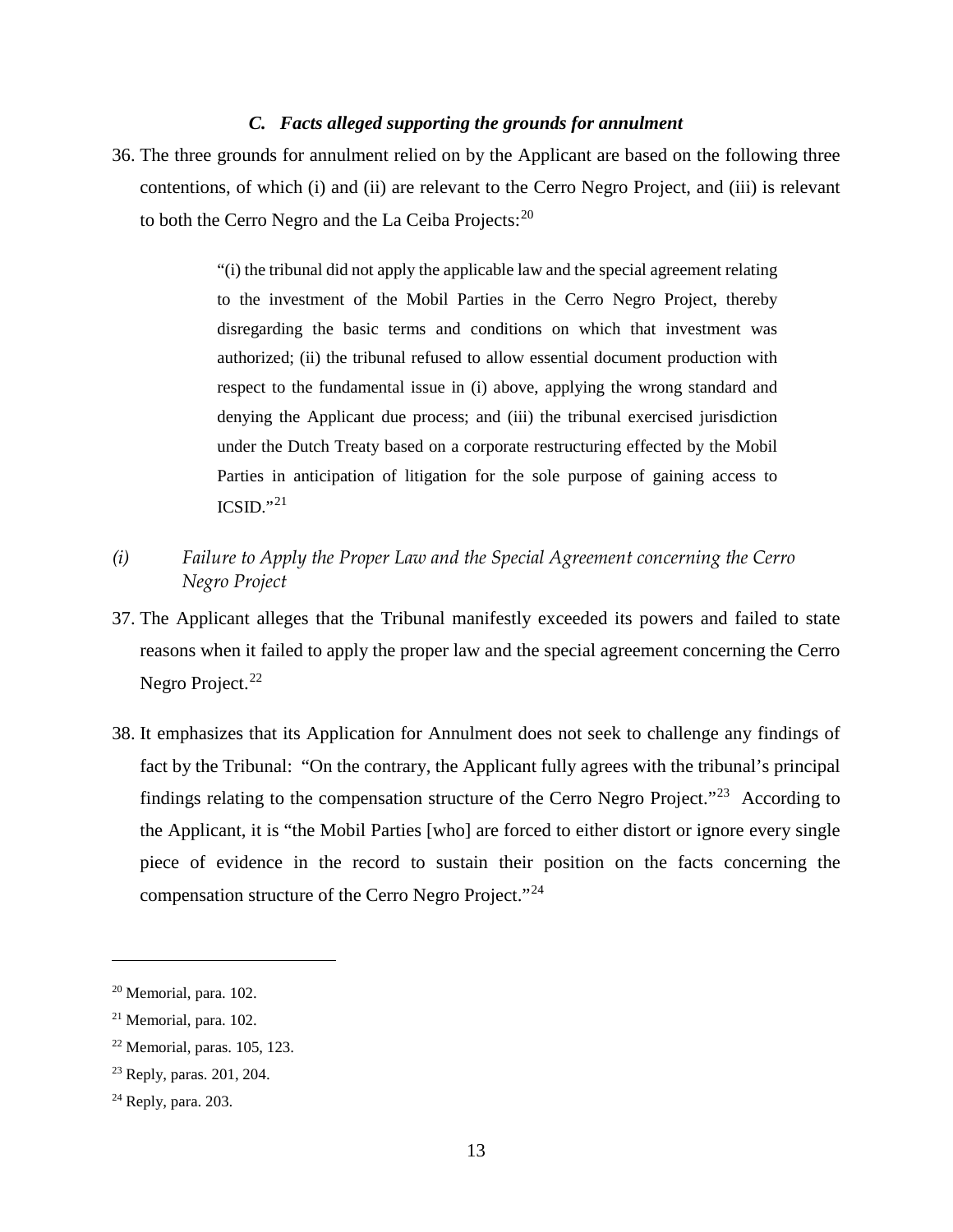39. Venezuela contends that the portion of the Tribunal's decision relating to the compensation for the Cerro Negro Project must be annulled precisely because the Tribunal's conclusions do not follow from the Tribunal's factual findings.<sup>[25](#page-17-0)</sup> The Tribunal's conclusions are at odds with its own findings of fact as a result of its failure to apply the proper law under Article 9(5) of the Dutch Treaty, which amounts to a manifest excess of power. The Tribunal also failed to state the reasons that would carry its findings of fact to its conclusions on the Cerro Negro Project compensation structure.

## a) Manifest excess of powers Failure to apply Article 9(5) of the Dutch Treaty

- 40. According to the Applicant, Article 9(5) of the Dutch Treaty required that the Award be based "not only on the provisions of the Dutch Treaty and international law, but also on Venezuelan law and 'the provisions of special agreements relating to the investments'."<sup>26</sup> The Tribunal acknowledged this provision but manifestly exceeded its powers when it disregarded the compensation structure for the Cerro Negro Project applicable under Venezuelan law and the special agreement on compensation for the Cerro Negro Project, namely the Cerro Negro Association Agreement, as authorized by the Cerro Negro Congressional Authorization.<sup>[27](#page-17-2)</sup>
- 41. The Applicant asserts that a tribunal manifestly exceeds its powers when it fails to apply the law agreed upon by the parties,  $2^8$  even if the tribunal is nominally applying the correct law.  $2^9$ In the present case, the Applicant submits that the Tribunal referred to Article 9(5) of the BIT but then ignored both the applicable law (Venezuelan law) and the special agreement under that provision (the Cerro Negro Association Agreement, as authorized by the Cerro Negro Congressional Authorization).<sup>30</sup>

<span id="page-17-0"></span><sup>25</sup> Reply, para. 206.

<span id="page-17-1"></span><sup>26</sup> Memorial, para. 105.

<span id="page-17-2"></span><sup>27</sup> Memorial, paras. 106-110, 121-122. Reply, para. 207.

<span id="page-17-3"></span><sup>28</sup> Memorial, para. 106.

<span id="page-17-4"></span><sup>29</sup> Memorial, para. 107.

<span id="page-17-5"></span><sup>30</sup> Memorial, paras. 106-110, 124.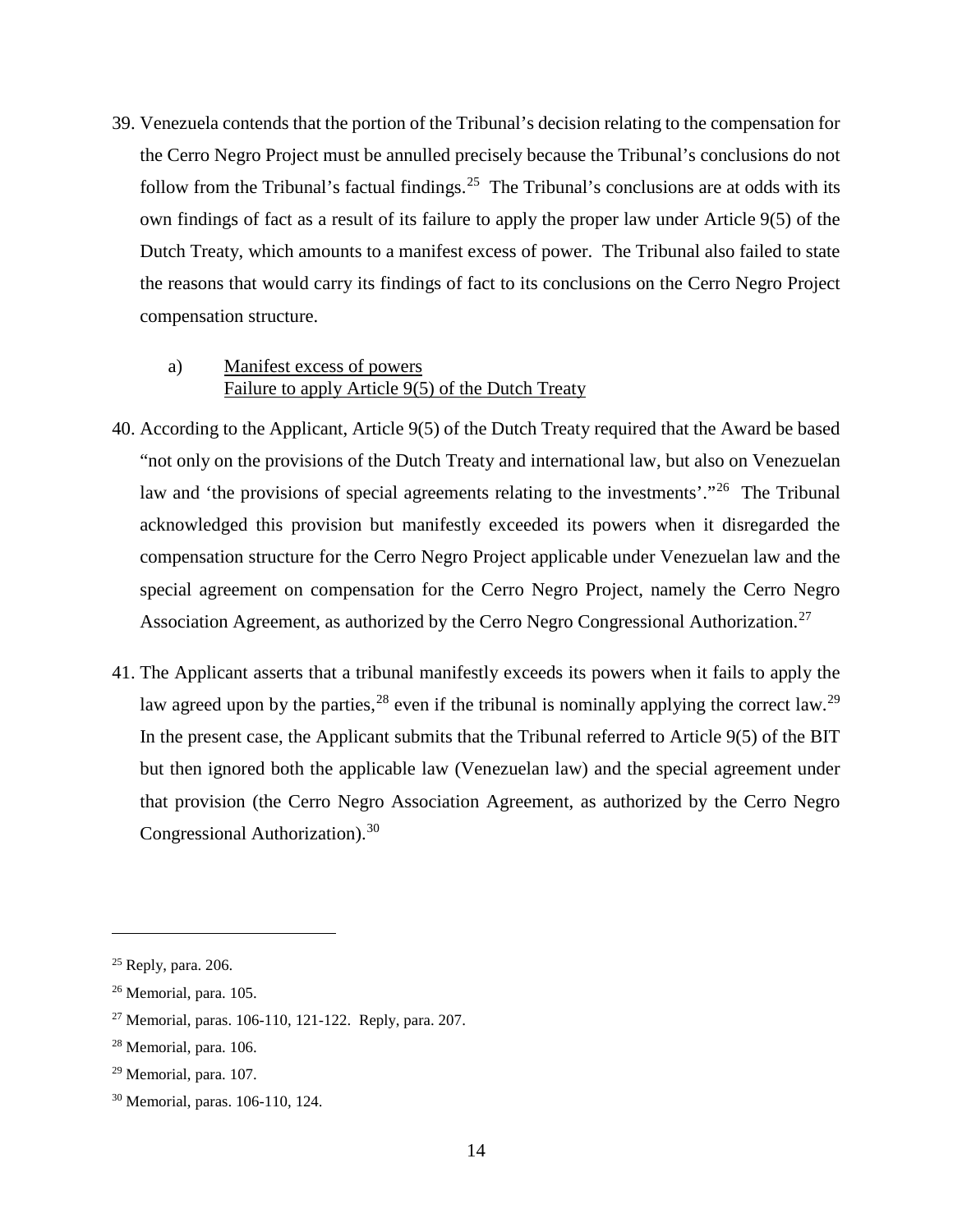- 42. Venezuela rejects the Mobil Parties' argument that in order to establish a manifest excess of powers "the Republic would need to establish that either (a) the Tribunal applied a law different than the ones enumerated in Article 9(5) or (b) under the exception recognized by some committees, the Tribunal erred so egregiously in its determination as to which of these sources of law applied to which issues as to amount to a failure to apply these sources of law at all."<sup>[31](#page-18-0)</sup> According to Venezuela, Article 9(5) does not establish options, and so the Tribunal was not free to disregard a special agreement on compensation.<sup>[32](#page-18-1)</sup> This is also not contrary to international law; when a State admits an investment under certain conditions, the State does not violate international law by applying those conditions.<sup>[33](#page-18-2)</sup>
- 43. *Regarding failure to apply Venezuelan law*, the Applicant ultimately relies on the argument that "[a] party cannot claim compensation for the expropriation of rights it never had."[34](#page-18-3) Because the scope of an investor's rights is always determined by national law, the Tribunal should have applied Venezuelan law in order to determine the scope of the Mobil Parties' rights.
- 44. In this sense, the relevant enquiry<sup>[35](#page-18-4)</sup> is not "whether a particular asset 'qualifies as an investment under the Treaty' but rather what that asset consists of."<sup>36</sup> What the asset consists of (or the scope of the rights attached to it) is determined by national law, not international law. International law can only provide protection for rights recognized by domestic law, but not create new property rights or expand existing property rights.<sup>[37](#page-18-6)</sup>
- 45. The Tribunal determined the extent of the compensation due for the expropriation of the Respondents' rights under international law, in reliance on the fundamental but irrelevant principle that a State may not invoke its internal law as an excuse to escape international

<span id="page-18-0"></span><sup>31</sup> Reply, para. 207, quoting from Counter-Memorial, para. 180.

<span id="page-18-1"></span> $32$  Reply, para. 208.

<span id="page-18-2"></span><sup>33</sup> Reply, para. 210.

<span id="page-18-3"></span><sup>34</sup> Reply, para. 219.

<span id="page-18-4"></span><sup>35</sup> Reply, para. 225.

<span id="page-18-5"></span><sup>36</sup> Reply, para. 219.

<span id="page-18-6"></span><sup>37</sup> Reply, paras. 211, 219.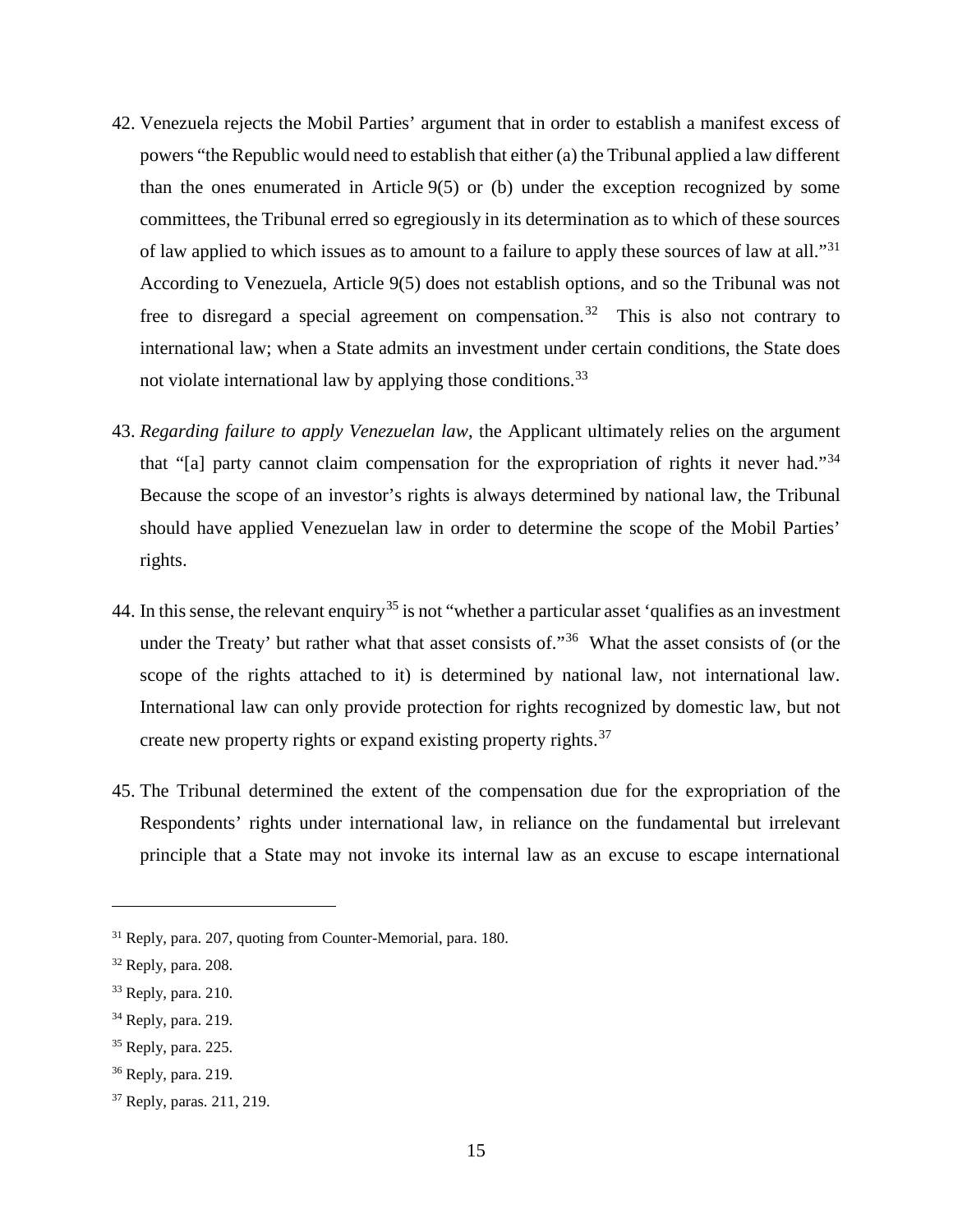obligations. In so doing, the Tribunal failed to address the Applicant's argument that an investor's property rights are defined by local law or its corollary that an investment treaty merely protects these rights but does not create or expand them.<sup>38</sup> By applying international law instead of domestic law to determine the scope of the expropriated rights the Tribunal manifestly exceeded its powers.

46. *Regarding failure to apply the special agreement*, the Applicant relies on the combination of the Cerro Negro Congressional Authorization and the Cerro Negro Association Agreement.<sup>[39](#page-19-1)</sup> Together, these instruments established the terms and conditions of the Cerro Negro Project, including its compensation structure, which included the price cap on compensation for governmental action affecting the project. This compensation structure constituted a special agreement in the sense of Article 9(5) regardless of whether the State was a party to the Association Agreement because the parties to the Association Agreement could not depart from the terms of the Congressional Authorization, as mandated by Article 5 of the Nationalization Law.<sup>[40](#page-19-2)</sup> The conditions laid down by the Congressional Authorization would apply even if the Treaty did not specifically include special agreements in Article 9(5). This is (i) because the Congressional Authorization constituted a condition for the investment established from the outset by the State and (ii) because, as a matter of principle, property rights are created and defined by national law.

## b) Failure to state reasons

47. The Applicant submits that the purported reasons given by the Tribunal to ignore the Cerro Negro Project compensation structure are "not reasons at all". They were facts that bore no relevance to the issue before the Tribunal and did not address the core point made by Venezuela that "a party cannot receive compensation for rights it never had or beyond the rights it did have." $41$ 

<span id="page-19-0"></span><sup>38</sup> Memorial, paras. 128-132.

<span id="page-19-1"></span><sup>&</sup>lt;sup>39</sup> Venezuela rejects the Mobil Parties' argument that there was no special agreement capable of being applied as a source of law. Reply, para. 226.

<span id="page-19-2"></span><sup>40</sup> Reply, paras. 227-230.

<span id="page-19-3"></span><sup>41</sup> Reply, paras. 236-241. Memorial, paras. 123-130.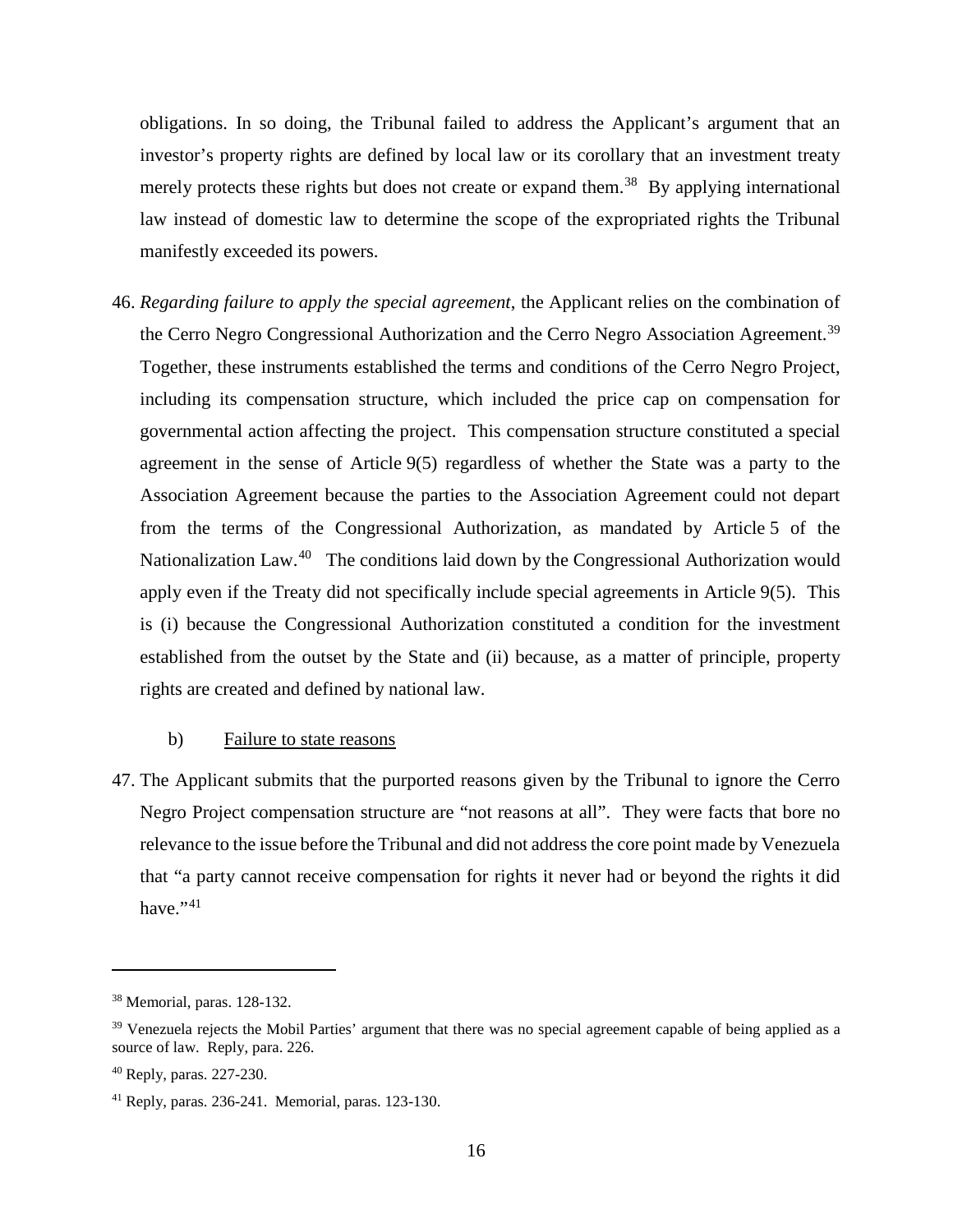- 48. The Applicant claims that the Tribunal also failed to state reasons in the sense of Article  $52(1)(e)$  of the ICSID Convention in that it failed to address the Applicant's argument that an investor's property rights are defined by domestic law, which would have affected the outcome of the Award. A failure to deal with material issues is tantamount to a failure to state reasons.<sup>[42](#page-20-0)</sup>
- 49. According to the Applicant, the Tribunal also failed to address the Applicant's arguments (i) that the compensation structure established for the Cerro Negro Project pursuant to the Cerro Negro Congressional Authorization was an integral part of the fair market value analysis;<sup>[43](#page-20-1)</sup> (ii) that the relevance of the compensation provisions was not a matter of a "third-party beneficiary" analysis, which was not part of Venezuela's argument;<sup>[44](#page-20-2)</sup> as well as (iii) Dr. Mommer's uncontested testimony which would have supported the Tribunal's own findings of fact concerning the compensation structure under the Association Agreement and the Congressional Authorization. [45](#page-20-3)

## c) Conclusion

50. In the light of the above, the Applicant frames the argument concerning annulment under Article 52(1)(b) and/or (e) of the ICSID Convention based on the Tribunal's failure to apply the proper law and the special agreement as follows:

> The issue of whether the portion of the Award relating to compensation for the Cerro Negro Project should be annulled for manifest excess of powers or failure to state reasons, or both, hinges upon whether there was any basis for the tribunal to disregard the terms and conditions established for the Cerro Negro Project pursuant to the Cerro Negro Congressional Authorization.[46](#page-20-4)

<span id="page-20-0"></span> $42$  Reply, para. 243. Memorial, paras. 131-132. The Applicant rejects the Respondents' argument that this is a new issue that was not presented before the Tribunal. Reply, paras. 245-249.

<span id="page-20-1"></span><sup>43</sup> Reply, paras. 250-264. Memorial, paras.133-137.

<span id="page-20-2"></span><sup>44</sup> Reply, paras. 265-273. Memorial, paras. 138-142.

<span id="page-20-3"></span><sup>45</sup> Reply, paras. 274-276. Memorial, paras. 143-147.

<span id="page-20-4"></span><sup>46</sup> Reply, para. 277.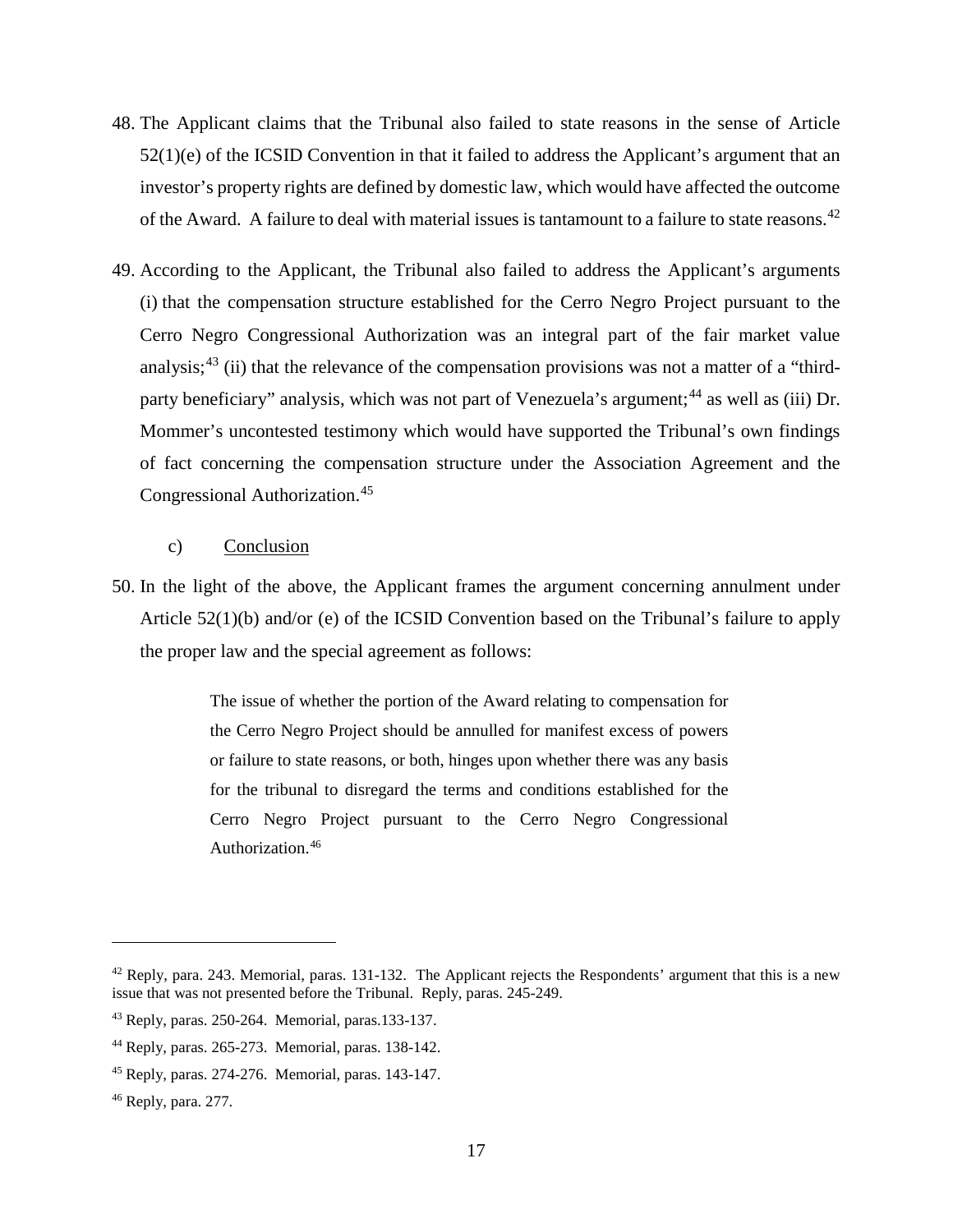51. The Applicant answers this issue in the negative, on the ground that the reasons provided by the Tribunal are not sufficient to establish a link between the bases or factual findings relied on by the Tribunal and the conclusions reached by it, and must therefore result in the annulment of the portion of the Award that deals with compensation for the Cerro Negro Project.<sup>[47](#page-21-1)</sup>

#### <span id="page-21-0"></span>*(ii) Refusal to allow essential document production*

- 52. The Applicant contends that the same portion of the Award should be annulled as a consequence of the Tribunal's refusal to allow document production concerning the applicability of the compensation structure of the Project pursuant to the Congressional Authorization.[48](#page-21-2) According to the Applicant, the Tribunal's refusal to allow this request for document production constitutes a manifest excess of powers,<sup>[49](#page-21-3)</sup> a failure to state reasons<sup>[50](#page-21-4)</sup> and a serious departure from a fundamental rule of procedure<sup>[51](#page-21-5)</sup> pursuant to Article 52(1)(b), (e) and (d) of the ICSID Convention.
- 53. The Applicant contends that the request for document production (i) was sufficiently narrow,<sup>[52](#page-21-6)</sup> related to the Mobil Parties' "theory of the compensation structure of the Cerro Negro Project being an 'incentive'" and (ii) was relevant to the Applicant's argument "that under the Congressional Authorization for the Cerro Negro Project, Respondent expressly reserved all of its sovereign rights to take action affecting the Project, that this was a fundamental condition to obtaining the authorization of the Project that was required by law, that Mobil Cerro Negro agreed that compensation would be subject to the terms, conditions and, most importantly, limitations on compensation through a price cap to be set forth in the Cerro Negro Association

<span id="page-21-1"></span><sup>47</sup> Reply, paras. 242, 279-280.

<span id="page-21-2"></span><sup>48</sup> Memorial, para. 149.

<span id="page-21-3"></span><sup>49</sup> Memorial, paras. 152-158.

<span id="page-21-4"></span><sup>50</sup> Memorial, para. 159. Reply, paras. 291-298.

<span id="page-21-5"></span><sup>51</sup> Memorial, para. 160-167. Reply, paras. 299-303.

<span id="page-21-6"></span><sup>52</sup> Reply, paras. 302.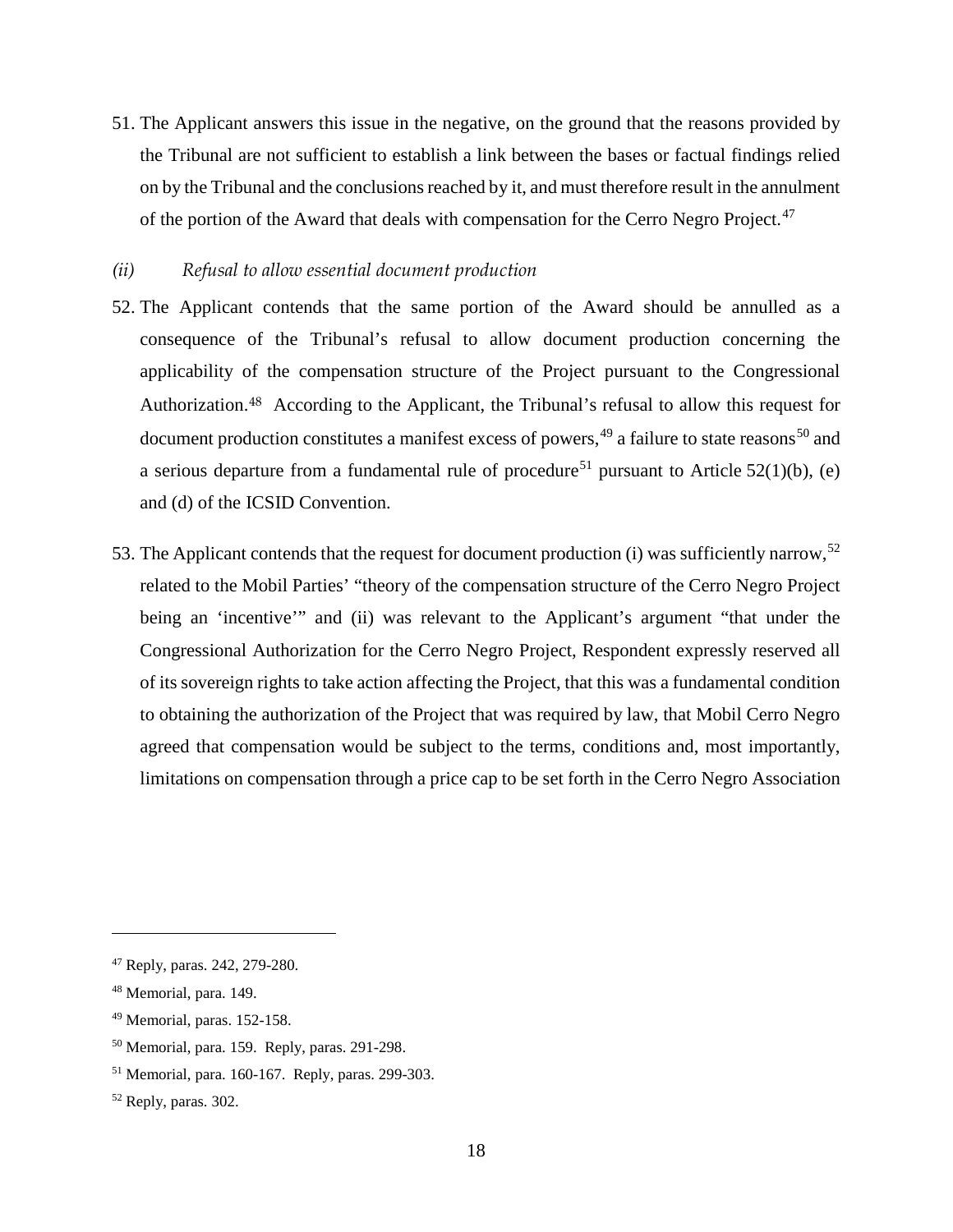Agreement, and that Mobil Cerro Negro understood from the outset that any compensation for adverse governmental action would be subject to those terms, conditions and limitations."<sup>[53](#page-22-0)</sup>

54. The Applicant acknowledges "that the record is clear and that the tribunal found the material facts to be exactly as the Applicant has presented them, but that does not mean that the Mobil Parties were entitled to hide highly relevant documents that would have confirmed the Applicant's position..."<sup>[54](#page-22-1)</sup> According to the Applicant, these documents would have shown the Mobil Parties' understanding of the special agreement on compensation for governmental action against the Project and would have had a significant and material impact on the Tribunal's determination of the relevance of the price cap.<sup>[55](#page-22-2)</sup>

### a) Manifest excess of powers

55. The Tribunal's refusal to order document production was effected in one sentence, where the Tribunal "consider[ed] that [Venezuela] ha[d] not demonstrated that the documents requested [were] necessary as required under Article 43(a) of the ICSID Convention and Rule 34(2)(a) of the ICSID Arbitration Rules."[56](#page-22-3) According to Venezuela, the Tribunal manifestly exceeded its powers when it failed to apply the applicable law in so far as it failed to apply any proper standard for document production<sup>[57](#page-22-4)</sup> even if, as the Mobil Parties argue, ICSID provides no specific rules of document production<sup>[58](#page-22-5)</sup> and even if the Tribunal mentioned Article  $43(a)$  of the ICSID Convention and ICSID Arbitration Rule  $34(2(a).<sup>59</sup>$  $34(2(a).<sup>59</sup>$  $34(2(a).<sup>59</sup>$  Failing to apply "well-known" principles" is equivalent to failing to apply the provisions mentioned or constitutes a "gross

<span id="page-22-0"></span><sup>53</sup> Reply, paras. 282-283, quoting from Venezuela's Observations on Mobil Parties' Reply to Venezuela's Application for an Order Requiring the Production of Documents.

<span id="page-22-1"></span><sup>54</sup> Reply, para. 287.

<span id="page-22-2"></span><sup>55</sup> Memorial, paras. 150-151.

<span id="page-22-3"></span><sup>56</sup> Memorial, para. 150.

<span id="page-22-4"></span><sup>57</sup> Memorial, paras. 152-158.

<span id="page-22-5"></span><sup>58</sup> Reply, para. 288.

<span id="page-22-6"></span><sup>59</sup> Reply, para. 289.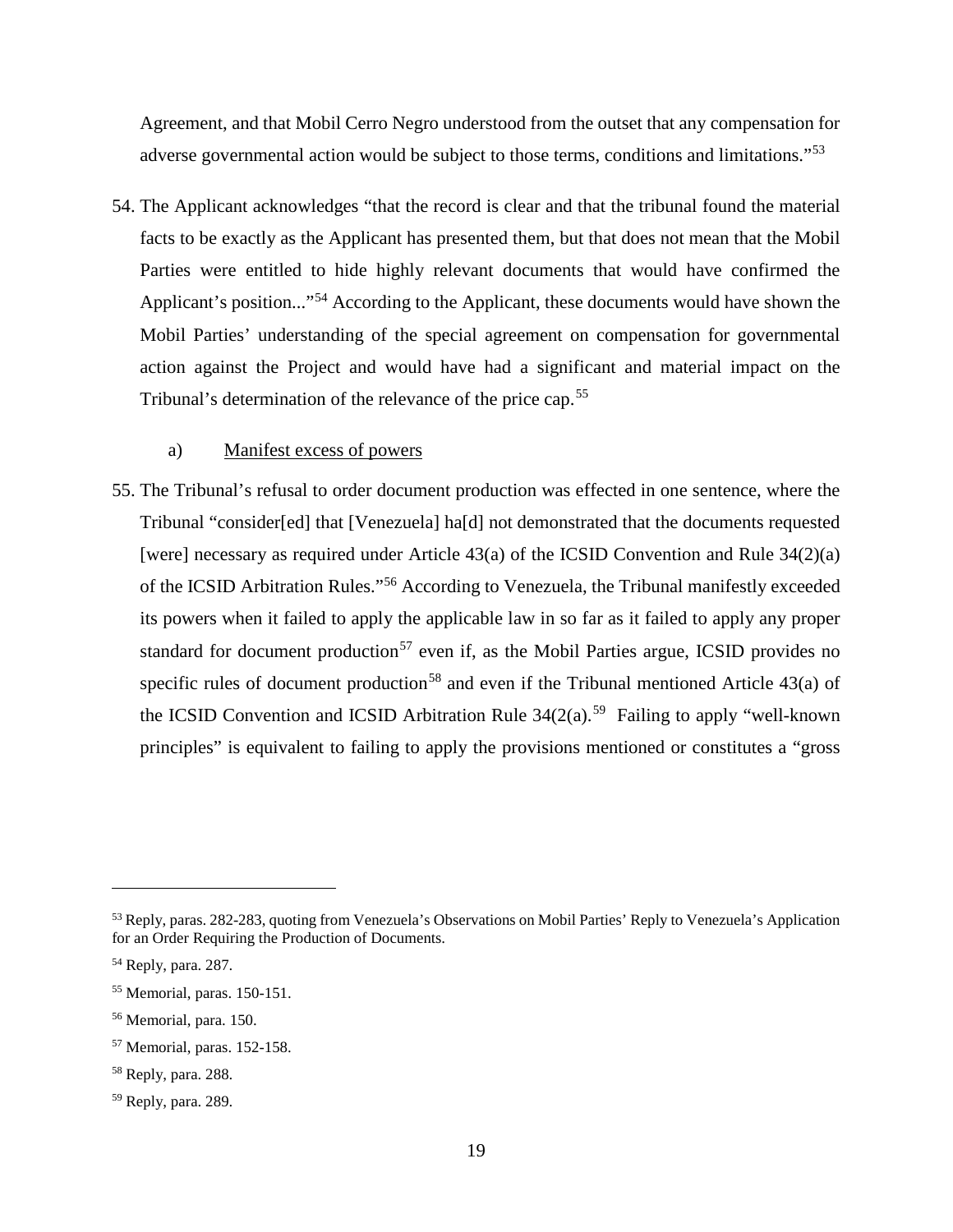misapplication or misinterpretation of the governing principles, amounting to a failure to apply the applicable law."[60](#page-23-1)

## b) Failure to state reasons

56. According to the Applicant, the Tribunal also failed to state reasons for its denial of the document production request. In fact, the Tribunal "provided no supporting reasons at all, simply reciting the ultimate conclusion that the standard for document production had not been met."<sup>[61](#page-23-2)</sup> The Applicant contends that it is not possible to decipher how the Tribunal arrived at its conclusion.<sup>[62](#page-23-3)</sup>

## c) Serious departure from a fundamental rule of procedure

- 57. Finally, the Applicant argues that the refusal constituted a serious departure from a fundamental rule of procedure. The Applicant contends that tribunals do not have unfettered discretion to manage document production to the extent of including unjustified denials of document production. This would constitute a denial of the right to be heard, which itself constitutes a fundamental rule of procedure.<sup>[63](#page-23-4)</sup>
- <span id="page-23-0"></span>*(iii) Exercise of Jurisdiction under the Dutch Treaty based on a Corporate Restructuring Effected to Gain access to ICSID*
- 58. The Applicant contends that the Tribunal's failure to dismiss the case for lack of jurisdiction constitutes a manifest excess of powers in the sense of Article  $52(1)(b)$  of the ICSID Convention and a failure to state reasons in the sense of Article  $52(1)(e)$ .<sup>[64](#page-23-5)</sup>
- 59. The Applicant submits that the Tribunal manifestly exceeded its powers when it found that it had jurisdiction despite the abuse of rights constituted by the corporate restructuring

<span id="page-23-1"></span><sup>60</sup> Memorial, para. 153.

<span id="page-23-2"></span><sup>61</sup> Reply, para. 292.

<span id="page-23-3"></span><sup>62</sup> Reply, para. 294.

<span id="page-23-4"></span> $63$  Reply, para. 300.

<span id="page-23-5"></span><sup>64</sup> Reply, para. 304.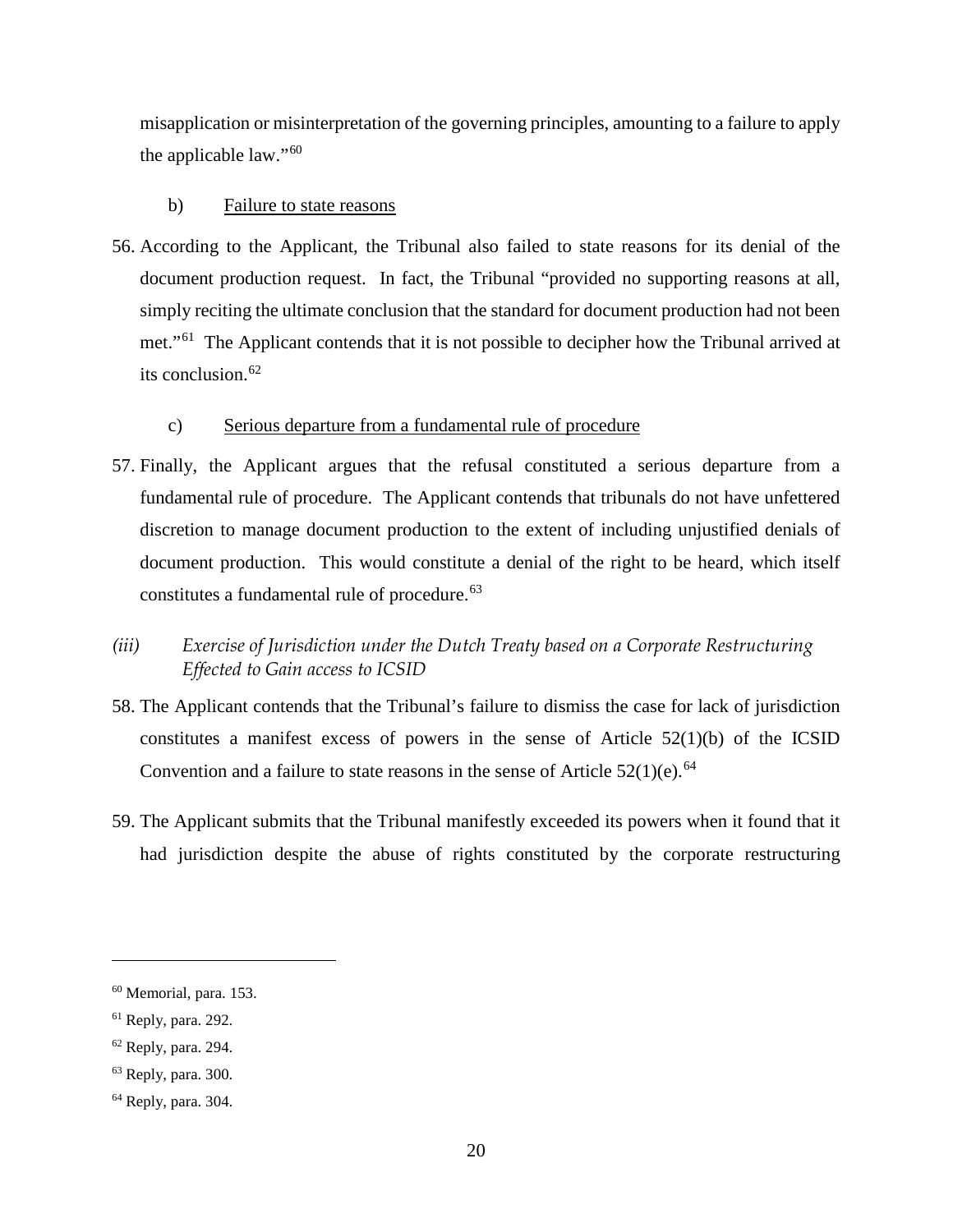undertaken by the Mobil Parties with the sole purpose of gaining access to ICSID jurisdiction and in anticipation of litigation. [65](#page-24-0)

60. In addition, the Tribunal failed to state reasons to explain how it reached the conclusion that it had jurisdiction having found "that the sole purpose of the corporate restructuring was to gain access to ICSID, that there were existing and foreseeable disputes between the Mobil Parties and Venezuela prior to the Dutch restructuring and that the Mobil Parties had already notified the Applicant of tax disputes and of a potential expropriation dispute before the restructuring."[66](#page-24-1)

## a) Manifest excess of powers

- 61. The Applicant contends that a tribunal's exercise of jurisdiction when jurisdiction does not exist constitutes in itself a manifest excess of powers,  $\frac{67}{100}$  and lists a "set of factors to be taken into account in determining whether there has been an abuse through a 'corporation of convenience' for purposes of obtaining ICSID jurisdiction". The Tribunal referred to the cases where these factors are considered but "failed to apply the principles they represent."<sup>[68](#page-24-3)</sup>
- 62. The Applicant relies in particular on the principle that "transfers into a treaty jurisdiction for the sole purpose of gaining access to ICSID jurisdiction in anticipation of litigation constitute treaty abuse."[69](#page-24-4) According to the Applicant, all the factors identified were present in this case. Therefore, there could have been no doubt that the corporate restructuring constituted an abuse of rights.<sup>[70](#page-24-5)</sup> The exercise of jurisdiction in those circumstances constituted a manifest excess of powers.[71](#page-24-6)

<span id="page-24-0"></span><sup>65</sup> Memorial, para. 168.

<span id="page-24-1"></span><sup>66</sup> Memorial, para. 168.

<span id="page-24-2"></span><sup>67</sup> Memorial, para. 169.

<span id="page-24-3"></span><sup>68</sup> Memorial, paras. 171, 181.

<span id="page-24-4"></span><sup>69</sup> Memorial, para. 182.

<span id="page-24-5"></span><sup>70</sup> Memorial, para. 186.

<span id="page-24-6"></span><sup>71</sup> Memorial, para. 188.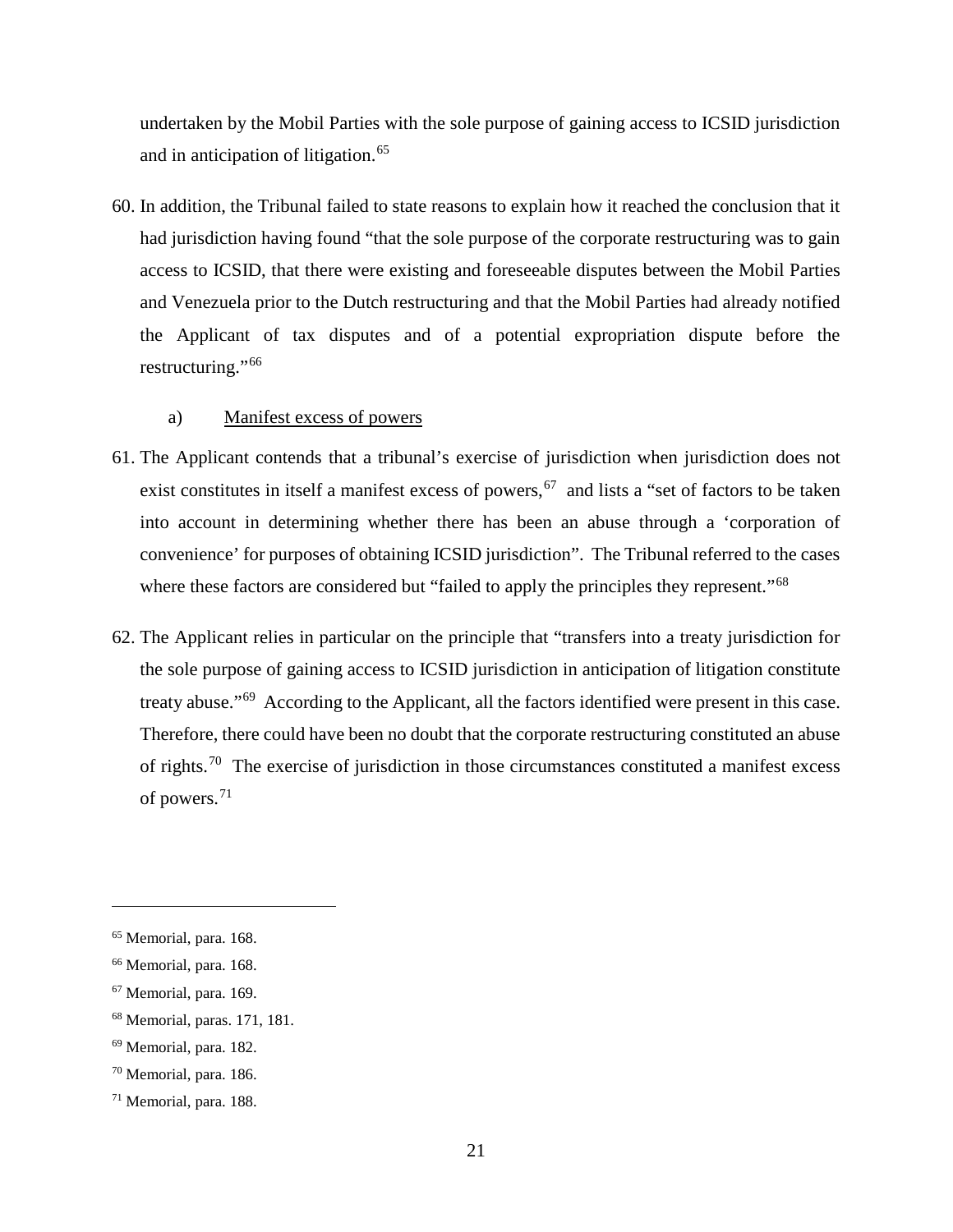#### b) Failure to state reasons

- 63. According to the Applicant, the Award should be annulled for failure to state reasons, this being a ground that applies when the reasons given are insufficient or contradictory.<sup>[72](#page-25-0)</sup>
- 64. The Applicant contends that the Tribunal's conclusion that there was no abuse of rights in the Mobil Parties' corporate restructuring does not follow from the Tribunal's factual and legal findings that (i) a restructuring effected with the sole purpose of securing access to ICSID jurisdiction would constitute an abuse of right; and that (ii) the corporate restructuring of the Mobil Parties was done with the sole purpose of gaining access to ICSID jurisdiction and at a time when there were existing and foreseeable disputes.<sup>[73](#page-25-1)</sup>
- 65. The Applicant further contends that the Tribunal's different conclusions on jurisdiction concerning the expropriation claim and the income tax measure claim are contradictory; : "...the tribunal's exercise of jurisdiction over the expropriation claim on the ground that the expropriation did not occur until after the Mobil Parties had restructured their interests directly contradicts the tribunal's determination that it did not have jurisdiction over the claim based on the income tax measure, which did not take effect until January 2007, after the restructuring of both the Cerro Negro and the La Ceiba Projects.".<sup>74</sup>
- 66. Finally, the Applicant submits that, even though the Tribunal recognized the foreseeability principle as stated in the *Pac Rim* Decision, it (i) failed to analyze it and therefore to address the argument that jurisdiction cannot be exercised where the restructuring that brings about the protection of a treaty occurs when the claim is foreseeable, which applied to the expropriation claim in this case; and (ii) upheld jurisdiction over the expropriation claim on the basis of when the nationalization measures were actually taken, instead of considering when the dispute concerning those measures was foreseeable. [75](#page-25-3)

<span id="page-25-0"></span><sup>72</sup> Reply, paras. 318-319.

<span id="page-25-1"></span><sup>73</sup> Memorial, para. 190.

<span id="page-25-2"></span><sup>74</sup> Memorial, para. 191.

<span id="page-25-3"></span><sup>75</sup> Memorial, para. 192. Reply, paras. 320-322, referring to *Pac Rim Cayman LLC v. The Republic of El Salvador* (ICSID Case No. ARB/09/12), Decision on the Respondent's Jurisdictional Objections, dated 1 June 2012.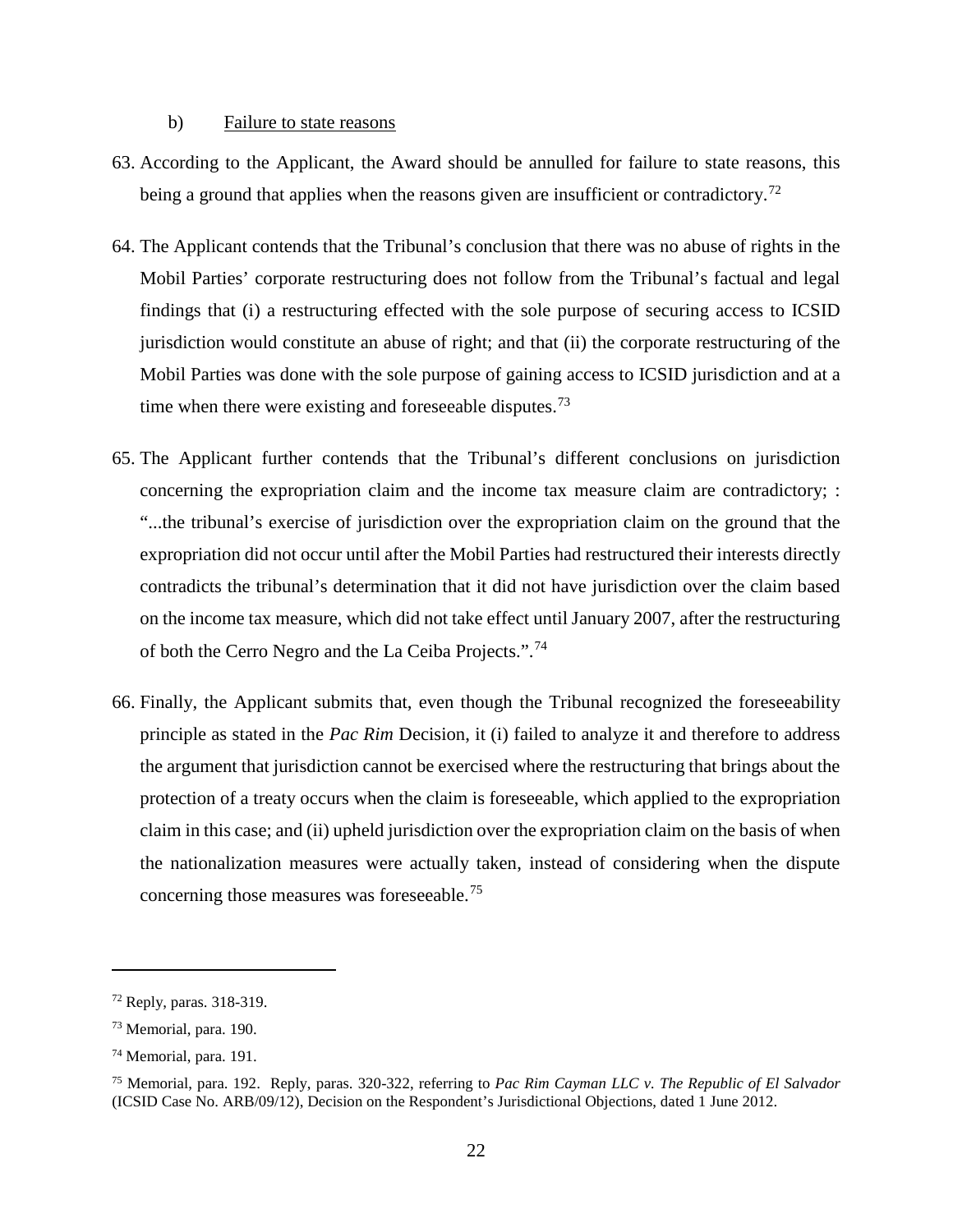#### **2. RESPONDENTS**

#### *A. Concerning the grounds for annulment*

- <span id="page-26-1"></span><span id="page-26-0"></span>67. The Mobil Parties consider the application for annulment part of a tactic to evade or at least delay payment of the compensation awarded to them in the Arbitration.<sup>[76](#page-26-3)</sup>
- 68. The Mobil Parties contend that none of the complaints raised against the Award has any merit; "[w]hat is relevant to – and dispositive of – the Republic's Application is that none of its complaints could possibly give rise to a valid basis for annulment under any of the grounds listed in Article 52."<sup>[77](#page-26-4)</sup>

## *B. Concerning the standard for annulment*

- <span id="page-26-2"></span>69. The Mobil Parties state that annulment is "constrained by three fundamental propositions", $78$ which results in the grounds for annulment being subject to "particularly high standards"<sup>[79](#page-26-6)</sup>:
	- annulment constitutes an extraordinary and limited exception to the finality of awards.[80](#page-26-7)
	- annulment does not constitute appeal and therefore does not allow for revision of errors of fact or law.[81](#page-26-8)
	- annulment is discretionary.<sup>82</sup>
- 70. Concerning the three specific grounds for annulment relied on by Venezuela, the Mobil Parties argue as follows:

<span id="page-26-3"></span><sup>76</sup> Counter-Memorial, paras. 2, 5.

<span id="page-26-4"></span><sup>77</sup> Counter-Memorial, para. 8.

<span id="page-26-5"></span><sup>78</sup> Counter-Memorial, para. 46.

<span id="page-26-6"></span><sup>79</sup> Counter-Memorial, para. 47.

<span id="page-26-7"></span><sup>80</sup> Counter-Memorial, paras. 46, 52-55.

<span id="page-26-8"></span><sup>81</sup> Counter-Memorial, paras. 46, 56-64.

<span id="page-26-9"></span><sup>82</sup> Counter-Memorial, paras. 46, 65-69.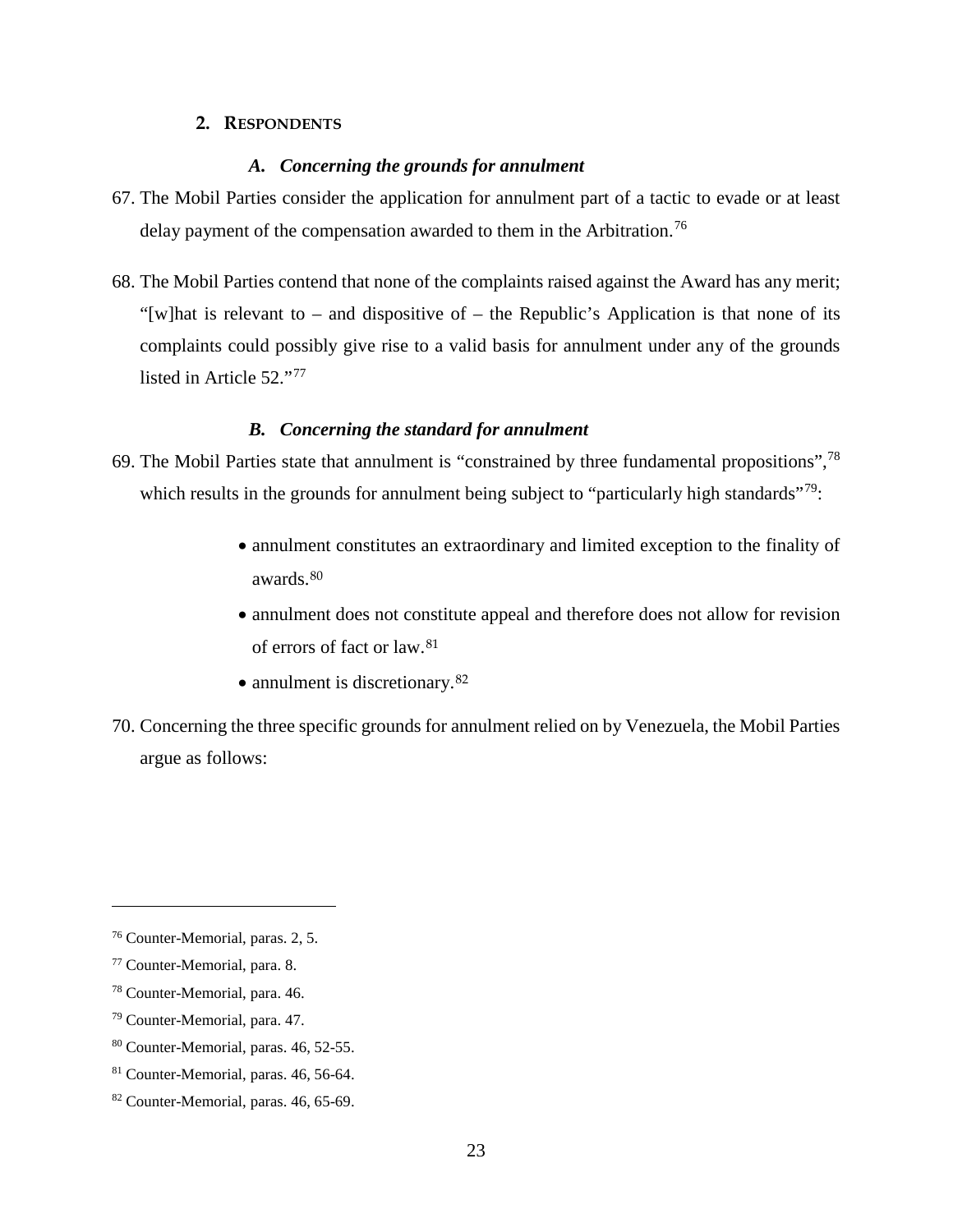- <span id="page-27-0"></span>*(i) Manifest excess of powers:*
- The Mobil Parties contend that manifest excess of powers contains a "dual" requirement" that the Tribunal acted in excess of powers and that the excess qualifies as manifest.<sup>83</sup> In particular, the word "manifest" was intended to place a serious restriction and emphasizes the extraordinary nature of the annulment remedy. They refer to decisions of previous *ad hoc* committees which found that: (i) manifest means "'evident', 'obvious', and 'plain on its face' such that it can be discerned without any elaborate analysis of the Award<sup>3[84](#page-27-2)</sup>; and that (ii) the excess must give rise to serious consequences.<sup>[85](#page-27-3)</sup>
- Failure to apply the proper law: the Mobil Parties distinguish between failure to apply the law and an error in the application of the law, and contend that only the former could constitute a basis for annulment – albeit not every failure to apply the law will meet the threshold for annulment. [86](#page-27-4) In the same sense, failure to apply individual provisions of the law<sup>[87](#page-27-5)</sup> and failure to refer to the governing law would not amount to failure to apply the law.<sup>[88](#page-27-6)</sup> The Mobil Parties also note that a few *ad hoc* committees have differentiated between a mere error of law and an atrocious error of law, and acknowledged the possibility that an "atrocious" error could constitute basis for annulment.<sup>[89](#page-27-7)</sup> In addition, they argue that even if failure to apply the law was established, the Applicant would also have to show that the failure was manifest, and contend that, so long as a tribunal endeavoured to apply the proper law (as they suggest the Committee will be satisfied is the case here),

<span id="page-27-1"></span><sup>83</sup> Counter-Memorial, para. 71.

<span id="page-27-2"></span><sup>84</sup> Counter-Memorial, para.73.

<span id="page-27-3"></span><sup>85</sup> Counter-Memorial, para. 74.

<span id="page-27-4"></span><sup>86</sup> Counter-Memorial, paras. 80-85. Rejoinder, paras. 46-49.

<span id="page-27-5"></span><sup>87</sup> Counter-Memorial, para. 88-89.

<span id="page-27-6"></span><sup>88</sup> Counter-Memorial, para. 90.

<span id="page-27-7"></span><sup>89</sup> Counter-Memorial, paras. 86-87. Rejoinder, para. 50.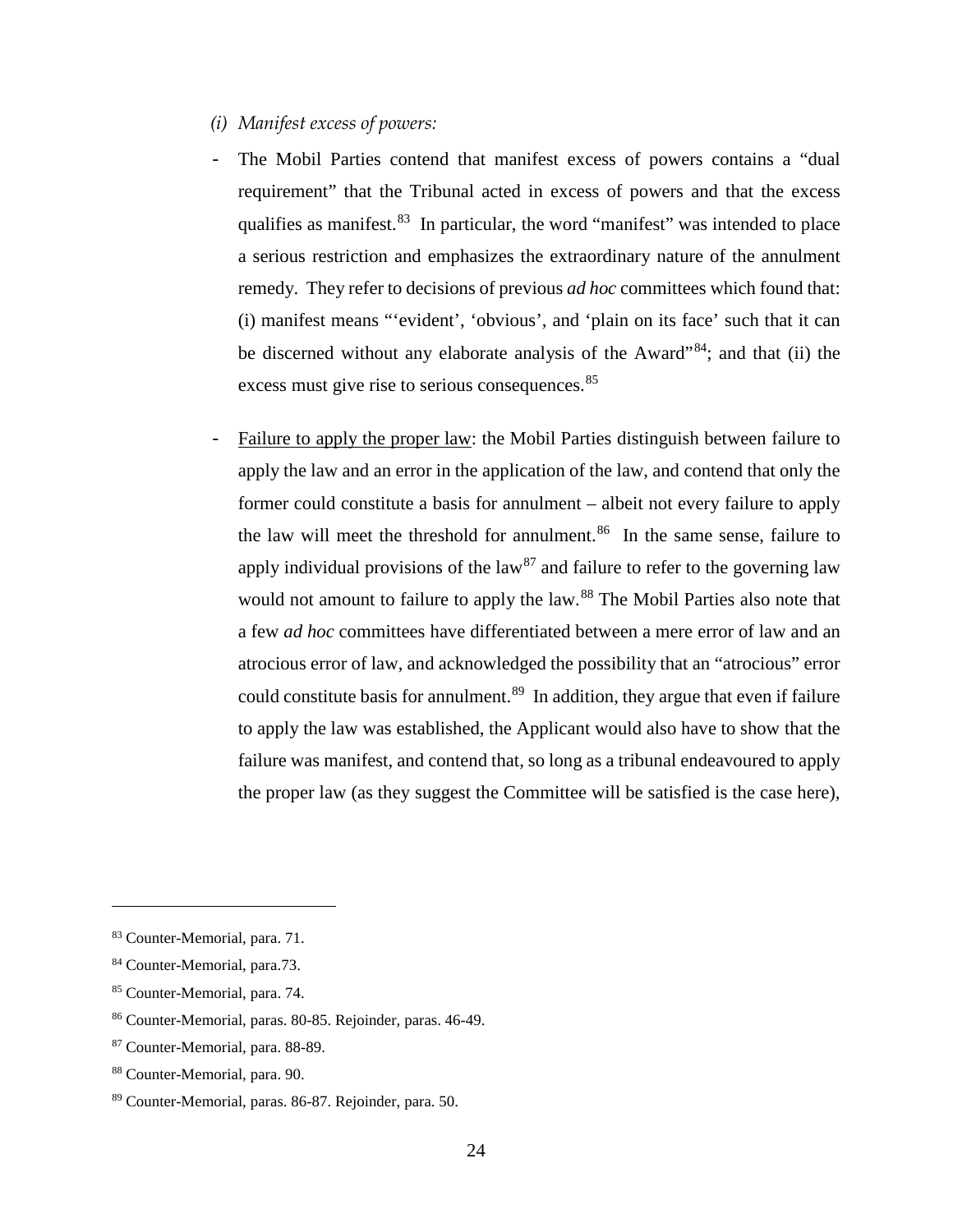that would discharge its duty and would thus fail to cross the "manifest" threshold.[90](#page-28-1)

- Lack of jurisdiction: The Mobil Parties argue that a manifest excess of powers concerning jurisdiction should be treated no differently from any other ground for annulment, in that it must meet the dual requirement that jurisdiction was exercised where there was none and that the non-existence of jurisdiction was manifest.<sup>[91](#page-28-2)</sup> They reject the argument that the manifest requirement should not apply in relation to jurisdiction (or that exercising jurisdiction where none exists in itself raises to the level of manifest excess of powers).  $92$
- Admissibility: The Mobil Parties submit that an allegation of abuse of right is a claim of admissibility and not an objection to jurisdiction. Since admissibility is discretionary in nature, it "cannot provide a basis for annulment for an alleged manifest excess of powers."[93](#page-28-4)
- <span id="page-28-0"></span>*(ii) Failure to state reasons:*
- The Mobil Parties contend that the standard for annulment for failure to state reasons requires the following: (i) that the failure result in "a particular point essentially lacking any expressed rationale"; and (ii) that the point itself be necessary for the tribunal's decision.<sup>[94](#page-28-5)</sup> According to the Respondents, so long as the reasoning can be followed, is "plausible" and not "clearly frivolous", there is no basis for annulment under this ground.<sup>95</sup> The Mobil Parties further state that this ground does not cover failure to address a question (which is governed by

<span id="page-28-1"></span><sup>90</sup> Counter-Memorial, para. 92.

<span id="page-28-2"></span><sup>&</sup>lt;sup>91</sup> Counter-Memorial, para. 97.

<span id="page-28-3"></span><sup>92</sup> Counter-Memorial, paras. 98-103.

<span id="page-28-4"></span><sup>93</sup> Counter-Memorial, para. 96.

<span id="page-28-5"></span><sup>&</sup>lt;sup>94</sup> Counter-Memorial, para. 111.

<span id="page-28-6"></span><sup>95</sup> Counter-Memorial, para. 112.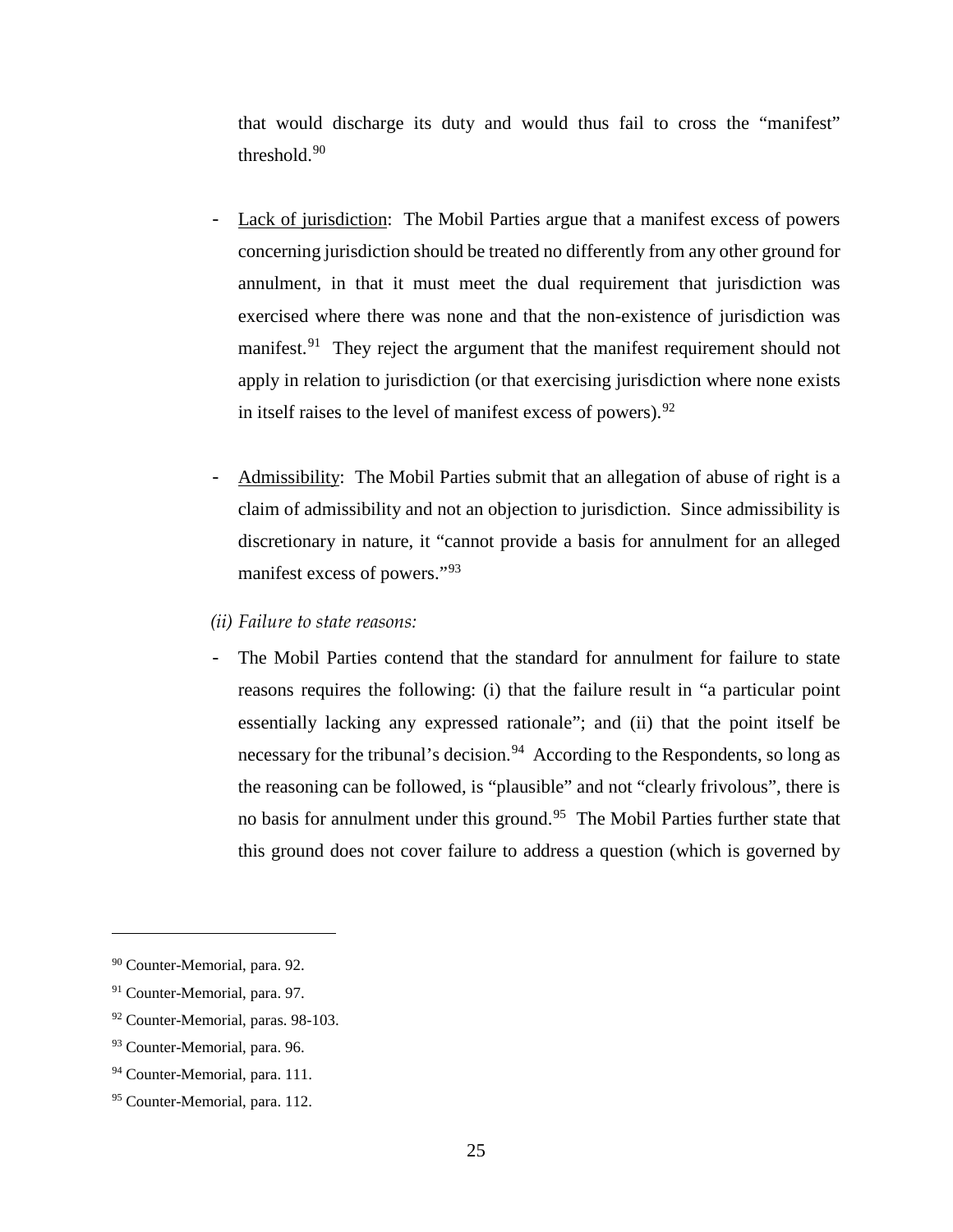Article 49(2) of the ICSID Convention)<sup>[96](#page-29-2)</sup> unless the particular failure "amounts" to a failure in the intelligibility of the reasoning in the award."<sup>97</sup> Similarly, the Tribunal's reasoning need not be exhaustive or explicit.<sup>98</sup> The Mobil Parties acknowledge that contradictory reasons may fall under this ground for annulment, but argue that the contradiction would have to render the reasoning incomprehensible and not constitute a mere inconsistency.<sup>[99](#page-29-5)</sup>

## <span id="page-29-0"></span>*(iii) Serious departure from a fundamental rule of procedure:*

The Mobil Parties contend that this ground involves a "three-stage test": (i) that the procedural rule be fundamental or limited to the principles of natural justice; (ii) that there be a departure as opposed to an exercise of the Tribunal's discretion; and (iii) that the departure be sufficiently serious to merit annulment, *i.e.*, that it cause the Tribunal to reach "a result substantially different from what it would have awarded had such a rule been observed."<sup>100</sup>

### *C. Concerning the alleged facts supporting the grounds for annulment*

- <span id="page-29-1"></span>71. The Mobil Parties describe the Applicant's "theory" as follows: "that in order to participate in the Cerro Negro Project, Mobil CN was forced to agree to a contract with PDVSA-CN, the terms of which (through an unspecified legal mechanism) precluded the pursuit of treaty-based remedies against the Republic to obtain full compensation in case of expropriation."[101](#page-29-7)
- 72. According to the Mobil Parties, this theory is not supported by either the facts or the language of the Cerro Negro Association Agreement.<sup>102</sup> In particular, the Mobil Parties argue that Section 15 of the CNAA contains a "limited indemnity" granted by a subsidiary of PDVSA for certain governmental actions, not a limitation on Venezuela's compensation obligation

<span id="page-29-2"></span><sup>&</sup>lt;sup>96</sup> Counter-Memorial, paras. 115-116.

<span id="page-29-3"></span><sup>&</sup>lt;sup>97</sup> Counter-Memorial, para. 116.

<span id="page-29-4"></span><sup>98</sup> Counter-Memorial, paras. 117-118, 121.

<span id="page-29-5"></span><sup>99</sup> Counter-Memorial, paras. 119-120. Rejoinder, para. 82.

<span id="page-29-6"></span><sup>100</sup> Counter-Memorial, para. 106.

<span id="page-29-7"></span><sup>&</sup>lt;sup>101</sup> Rejoinder, para. 16.

<span id="page-29-8"></span><sup>102</sup> Rejoinder, para. 17.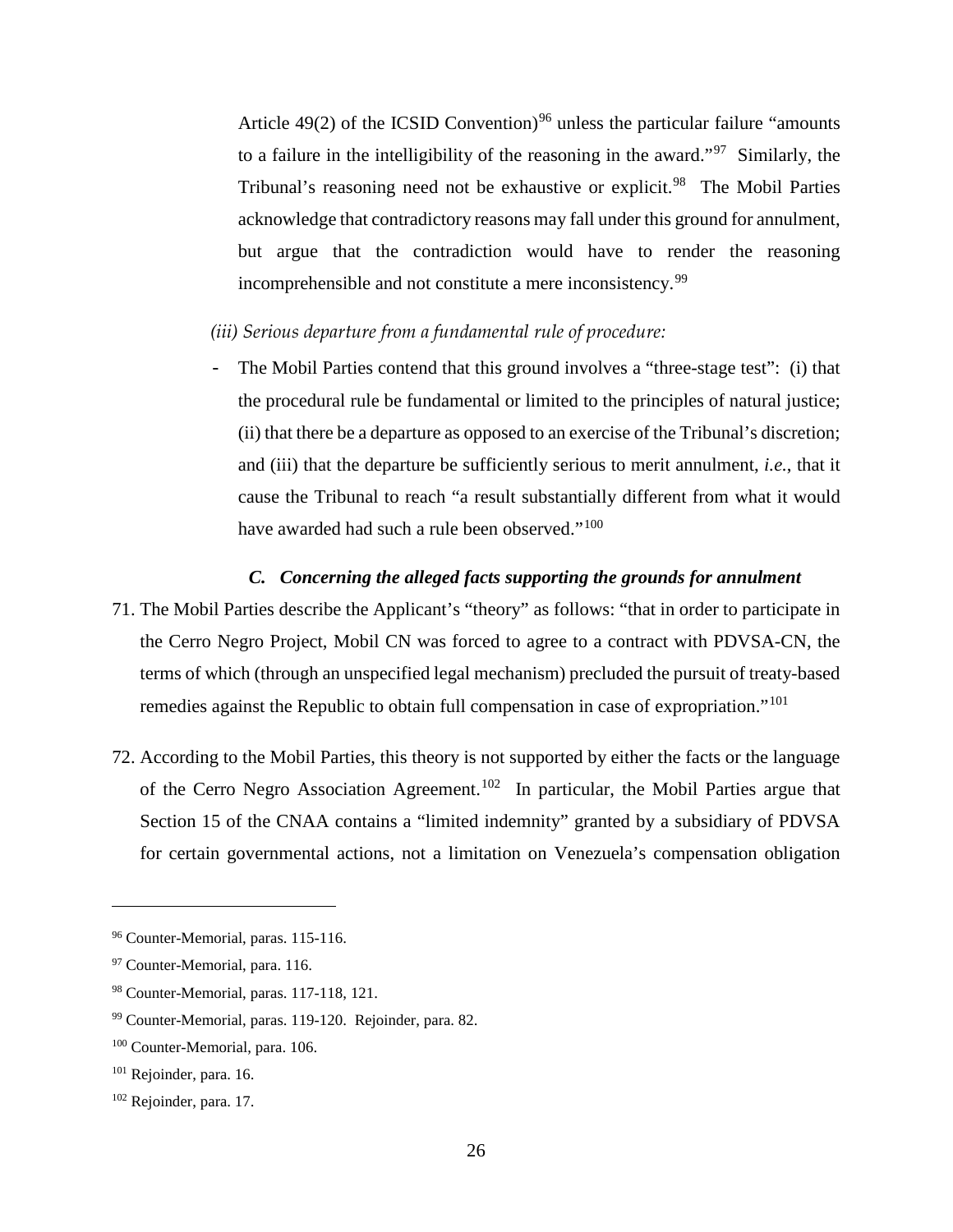under the Dutch Treaty,  $103$  not least because the limitation of liability constituted a limitation on the investors and PDVSA under a contract, whereas the payment of just compensation for expropriation constituted an obligation of Venezuela under a treaty.<sup>104</sup> The contractual indemnity provided protection to the Mobil Parties as an incentive to invest in the Cerro Negro Project, and was additional to the treaty protection.<sup>[105](#page-30-3)</sup>

- 73. The Mobil Parties similarly contend that the Applicant's position finds no support in its own Congressional enactments or the Eighteenth and Twentieth Conditions of the Framework of Conditions.[106](#page-30-4) The Venezuelan Congress did not enact provisions "capable of being read as disclaiming the Republic's international law obligations or as providing a basis to construe the Mobil Parties' decision to invest as a waiver of the Mobil Parties' international law rights to obtain just compensation in the event of an expropriation."[107](#page-30-5)
- <span id="page-30-0"></span>*(i) Failure to Apply the Proper Law and the Special Agreement concerning the Cerro Negro Project* 
	- a) Manifest excess of powers
- 74. The Mobil Parties state that the complaint of manifest excess of powers must be rejected because the Tribunal correctly identified and applied the proper law, because there was no special agreement in the sense of Article 9(5) of the Dutch Treaty between the Parties and because Venezuela could not rely on its domestic legislation to amend or avoid its obligations under the Treaty. [108](#page-30-6)
- 75. *Regarding identification and application of the proper law*, the Mobil Parties contend that the Tribunal observed the possible sources of law listed by the Parties in Article 9(5) of the Treaty, which did not in itself allocate matters to one law or another, leaving it therefore for the

<span id="page-30-1"></span><sup>103</sup> Rejoinder, para. 26.

<span id="page-30-2"></span><sup>&</sup>lt;sup>104</sup> Rejoinder, para. 42.

<span id="page-30-3"></span><sup>105</sup> Rejoinder, para. 36.

<span id="page-30-4"></span><sup>106</sup> Rejoinder, paras. 27-43.

<span id="page-30-5"></span><sup>&</sup>lt;sup>107</sup> Rejoinder, para. 41.

<span id="page-30-6"></span><sup>108</sup> Rejoinder, para. 45.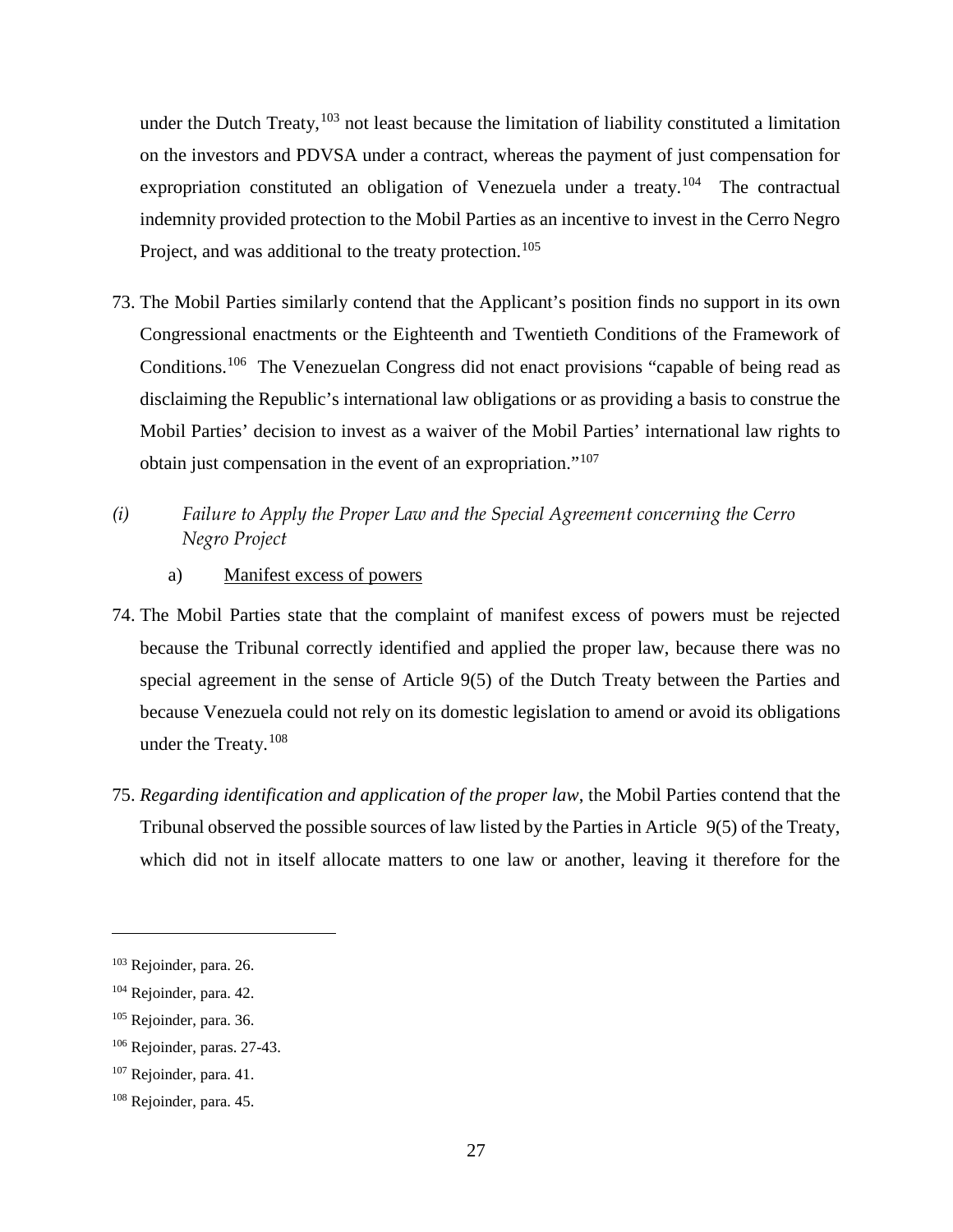Tribunal to determine which issues would be governed by which law.[109](#page-31-0) The Tribunal's approach "is consistent with well-established principles of international law and the practice of other investment tribunals."<sup>[110](#page-31-1)</sup>

- 76. The Mobil Parties submit that the Tribunal's determination that international law governed the amount of compensation due for the expropriation of their interests is "unassailable" and supported by "ample and unanimous authority, <sup>[111](#page-31-2)</sup> whereas Venezuela's position that this issue should have been determined under domestic law instruments is "untenable" under the principle that a State cannot rely on its domestic law to thwart its international obligations enshrined in Article 27 of the Vienna Convention. [112](#page-31-3)
- 77. *Regarding the existence or otherwise of a special agreement within the meaning of Article 9(5) of the Treaty*, the Mobil Parties reject the argument that the CNAA can be used as the basis for such special agreement since the Republic was not a party to the contract and "[i]t is axiomatic that a contract can only be a source of law as between the parties to the contract."[113](#page-31-4) The Tribunal also reached this conclusion and its findings are not subject to review on annulment.[114](#page-31-5)
- 78. Since the CNAA does not constitute a special agreement and the Framework of Conditions and Congressional Authorization constitute pieces of legislation, not agreements, the combination of these instruments does not result in a special agreement under Article 9(5) of the Treaty. $115$
- 79. *Regarding the argument that domestic law governs the scope of property rights and therefore that the extent of compensation is dependent on the scope of these rights under national law*

<span id="page-31-0"></span><sup>109</sup> Rejoinder, para. 51.

<span id="page-31-1"></span><sup>110</sup> Rejoinder, para. 52.

<span id="page-31-2"></span><sup>&</sup>lt;sup>111</sup> Rejoinder, para. 54.

<span id="page-31-3"></span><sup>112</sup> Rejoinder, paras. 56-57.

<span id="page-31-4"></span><sup>113</sup> Rejoinder, para. 58.

<span id="page-31-5"></span><sup>114</sup> Rejoinder, para. 60.

<span id="page-31-6"></span><sup>115</sup> Rejoinder, paras. 61-62.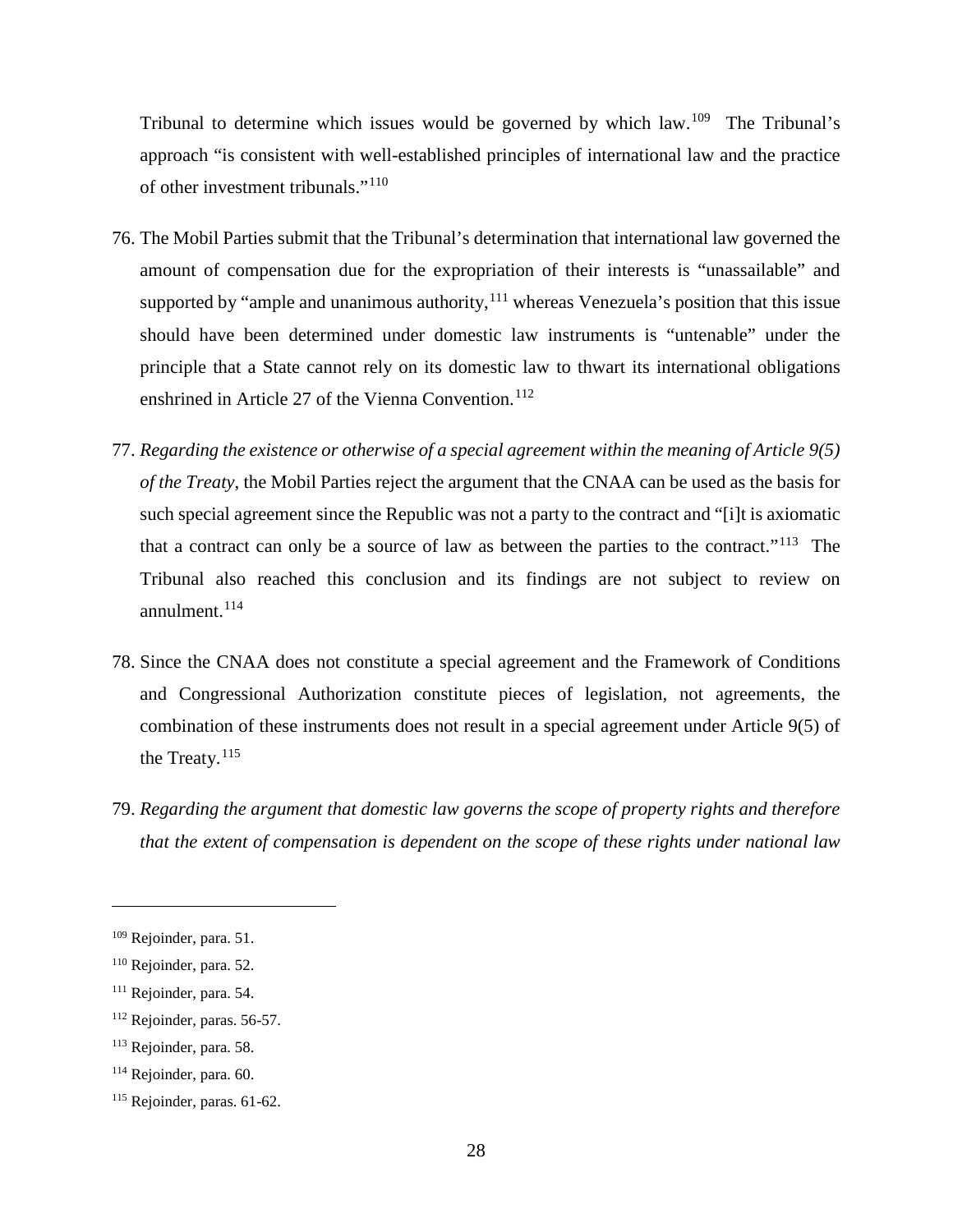*(and its corollary that the Tribunal should have applied domestic law to determine the amount of compensation)*, the Mobil Parties state that it is inadmissible on annulment as (i) it constitutes a new argument that was not presented before the Tribunal;  $^{116}$  $^{116}$  $^{116}$  and (ii) the Applicant is unable to identify any such right.<sup>[117](#page-32-1)</sup> In any event, the Mobil Parties contend that the principles relied on are not applicable to the present case.<sup>[118](#page-32-2)</sup>

- 80. The Mobil Parties contend that it is a well-established argument that annulment cannot be based on new evidence or new arguments, which makes this new argument inadmissible. A reference made by Venezuela in the context of its FET argument to "rights and expectations" being defined by Venezuelan law and special agreements is not equivalent to its current argument on the scope of "property rights" and its impact on the amount of compensation.<sup>[119](#page-32-3)</sup>
- 81. The Mobil Parties state that there was no dispute relating to the scope of property rights, and therefore the Applicant is unable to identify which property right exactly is under discussion. The dispute identified by Venezuela before the Tribunal concerned whether its liability under the Treaty was limited by the CNAA or the Eighteenth and Twentieth Conditions, which did not require a determination on the scope of a property right.<sup>[120](#page-32-4)</sup>
- 82. Finally, the Mobil Parties argue that the authorities relied on by the Applicant do not support its position concerning the limitation of an investor's treaty rights through a contract with the State. In particular, the Mobil Parties refer to the *Siag* case and distinguish it from the present situation in that the underlying contract in *Siag* was between the parties to the dispute and it contained a provision requiring payment of a share of the sale value of the transferred investment to the State for which there is no equivalent in the CNAA.<sup>[121](#page-32-5)</sup>

<span id="page-32-0"></span><sup>116</sup> Rejoinder, paras. 66-69.

<span id="page-32-1"></span><sup>117</sup> Rejoinder, paras. 66, 70-72.

<span id="page-32-2"></span><sup>118</sup> Rejoinder, paras. 66, 73-79.

<span id="page-32-3"></span><sup>119</sup> Rejoinder, paras. 67-69.

<span id="page-32-4"></span><sup>120</sup> Rejoinder, paras. 70-72.

<span id="page-32-5"></span><sup>121</sup> Rejoinder, paras. 73-79.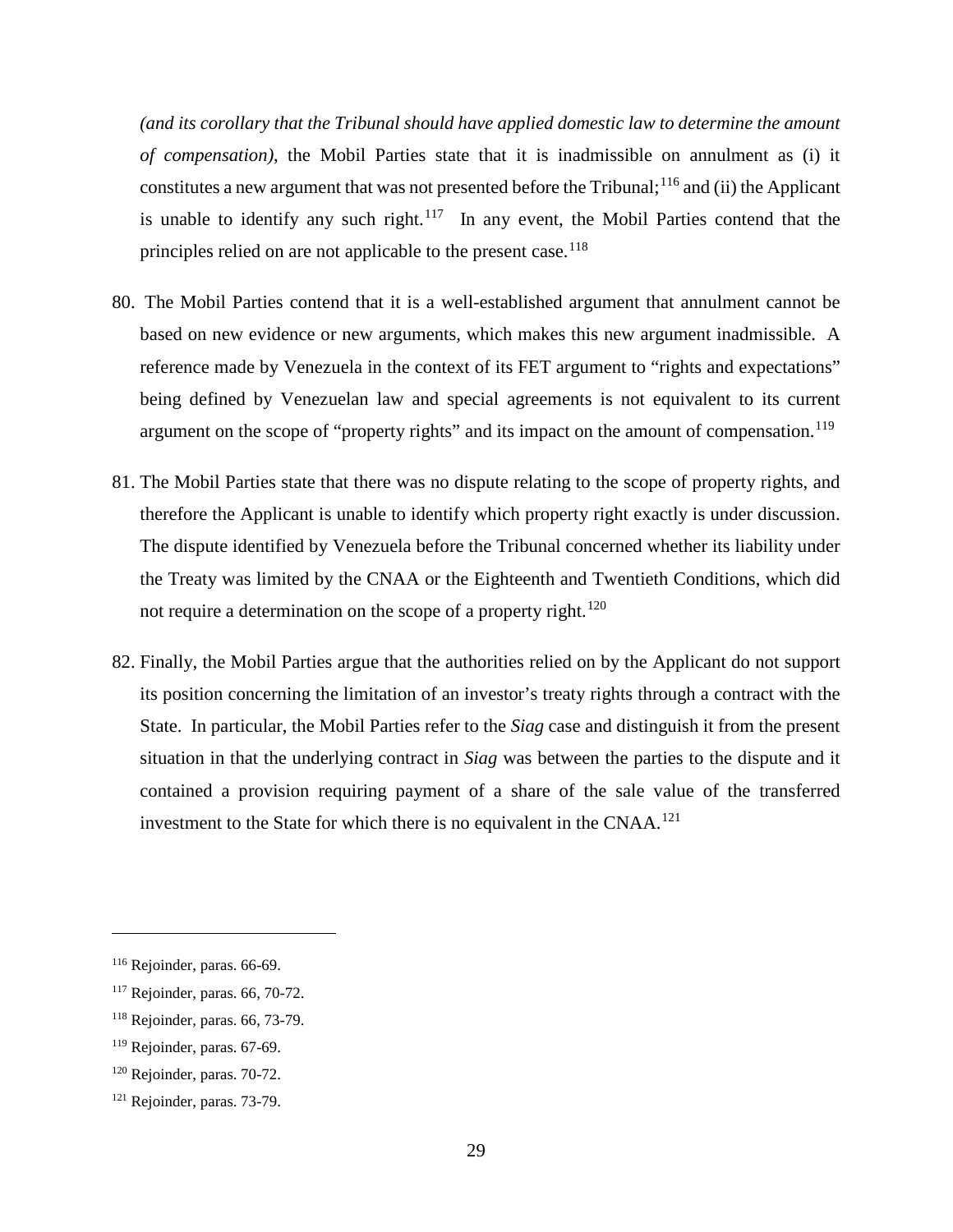#### b) Failure to state reasons

- 83. The Mobil Parties assert that the Tribunal provided "clear, cogent, and correct reasons for rejecting the Republic's attempts to invoke the indemnity provisions to limit the Republic's liability" in particular, that Venezuela was not a party to the CNAA and that the Republic's domestic legislation cannot alter its international law obligations. In addition, the Mobil Parties contend that there is no contradiction between the "description of undisputed facts" provided by the Tribunal in the Award and the Tribunal's legal conclusions.
- 84. The Mobil Parties refer to the Applicant's "new argument" and contend that Venezuela may not challenge the Award on the basis of a failure to address an argument that was never presented to the Tribunal. In any case, the Mobil Parties find that the reasons provided for not applying either the Eighteenth and Twentieth Conditions or the CNAA were correct.<sup>[122](#page-33-1)</sup>
- 85. Regarding the argument that the Tribunal should have considered the indemnity provisions in the analysis of the fair market value, the Mobil Parties state that the Republic cannot fault the Tribunal for inconsistency in finding that the Republic may not rely on the indemnity provisions and then not considering the indemnity provisions in the analysis of the fair market value. $123$
- 86. The Mobil Parties also reject Venezuela's arguments concerning the third-party beneficiary analysis and Dr. Mommer's testimony.<sup>[124](#page-33-3)</sup>
- <span id="page-33-0"></span>*(ii) Refusal to allow essential document production* 
	- a) Manifest excess of powers
- 87. The Mobil Parties say that the Tribunal applied the standard contained in Article 43 of the ICSID Convention to decide the document production request. Accordingly, Venezuela's argument that the Tribunal manifestly exceeded its powers by failing to apply the proper law is untenable. Article 43 is the only applicable standard for document production under the

<span id="page-33-1"></span><sup>122</sup> Rejoinder, para. 84.

<span id="page-33-2"></span><sup>123</sup> Rejoinder, paras. 85-86.

<span id="page-33-3"></span><sup>124</sup> Rejoinder, paras. 87-88.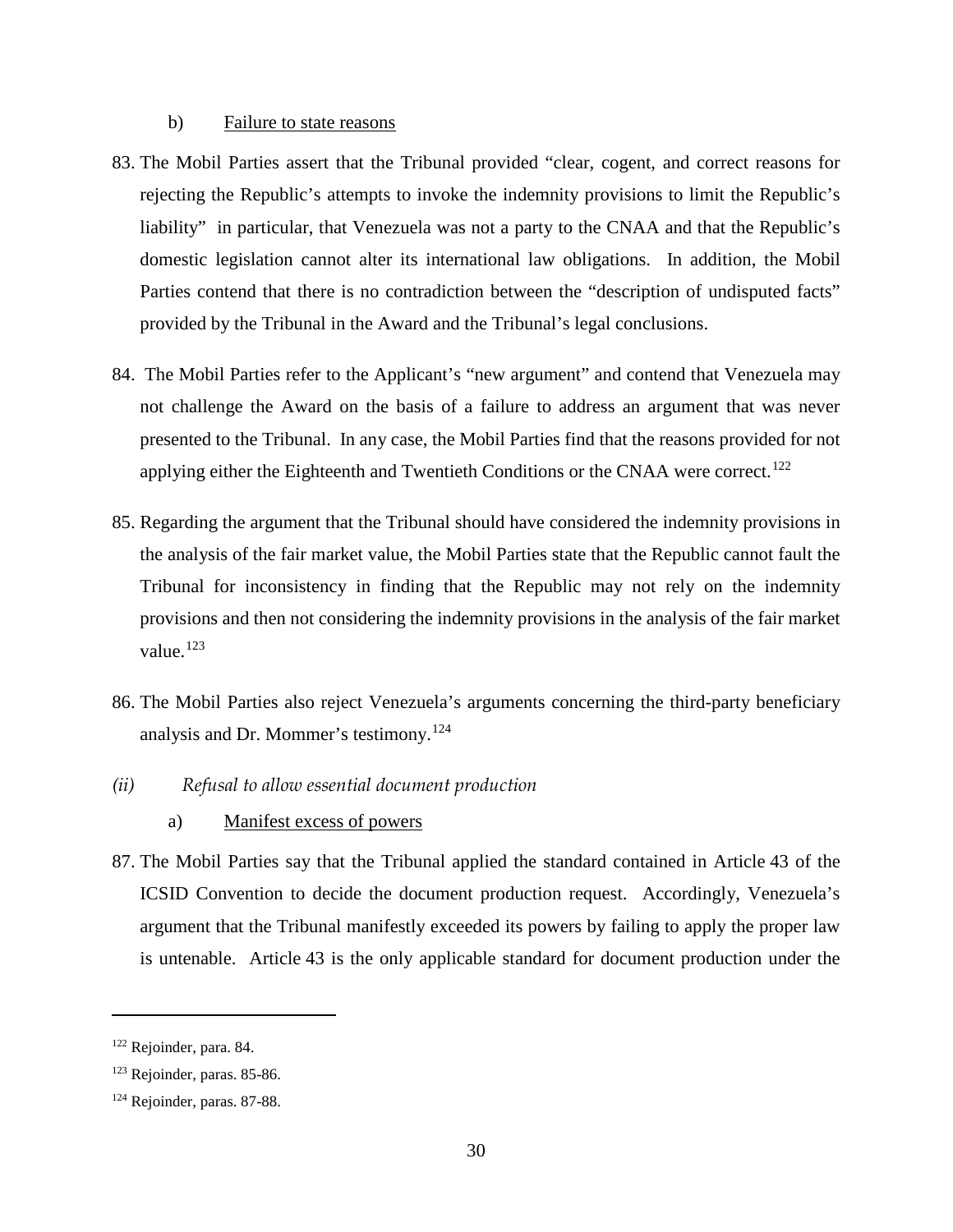ICSID Convention, and therefore the Applicant's references to "all recognized standards" or to "any proper standard" are unavailing.<sup>[125](#page-34-0)</sup>

88. According to the Mobil Parties, the Applicant is ultimately arguing that the Tribunal reached the wrong decision "when exercising its discretion in applying the standard", which is not reviewable on annulment. [126](#page-34-1)

## b) Failure to state reasons

- 89. The Mobil Parties contend that the Tribunal provided adequate reasons for its decision to deny document production, and add that (i) "brevity of the Tribunal's order alone is not a meaningful criterion for determining a failure to state reasons, particularly here where the parties' pleadings clearly provided context and documentation for the Tribunal's order"; and that (ii) the Tribunal's reasoning "may be implicit in other considerations and conclusions in the award".[127](#page-34-2)
- 90. Likewise, the Mobil Parties assert that Venezuela has not (i) produced support for its contention that procedural orders must state reasons; or (ii) explained "how its contention of an inadequate explanation of the denial is consistent with its own inaction" after the decision was issued by the Tribunal. Specifically, the Mobil Parties remark that the Republic never complained of lack of reasoning or demanded that the Tribunal elaborate. As a consequence, the Applicant has forfeited its ability to bring this complaint on annulment.<sup>[128](#page-34-3)</sup>

## c) Serious departure from a fundamental rule of procedure

91. The Mobil Parties argue that the Applicant has failed to establish any of the three necessary elements under this ground for annulment.<sup>[129](#page-34-4)</sup>

<span id="page-34-0"></span><sup>125</sup> Rejoinder, paras. 96-97.

<span id="page-34-1"></span><sup>126</sup> Rejoinder, para. 98.

<span id="page-34-2"></span><sup>127</sup> Counter-Memorial, paras. 323-326. Rejoinder, para. 100.

<span id="page-34-3"></span><sup>128</sup> Counter-Memorial, para. 322. Rejoinder, para. 99.

<span id="page-34-4"></span><sup>129</sup> Rejoinder, para. 89.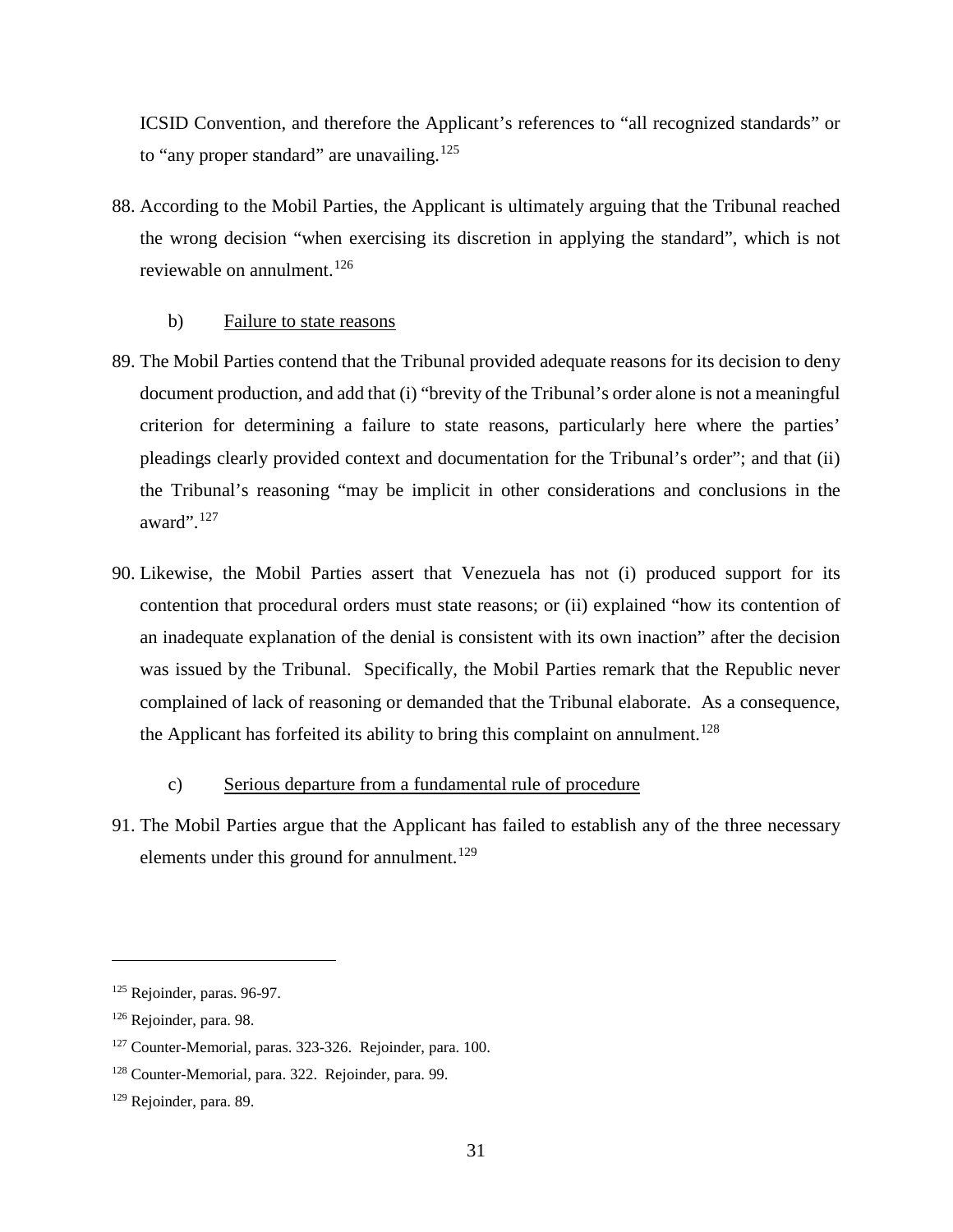- 92. First, the Applicant has failed to establish that there was a fundamental rule that entitled it to the production of these documents. In particular, the Mobil Parties contend that the Tribunal applied the relevant standard under Article 43 of the ICSID Convention, which is inherently discretionary and therefore cannot constitute a fundamental rule which would have required the Tribunal to rule in a particular way.<sup>[130](#page-35-1)</sup>
- 93. Second, even if there was a fundamental rule, the Applicant has failed to establish that there was a departure from it, since the denial of documents was justified. In particular, the documents failed to meet the standard of materiality under the IBA Rules on the Taking of Evidence in International Arbitration. This is supported by the Applicant's own contention that it had presented sufficient evidence in support of the factual premises of its legal contentions.[131](#page-35-2)
- 94. Third, even if there was a departure, Venezuela has failed to establish that the departure was serious in the sense of Article  $52(1)(d)$  of the ICSID Convention, and in particular to demonstrate that "the application was 'materially prejudiced' and the Award might have been different had the alleged departure not occurred."<sup>[132](#page-35-3)</sup>
- <span id="page-35-0"></span>*(iii) Exercise of Jurisdiction under the Dutch Treaty based on a Corporate Restructuring Effected to Gain access to ICSID*
	- a) Manifest excess of powers
- 95. The Mobil Parties contend that the Applicant's argument on "abuse of right" lacks merit, firstly because 'abuse of right' is a question of admissibility, falling within the discretion of the Tribunal, and is not therefore subject to review on annulment; secondly because it seeks to relitigate factual or legal issues, which is not possible on annulment; and thirdly because in any event the Committee should uphold the determinations made by the Tribunal.<sup>[133](#page-35-4)</sup>

<span id="page-35-1"></span><sup>130</sup> Rejoinder, paras. 89-91.

<span id="page-35-2"></span><sup>131</sup> Rejoinder, paras. 89, 92-94.

<span id="page-35-3"></span><sup>132</sup> Rejoinder, paras. 89, 95.

<span id="page-35-4"></span><sup>133</sup> Counter-Memorial, paras. 348-350.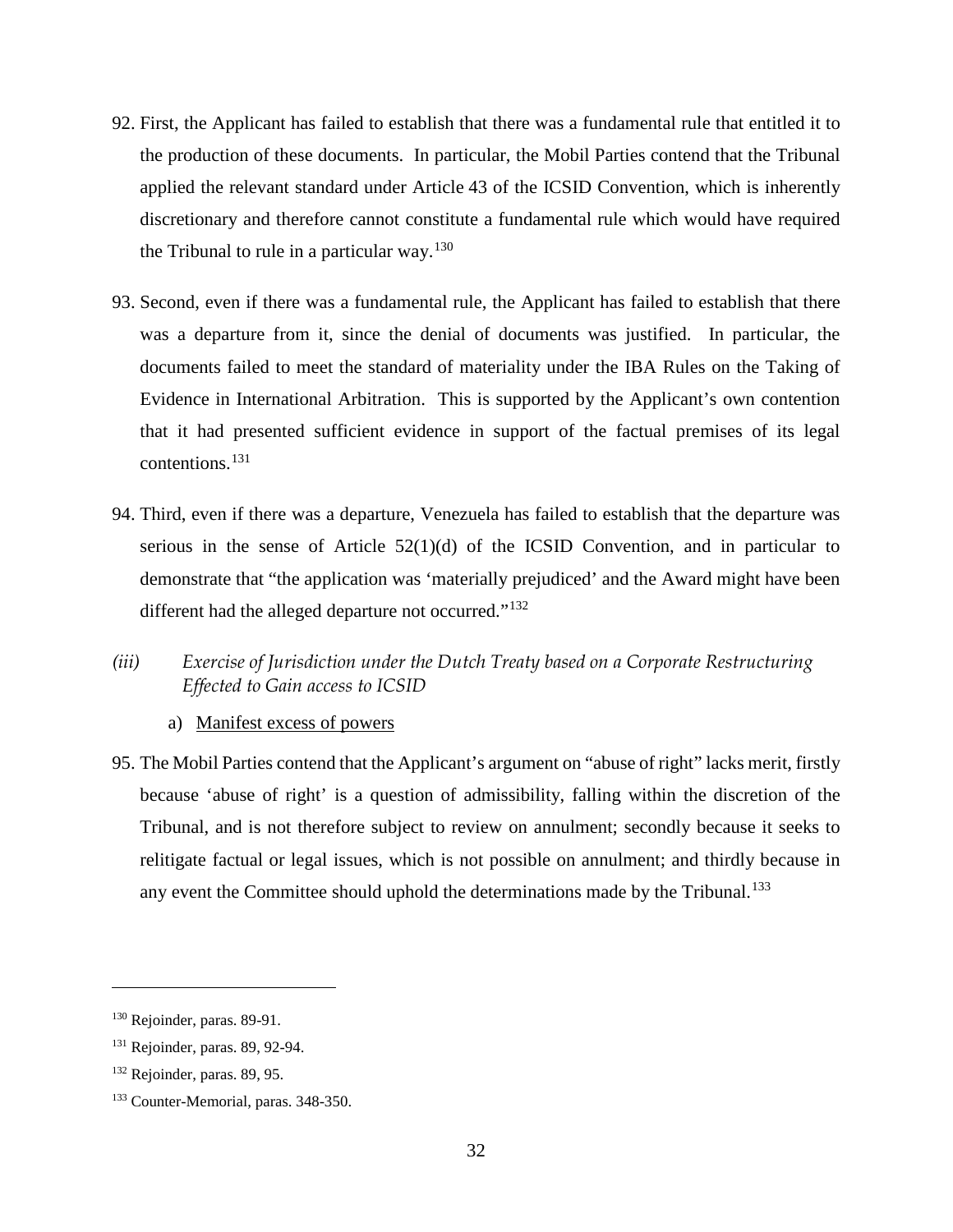- 96. First, concerning the question of admissibility, the Mobil Parties assert that Venezuela does not dispute that "all mandatory requirements for ICSID jurisdiction were satisfied in this case", nor the distinction between jurisdiction and admissibility, nor that issues of admissibility are not subject to review on annulment. The Mobil Parties deny that the abuse of right objection can properly be framed as a jurisdictional argument, and contend that both the Parties and the Tribunal distinguished between issues of jurisdiction and admissibility, and included abuse of right among the latter. Even if the Tribunal had classified this issue as one of jurisdiction, "nomenclature alone cannot alter the substance of the Tribunal's decision and render it reviewable at the annulment phase."<sup>[134](#page-36-0)</sup>
- 97. Second, the Mobil Parties state that the fact that Venezuela is raising the same arguments on annulment as it raised at the jurisdictional phase means that it is seeking to have the issue relitigated in the hopes of obtaining a different result. This is not permissible on annulment since *ad hoc* committees do not have the authority to substitute their own findings for those of the tribunal. $135$
- 98. Third, even if the Committee were to review the abuse of right objection at the annulment stage, the Mobil Parties contend that it would find that it does not warrant annulment. In particular, the Mobil Parties say that the Tribunal acted within its discretion when analyzing the abuse of right objection and concluding that the restructuring of the Mobil Parties was "a perfectly legitimate goal" because it occurred before the expropriating measures had been implemented and the dispute had arisen. The Mobil Parties in addition reject Venezuela's contention that the Tribunal did not consider foreseeability when deciding whether it had jurisdiction over the expropriation claim; on the contrary, the Tribunal found that the absence of references to expropriating measures in contemporaneous correspondence and press announcements indicated that the measures had not been foreseeable at the time of the

<span id="page-36-0"></span><sup>134</sup> Rejoinder, paras. 102-106.

<span id="page-36-1"></span><sup>&</sup>lt;sup>135</sup> Counter-Memorial, paras. 356-360.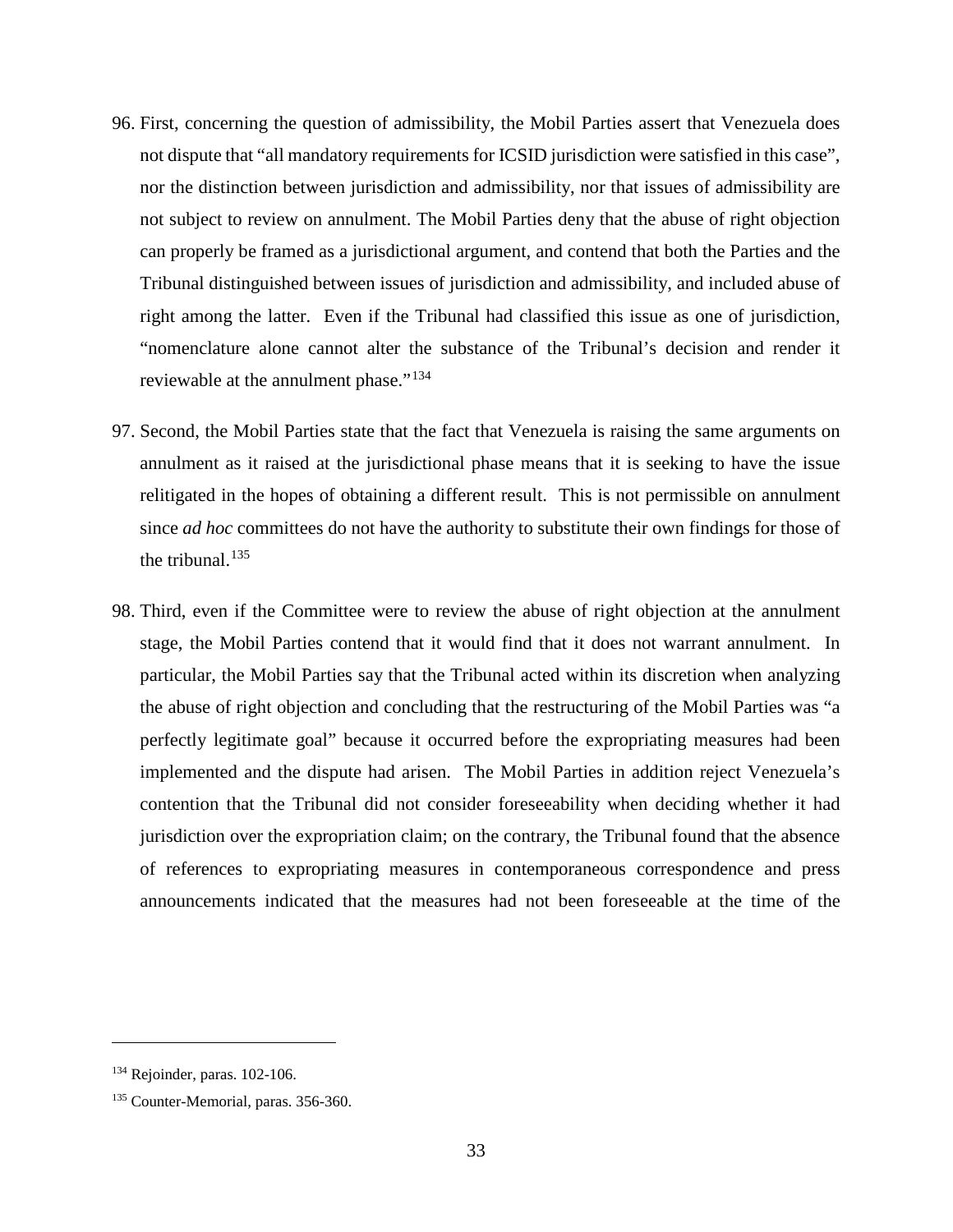restructuring.[136](#page-37-0) In any case, the decisions in *Pac Rim*, *Tidewater* and *Gremcitel* are consistent with the Tribunal's Decision on Jurisdiction.<sup>[137](#page-37-1)</sup>

### b) Failure to state reasons

- 99. According to the Mobil Parties, Venezuela's argument that the Tribunal's reasoning is contradictory should be dismissed because it is premised on the mischaracterization of the Tribunal's findings of fact and law;<sup>[138](#page-37-2)</sup> the Tribunal's reasoning is in fact "complete and coherent, and displays no trace of the sort of self-contradiction that could render the relevant parts of the Award incomprehensible, as would be required for annulment."<sup>[139](#page-37-3)</sup>
- 100.According to the Mobil Parties, the Tribunal did not find that it is invariably an abuse of right to restructure with the sole purpose of gaining access to ICSID jurisdiction. Instead, what the Tribunal found is that it could constitute an abuse of right to do so for pre-existing disputes, but was legitimate for future disputes. The Mobil Parties also dispute that there was any finding by the Tribunal that the restructuring was effected to access ICSID jurisdiction for existing disputes. To the contrary, their position, as supported by the Tribunal's findings, has always been that jurisdiction was sought for "action that the Respondent took or continued to take after the restructuring was completed".<sup>[140](#page-37-4)</sup> In order to reach its conclusion the Tribunal had analyzed several legal authorities that had addressed restructurings as an alleged abuse of right, and had applied the legal principles derived from these authorities to the facts of the case.[141](#page-37-5)
- 101.The Mobil Parties also dispute the claim that there was a contradiction in the exercise of jurisdiction over the expropriation claim but not over the claim concerning income tax. According to the Mobil Parties, the Tribunal found that the income tax claim constituted a preexisting claim that was known at the time of the restructuring, so that the Tribunal's denial of

<span id="page-37-0"></span><sup>136</sup> Rejoinder, paras. 107-108.

<span id="page-37-1"></span><sup>&</sup>lt;sup>137</sup> Counter-Memorial, paras. 368-377.

<span id="page-37-2"></span><sup>138</sup> Counter-Memorial, para. 378.

<span id="page-37-3"></span><sup>&</sup>lt;sup>139</sup> Rejoinder, para. 109.

<span id="page-37-4"></span><sup>140</sup> Counter-Memorial, para. 379.

<span id="page-37-5"></span><sup>141</sup> Counter-Memorial, paras. 380-383.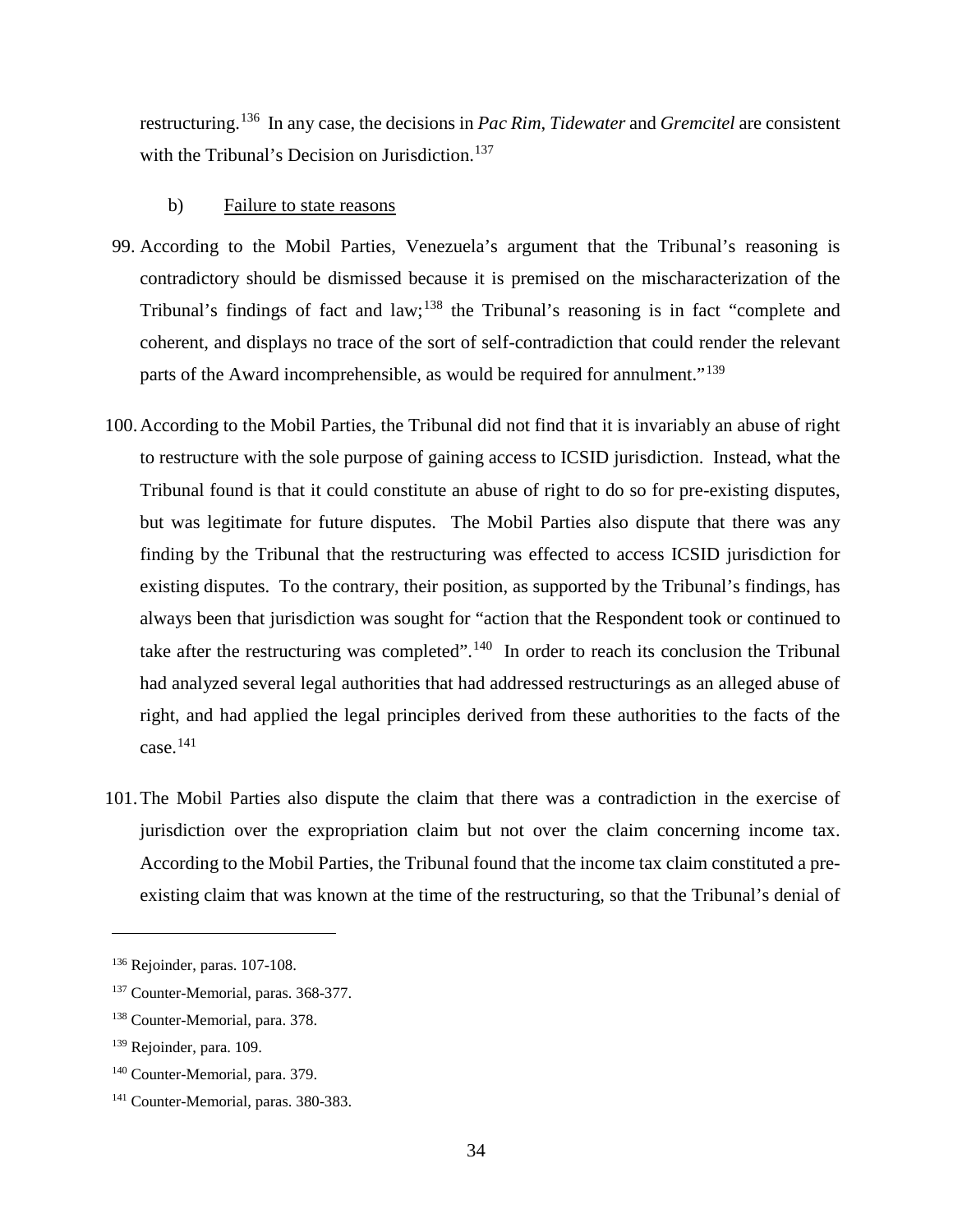jurisdiction over this claim was consistent with its assuming jurisdiction over the expropriation claim, which the Tribunal considered a future claim unknown at the time of the restructuring.<sup>[142](#page-38-0)</sup> In particular, the Tribunal found that although the income tax rate was formally enacted after the restructuring, "a real dispute concerning a decision already made" to increase the income tax existed before the restructuring.<sup>143</sup> By contrast, the nationalization measures had not been undertaken, were not known, and had not been raised as a dispute before the restructuring occurred. [144](#page-38-2)

- 102.The Mobil Parties further deny that the Tribunal failed to address Venezuela's argument regarding foreseeability of the expropriation claim. According to the Mobil Parties, the Tribunal acknowledged and dismissed this argument, albeit analyzing it in different terms. The Tribunal was not required to frame its reasoning in the precise language of foreseeability, but the reasoning behind the Tribunal's approach "was not only clearly articulated but has been endorsed and followed by subsequent Tribunals." In particular, the Tribunal's finding that the dispute regarding the expropriation was a "future dispute" at the time of the restructuring impliedly concludes that the dispute was not foreseeable at the time.<sup>[145](#page-38-3)</sup>
- 103.Finally, the Mobil Parties contend that Venezuela's reliance on *Pac Rim* is misplaced because that decision considered the foreseeability of an actual or specific future dispute as opposed to the foreseeability of a potential dispute or a possible controversy. According to the Mobil Parties, the Tribunal's observation that it concurred in the view taken by the *Pac Rim* Tribunal is consistent with its analysis on foreseeability. In particular, the Tribunal's approach is "'comparable' to that of the *Pac Rim* tribunal because both decisions analyzed when the specific disputes arose in respect of each measure."<sup>[146](#page-38-4)</sup>

## **IV.THE COMMITTEE'S ANALYSIS**

<span id="page-38-0"></span><sup>142</sup> Counter-Memorial, para. 385.

<span id="page-38-1"></span><sup>&</sup>lt;sup>143</sup> According to the Mobil Parties, this finding also disproves the Applicant's allegation that the Tribunal assumed that a dispute cannot arise until a measure is taken. Rejoinder, para. 110.

<span id="page-38-2"></span><sup>&</sup>lt;sup>144</sup> Counter-Memorial, paras. 385-391.

<span id="page-38-3"></span><sup>&</sup>lt;sup>145</sup> Counter-Memorial, paras. 392-397.

<span id="page-38-4"></span><sup>146</sup> Rejoinder, para. 111.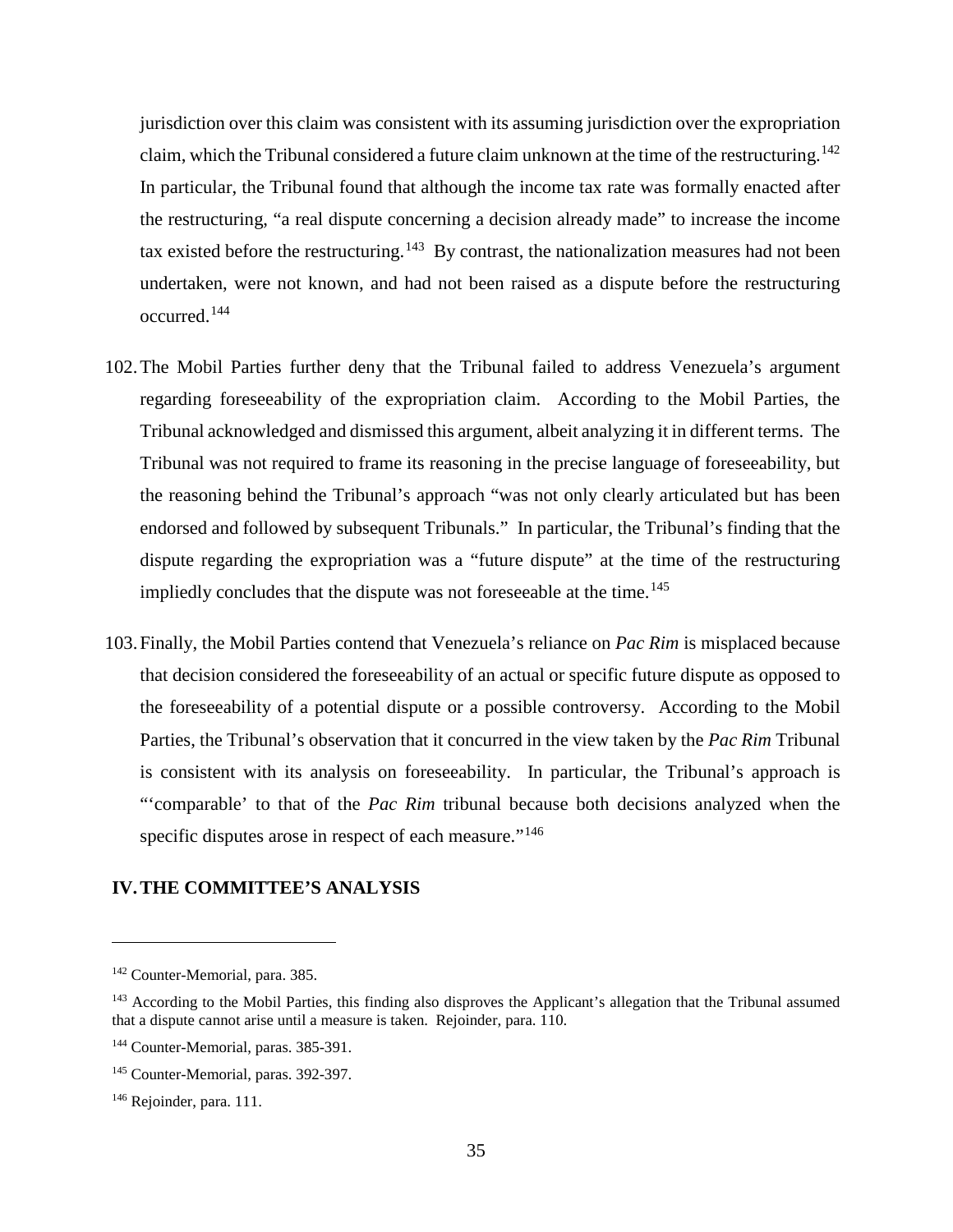- 104.As already indicated, the Applicant, Venezuela, makes three requests for annulment of the Award: the Tribunal's erroneous assumption of jurisdiction (as a manifest excess of power under Article 52(1)(b) of the ICSID Convention); the Tribunal's refusal, for no adequate reason, to order production of certain documents (as a serious departure from a fundamental rule of procedure under Article  $52(1)(d)$ ; and the Tribunal's decision not to apply the price cap provisions of the Cerro Negro Project to the assessment of Venezuela's admitted liability to pay compensation (as a combination of manifest excess of power for failure to apply the proper law and failure to state reasons, under Article  $52(1)(b)$  and (e)).
- 105.Two of these three requests can be disposed of without great difficulty, and will be dealt with first. The third, however, raises questions of some difficulty and importance and will therefore form the main focus of this Decision.
- *(i) Jurisdiction*
- 106.It should be recalled that Venezuela's arguments under this head are directed at the Tribunal's decision to assume jurisdiction both in respect of the Cerro Negro Project and of the La Ceiba Project.
- 107.The burden of Venezuela's complaint under this head is that the corporate re-structuring undertaken by the Mobil Parties in 2005 was for the sole purpose of gaining access to ICSID under the Netherlands/Venezuela BIT; that it was done in anticipation of litigation; and that there is ample precedent for regarding that combination of circumstances as an abuse of right "that should have led the tribunal to find that it lacked jurisdiction to hear this case."<sup>[147](#page-39-0)</sup>
- 108.The essence of the Mobil Parties' answer is that an 'abuse of right' argument goes to admissibility, not jurisdiction, and is therefore outside the scope of the annulment process, inasmuch as it relates to an issue that is recognized to lie within a tribunal's discretionary assessment. But the Mobil Parties assert also that the restructuring was entirely legitimate (and was found to be so by the Tribunal), and moreover that the Tribunal gave ample attention to

<span id="page-39-0"></span><sup>&</sup>lt;sup>147</sup> Applicant's Memorial, paragraph 168.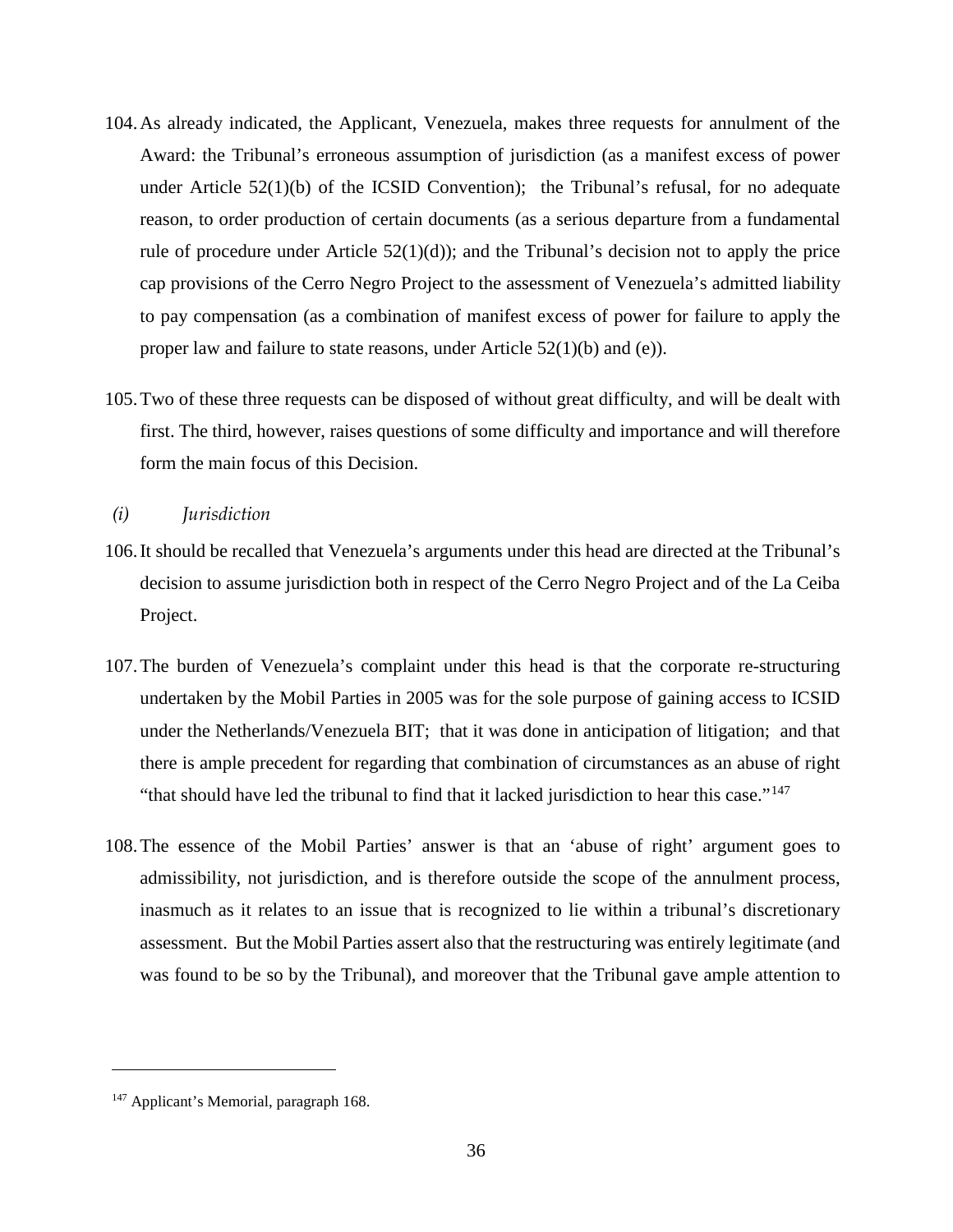Venezuela's contention that the litigation was foreseeable at the time, and gave that contention a reasoned rejection.

- 109.Venezuela retorts that the issue is not the legitimacy of the restructuring as such, but rather, given the circumstances under which it was undertaken, whether it was effective to bring the dispute between the Parties within the jurisdictional consent to arbitration under the BIT. To which the Mobil Parties reply that in the arbitral proceedings there was no dispute between the Parties that all of the formal conditions for jurisdiction were satisfied, so that the real issue raised by Venezuela is indeed one of admissibility, not jurisdiction.
- 110.The Committee accepts that there is some force in the argument advanced by Venezuela that matters of jurisdiction may call for a more rigorous approach than other grounds for annulment, simply because a tribunal ought not to be allowed to exercise a judicial power it does not have (or vice versa). The Committee also accepts that there is weight in the Mobil Parties' contention that questions of admissibility may require to be approached in a different way from questions of jurisdiction for the purposes of the annulment scheme laid down in Article 52 of the ICSID Convention. It is plain on the face of it that the reference in Article  $52(1)(b)$  to a tribunal having "manifestly exceeded its powers" fits most naturally into the context of jurisdiction, in the sense that it covers the case where a tribunal exercises a judicial power which on a proper analysis had not been conferred on it (or vice versa declines to exercise a jurisdiction which it did possess). It follows that it is less easy to apply the criterion laid down in Article  $52(1)(b)$  – and in particular when it comes to deciding whether the excess was 'manifest' – when what the tribunal is doing is to make a discretionary assessment of whether, assuming the existence of its judicial power in principle, it is proper in the particular circumstances for that power to be exercised.
- 111.The Committee does not, however, have to decide any of these questions. The issue that divides the Parties in these annulment proceedings, as it divided them in the underlying arbitration proceedings, is the extent to which the dispute or disputes that went to arbitration were in fact within the contemplation of the Mobil Parties, as foreign investors in Venezuela, at the time at which the corporate restructuring was undertaken; in other words whether there had been a manipulation of the ownership of an established investment with the express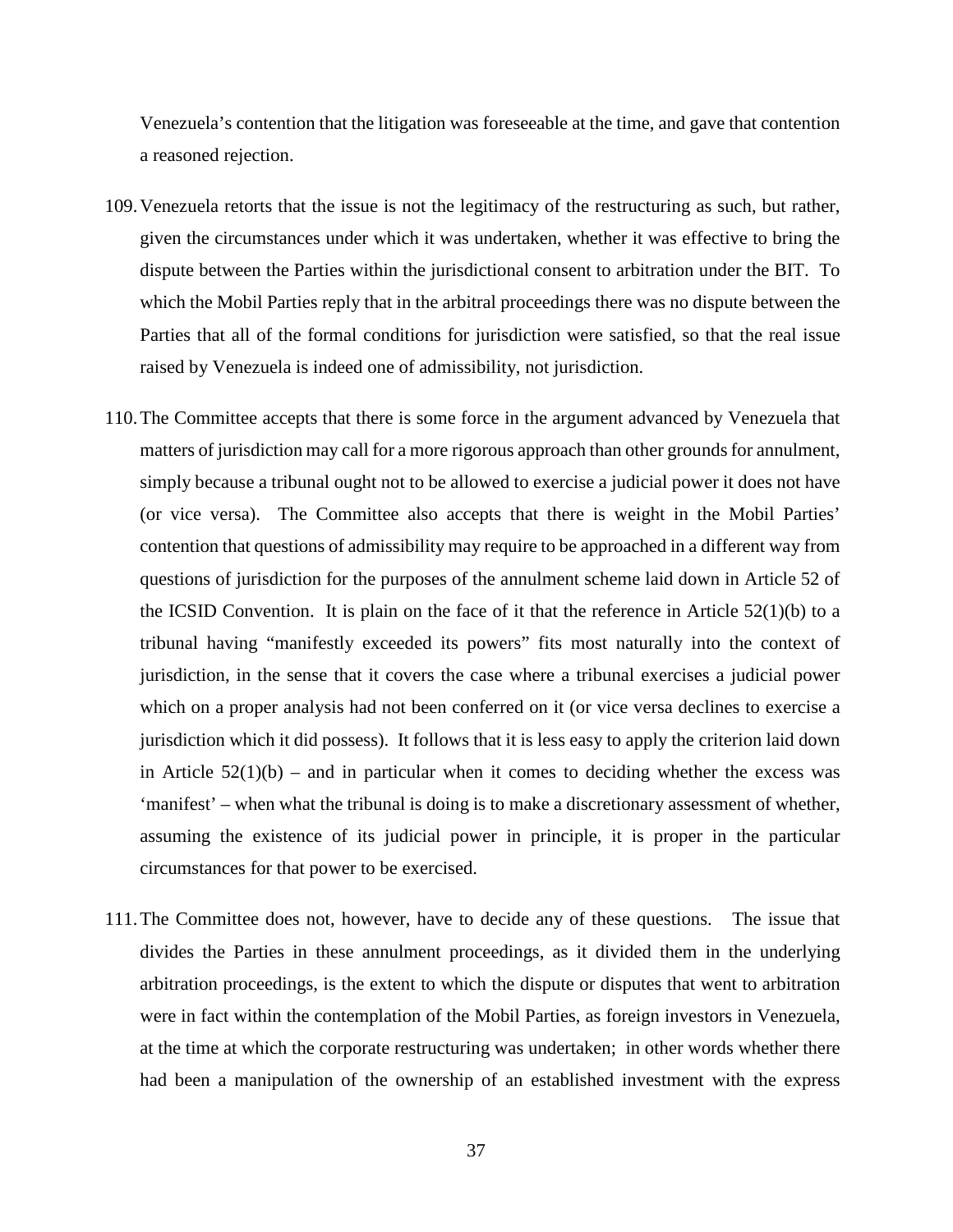purpose of bringing an already existing dispute within a favourable jurisdictional regime from which it did not benefit at the time the dispute emerged. This is the central question which the Tribunal addressed, and it did so *in extenso*, devoting a full twenty-one paragraphs to the question in its Decision on Jurisdiction;<sup>[148](#page-41-0)</sup> the Tribunal had, immediately previous to that, devoted eighteen paragraphs to the law on 'abuse of right' including an analysis of the prior case-law before international courts and tribunals and in investment arbitration.<sup>[149](#page-41-1)</sup> The outcome of this eleven-page treatment is that the Tribunal adopts, as the basis for its decision on the point, the need "to give 'effect to the object and purpose of the ICSID Convention' and to preserve 'its integrity'".[150](#page-41-2) It finds that "the main, if not the sole purpose of the restructuring was to protect Mobil investments from adverse Venezuelan measures in getting access to ICSID arbitration through the Dutch-Venezuela BIT", but that this still remained capable of being either legitimate corporate planning or, alternatively, an abuse of right; which of those two it was, would depend on the circumstances. Having proceeded to consider the circumstances, i.e. those specific to the case, notably the timing of new investment into the Claimants' projects, measured against the timing of the assertion by the Claimants vis-à-vis Venezuela of the existence of investment disputes, the Tribunal draws a distinction between pre-existing and future disputes, which it then applies so as to include within its jurisdiction Cerro Negro and La Ceiba disputes "born" after specified dates, while excluding any dispute "born" before those dates.

112.The dispute over jurisdiction then carried itself forward into the merits phase of the arbitral proceedings, in the form of a disagreement between the Parties over which of the complex series of claims by the Claimants against the Respondent in respect of the Cerro Negro Project did or did not fall within the Tribunal's conclusions in its Decision on Jurisdiction. These were in turn analysed in detail by the Tribunal in paragraphs 191-210 of the Award. The analysis culminates in the enunciation of a distinction between "a potential dispute relating to a measure to be taken" and on the other hand "a real dispute concerning a decision already made." On the basis of which distinction the Tribunal confirms that it has no jurisdiction over the dispute

<span id="page-41-0"></span><sup>&</sup>lt;sup>148</sup> Decision on Jurisdiction of 10 June 2010, paragraphs 186-206.

<span id="page-41-1"></span> $149$  Ibid., paragraphs 167-185.

<span id="page-41-2"></span><sup>150</sup> At paragraph 184.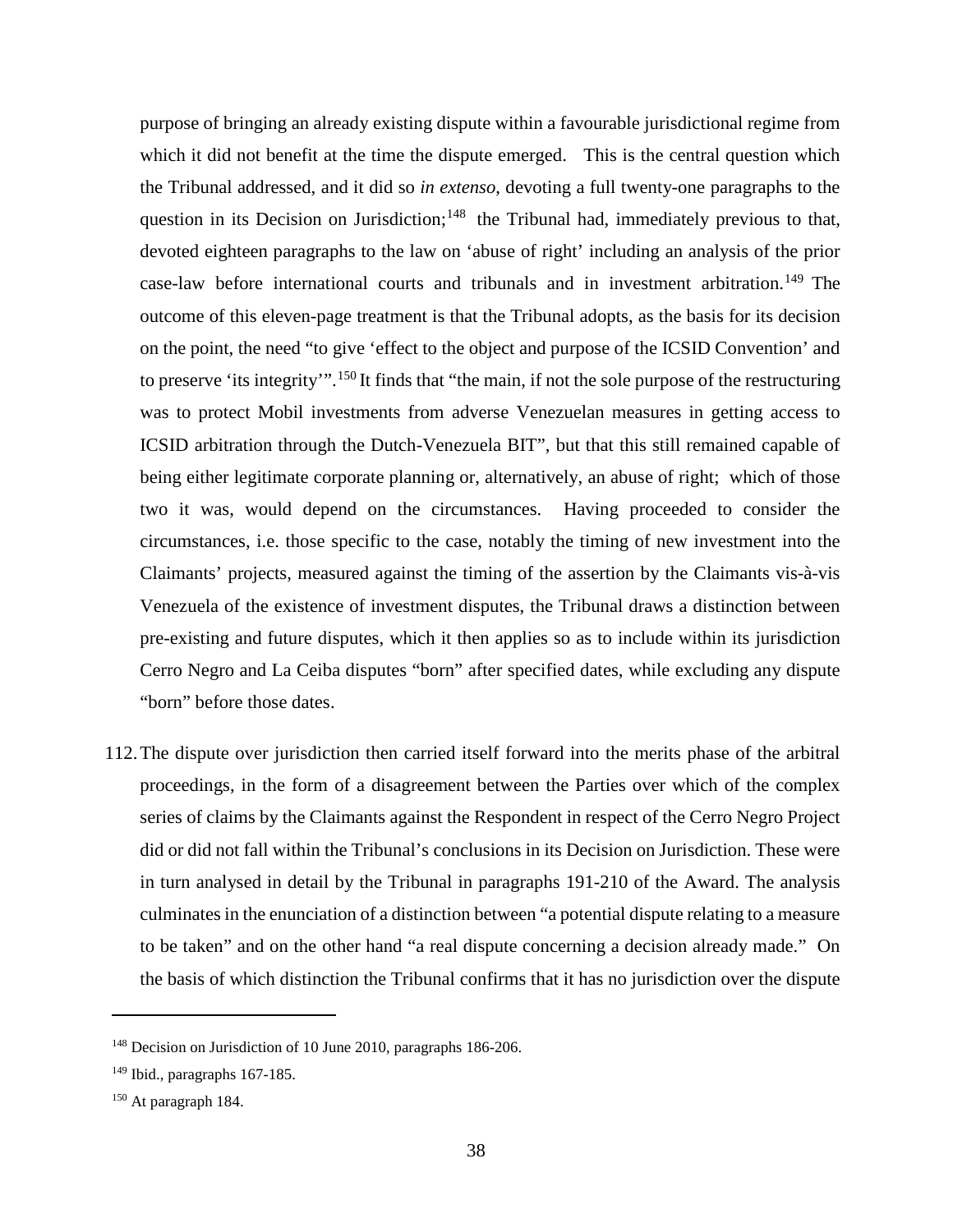relating to the increase in income tax, but proceeds to the merits on the dispute in relation to expropriation.<sup>[151](#page-42-0)</sup>

113.For the purposes of the present Decision, the Committee will treat as a composite whole all of these jurisdictional findings, those which appear in the Decision on Jurisdiction and those which appear in the Award, and will apply the provisions of Article 52(1) of the ICSID Convention accordingly.<sup>[152](#page-42-1)</sup>

### *(ii) Excess of power (Article 52(1)(b)*

- 114.However the argument may be put, it seems to the Committee beyond doubt that it has no legitimate power to control the Tribunal's specific findings on either of the two elements in its jurisdictional findings, i.e. either the legal theory which the Tribunal applied in order to distinguish between legitimate corporate planning and abuse of right, or the application of that theory to the particular circumstances of the case. That would amount to appeal, not annulment; on the first point, it would be an appeal on a point of law, on the second point, an appeal on the facts. As the *ad hoc* Committee in the *CMS v. Argentina* annulment proceedings pithily put the matter, "the Committee cannot simply substitute its own view of the law and its own appreciation of the facts for those of the Tribunal."[153](#page-42-2)
- 115.The Committee is thus unable to find that there has been an excess of power by the Tribunal on this issue, let alone a manifest one.
	- *(iii) Failure to give reasons (Article 52(1)(e)*
- 116.The only basis on which, within the accepted limits of the annulment procedure, the Committee could legitimately be asked to intervene would be if it were alleged that the process by which the Tribunal had arrived at one or another of these findings was vitiated by a defect so serious as to invalidate the findings themselves.

<span id="page-42-0"></span><sup>151</sup> Award, at paragraph 210.

<span id="page-42-1"></span><sup>&</sup>lt;sup>152</sup> The Tribunal has itself stated, quite properly, that its Decision on Jurisdiction is to be regarded as an integral part of the Award; see Award, paragraph 15.

<span id="page-42-2"></span><sup>153</sup> *CMS v. Argentina*, Decision on Annulment of 5 September 2007, at paragraph 158.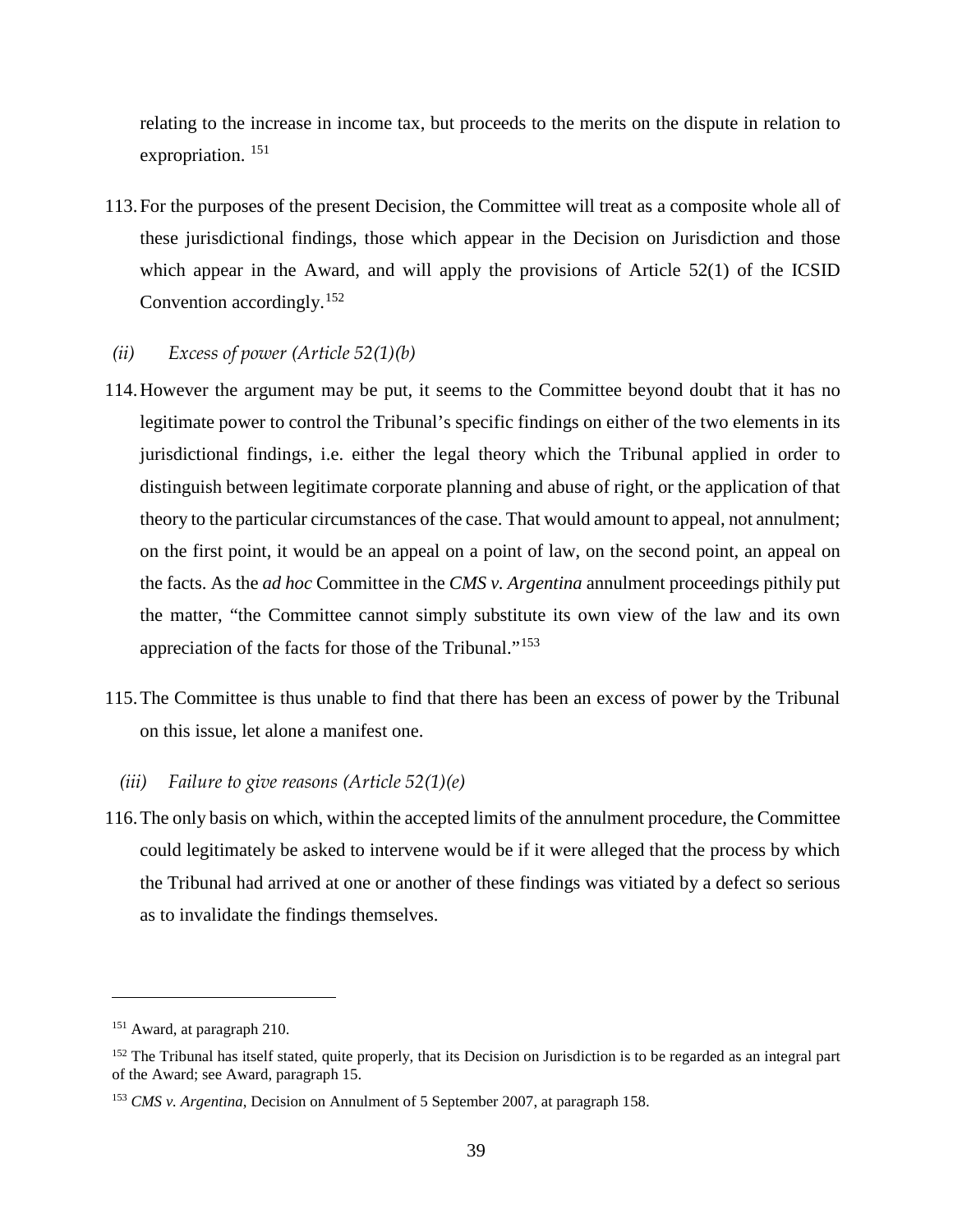- 117.This is indeed the basis on which Venezuela has brought its application invoking Article  $52(1)(e)$  of the Convention, namely a failure to state reasons. Although, as set down in that Article, the vitiating factor is the failure by a tribunal to state reasons for its "award", it is common ground that that criterion has to be applied *mutatis mutandis* when, as in this case, the challenge is not directed at the eventual decision on the merits itself, but at a finding contained in a decision on preliminary objections, or (again as in this case) largely in a decision on preliminary objections but completed in the final award.
- 118.For the reasons already stated in paragraphs 111 and 112 above, however, the Committee cannot find any substance in the claim that the Tribunal failed to state sufficient reasons in support of the conclusions it had reached either on the point of law or on the question of fact. The Committee has not been able to identify a fault of any kind in the quality or sufficiency of the Tribunal's reasoning on either point to sustain the conclusions the Tribunal ultimately arrived at. To repeat the frequently cited test laid down by the *ad hoc* committee in *MINE v. Guinea*, "the requirement to state reasons is satisfied as long as the award enables one to follow how the tribunal proceeded from Point A. to Point B. and eventually to its conclusion, even if it made an error of fact or law."[154](#page-43-0) The Committee is in no doubt that the relevant portions of the Decision on Jurisdiction meet that basic test, as do the relevant paragraphs in the Award. All that can remain, therefore, is Venezuela's complaint that the Tribunal's composite decision on jurisdiction suffers from an internal contradiction when it arrives at opposite conclusions in respect of the expropriation claim (found to be within the jurisdiction) and the income tax claim (found to fall outside the jurisdiction).
- 119.For a complaint of that kind to be valid, two conditions would have to be satisfied: first, that there was indeed a contradiction which was apparent on the face of the Decision; but second, and in the circumstances more important still, that the contradiction, once demonstrated, was serious enough to vitiate the Tribunal's reasoning on jurisdiction as a whole. This latter condition stems from the fact that, when applied mutatis mutandis to a decision on jurisdiction,

<span id="page-43-0"></span><sup>154</sup> Decision on Annulment, 22 December 1989, at paragraph 5.09.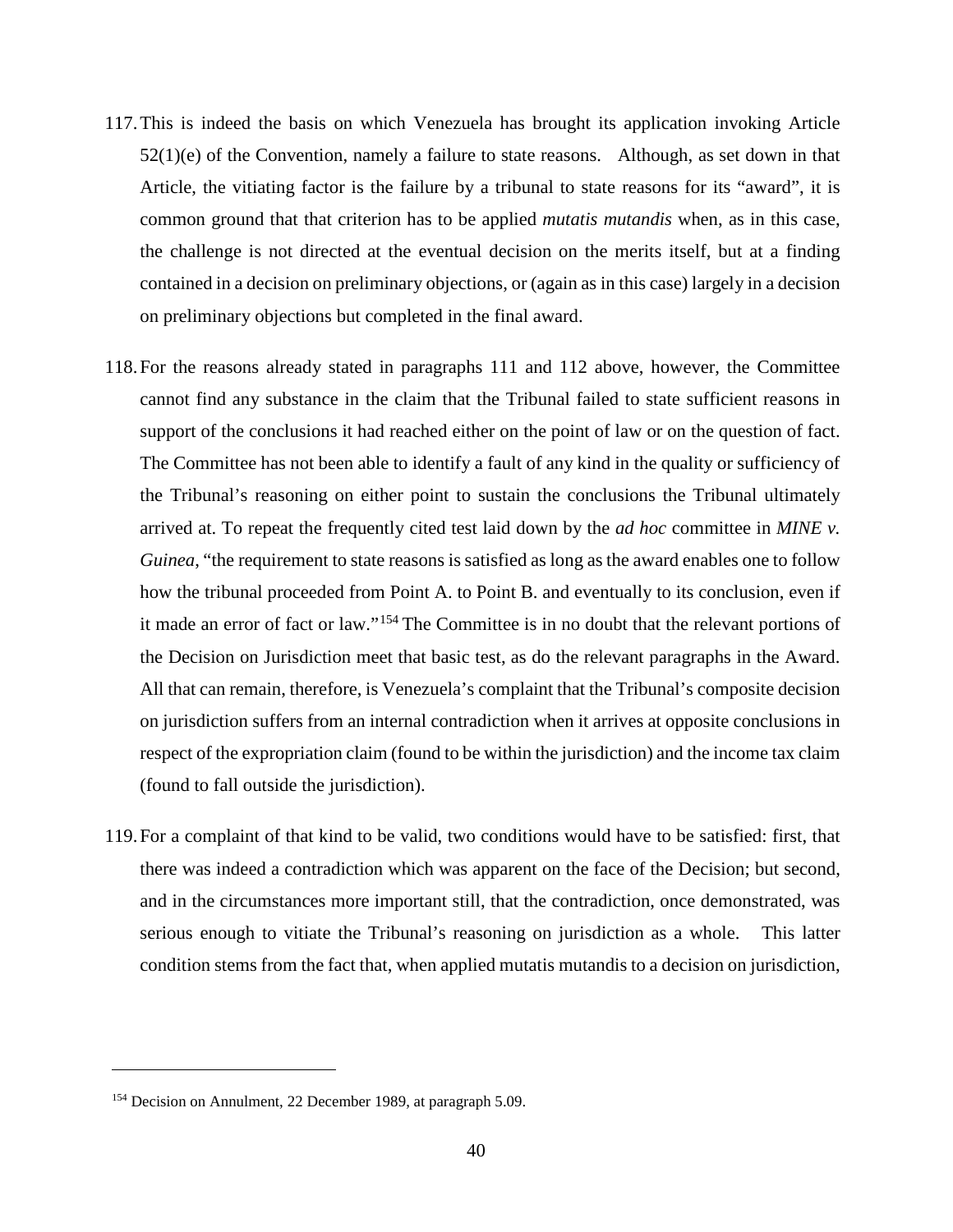what Article  $52(1)(e)$  opens to challenge is a failure to state reasons for the decision on jurisdiction as such, not alleged insufficiencies in parts of the reasoning along the way.

- 120.The Committee does not, however, believe that the reasoning of the Tribunal is open to objection under either of those heads.
- 121.To begin with, the notion of a contradiction in its reasoning would have to entail, in the specific circumstances, either that the Tribunal had applied different (and mutually incompatible) legal theories in accepting jurisdiction over one head of claim while rejecting another, or that the Tribunal, even while applying one and the same legal theory, had nevertheless reached opposite assessments of identical or substantially similar sets of facts. The first of these possibilities is however excluded by the plain fact that, in paragraphs 186-205 of its Decision on Jurisdiction, the Tribunal can be seen to be applying exactly the same legal theory just enunciated in the preceding paragraph, without exception, to all of the Cerro Negro and La Ceiba claims. Venezuela challenges whether the analysis and application which the Tribunal made in this connection of earlier awards by other tribunals is correct, but – even if it were the case that those awards were binding in law on the Tribunal – a challenge of that kind quite clearly takes on the quality of an appeal on a point of law, which is in turn not an admissible ground for annulment.
- 122.Conversely, with regard to the factual analysis, what Venezuela asserts is that the Tribunal's holding that the income tax measures which took effect only after the restructuring of both projects were outside its jurisdiction is irreconcilable with its holding that the expropriation, which likewise took place after the restructuring, was within its jurisdiction.<sup>[155](#page-44-0)</sup> The essence of the argument raised by Venezuela on this point is that the Tribunal wrongly failed to apply to the expropriation claims the foreseeability test it had applied to the tax claims. The Committee does not however see that this argument is well-founded. It appears clearly from the relevant portion in the Decision on Jurisdiction (at paragraphs 202-204) that the Tribunal made the distinction turn on the difference between pre-existing disputes, notably those that had already been identified by the investors and notified as such to the Respondent, and future disputes,

<span id="page-44-0"></span><sup>&</sup>lt;sup>155</sup> Paragraph 65 above.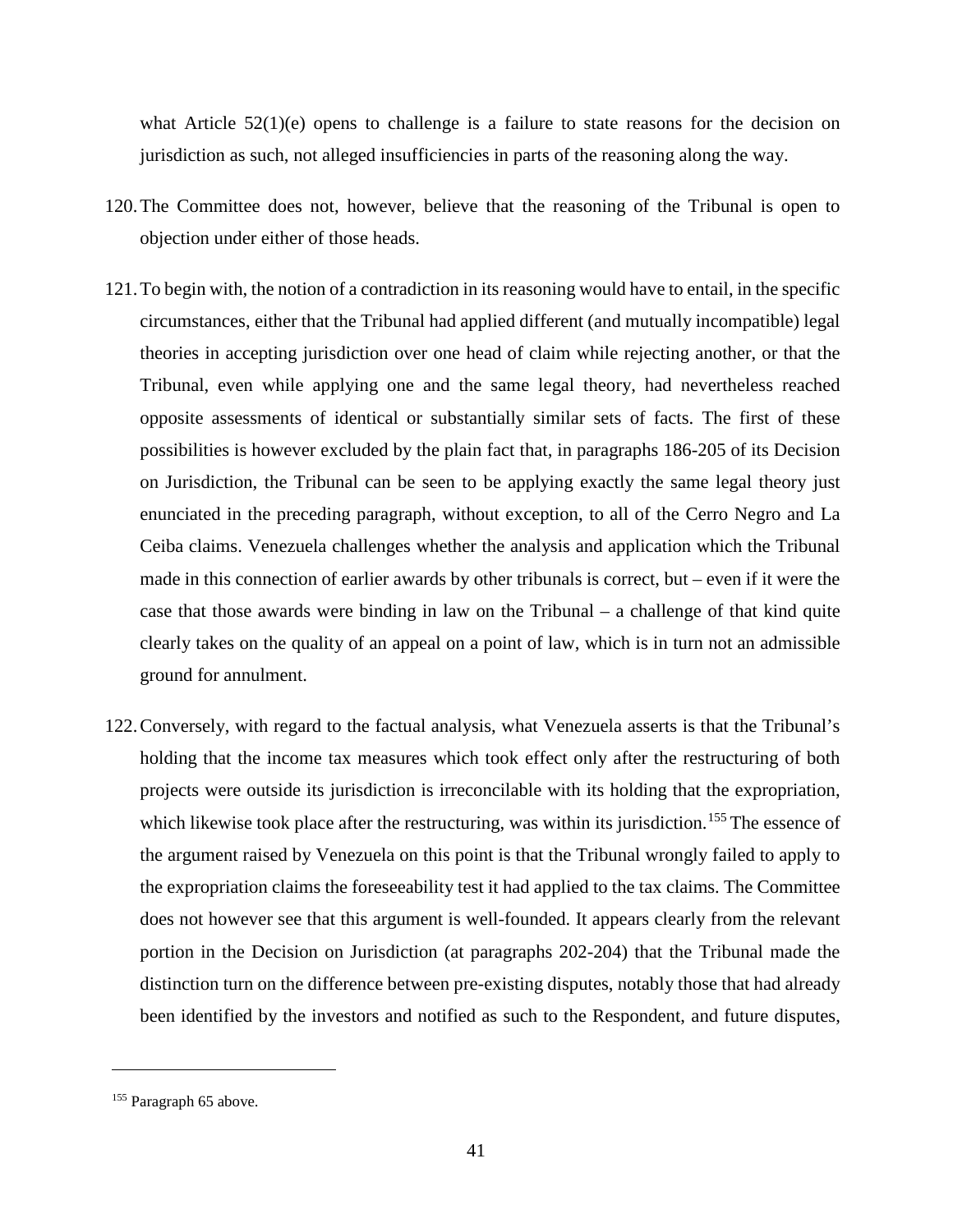the origin of which lay in measures taken by the Venezuelan authorities after the restructuring which brought the investment under the umbrella of the BIT. In particular, in paragraphs 202- 203, the Tribunal notes: that by June 2005 there were already pending disputes relating to royalties and income tax in respect of which the investors had actually consented to ICSID arbitration under the Venezuelan Investment Law; that their parallel consent for any future disputes was expressly made 'out of an abundance of caution' and explicitly in connection with possible future expropriation or confiscation; and that the nationalization measures happened only from January 2007 onwards.

- 123.The key passage in paragraph 203 of the Decision contrasts 'already pending disputes' with disputes based on measures still to be taken later on. The Committee can find no contradiction, let alone a manifest contradiction, between this finding and the finding in paragraph 210 of the Award (dealing with the tax disputes), which makes the Tribunal's decision turn on whether the disagreement was a 'potential dispute,' or alternatively a 'real dispute concerning a decision already made.' The assessment of the facts, and specifically the assessment of whether the facts showed the difference to be in fact a 'potential dispute,' or alternatively a 'real dispute concerning a decision already made,' was a matter within the authority of the Tribunal, and the Committee cannot find that there was anything in the way this was done that might justify intervention within the framework of the annulment process.
- 124.This ground for annulment is accordingly rejected.

#### *(iv) Document production*

- 125.Venezuela's submission under the head of document production can be disposed of even more shortly.
- 126.The object of Venezuela's complaint is a decision by the Tribunal on 24 March 2011 in which it denied the Respondent's application for an order for the production of documents that had been lodged a month earlier. The Tribunal's decision had been preceded by a double round of exchanges between the Parties (application – reply – observations on reply – comments on observations), but the Tribunal's lapidary decision is in two sentences, one sentence stating that the Respondent has not demonstrated that the documents requested are "necessary as required under Article  $43(a)$  of the ICSID Convention and Rule  $34(2)(a)$  of the ICSID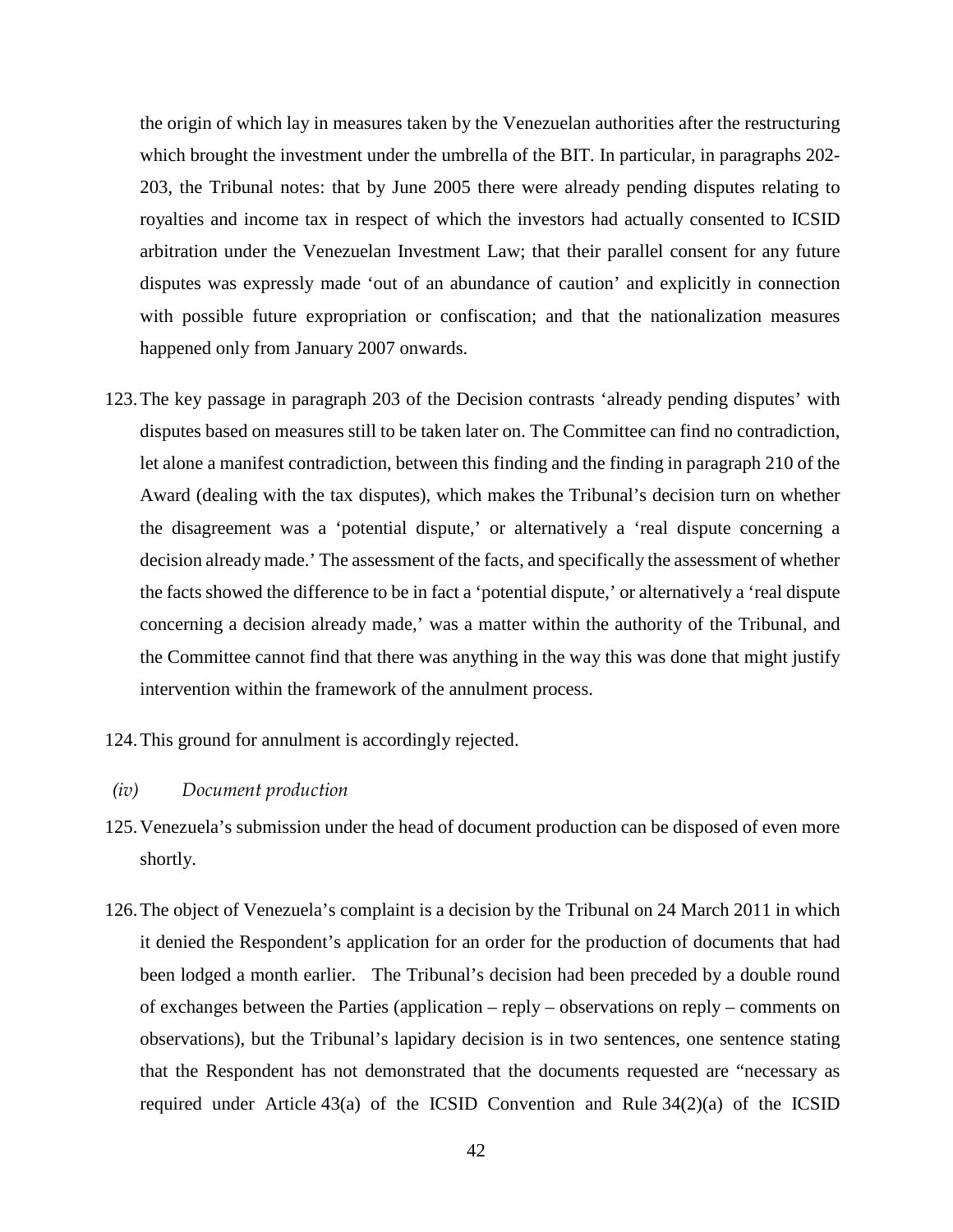Arbitration Rules" and the next that the application is therefore denied. Venezuela says that this represented a further sanctionable failure to state reasons, a manifest excess of powers, and in addition constituted a "serious departure from a fundamental rule of procedure" within the meaning of Article 52(1)(d) of the Convention.

- 127.The Committee shares to a certain extent Venezuela's sense of surprise at the cursory nature of the Tribunal's decision. It might perhaps have been desirable for the Tribunal, having once allowed the sequential exchanges between the Parties described above, to have said a little more about why it was declining to accede to the application. That is however an aspect on which it would be rash to pronounce without a full investigation of the content of the exchanges and the elements of the developing argument in the arbitral proceedings to which the Respondent's request for production related, and an investigation of that kind lies plainly beyond the functions of an *ad hoc* annulment committee. It could also be said that the Tribunal was a little imprecise in choosing to couch the decision in terms of a failure by the Respondent to demonstrate necessity; in fact, the provisions both of the Convention and of the Arbitration Rules cited leave little room for doubt that what these provisions establish is not a right or duty inhering in one or other party but rather a power conferred on the tribunal itself. What both Convention and Rules say is that a tribunal "may," "if it deems necessary," call upon the parties to produce documents or other evidence. The use of the verb 'may' shows in itself that we are in the presence of a power to be exercised by the tribunal at its own discretion, and this is then redoubled by the express indication that the tribunal is to be the sole judge of necessity. That said, the Committee can find no warrant for saying that the exercise of that discretion is subject to control through the annulment procedure on the basis simply that the tribunal has not offered sufficiently ample reasons for how it has chosen to exercise its discretion.
- 128.Venezuela has in addition argued that the Tribunal's rejection of the document production request represents a 'manifest excess of powers for failure to apply applicable law,' which it justifies on the basis that the Tribunal must have failed to apply the standard of 'necessity' laid down in other arbitral decisions, but the Committee can find no substance in this argument at all, which is on the one hand inconsistent with the discretionary power vested in a tribunal, and (even if not) would be tantamount to a straightforward appeal against the Tribunal's decision.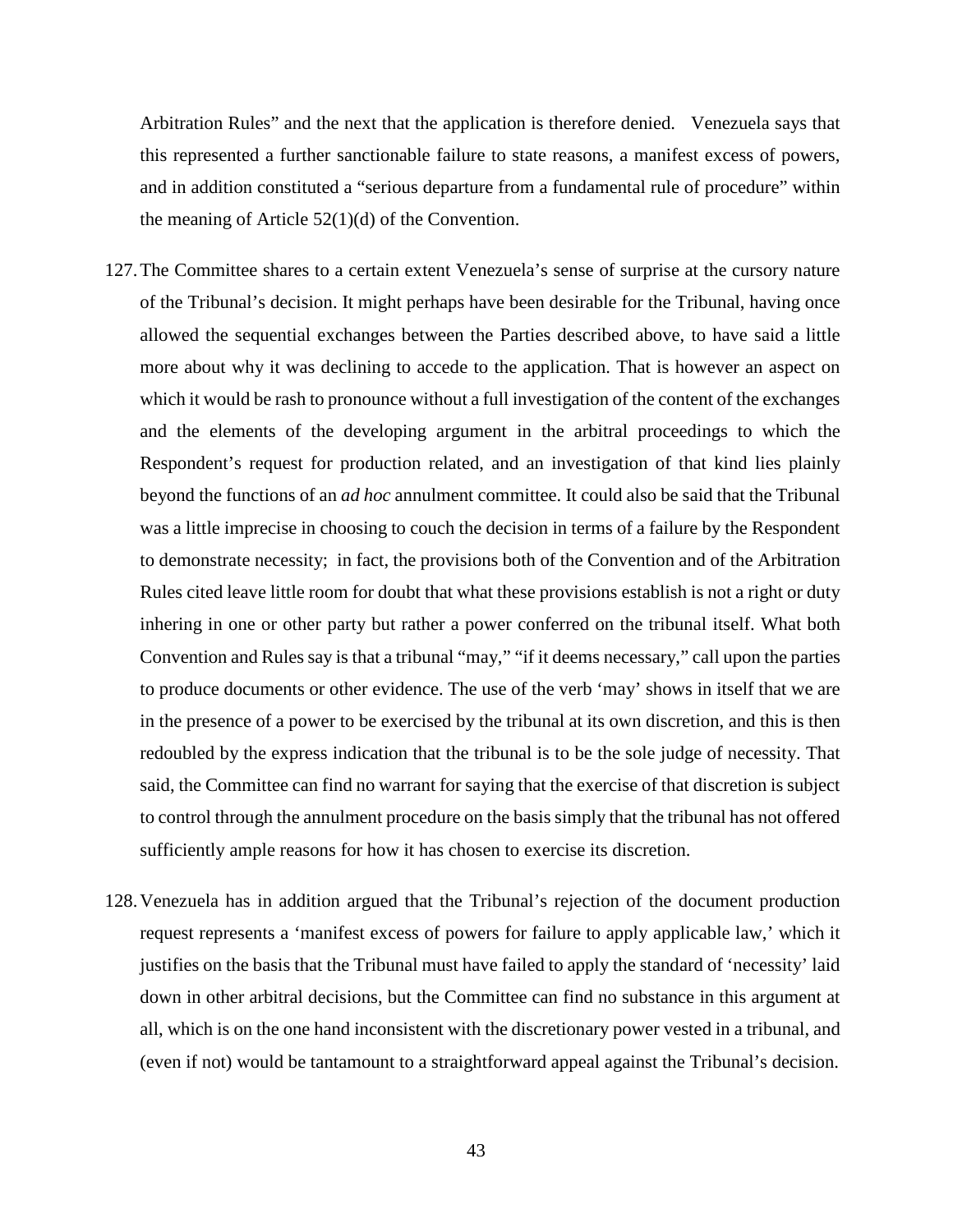- 129.It remains then to consider whether the Tribunal's refusal to order production of the requested documents can be impugned as a serious departure from a fundamental rule of procedure. The Committee notes at the outset that the bar is set high; the rule of procedure must be a 'fundamental' one, and the departure from it must in addition be a 'serious' one. This is common ground between the Parties on both sides. [156](#page-47-0) Venezuela rests the substance of its argument on the submission that the denial of the particular documents adversely affected its right to be heard and the associated requirement that a party be given a full opportunity to present its case, which it says are unanimously recognized as basic and fundamental elements of fair arbitral procedure.
- 130.The Committee agrees that the right of a party to be heard and the full opportunity to present its case, whether taken singly or in combination, fall squarely within the category of what Article 52(1)(d) of the ICSID Convention refers to as a 'fundamental rule of procedure'. The Committee will therefore examine whether there was 'a serious departure from' that right (or those rights) as a result of the Tribunal's denial of Venezuela's request to order production of the particular documents in question.
- 131.The Committee notes in this connection that the documents Venezuela sought were 'presentations that relate to the legal and financial aspects of the Cerro Negro Project referred to by [one of the witnesses in the parallel ICC arbitration]'; and on the other hand 'presentations and similar documents prepared by or for Mobil or its subsidiaries or affiliates … during the period prior to the execution of the Cerro Negro Association Agreement that relate to the contractual and financial aspects of the Cerro Negro Project ...<sup>[157](#page-47-1)</sup> The Committee notes further that the Mobil Parties' response was that this represented a fishing expedition, that the requests covered a broad category of documents that were irrelevant and immaterial, and the documents were in any case unnecessary for the resolution of the case.<sup>[158](#page-47-2)</sup> They particularly argued in further support that the request was based on a confusion of the treaty claims under

<span id="page-47-0"></span><sup>&</sup>lt;sup>156</sup> There is no dispute between the Parties, either, that refusals to compel production of documents have been accepted as the ground for annulment in no more than a very small number of cases; cf. ICSID Secretariat Background Paper on Annulment (updated version, May 2016), paragraph 101.

<span id="page-47-1"></span><sup>&</sup>lt;sup>157</sup> See Memorial, paragraph 76.

<span id="page-47-2"></span><sup>158</sup> Cited *ibid.*, paragraph 77. See also Counter-Memorial, paragraphs 295 ff.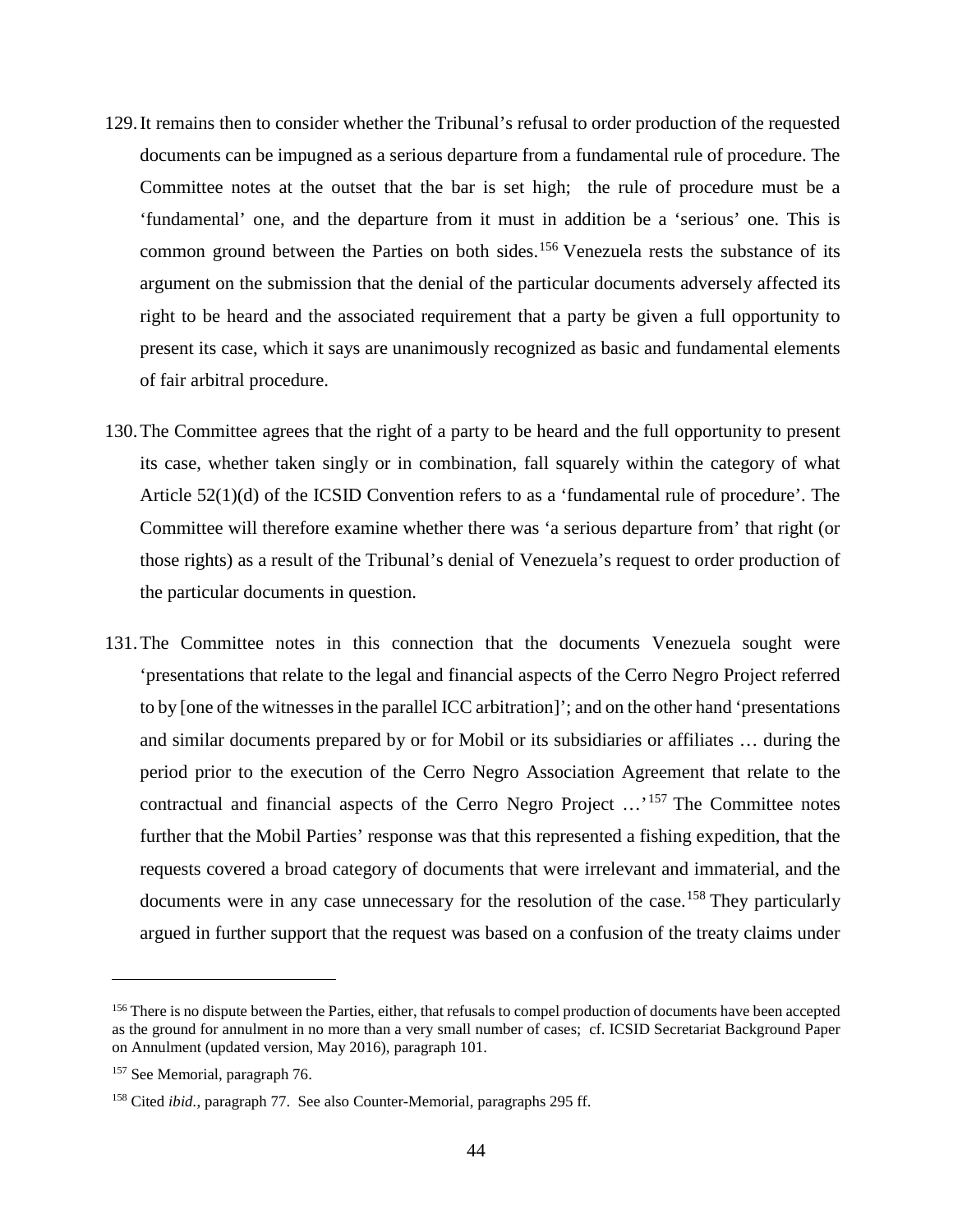litigation in the arbitration with the contract claims being heard in the parallel ICC arbitration.[159](#page-48-0)

- 132.The point for decision by the *ad hoc* Committee in these proceedings is not, however, whether either side was right or wrong in these arguments, or indeed whether the Tribunal was right or wrong in accepting one set of arguments or the other, whether as a matter of law or as a matter of discretionary assessment. That, once again, would constitute appeal. The only aspect properly for consideration by the Committee is the possible effect of the Tribunal's refusal to order disclosure. Specifically, did that refusal infringe Venezuela's right to be heard, or did it at least deny Venezuela a full opportunity to present its case?
- 133.The Committee considers the first of these two contentions to be unsustainable. In the limited number of prior cases in which *ad hoc* committees have given serious consideration to the contention that a party has been denied the right to be heard, it has been on the basis that a tribunal reached its ultimate award on a ground that one or both parties had had no opportunity to address at all in its argument. The Committee can see no sign whatever in the text of the Award itself, nor in the submissions of either side in these proceedings, that the grounds for the Tribunal's findings on the merits in its Award had not been fully and amply argued by the Parties, both in writing and orally.
- 134.As to the second contention, namely that, by reason of the refusal to order disclosure of these documents, Venezuela had been denied a full opportunity to present its case, the Committee concludes that the answer lies in Venezuela's own written submissions. At paragraph 151 of its Memorial in the present annulment proceedings, Venezuela asserts that "To the extent that the tribunal considered that it did not have sufficient evidence of the special conditions under which the Cerro Negro Project was authorized – although, as reviewed earlier, the record is quite clear on that point – those documents would have had a significant and material impact on the tribunal's determination as to the relevance of the price cap …"[160](#page-48-1) And further on, that "The record is replete with documents and testimony that prove the contrary and is devoid of

<span id="page-48-0"></span><sup>159</sup> *ibid.*

<span id="page-48-1"></span><sup>160</sup> Emphasis added.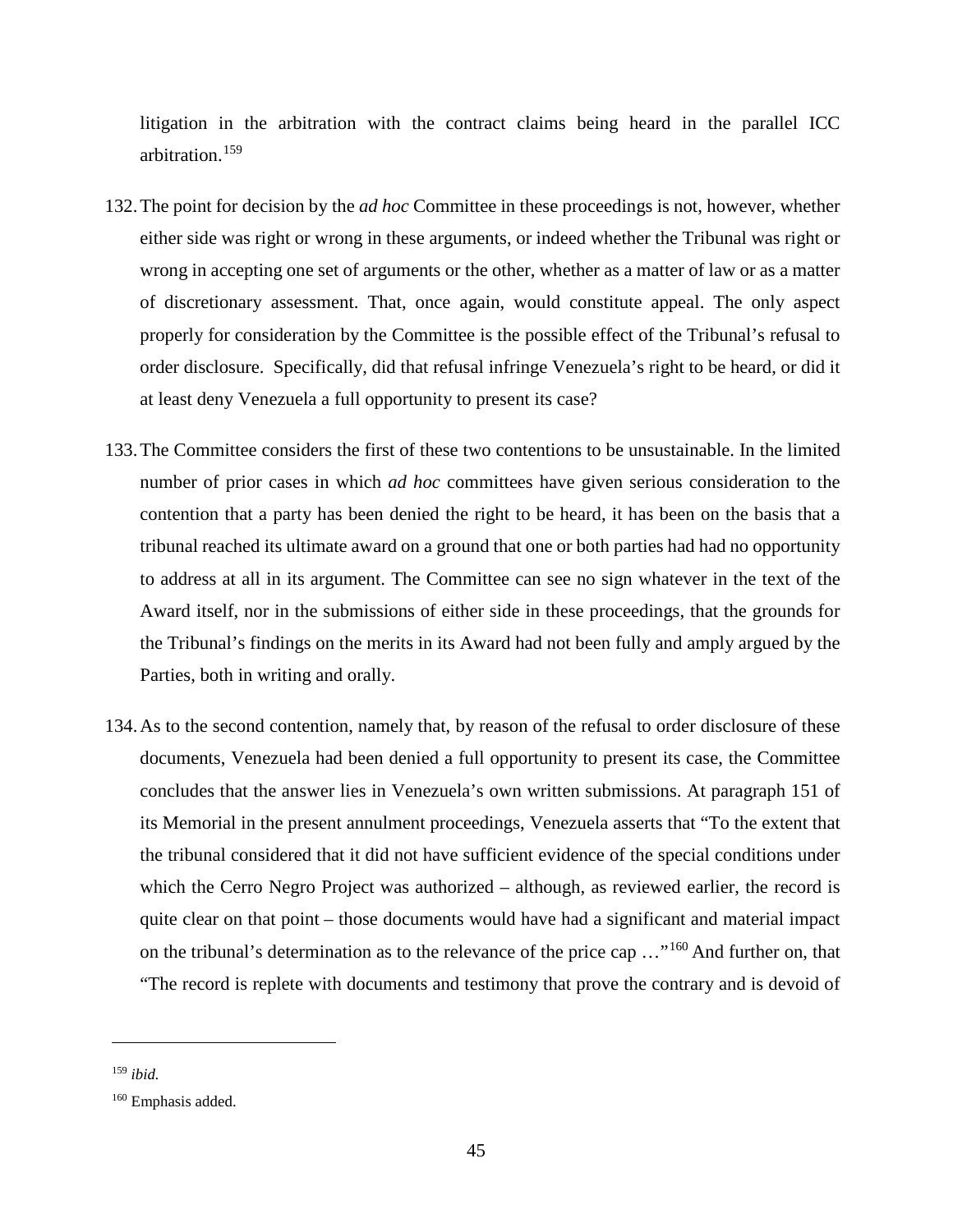any evidence to support the Mobil Parties' revisionist history, but if the tribunal had any doubt about that, which was not expressed in – and is even contradicted by – its recitation of the facts, clearly the presentations prepared by the Mobil Parties to explain the terms and conditions of the Cerro Negro Project to their own executive committee would have shed light on their understanding."<sup>[161](#page-49-0)</sup>

- 135.In the light of those avowals by the Applicant itself, the Committee is clear that the contention that the Applicant was denied a full opportunity to present its case is without merit and the request for annulment on this ground cannot therefore be accepted.
- 136.The first and second of Venezuela's requests for annulment are accordingly rejected.

# *(v) 'The Price Cap'*[162](#page-49-1)

- 137.The Committee proceeds then to consider the third request for annulment, the one which has given the Committee the greatest difficulty and has assumed the greatest importance in the case, namely Venezuela's challenge to what it considers to be the Tribunal's flawed approach to the assessment of compensation for expropriation. It should be recalled that this ground relates exclusively to the Cerro Negro Project, not the La Ceiba Project, and that the request is therefore, by definition, for an annulment of the Award in part only. That is expressly foreseen in Article 52(3) of the ICSID Convention. The Committee associates itself with the views of other *ad hoc* committees that a request for the partial annulment of an award can relate, in appropriate cases, to limited portions of an Award only. There was no dispute before it between the Parties on this point.
- 138.The Committee notes, by way of preliminary, that it is not in dispute, and never has been, that the Cerro Negro Project was expropriated by Venezuela in 2007. Nor has Venezuela ever denied that this expropriation carried with it an obligation to pay compensation. The essence of the dispute between the Parties is over the nature and magnitude of the compensation due.

<span id="page-49-0"></span><sup>161</sup> *Ibid.*, paragraph 157 (emphasis added).

<span id="page-49-1"></span><sup>&</sup>lt;sup>162</sup> The Committee has adopted this descriptor from the Applicant's submissions as a useful form of shorthand; the quotation marks signal, however, that the phrase is not regarded by the Committee as an entirely accurate reflection of the nature of the issue that had been placed before it in these proceedings.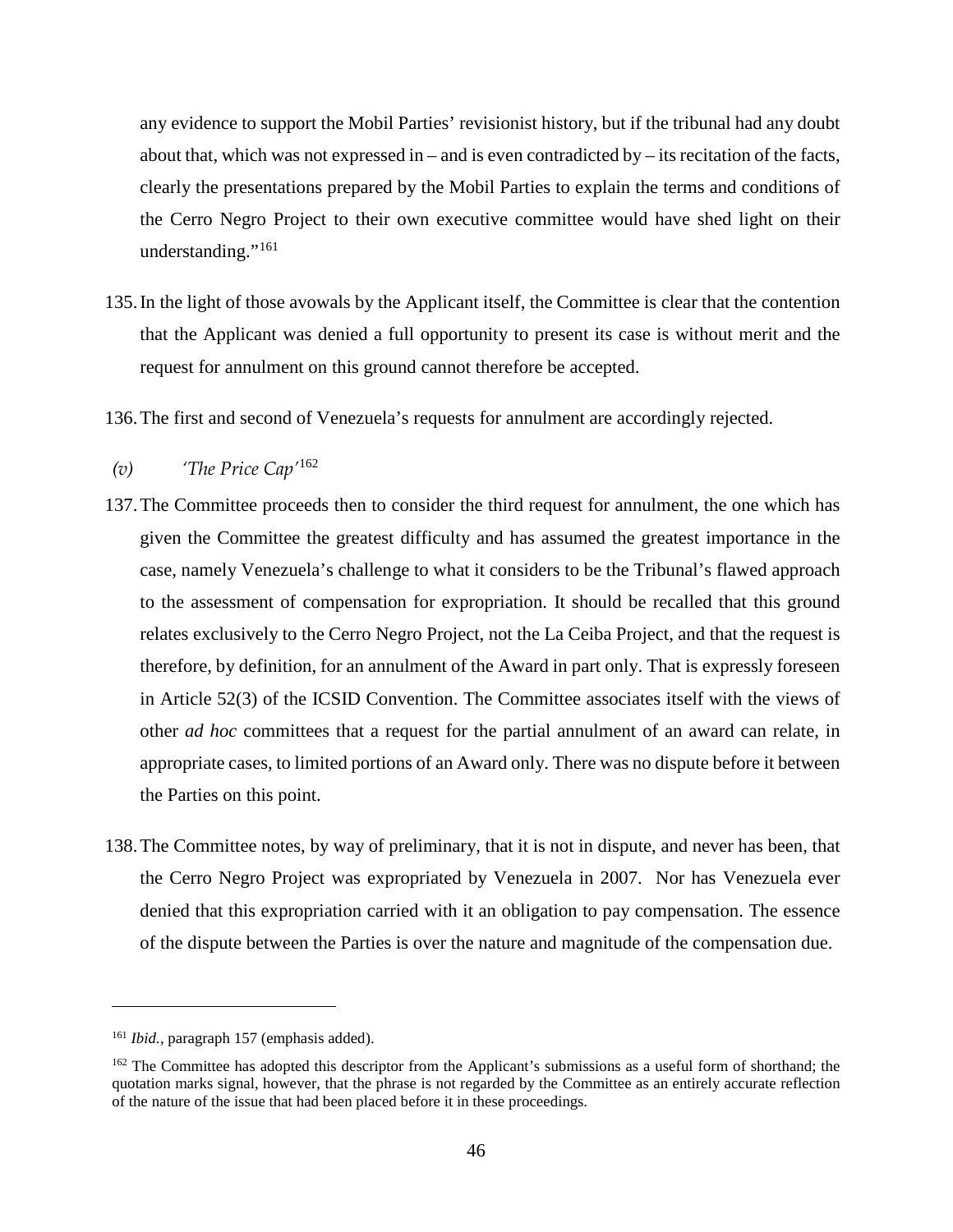- 139.It will be recalled that Venezuela asserts as Applicant that those parts of the Award dealing with Venezuela's liability to pay compensation in respect of the expropriation of the Cerro Negro Project should be annulled because of the Tribunal's failure, in the Award, to give due effect to certain legal provisions applicable to the Project. The specific reference is, in the first instance, to 'the Cerro Negro Congressional Authorization' (i.e. the formal decision by which the Venezuelan legislature approved the Project, as required by Venezuelan law), and, in the second instance, to 'the Cerro Negro Association Agreement' (i.e. the contractual agreement under which the Mobil Parties and the Venezuelan State entity Lagoven entered into and undertook the Project). More specifically still, the Cerro Negro Association Agreement required the parties to that Agreement to carry out the Project "under the terms and subject to the conditions set forth in this Agreement, and in accordance with the requirements set forth in [the Venezuelan nationalization law of 1975] and the Conditions"; and the Conditions are defined in terms as those set forth in the decision of 2 October 1997 by which the Venezuelan Congress approved the Agreement and authorized Lagoven to enter into it ('the Cerro Negro Congressional Authorization').
- 140.One particular consequence of this general scheme was that the terms of the Association Agreement reflected specifically what are known as the Eighteenth and Twentieth Conditions of the Congressional Authorization. The Eighteenth Condition was to the effect that neither the Association Agreement nor activities and operations conducted under it was to impose any obligation on the Republic of Venezuela nor restrict its sovereign powers. This was duly reflected in the Agreement, in the form of an additional paragraph appended to the clause which provides for the settlement of disputes by arbitration (Clause 18).<sup>[163](#page-50-0)</sup> This additional paragraph has figured largely in Venezuela's argument in these annulment proceedings, but the Committee has found it of only limited relevance to the essential issue, as will appear below. What the Twentieth Condition required, on the other hand, was that the Agreement should contain provisions for either the renegotiation of its terms or, failing that, for compensation, in the event of "adverse and significant economic consequences" arising out of what are described

<span id="page-50-0"></span><sup>&</sup>lt;sup>163</sup> The provisions of the Association Agreement are referred to variously in the exhibits and memorials as 'Articles' and 'Clauses' and are numbered variously in Roman and Arabic numerals. The Committee will follow the usage in the Award of the terminology 'Clause' with Arabic numbering.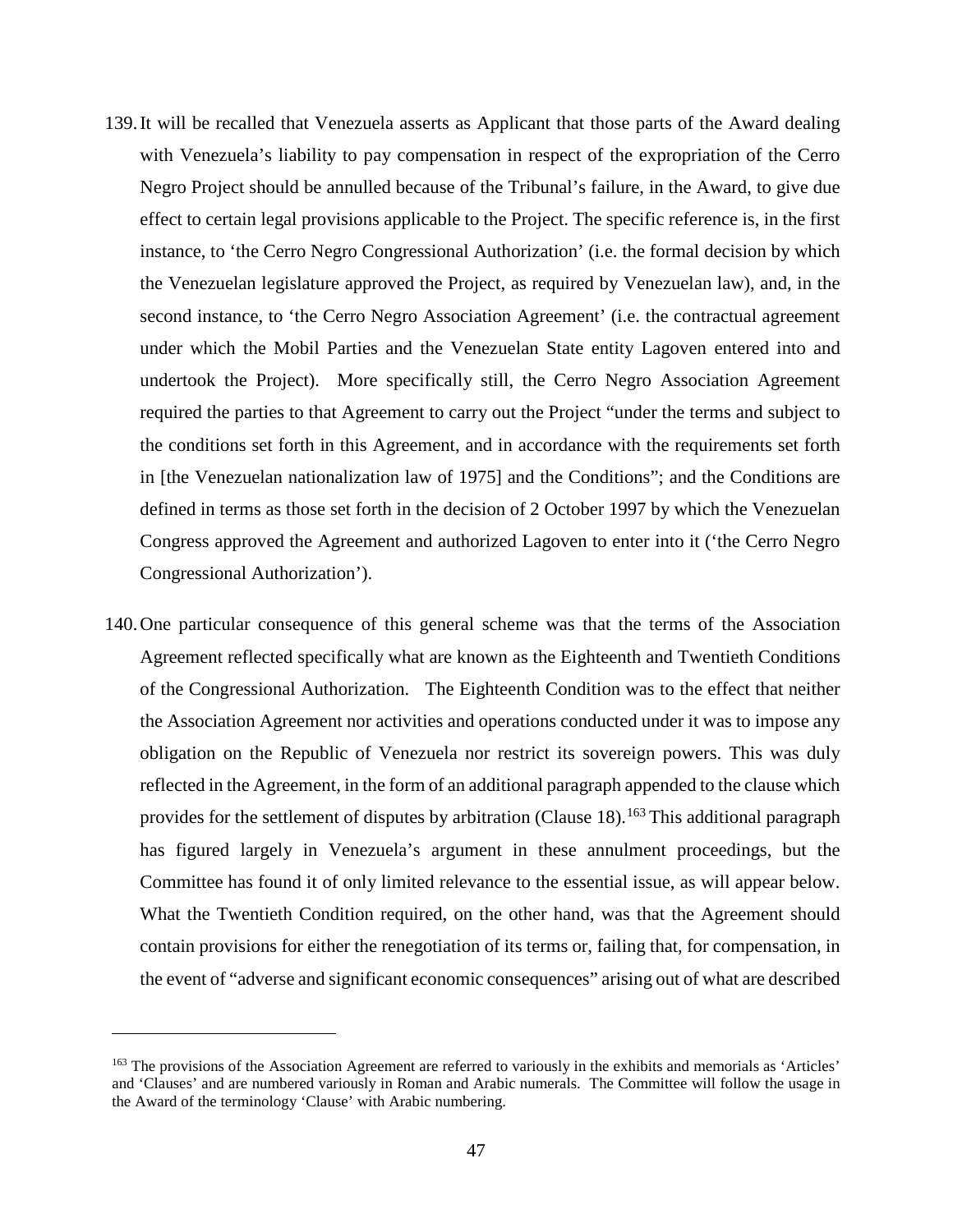in neutral terms as 'discriminatory measures'; but this is made subject to the proviso that there should not be deemed to be an adverse and significant economic consequence of this kind at any time when the price of crude oil was higher than a specified threshold. This was in its turn reflected, in a somewhat elaborated form, in Clause 15 of the Agreement, under the title 'Consequences of Certain Governmental Actions'. The Tribunal, in paragraph 51(4) of its Award, refers to this as a "limitation of liability." That is also the way in which Venezuela, as Respondent in the Arbitration, pleaded its case. Its case was that the expropriation of Cerro Negro was lawful under the BIT; that the compensation for it was to be calculated in accordance with the BIT and assessed as of June 2007; and that the compensation due was to be limited by "the amount of compensation to be granted for adverse governmental action specifically negotiated and agreed at the outset of the Cerro Negro Project as an express condition of the Project's authorization by Congress."[164](#page-51-0)

141.The Tribunal, for its part, upheld the Respondent's contention that the expropriation was lawful. It relied specifically on the facts that the expropriation took place as a result of laws enacted by the National Assembly and executive decisions, and that these latter allowed for negotiation, with nationalization following only if negotiation failed, a process which the Tribunal found to be "compatible with the due process obligation of Article 6 of the BIT."[165](#page-51-1) Moreover, the failure to reach agreement on the quantum of compensation did not of itself, the Tribunal held, render the expropriation unlawful, so long as the offer of compensation made was not unreasonable.<sup>[166](#page-51-2)</sup> The compensation due to the foreign investors was accordingly, the Tribunal held, to be "calculated in conformity with the requirements of Article 6(c) of the BIT."[167](#page-51-3)This is, in the *ad hoc* Committee's view, a key finding, to which it will therefore revert in several places in this Decision.

<span id="page-51-0"></span><sup>164</sup> See paras. 144-145 of the Award.

<span id="page-51-1"></span><sup>165</sup> *Ibid.*, para. 297.

<span id="page-51-2"></span><sup>166</sup> *Ibid.*, para. 301: "… the mere fact that an investor has not received compensation does not in itself render an expropriation unlawful. An offer of compensation may have been made to the investor and, in such a case, the legality of the expropriation will depend on the terms of that offer."

<span id="page-51-3"></span><sup>&</sup>lt;sup>167</sup> *Ibid.*, para. 306: "In light of the above, the claim that the expropriation was unlawful is rejected. Accordingly, the Tribunal does not need to consider the standard for compensation in case of unlawful expropriation or whether it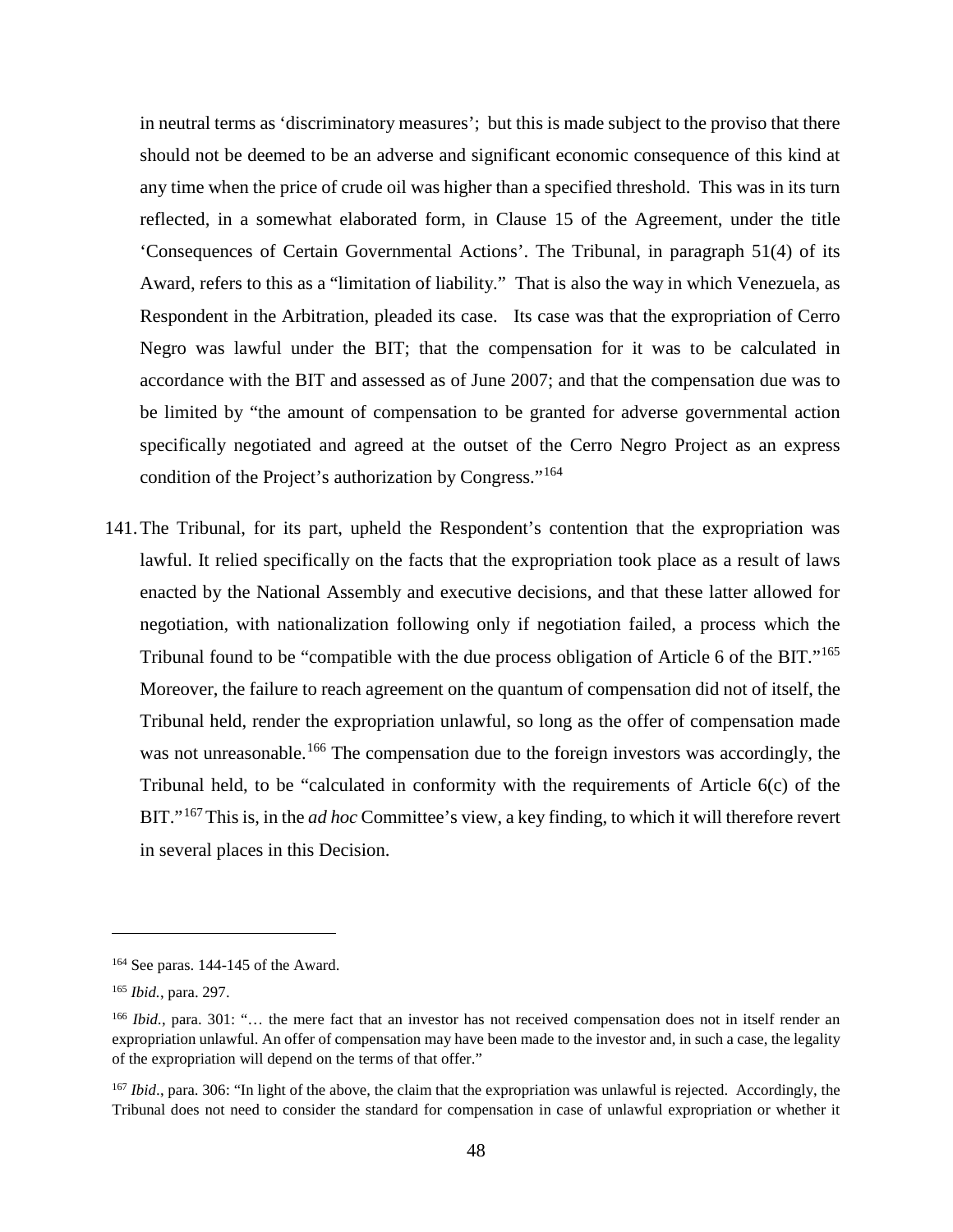- 142. It should be noted that Article  $6(c)$  calls for the payment of "just compensation."<sup>[168](#page-52-0)</sup> Article  $6(c)$ also provides that the compensation must represent "the market value of the investments affected."[169](#page-52-1) The Parties were, so it seems from the Award, in agreement before the Tribunal that these parameters required the application of a discounted cash flow approach. Having considered the elements necessary for such an approach, i.e. production volume, future revenues, taxes, operational and investment costs, and having determined the appropriate discount rate to apply, the Tribunal then turned, in Section VIII.C.3 of its Award,<sup>[170](#page-52-2)</sup> to consider the effect of what it termed the 'Price Cap' under the Twentieth Condition of the Congressional Authorization and Clause 15 of the Association Agreement (see above), in the light of the Respondent's contention that compensation had to be limited in accordance with the Price Cap. The Claimants contested this, contending for their part that the Price Cap was not applicable to the case in hand, as their claims were treaty claims under the BIT not contractual claims under the Association Agreement, and Venezuela, the Respondent in the Arbitration, was not in any case itself party to the Agreement. Venezuela's answer was that it was not seeking contractual enforcement of the Association Agreement, but rather seeking to have respected the terms and conditions under which the Cerro Negro Project had been authorized in the first place. Venezuela submitted further that any prospective purchaser of Mobil Cerro Negro's investment would have taken the Price Cap into account in placing a value on it.<sup>[171](#page-52-3)</sup>
- 143.The Tribunal deals with the matter quite briefly in paragraphs 371-374 of the Award. Paragraphs 371 and 372 recite the content of the Price Cap and place it alongside the provisions in Clause 15 of the Agreement that confer on the foreign investors a separate right to contractual arbitration against Lagoven, the Venezuelan party to the Association Agreement,

would differ from the standard for compensation to be paid in case of lawful expropriation. The compensation must be calculated in conformity with the requirements of Article 6(c) of the BIT."

<span id="page-52-0"></span><sup>&</sup>lt;sup>168</sup> 'justa compensación' in the authentic Spanish-language text. In its argument before the Committee Venezuela has used the form 'equitable compensation;' the Committee considers the two terms to be equivalent in their meaning, but prefers to use the terminology of the BIT itself.

<span id="page-52-1"></span><sup>&</sup>lt;sup>169</sup> Either as at the moment immediately before the measures were taken or before they became known (whichever was the earlier).

<span id="page-52-2"></span> $170$  At paras. 369 ff.

<span id="page-52-3"></span><sup>171</sup> *Ibid.*, at para. 370.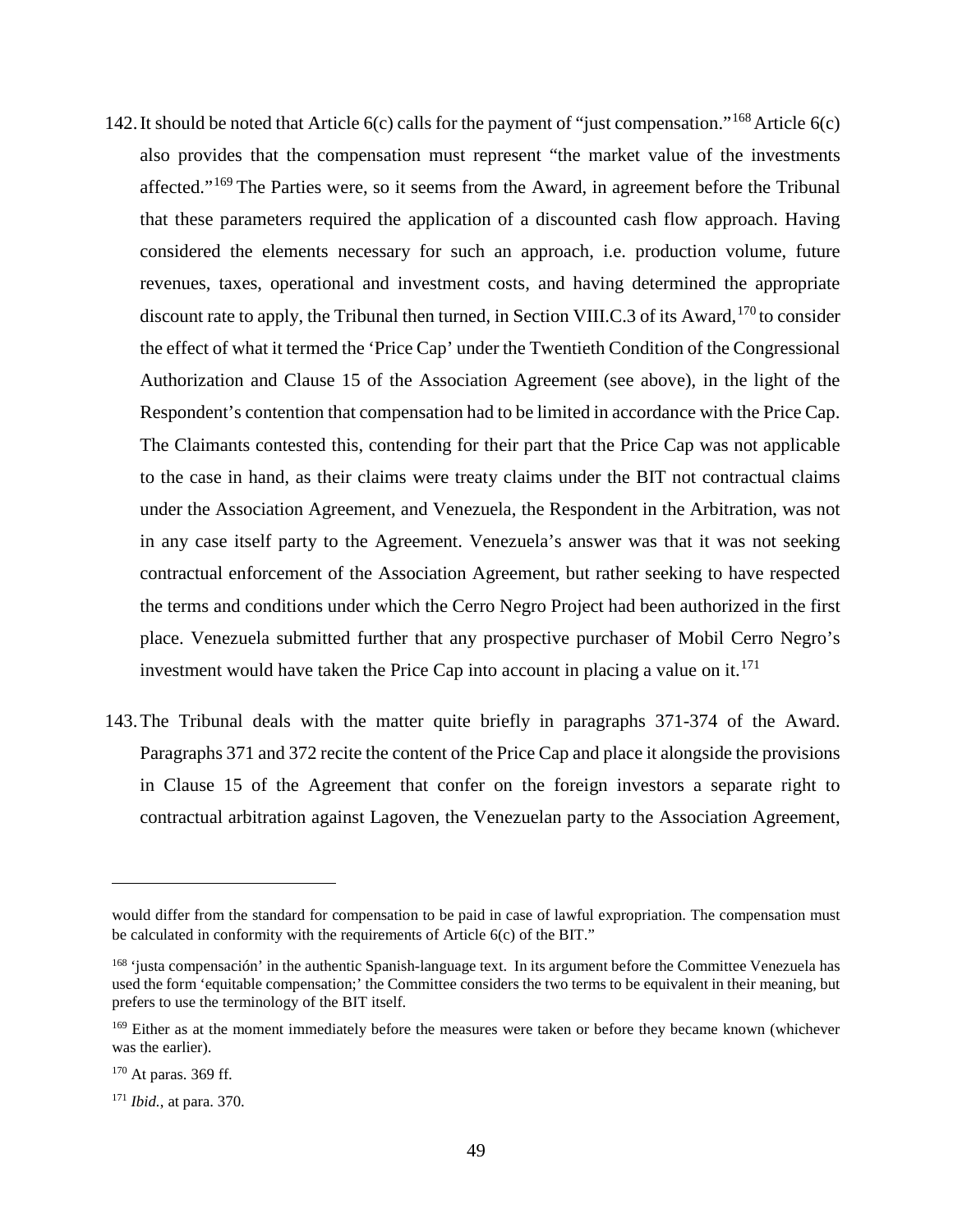coupled with an obligation to pursue whatever legal recourse may be available to mitigate any damages suffered by them as a result of the 'discriminatory measures' (see paragraph 140 above) and thereafter to bring into account in relation to Lagoven any net benefit received from legal action of that kind. Paragraph 373 of the Award then states –

"The Tribunal notes that the Twentieth condition of the Congressional Authorization does not impose a specific price cap, but provides for a price cap to be established in the Association Agreement. In the present case, Clause 15(1) of the Association Agreement makes a clear distinction between the action that the Foreign Party may initiate against Lagoven CN on the one hand, and the action that it may initiate against the Government on the other. The price cap contained in Clause 15(2)(a) is applicable only to the compensation payable by Lagoven CN. Since the Respondent in this proceeding is the Bolivarian Republic of Venezuela, not Lagoven CN, the Tribunal concludes that it may not oppose this price cap to the Claimants."

The Tribunal finally draws from this the conclusion (paragraph 374) that the assessment it had arrived at of the compensation due remains unaffected by the Price Cap.

- 144.The findings in these two paragraphs, particularly paragraph 373, which represented in effect the acceptance of the Claimants' case and the rejection of that of the Respondent, have caused the Committee some considerable difficulty and will be considered in greater detail below.
- 145.It should however be noted at this stage that these findings led to a question as to the possibility of double recovery, in the light of the provision in Clause 15 referred to above under which the foreign investors were to bring into account in relation to Lagoven the benefits received out of pursuing their alternative remedy (sc. under the BIT) against the Government of Venezuela. The particular awkwardness lay in the fact that the parallel cause of action against Lagoven under the Association Agreement had already been pursued to its conclusion in an ICC arbitration, and had led to a very substantial award of compensation to one of the Mobil claimants in the present BIT arbitration, precisely in respect of the expropriation of the Cerro Negro Project; and the award had indeed already been paid.<sup>[172](#page-53-0)</sup>

<span id="page-53-0"></span><sup>172</sup> See Award, para. 379.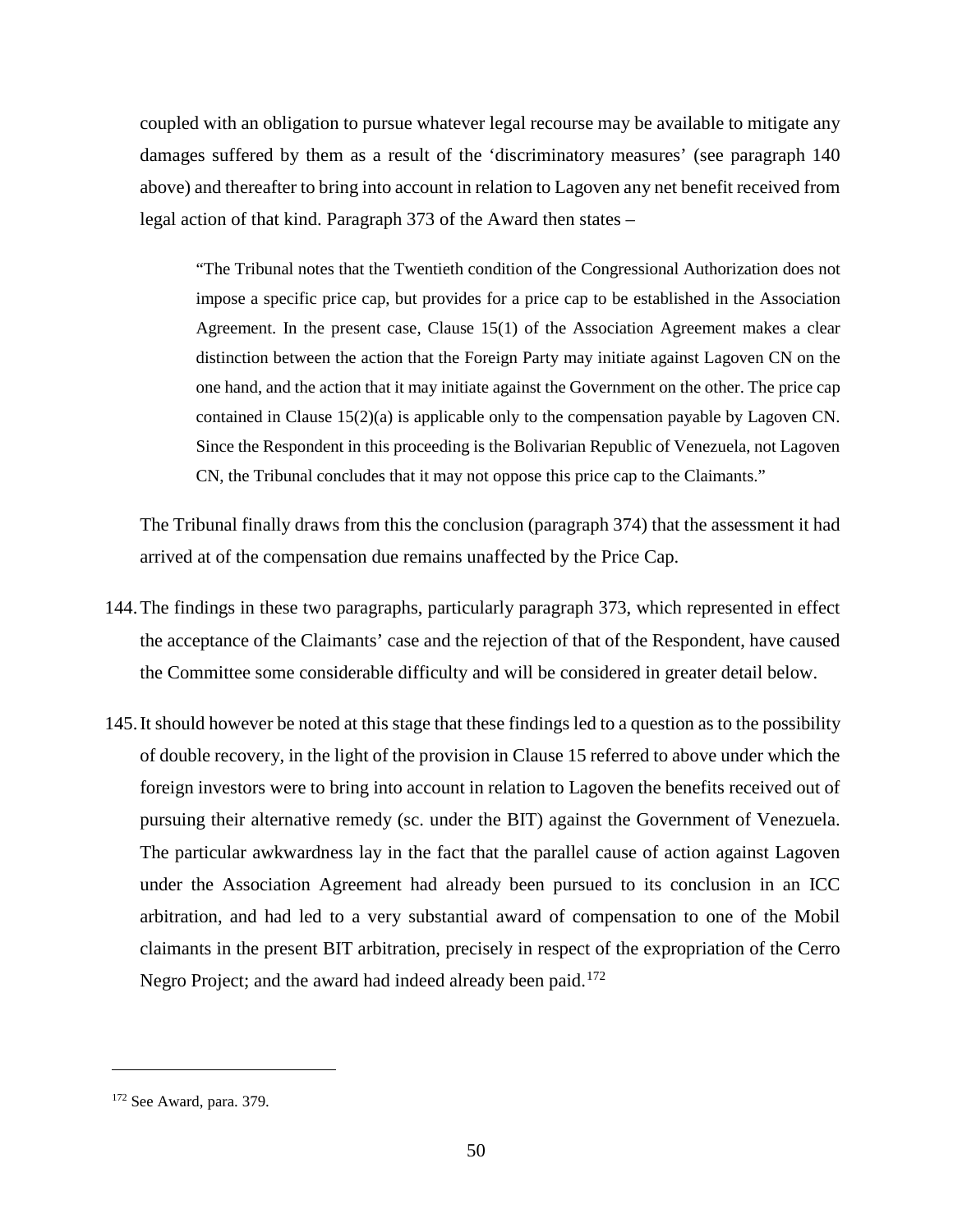- 146.The Mobil Parties have made much in these proceedings of this requirement to pursue independent remedies against adverse governmental measures, and of the fact that such remedies would seem, under Clause 15 of the Agreement, to have a priority of some kind.<sup>[173](#page-54-0)</sup> However that may be, it is not clear what bearing it might have on the proceedings for annulment. It appears to the Committee that Venezuela's arguments as to the effect of the Price Cap would have had just as much, or just as little, relevance to the question of the quantum of compensation under the BIT had there been no prior award in the ICC proceedings, or for that matter no ICC proceedings at all. The only connection between the two came about because the Tribunal found itself in a situation in which, whatever sequence of time might have been foreseen by those drafting Section 15, the actual sequence in time was that the ICC arbitration had been completed before the present Arbitration had been finally argued, and because the Respondent (Venezuela) thereupon submitted that the ICC award put an end to the entire dispute. These circumstances inevitably raised a question in the Tribunal's mind as to whether there might be a possibility of double recovery.
- 147.The Tribunal deals with this matter (once again briefly) in Section VIII.C.5 of the Award, in which, having recalled the general principle of no *enrichissement sans cause* and recited the specific contractual provisions against it, the Tribunal notes an express statement made by the Claimants during the proceedings (which the Tribunal says it has no reason to doubt) that, in the event of an award in their favour in the ICSID proceedings, they were willing to make the required reimbursement to PDVSA (the parent body of Lagoven). The Tribunal concludes as follows, in paragraph 381: "Effectively, the total compensation payable to the Claimants is the amount specified in paragraph 374 above, less the amount already received by the Claimants under the ICC Award for the same damage. Double recovery will thus be avoided." Linked to this is point (e) in the dispositive part of the Award, in which the Tribunal "takes note … of the Claimants' representation that, in the event of favourable award, the Claimants are willing to make the required reimbursements to PDVSA. Double recovery will thus be avoided."
- 148.The Committee did its utmost to understand exactly what the Tribunal might have been intending to convey through these passages. Even after having sought the assistance of the

<span id="page-54-0"></span><sup>173</sup> Counsel referred to it, in the oral hearing, as a 'condition precedent' (Transcript, Day 2, pp.343-344).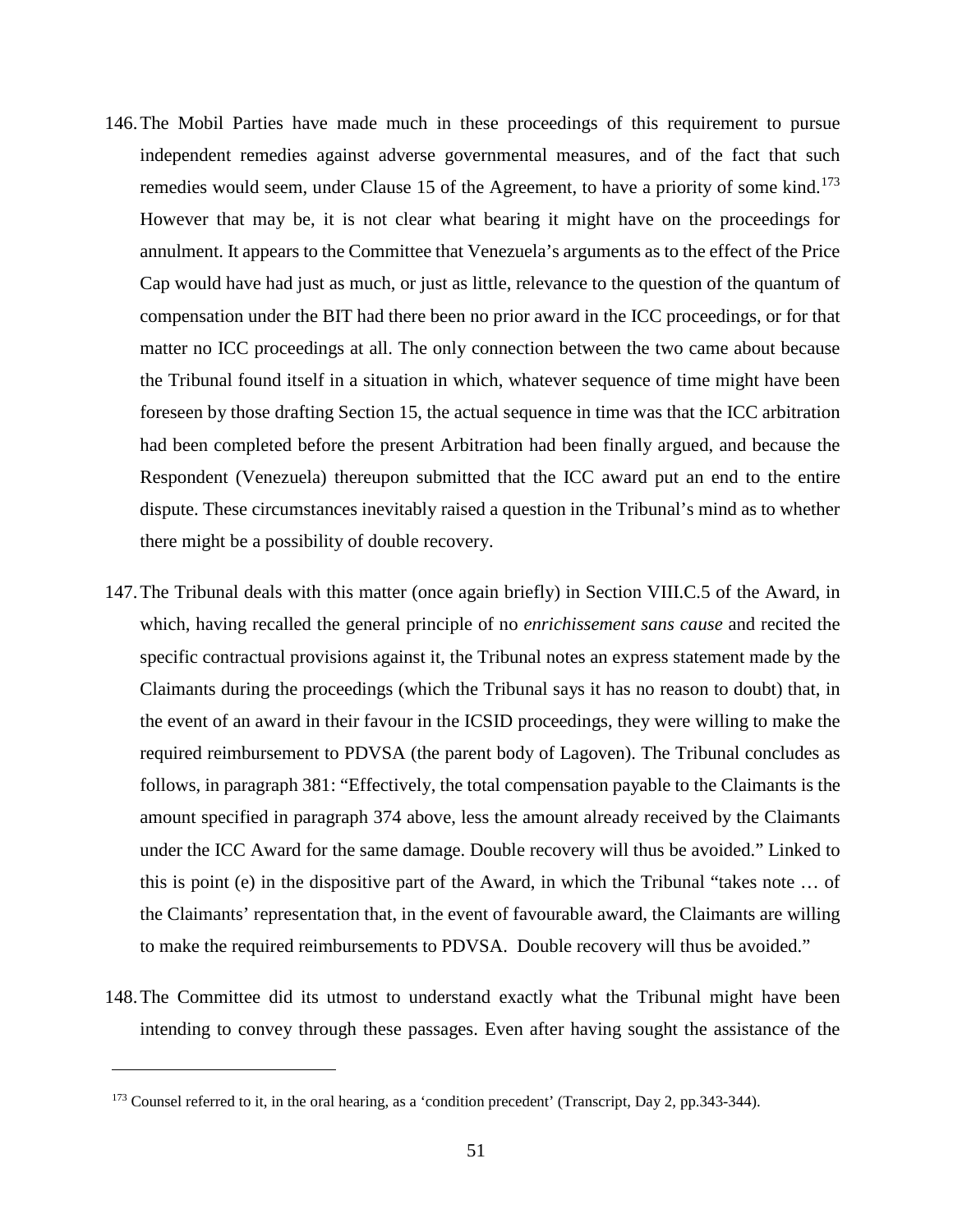Parties in this endeavour, the Committee remains in a state of some uncertainty. Fortunately, however, in view of what follows, the matter turns out to be immaterial to the Committee's decision on the request for annulment, and the Committee sees no need to pursue it further, on the basis that the avoidance of double recovery is, in its essence, an adjustment that might arise *ex post facto* (as the paragraphs cited above seem to imply), whereas the question raised in these annulment proceedings is one going to the basis for the assessment of the compensation due in the first place. The Committee notes simply that the conclusion is however irresistible that the Tribunal saw in its mind some sort of necessary connection, however unspecific, between the contractual liability (already met) and the compensation still to be assessed in the BIT Arbitration.

149.This conclusion is reinforced by the fact that, in a separate section of its Award, [174](#page-55-0) the Tribunal addresses directly what it calls "Effects of the ICC Arbitration," and that (as paragraph 215 of the Award indicates) this was a question which the Tribunal had itself raised with the Parties. In crude terms, the Claimants' position was 'no effect at all,' and the Respondent's 'full effect' (i.e. that nothing remained over for decision in the BIT arbitration). The remaining paragraphs in this section of the Award are devoted to the Tribunal's reasons for rejecting the Respondent's contention. The Tribunal points out in particular that there was no identity of parties: the State was not party to the ICC arbitration, nor was Lagoven, the respondent in the ICC proceedings, party to the BIT Arbitration. The Tribunal does, however, go on to note (in paragraph 218) that the Association Agreement limits the compensation due from PDVSA, a limitation reflected in the amount awarded by the ICC tribunal, and then adds "No such limitation applies, however, to the State's responsibility under the BIT;" and it gives as the reasons for this that the Government of Venezuela was "neither a party to the Association Agreement nor a third-party beneficiary," and that Venezuela had not "advanced any relevant argument that the limitations on … contractual liability under Clause 15 should be transmuted into limitations of the State's responsibility under international law." The Section concludes with a forward reference to the Section of the Award dealing with quantum, to which the Committee will turn below.

<span id="page-55-0"></span><sup>174</sup> Award, paragraphs 215-219.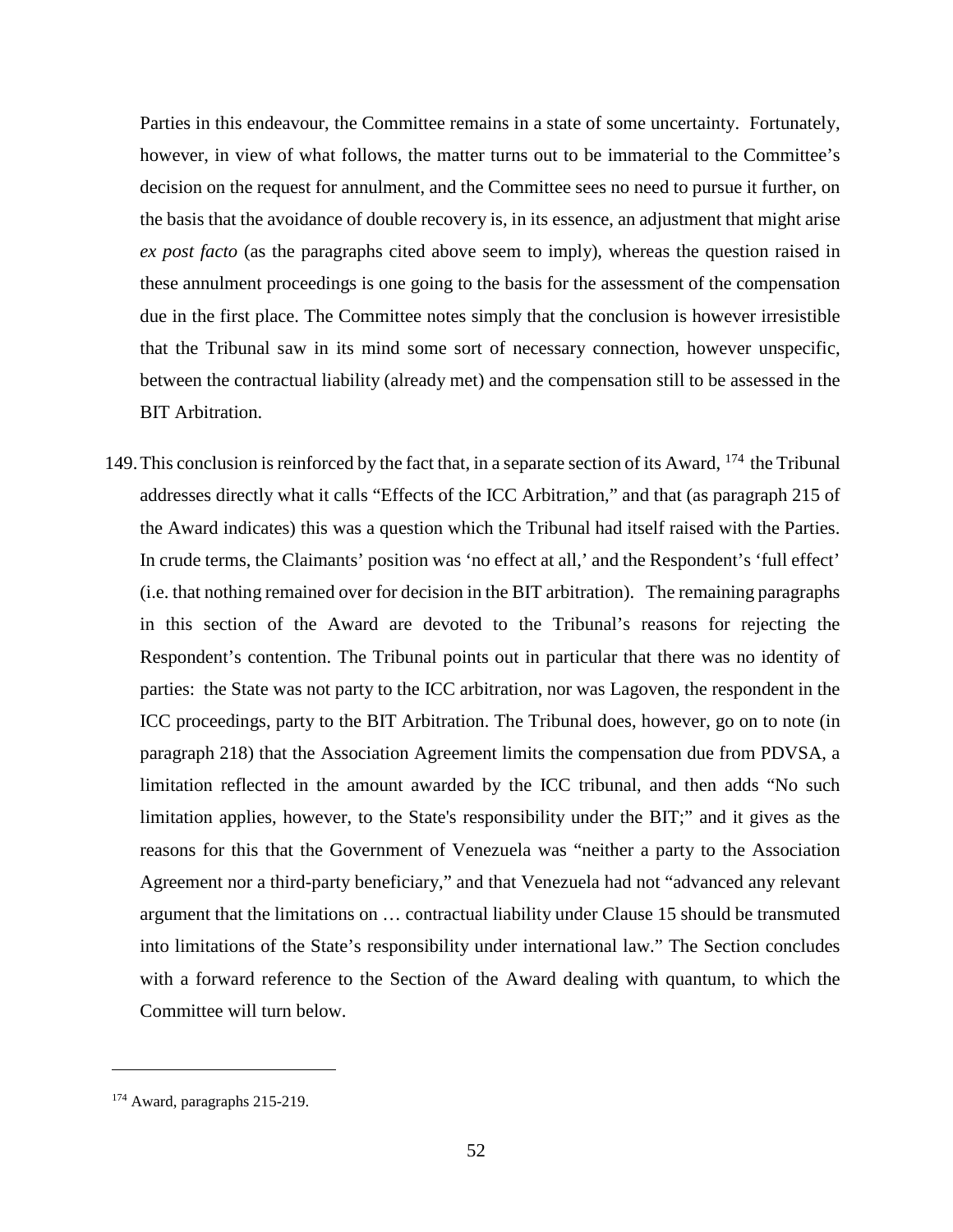150.Before the quantum Section, however, a further relevant passage occurs at the conclusion of the Section of the Award dealing with the applicable law. Its relevance is that it, too, deals with the question of the applicability of the Price Cap, as a matter of law, to the assessment of liability and compensation. After stating its disagreement with Venezuela's argument that the Cerro Negro Conditions "import the contractual limitations to PDVSA-CN's indemnity obligations under Clause 15 of the CNAA into the State's responsibility for breach of the Treaty," the Tribunal concludes as follows, in paragraph 225 –

> "The Tribunal recalls that it is a fundamental principle of international law that "[a] party may not invoke the provisions of its internal law as justification for its failure to perform a treaty." Under this principle, international obligations arising from a treaty cannot be discarded on the grounds of national law. Among the legal systems on which the Award "shall be based" pursuant to Article 9(5) of the Treaty, the Tribunal has no doubt in concluding that this issue must be governed by international law. Consequently, the Eighteenth and Twentieth Conditions cannot exempt or excuse the Respondent from its obligations under the Treaty or under customary international law. Bearing this in mind, the Tribunal has considered the effect of the Eighteenth and Twentieth Conditions of the Cerro Negro Framework of Conditions in the section on quantum below."

As can be seen from the final sentence, the Tribunal's conclusion on this point, too, is directly linked to its subsequent discussion of the quantum of compensation, and it is all these portions of the Award taken together that form the kernel of the question which the Committee has before it for decision.

151.Venezuela has raised in the present proceedings various challenges to these linked portions of the Award. The Committee summarizes them as follows. Venezuela submits: (a) that the Tribunal manifestly exceeded its powers by applying the wrong law to the assessment of the compensation due for the expropriation of the Cerro Negro investments; (b) that the Tribunal failed altogether to address itself to the prior question of the determination of the nature of the rights constituting the Cerro Negro investments, as a precondition to their evaluation, and thereby failed to support with adequate reasons a central element in its findings; (c) that the Tribunal gave no sufficient reasons, or alternatively contradictory reasons, for disregarding the compensation structure laid down by the Congressional Authorization and then in the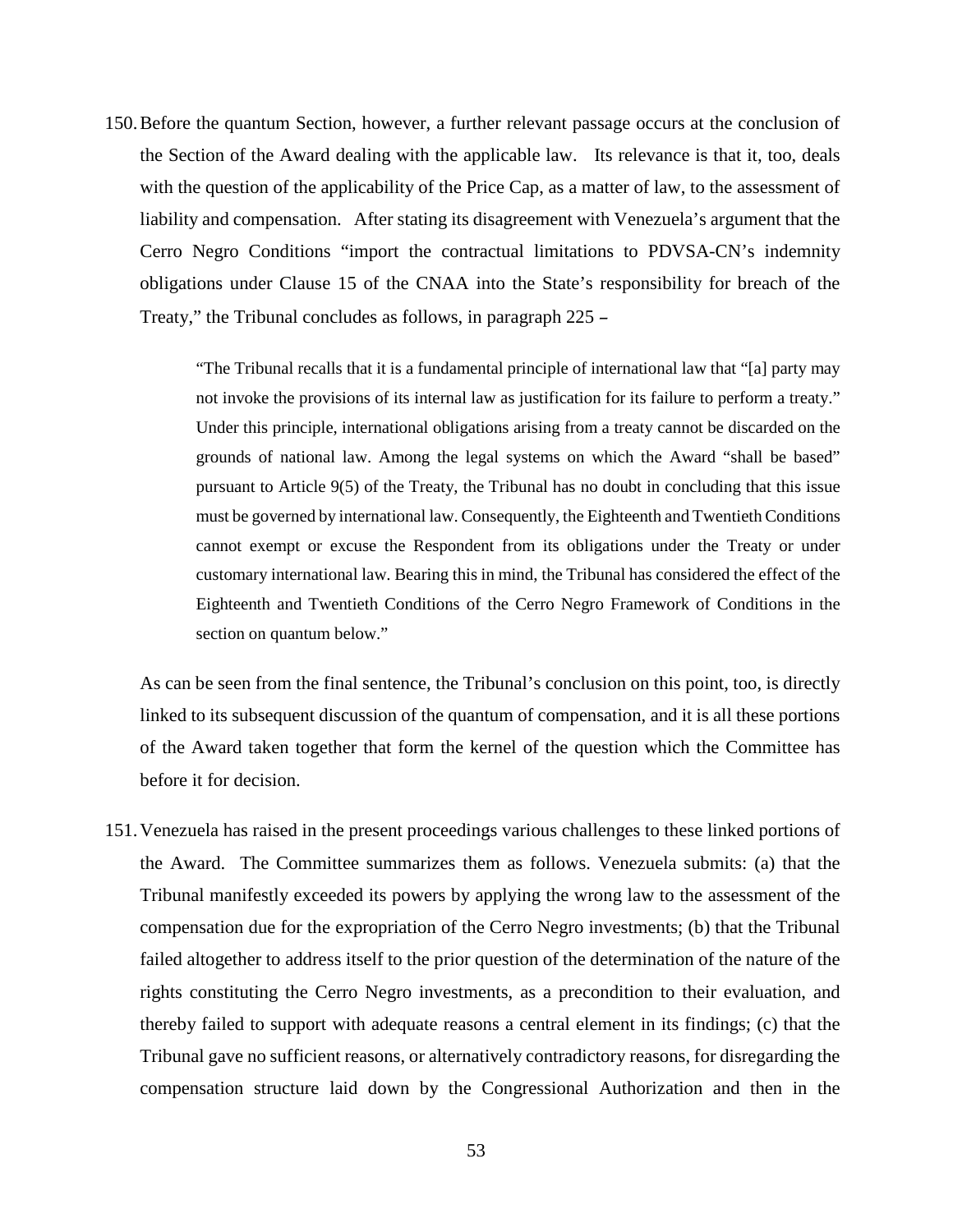Association Agreement; (d) that, in acting as above, the Tribunal failed to address at all some of the Respondent's central arguments.

152.The Committee will not follow in its entirety the way in which the material has been addressed by either Venezuela or the Mobil Parties in argument before it, but will make its own analysis of the material in the manner it finds most appropriate and most convenient, under the following headings: (1) the applicable law; (2) the relevant international law; (3) the relevant national law; (4) the implications of the above for the assessment of compensation; (5) the quality of the Tribunal's reasoning.

### a) The applicable law

- 153.As is well known, Article 42(1) of the ICSID Convention requires a tribunal to decide a dispute in accordance with such rules of law as may be agreed by the parties. In the absence of such agreement, the tribunal is to apply the law of the respondent State "and such rules of international law as may be applicable." The latter dispensation extends, however, only to a case where the parties have not themselves settled the applicable law. Where the parties have done so, the provisions of the second sentence in Article 42(1) are displaced.
- 154.In the present case, the Parties have indeed agreed on the applicable law, via Article 9(5) of the BIT. The provisions of Article 9(5) bind Venezuela directly, as a Contracting Party to the BIT, and it is settled law that a foreign investor, when accepting a State's standing offer to arbitrate under a BIT, likewise accepts, as an element of that offer, such provisions as to applicable law as are contained in the BIT. Article 9(5) thus represents, for this Arbitration, 'the rules of law agreed by the parties.' This is made crystal-clear by the terms of the Article itself, which states that the arbitral award "shall be based on" and then goes on to provide as follows:
	- "i. the law of the Contracting Party concerned;
	- ii. the provisions of this Agreement and other relevant Agreements between the Contracting Parties;
	- iii. the provisions of special agreements relating to the investments;
	- iv. the general principles of international law; and
	- v. such rules of law as may be agreed by the parties to the dispute."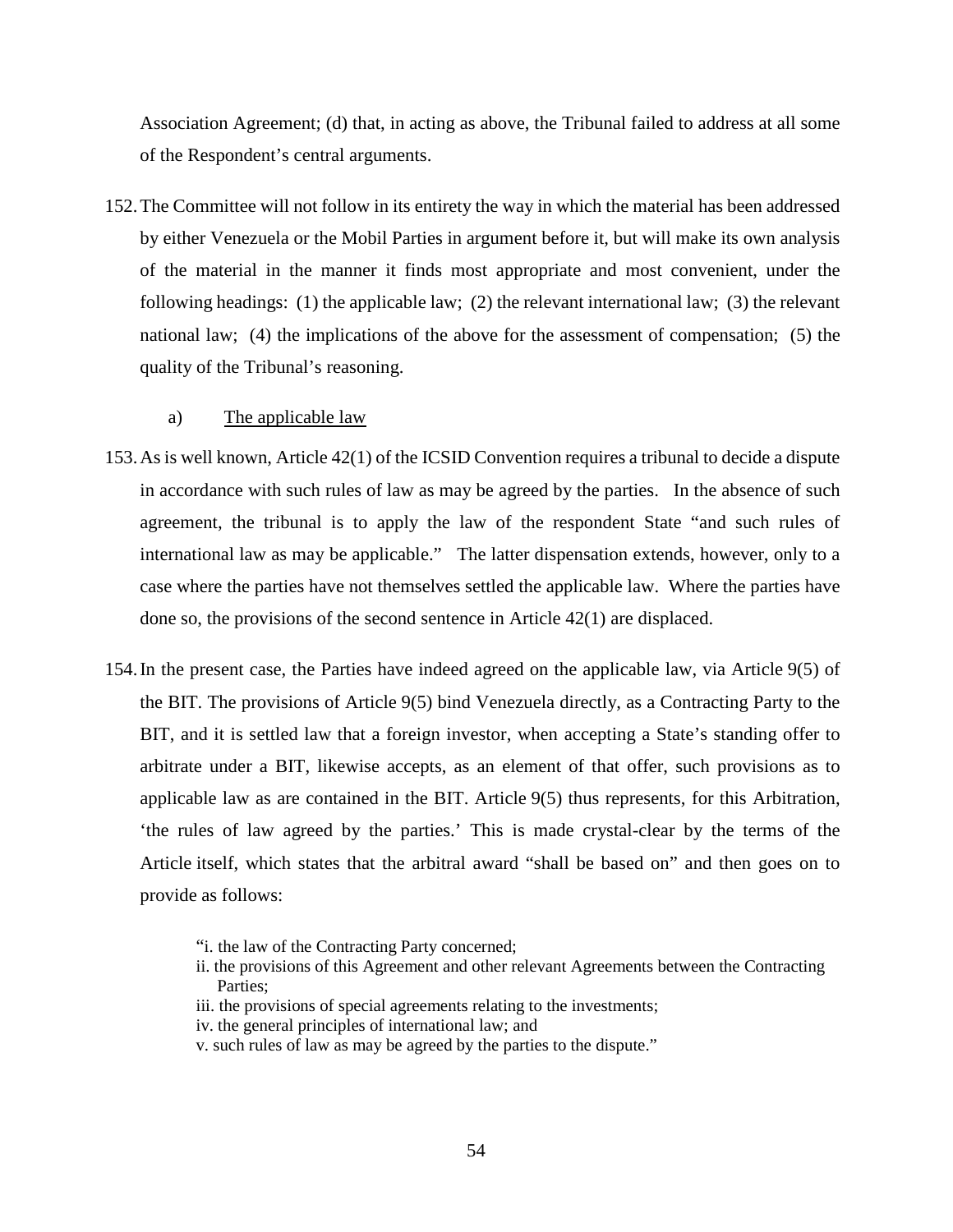Beyond that, the Article gives no indication as to a hierarchy or order of priority between these various sources of law, except to the extent that the conjunctive "and" implies that several, or indeed all, of these sources of law may come into play in the circumstances of a particular dispute.

- 155.These factors are duly reflected by the Tribunal in Section VI (Applicable Law) of the Award, at paragraphs 220-225. In paragraph 223 (the terms of which are set out in full in the footnote below), <sup>[175](#page-58-0)</sup> the Tribunal determines that it will apply the BIT as well as the other agreed sources of law "where appropriate."[176](#page-58-1) It observes that Article 9(5) does not itself allocate individual matters to particular sources of law, so that the determination remains one for the Tribunal itself to make. The Tribunal does so however in terms which are not altogether easy to understand, when it states that the determination it will make is "whether an issue is subject to national or international law." The penumbra of uncertainty as to exactly what the Tribunal has in mind by the two categories – apparently mutually exclusive and exhaustive – of 'national law' and 'international law' is then further obscured by the next following sentence, in which the Tribunal says that it will be determined, issue by issue, "whether the applicable international law should be limited to general principles of international law under Article 9(5) of the BIT or whether it includes customary international law."[177](#page-58-2)
- 156.The main question is of course where this binary categorization leaves the BIT itself, and what implications that might have for the application of the provisions of the BIT to the merits of the dispute. The particular importance of this question, for the purposes of these annulment

<span id="page-58-0"></span><sup>175</sup> " Accordingly, the Tribunal will apply the BIT and the other agreed sources of law where appropriate. Article 9(5) of the Treaty does not allocate matters to any of those laws. Accordingly, it is for the Tribunal to determine whether an issue is subject to national or international law. Further, if and when an issue arises, the Tribunal will determine whether the applicable international law should be limited to general principles of international law under Article 9(5) of the BIT or whether it includes customary international law. Moreover, with respect to the interpretation of the BIT, the Tribunal will resort to the Vienna Convention on the Law of Treaties, which both States have ratified, as a "relevant Agreement between the Contracting Parties"." Award, para. 223.

<span id="page-58-1"></span><sup>&</sup>lt;sup>176</sup> It is not entirely clear from the grammar whether this qualifying phrase (with its necessary implication that a particular source might or might not be applied, according to circumstances) attaches itself only to the 'other agreed sources' or to the BIT as well. The Committee interprets it as applying primarily to the other sources, i.e. that the Tribunal's intention was that the provisions of the BIT should always be applied whenever they were in point.

<span id="page-58-2"></span><sup>&</sup>lt;sup>177</sup> Further potential confusion arises out of the use in this sentence of the Award in English of one verb in the conditional ('should be limited') while the next is in the indicative ('includes').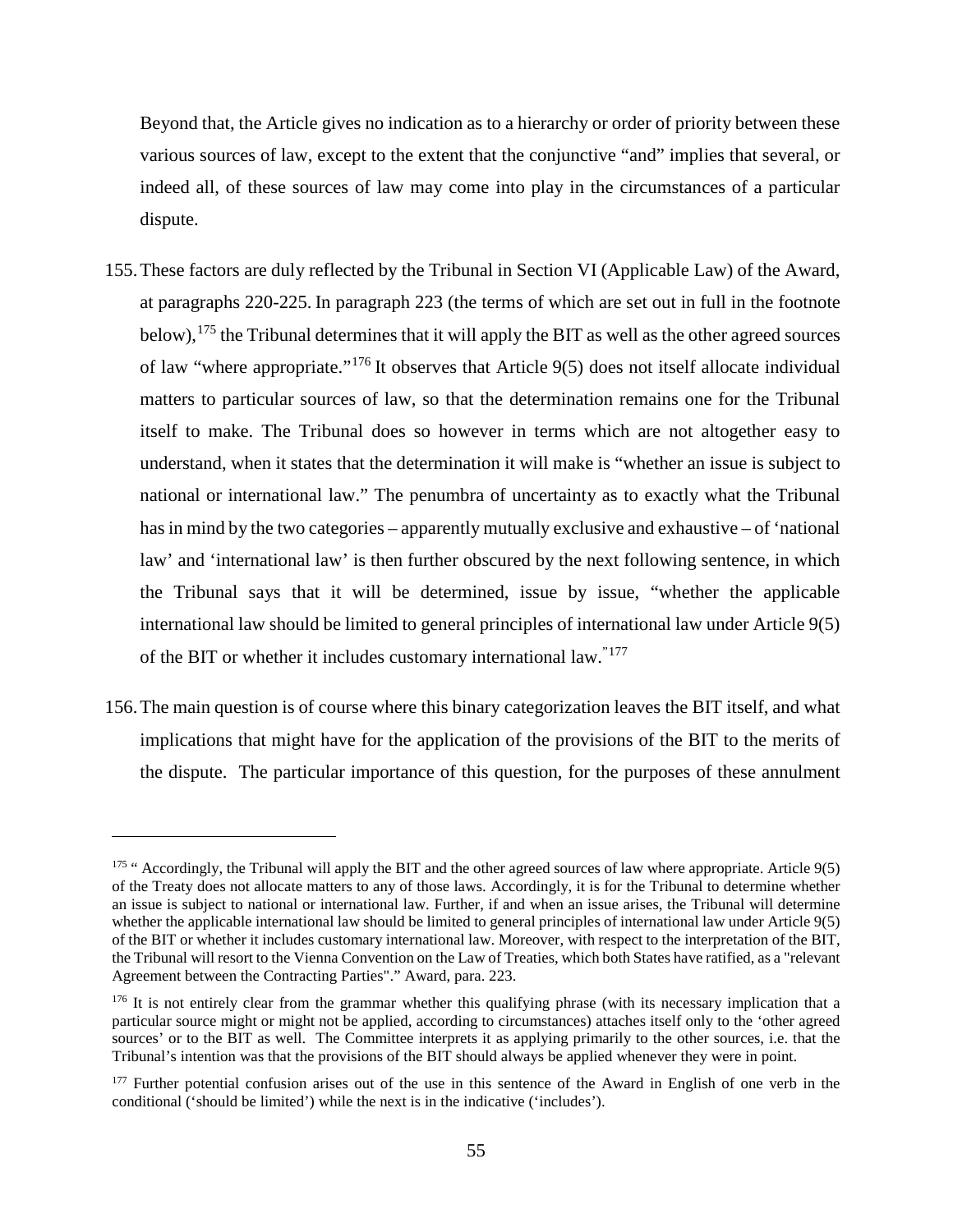proceedings, is the finding by the Tribunal that comes a short while later on, in paragraph 225. Paragraphs 224 and 225 read as follows:

224. Article 9(5) of the Dutch Treaty quoted above includes "the law of the Contracting Party" and "the provisions of special agreements relating to the investments" among the sources of applicable law. In reliance on these provisions, the Respondent appears to argue that the Eighteenth and Twentieth Conditions of the Cerro Negro Framework of Conditions (i) relieve the Republic from its obligation to comply with the standards set forth in the Treaty, and/or (ii) import the contractual limitations to PDVSA-CN's indemnity obligations under Clause 15 of the CNAA into the State's responsibility for breach of the Treaty".

225. The Tribunal disagrees with this position. The Tribunal recalls that it is a fundamental principle of international law that "[a] party may not invoke the provisions of its internal law as justification for its failure to perform a treaty." Under this principle, international obligations arising from a treaty cannot be discarded on the grounds of national law. Among the legal systems on which the Award "shall be based" pursuant to Article 9(5) of the Treaty, the Tribunal has no doubt in concluding that this issue must be governed by international law. Consequently, the Eighteenth and Twentieth Conditions cannot exempt or excuse the Respondent from its obligations under the Treaty or under customary international law. Bearing this in mind, the Tribunal has considered the effect of the Eighteenth and Twentieth Conditions of the Cerro Negro Framework of Conditions in the section on quantum below."

157. Here the Tribunal does make a specific determination of applicable law which, as the Committee reads matters, came to assume cardinal importance in the determination of the Cerro Negro dispute. The determination, however, like the passages cited above, is in itself less than entirely clear: "Among the legal systems on which the Award "shall be based" pursuant to Article 9(5) of the Treaty, the Tribunal has no doubt in concluding that this issue must be governed by international law." Judging from the sentence that follows: "Consequently, the Eighteenth and Twentieth Conditions cannot exempt or excuse the Respondent from its obligations under the Treaty or under customary international law," and from the way in which the Tribunal describes the Respondent's argument in paragraph 224, what the Tribunal has in mind by 'this issue' would appear to be the effect of the Congressional Authorization and the terms of the Association Agreement on the assessment of the compensation due under the BIT. The Committee puts the matter in this contingent way because, despite the central importance of the point at issue,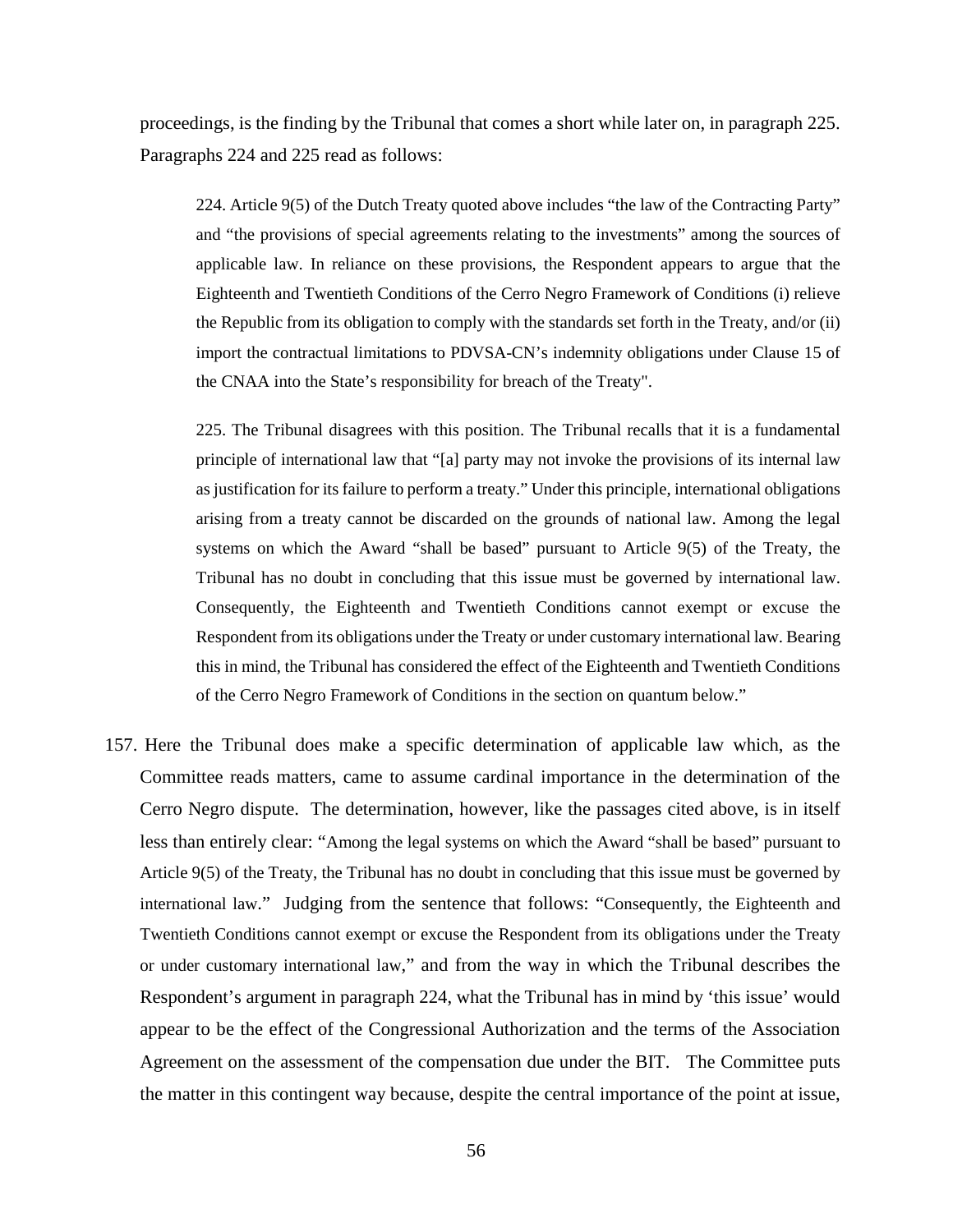the Tribunal does not itself explain the point with any great clarity; moreover, as will be shown below, the two intrusive references to "customary international law" are the source of still further uncertainty.[178](#page-60-0)

158.What significance should be attached to the above will be discussed below. For the moment, it suffices to note that the only reasoning offered for this key finding is that in the two preceding sentences of paragraph 225 (see above). In these two sentences the Tribunal invokes, in two different wordings, the basic principle of international law that the state of a party's internal law cannot be advanced as valid justification for its failure to perform a treaty or, as in the second sentence, 'discarding on the grounds of national law international obligations arising from a treaty'. The Committee will also discuss further below how far this was in fact the issue in dispute between the Parties in the arbitral proceedings.

### b) The relevant international law

159. As will appear from the above, the exclusive sources of law for the determination of the dispute brought to arbitration are those listed in extenso in Article 9(5) of the BIT and are set out in paragraph 154 above. The listing contains two references to international law, one implicit, one explicit. The explicit reference, in sub-paragraph iv, is to "the general principles of international law" and is presumably to be understood as pointing in turn to one of the sources of law enumerated in Article 38(1) of the Statute of the International Court of Justice. The implicit reference to international law is that in sub-paragraph ii to "the provisions of this Agreement" i.e. to the BIT itself which, as an inter-State treaty, must necessarily be taken to constitute international law.<sup>[179](#page-60-1)</sup> It is the Tribunal which makes its own addition to the Treaty list by adding in a mention of customary international law in paragraph 223 ("if and when an issue arises, the Tribunal will determine whether the applicable international law should be limited to general principles of international law under Article 9(5) of the BIT or whether it includes customary international law"), and reserving to itself the decision from case to case to "determine whether the applicable international law should be limited to general principles of international law

<span id="page-60-0"></span><sup>&</sup>lt;sup>178</sup> See further paragraph 159 below.

<span id="page-60-1"></span> $179$  The sub-paragraph refers also to 'other relevant Agreements between the Contracting Parties,' but it would seem that none such were advanced in argument in the arbitration.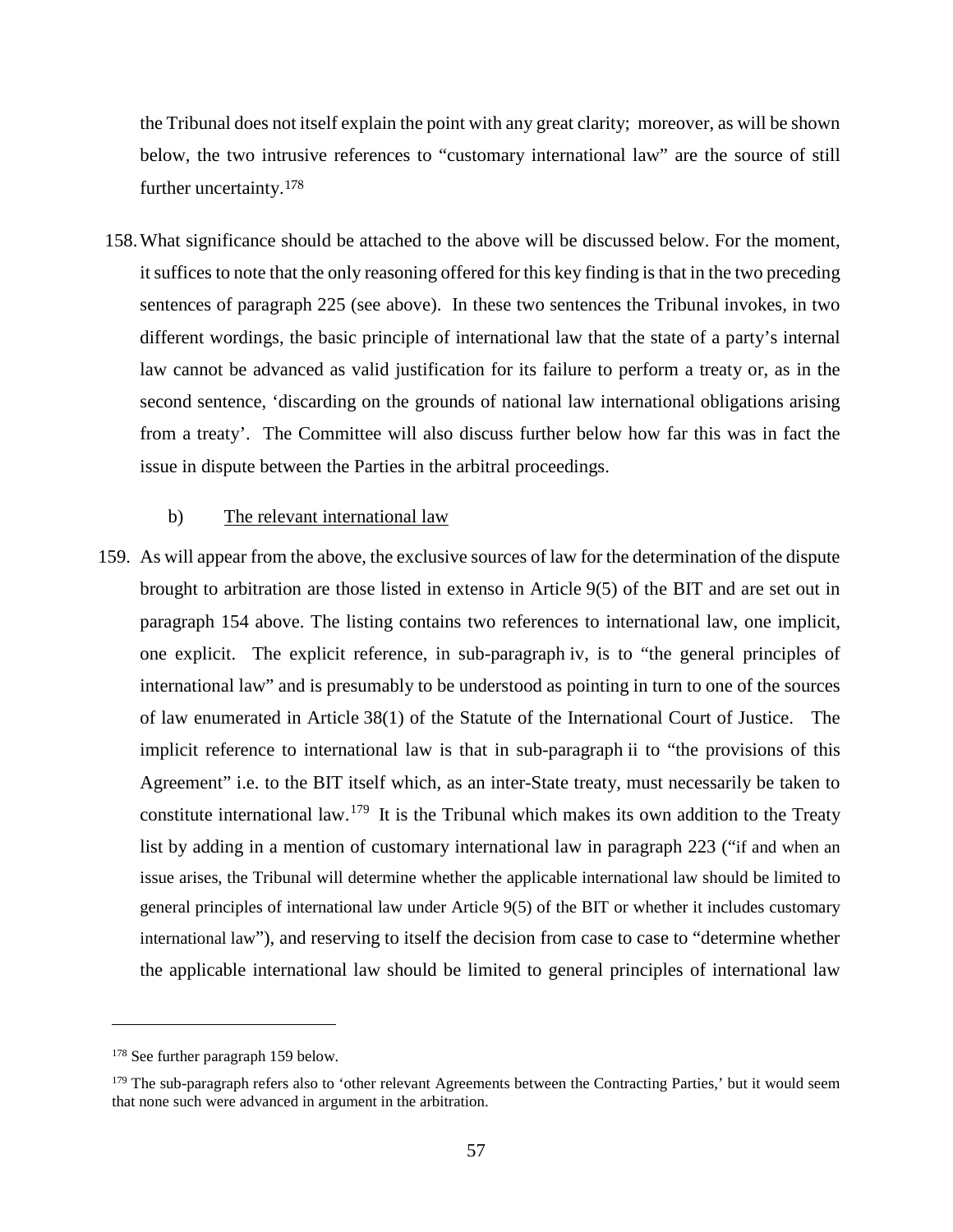under Article 9(5) of the BIT or whether it includes customary international law." But the Tribunal gives no indication of where it derives the authority to make what looks like a modification – or indeed an expansion<sup>[180](#page-61-0)</sup> – of the source rules laid down in the Article, nor does the Tribunal state what criterion it has in mind to use in order to decide (when the case arises) whether or not to 'include customary international law.' The significance of this for the Tribunal's Award will also be considered further below.

160. An important and direct determination of applicable law does, however, appear somewhat later in the Award, at paragraph 306, in which the Tribunal rejects the Mobil Parties' claim that the expropriation was unlawful. It draws as the conclusion from this that "The compensation must be calculated in conformity with the requirements of Article 6(c) of the BIT." As already indicated, the *ad hoc* Committee regards this as a key finding in the Award. There is no express reference to its being a choice of law determination under Article 9(5), or a determination in pursuit of what the Tribunal had already decided in this respect in the Section of the Award on 'Applicable Law' (paragraphs 153-155 above). But such an express reference was hardly necessary. The sentence appears immediately before Section VIII.C of the Award, in which the Tribunal deals with the 'Quantum of the Expropriation of the Cerro Negro Project,' and which opens with a description of the requirements in this regard laid down by Article 6 of the BIT: 'just compensation' and 'market value.' The manner in which the Tribunal followed through on this central determination of the applicable law will also be considered further below in the section entitled "The implications for the assessment of compensation".

## c) The relevant national law

 $\overline{a}$ 

161. As the Committee has already noted, perhaps the most troublesome finding of the Tribunal, for the purposes of these annulment proceedings, is its determination in paragraph 225 of the Award set out in paragraph 150 above. In crude terms, the Tribunal here decides that national (internal) law may not be invoked to avoid international obligations, whether arising under treaty or otherwise. The general principle is indeed a fundamental one, and its application in

<span id="page-61-0"></span> $180$  In Article 38(1) of the ICJ Statute, the sub-paragraph referring to 'international custom' stands separate and distinct from the sub-paragraph referring to 'general principles.'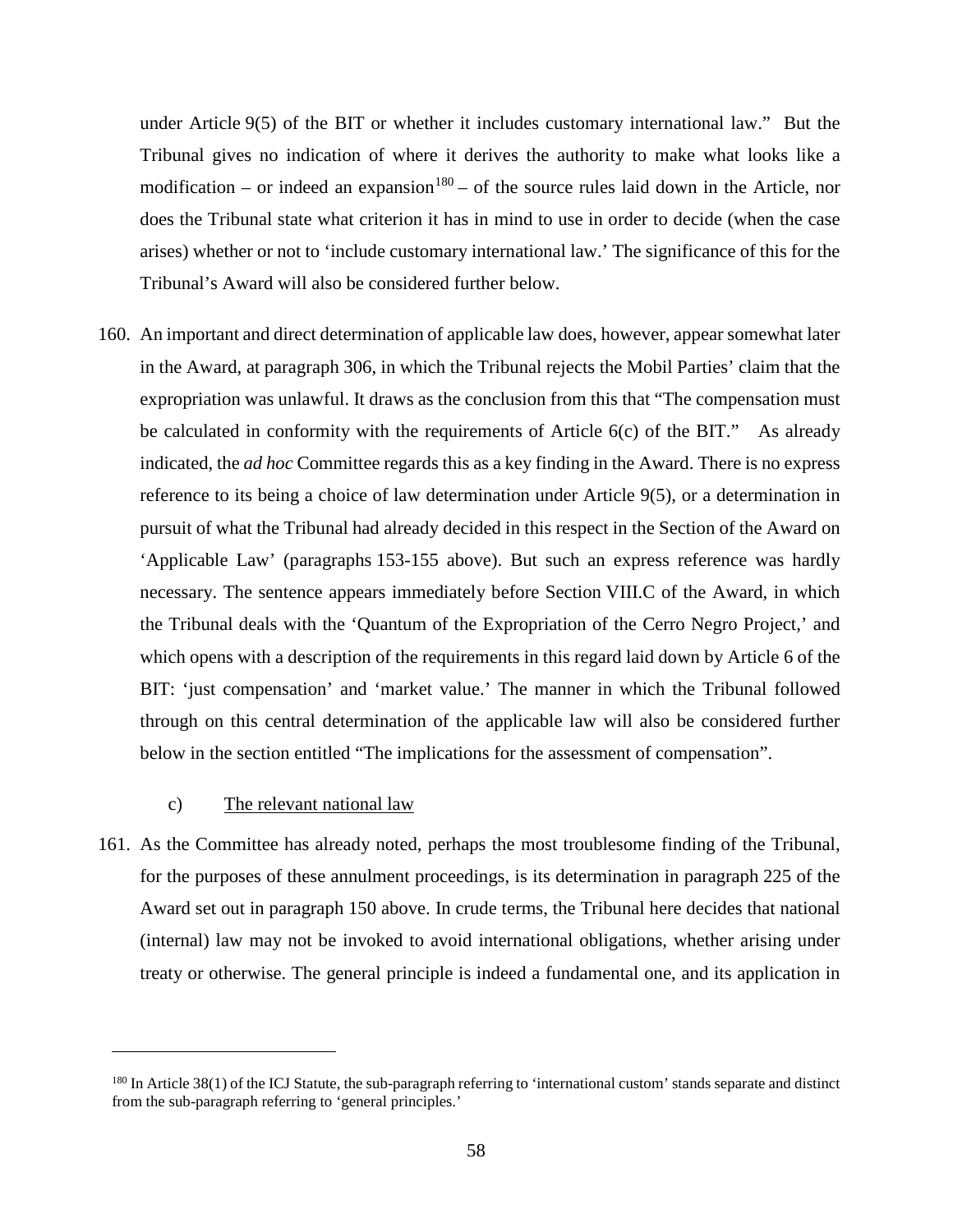respect of treaties is universally accepted,  $181$  as it is more generally.  $182$  The examples commonly given are those of an attempt *ex post facto* to override an established treaty obligation or other international obligation, or the case in which a State had failed to ensure, at the time of entering into a treaty, that its internal law was adequate to enable the treaty to be given full effect. The copious authorities listed by the International Law Commission in 2001 are all of that kind.<sup>[183](#page-62-2)</sup>They typically involve the provisions of written legislation or the national Constitution. Less clear, however, is precisely what, in this specific context, the Tribunal had in mind as 'national law.' The treatment in the Award of the Congressional Conditions establishes that, in the judgement of the Tribunal, the approval given by the Venezuelan Congress was approval of the proposed terms of the Association Agreement, and the Agreement, in turn, incorporated the conditions for that approval that had been laid down by the Congress in advance. The Mobil Parties themselves made much, in their argument before the Committee in these proceedings, of the fact that the intervention of the Congress merely confirmed what had been negotiated at length and agreed between the investors and PDVSA. But the Committee is hard put to see how this helps their case; it establishes only that the Congressional action, far from being a unilateral imposition contrary to the intentions or expectations of the foreign investors, was in fact in harmony with their intentions and expectations and served the purpose of putting these into legal effect at the time the investment was entered into. It does not therefore serve to explain why the limited legislative intervention which took place ought to be regarded as equivalent in character or effect to an attempt to override international obligations by the invocation of national law.

162. The Tribunal's finding on this point is not altogether easy to follow. That the Tribunal sets aside the terms of the Association Agreement (based as they were on the Congressional Conditions) as directly binding on Venezuela for the purposes of the arbitral proceedings is understandable enough if it should be taken as another way of saying that the governing law for the assessment of compensation was the BIT. The finding in paragraph 225, however,

<span id="page-62-0"></span><sup>&</sup>lt;sup>181</sup> See article 27 of the Vienna Convention on the Law of Treaties 1969 ("A party may not invoke the provisions of its internal law as justification for its failure to perform a treaty. …").

<span id="page-62-1"></span><sup>&</sup>lt;sup>182</sup> See Article 3 of the ILC's Draft article on Responsibility of States for Internationally Wrongful Acts 2001.

<span id="page-62-2"></span><sup>&</sup>lt;sup>183</sup> See the Commentary to the ILC Draft Articles.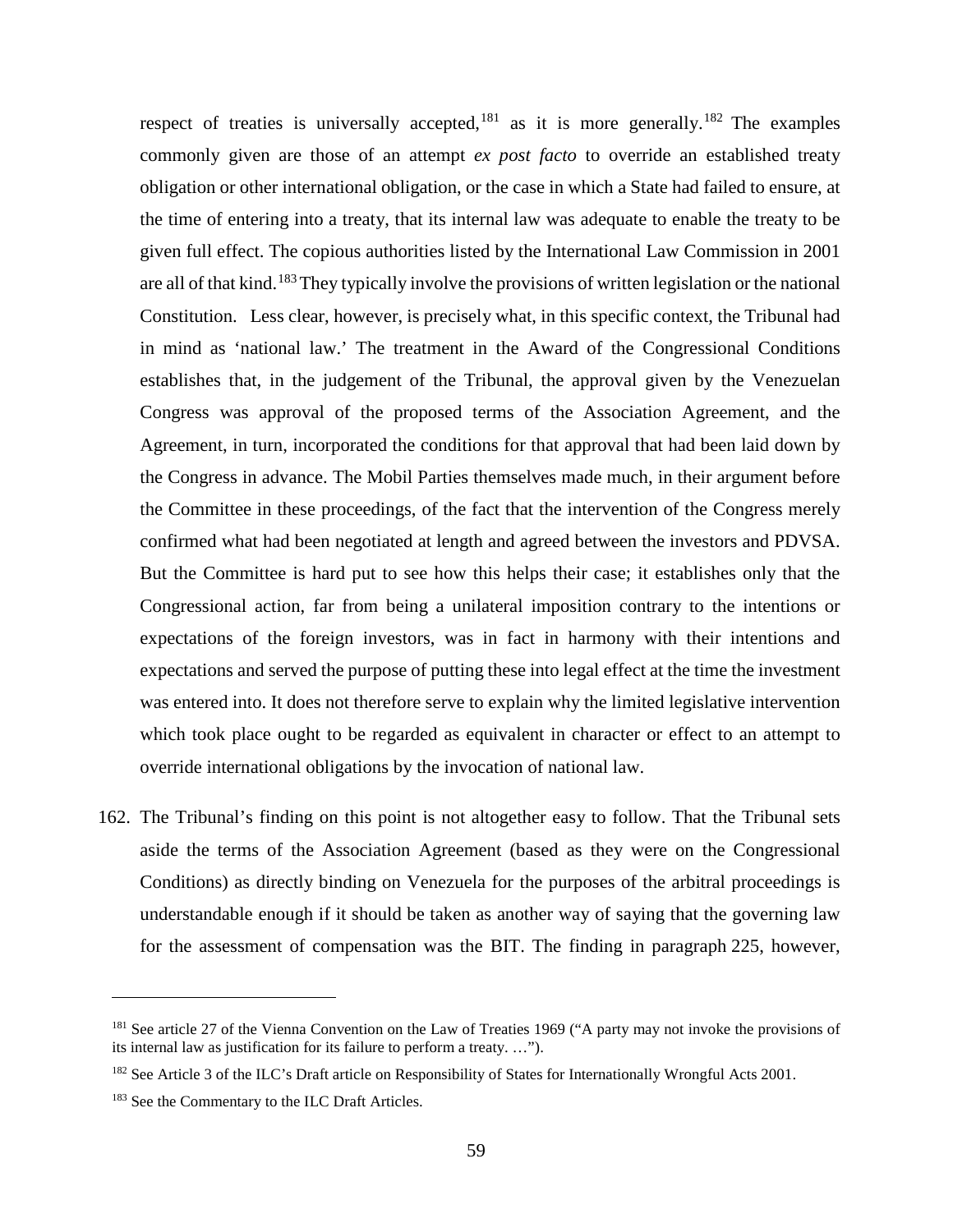presupposes the existence of a conflict of some kind between Venezuela's internal law and its international obligations, and it is both the nature of that 'internal law' which the Tribunal had in mind and the nature of the supposed conflict which trouble the Committee. On the one hand, it appears to the Committee that at no stage has Venezuela sought to invoke any provision of its internal law as standing in the way of paying compensation for the expropriation as required by the BIT; as indicated above, the obligation to pay compensation has always been acknowledged, and the Tribunal finds expressly that the expropriation was not in itself unlawful or in breach of Venezuela's treaty obligations. By the same token, on the other hand, the Tribunal expressly finds that the offer of compensation did not in itself render the underlying expropriation a breach of the BIT – and this must carry with it the consequence that the Tribunal considered that the offer made, based as it was on the Congressional Conditions and Association Agreement, was not incompatible with the Treaty. The Tribunal says specifically that it "finds that the evidence submitted does not demonstrate that the proposals made by Venezuela were incompatible with the requirement of 'just' compensation of Article  $6(c)$  of the BIT."<sup>184</sup> If that is so, however, it becomes very hard to see in what way the invocation of the Congressional Conditions and Association Agreement can have been thought to be equivalent to an attempt to make the provisions of Venezuelan law prevail over Venezuela's international obligations. For that reason alone, the Committee will approach with caution any suggestion that the exclusion of the Congressional Conditions and Association Agreement as in themselves determinative of the question of the quantum of compensation also made the Price Cap irrelevant to the determination of the quantum by other means, i.e. those provided for in the BIT.

163. The Committee notes also that a part of the Mobil Parties' case is based on the concept that the intention and effect of the contractual obligations under the Association Agreement was to provide for a partial (because price-capped) compensation from Lagoven or PDVSA, on top of the unrestricted compensation that would be due from the State, with the overlap being taken care of by the mechanism in Clause 15 for the avoidance of double recovery. The Committee has no need to decide the point, and observes merely that a structure of that kind is not readily

<span id="page-63-0"></span><sup>184</sup> Award, paragraph 305.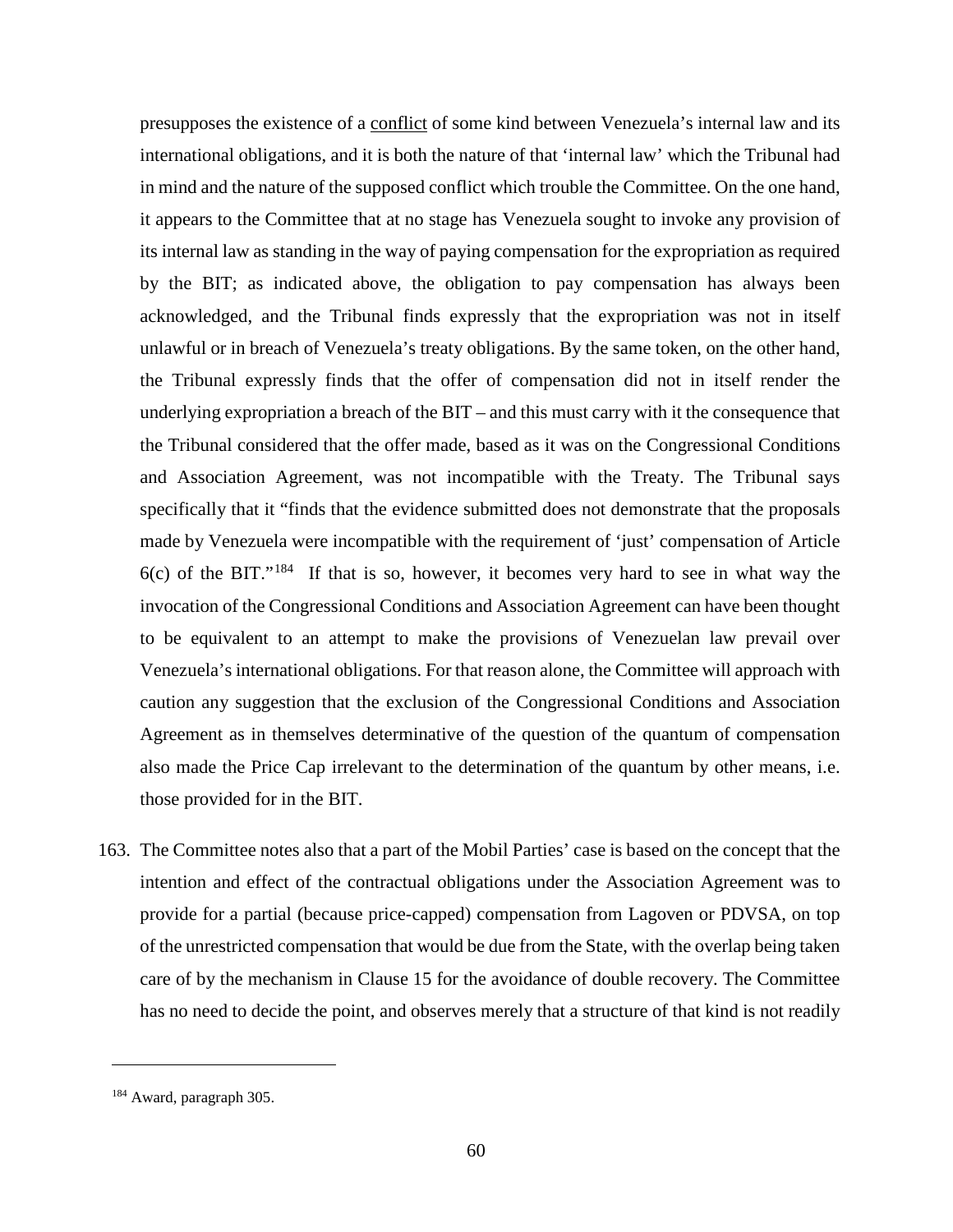reconcilable with the actual terms of Clause 15, which both foresees that action against the State would happen first in time and specifies that its aim would be "mitigation" of the liability of Lagoven/PDVSA, not vice versa. Much the same applies to the Mobil Parties' case – in large measure accepted by the Tribunal – that, even if Clause 15 should properly be viewed as a contractual 'limitation of liability,' this did not enure to the benefit of Venezuela, since the Association Agreement was *res inter alios acta*, or (in the terms in which the argument was put) Venezuela was not a 'third party beneficiary' of Clause 15. While the Committee can understand the point behind the argument, it does not find  $-$  for the reasons set out below  $$ that the argument is germane to the real point at issue in the Arbitration, namely what exactly was the investment that had been expropriated and how was it to be valued for compensation purposes.

### d) The implications for the assessment of compensation

164.As described above, a key finding by the Tribunal was that the compensation due to the Mobil Parties had to be assessed in accordance with Article 6(c) of the BIT which lays down as the applicable standard that of 'just compensation' (*justa compensación* in the Spanish). The requirements of Article 6(c) (paragraph 142 above) are set out in full in paragraph 307 of the Award, and begin the Section on the Quantum of the Expropriation. No doubt partly as a result of the fact that there was no disagreement between the Parties that a discounted cash flow (DCF) approach was the right one to use (paragraph 308 of the Award), there is next to no analysis to be found in the Award of what else might be required by way of interpretation of Article 6(c) as the basis for its proper application. The overwhelming part of the discussion, as already indicated, is devoted to the detailed practical application of the DCF technique to the particular circumstances of the case. The analysis takes up nearly 60 paragraphs of the Award, and culminates in paragraph 368 with the determination of a net cash flow figure of US\$ 1,411.7 million, which then becomes in due course the liability figure in (d) of the dispositive part of the Award at paragraph 404. There is no other discussion of a general kind as to what factors or elements might have to be taken into account in order to arrive at what Article 6(c) requires by way of "the market value of the investments affected immediately before the measures were taken or the impending measure became public knowledge, whichever is the earlier." The sole exception is a brief discussion at paragraph 365 of the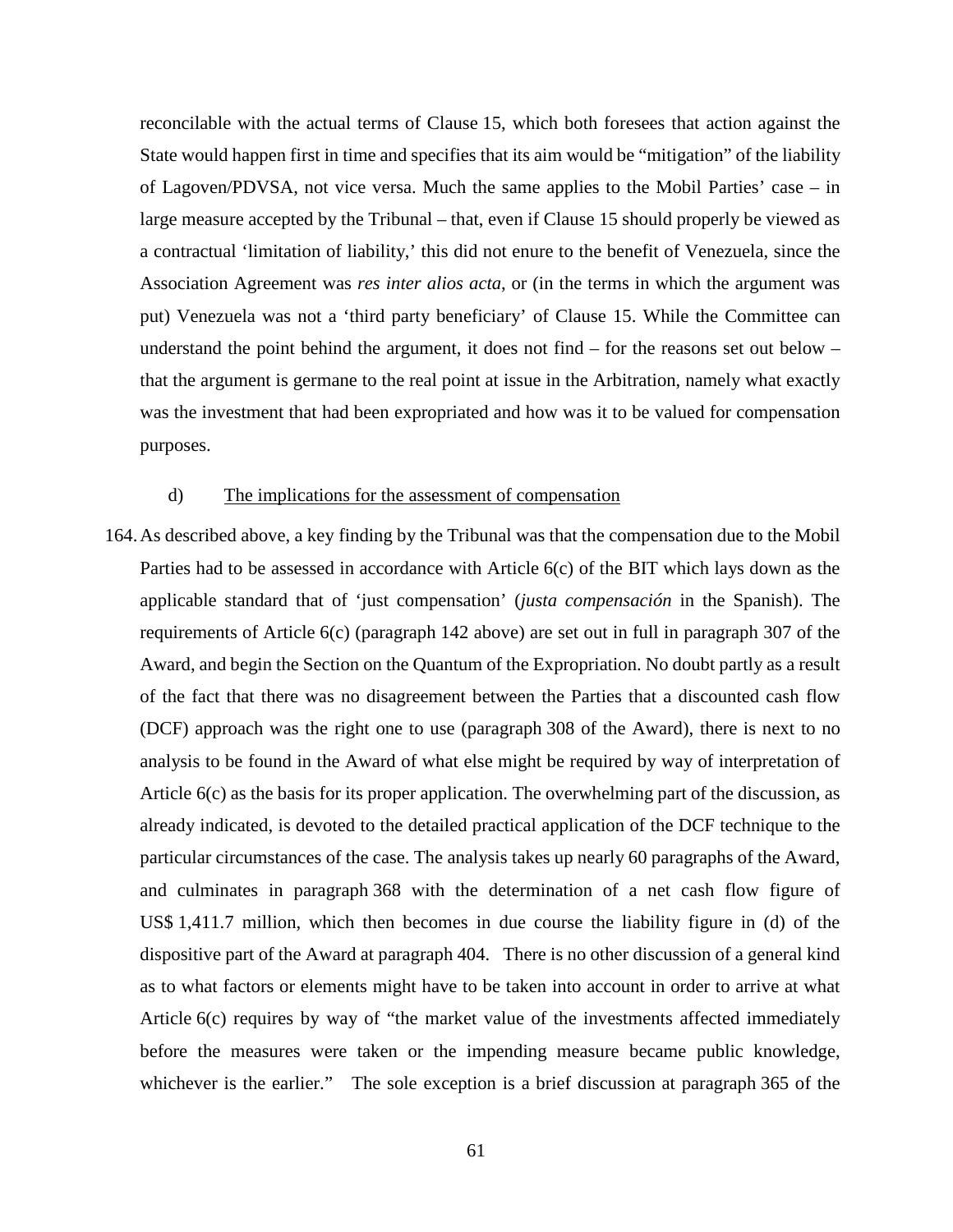question of the timing of the evaluation, in which the Tribunal determines "that the compensation must correspond to the amount that a willing buyer would have been ready to pay to a willing seller in order to acquire his interests but for the expropriation."<sup>[185](#page-65-0)</sup>

- 165.In other words, the structure of the Award is such that, by the time the Tribunal comes to its promised consideration of the possible effect of the Price Cap (see paragraph 143 above), which it does in a separate Section,  $186$  it has already determined a compensation figure. As paragraph 370 of the Award recites, the Claimants argued that the Price Cap was simply irrelevant and therefore inapplicable, and this is the view the Tribunal itself adopts in paragraph 373, with the consequence that its earlier compensation figure remains unaffected.
- 166.This represents another significant finding, and the Tribunal's reasons for it are given quite briefly, in paragraph 373 itself, as follows –

"The Tribunal notes that the Twentieth condition of the Congressional Authorization does not impose a specific price cap, but provides for a price cap to be established in the Association Agreement. In the present case, Clause 15(1) of the Association Agreement makes a clear distinction between the action that the Foreign Party may initiate against Lagoven CN on the one hand, and the action that it may initiate against the Government on the other. The price cap contained in Clause 15(2)(a) is applicable only to the compensation payable by Lagoven CN. Since the Respondent in this proceeding is the Bolivarian Republic of Venezuela, not Lagoven CN, the Tribunal concludes that it may not oppose this price cap to the Claimants."

The Tribunal's conclusion, in other words, is not necessarily one of substantive irrelevance or inapplicability in law, but of non-opposability, as *res inter alios acta*. The finding is thus qualitatively different from the Tribunal's earlier finding in paragraph 225 of the Award (see paragraphs 150 and 161 above). And the point made here by the Tribunal, while valid as a matter of contract law, has no bearing on the argument whether the existence of a price cap as such was a relevant factor for the assessment of the compensation due under the BIT.

<span id="page-65-0"></span><sup>&</sup>lt;sup>185</sup> The context was a difference of opinion between the experts on both sides as to whether a confiscation risk must be taken into account for the determination of the discount rate, and the Tribunal, having decided that it must, adjusts the discount rate accordingly.

<span id="page-65-1"></span><sup>186</sup> At paragraphs 369-374.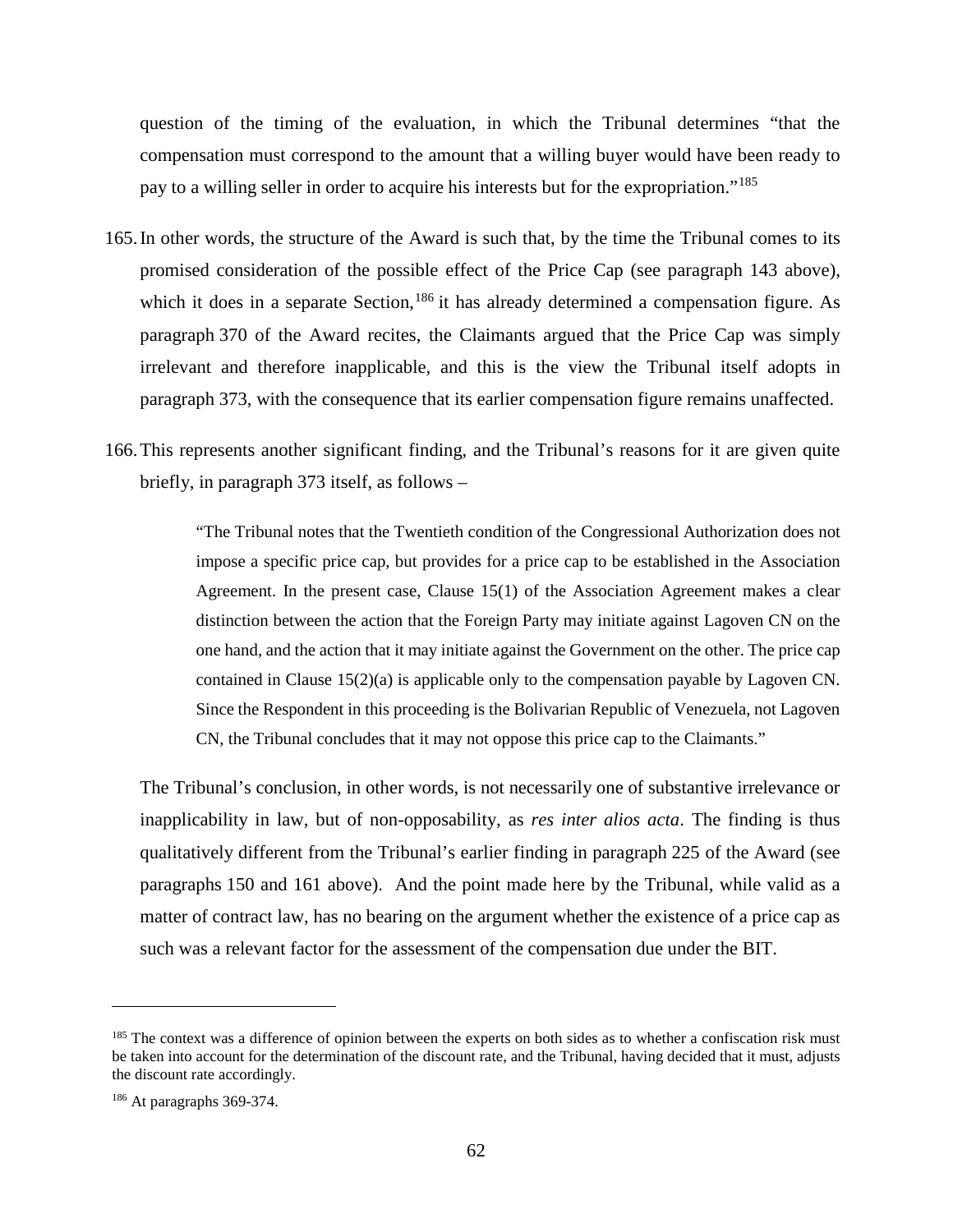## e) The Tribunal's reasoning

- 167.Venezuela now raises before this *ad hoc* Committee two basic objections to these various findings by the Tribunal.
- 168.Venezuela says: first, that an investment is, of its very nature, an item of property, that the ascertainment of what that property consists of is a necessary and inescapable precondition to any assessment of its value, and specifically of its 'market value' under Article 6(c) of the BIT, so that this is an essential prior step which the reasoning of the Tribunal missed out entirely; second, that property is not a quantity that is, or can be, created by international law, and that the only role of international law is to recognize property created and defined by national law, and then to draw from that whatever consequences may flow on the international plane, so that the Tribunal failed altogether to bring the proper analysis to bear on the scope of the expropriation in question, or on the law applicable to its consequences by way of compensation.
- 169. The Mobil Parties counter<sup>[187](#page-66-0)</sup> that Venezuela never put this 'property' argument before the Tribunal in the arbitral proceedings, and assert, for their part, that "the dispute did not concern 'property rights' governed by domestic law but pertained exclusively to rights and obligations under the Treaty, which are governed by international law".<sup>[188](#page-66-1)</sup> The Committee does not, however, believe that this is correct, since it is clear that the character of the rights at issue (whether they be called 'property rights' or by some other description) is inherent in the very nature of an 'investment,' even before the point is reached at which the appropriate remedy has to be determined for an interference with the investment. The point at issue was therefore necessarily before the Tribunal. To say that an investment consists of rights created under national law is not the same as to claim that the only remedies available are those under the relevant national law.
- 170.Having given the matter its anxious consideration, the Committee is of the view that Venezuela is right, in principle, in each of its two contentions set out in paragraph 168 above. The

<span id="page-66-0"></span><sup>&</sup>lt;sup>187</sup> See Counter-Memorial, at paragraphs 226-242.

<span id="page-66-1"></span><sup>188</sup> *Ibid.*, paragraph 242.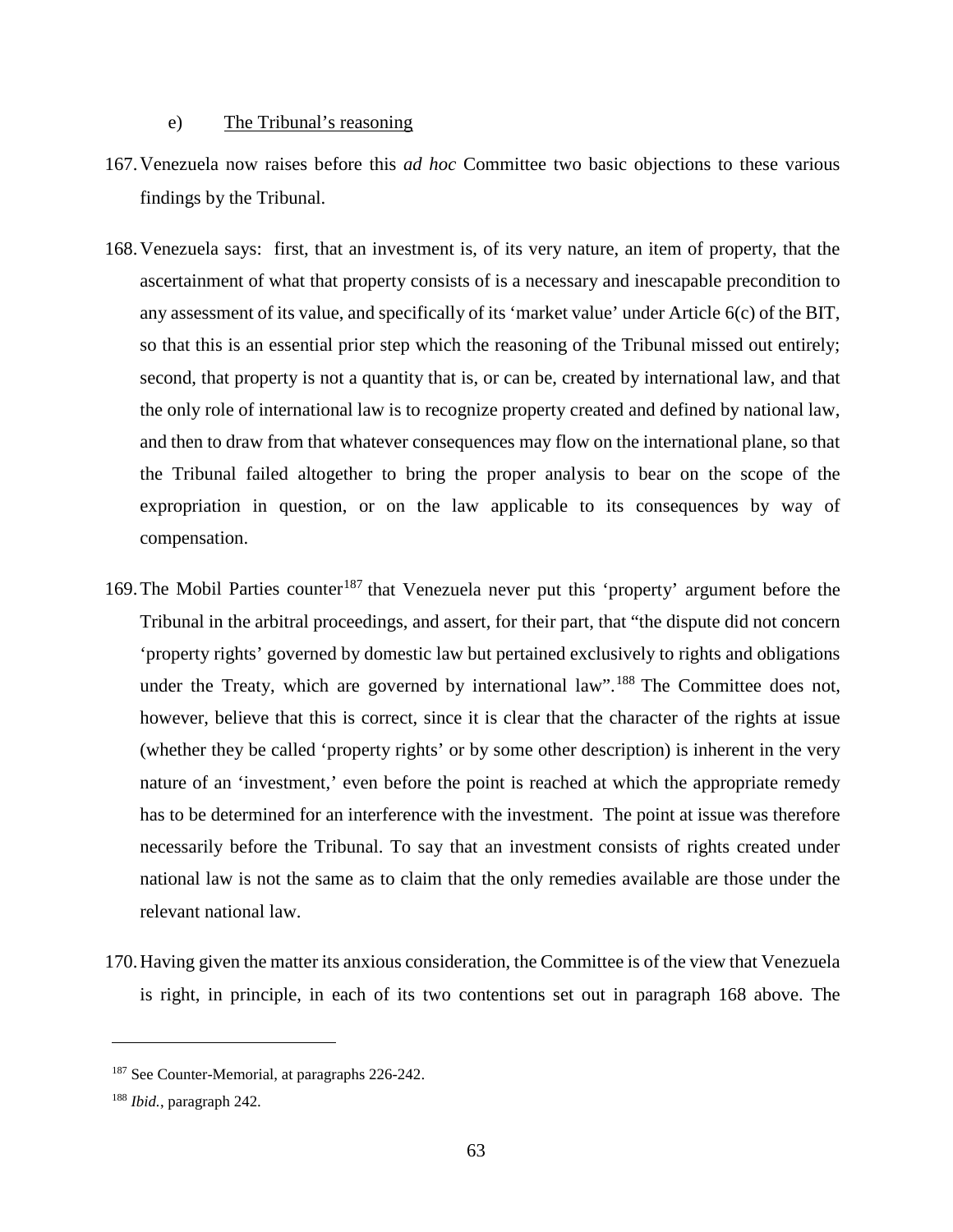Committee will therefore have to consider whether the conclusions drawn by Venezuela are also correct, and in that case what effect it would have on the integrity of the relevant part of the Award, measured against the criteria in sub-paragraphs (b) and (e) of Article 52(1) of the ICSID Convention.

- 171.Before coming to that point, the Committee must, however, give its reasons for agreeing in principle with the two Venezuelan propositions.
- 172.The Committee takes as its starting point (as indicated above) that the classification of an investment as a form of property is indisputably correct. Even if the property is incorporeal or intangible, and consists merely of a collection of rights, the proposition remains unaffected. This is so intuitive a proposition that it is not stated in the books, but that does not affect its inherent character. For present purposes, though, the question is, in effect, answered by the definition of "investments" given in Article 1(a) of the BIT:

"For the purposes of this Agreement:

(a) the term 'investments' shall comprise every kind of asset and more particularly though not exclusively:

i. movable and immovable property, as well as any other rights in rem in respect of every kind of asset;

ii. rights derived from shares, bonds, and other kinds of interests in companies and jointventures;

iii. title to money, to other assets or to any performance having an economic value;

iv. rights in the field of intellectual property, technical processes, goodwill and know-how;

v. rights granted under public law, including rights to prospect, explore, extract, and win natural resources."

173.The chapeau to the sub-paragraph "every kind of asset," as well as the detailed examples that follow, bracket 'assets' together with tangible property and rights and titles of various kinds. In the present Arbitration, the 'investment' (so far as the Cerro Negro Project is concerned) englobes both rights over tangible physical assets and entitlements of an intangible kind. The Tribunal adopts a similar definition of it in paragraphs 57-58 of the Award. The Committee does not see that there can be any reasonable basis for contesting that the bundle of rights constituting the Cerro Negro investment was created by or under Venezuelan law and, having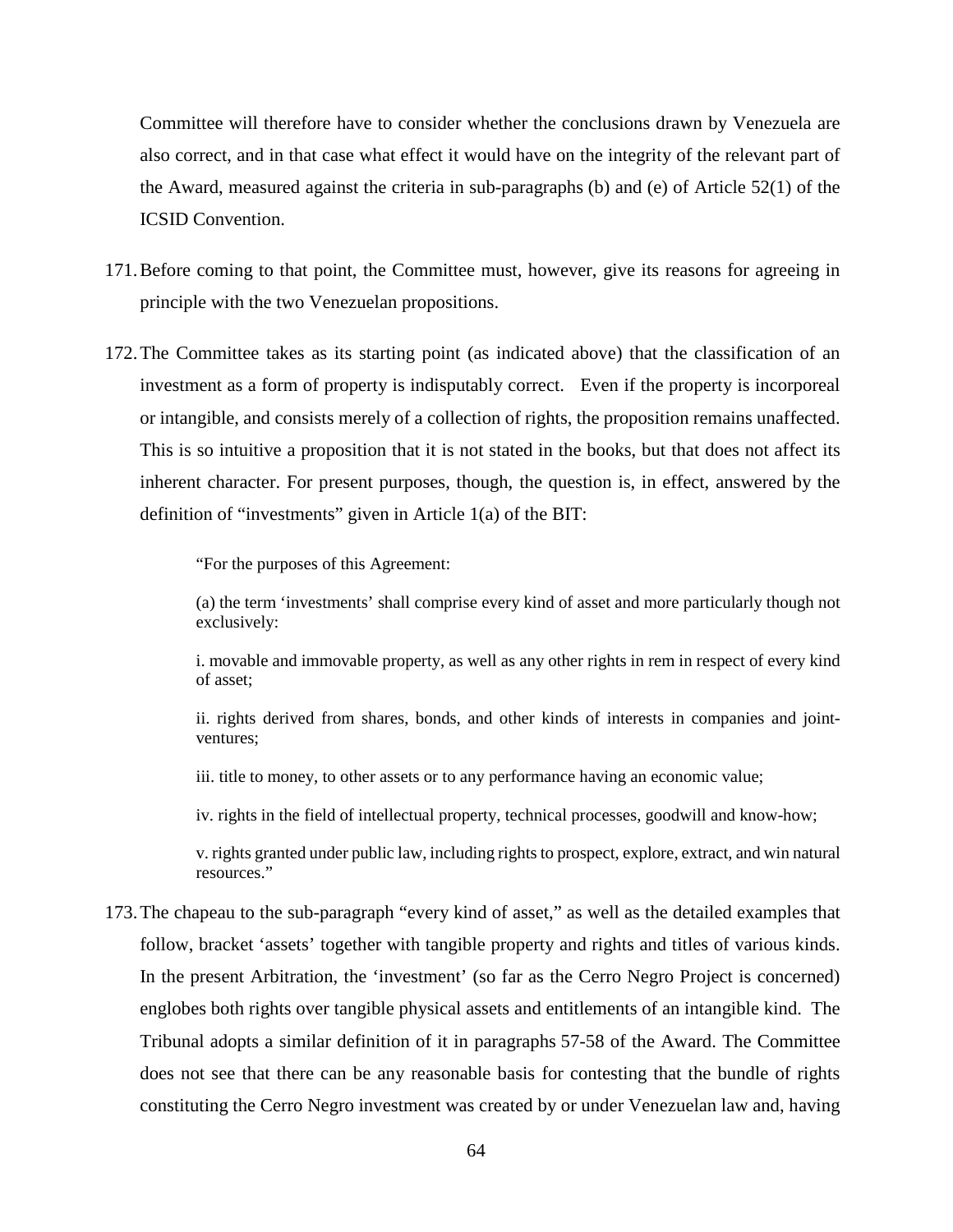been so created, was then a type of property recognized and protected by international law in the form of the BIT. The Tribunal approaches the matter in exactly this manner in the paragraphs just cited. It is therefore not necessary for the Committee to resume the substantial body of writings mustered by Venezuela in these proceedings in support of their contention that this pattern is the universal norm; the Mobil Parties were not able to summon up any authority to the contrary, and the Committee regards the proposition as indisputable.

- 174.More important, though, is what follows from the above. Venezuela says that the property rights themselves that were acquired by the investors in making their investment were circumscribed by the provisions of the Congressional Conditions and their fulfilment in the Association Agreement, which together limited the compensation that would be due to them for future Government measures, and that the Tribunal simply omitted the necessary step of registering the real nature of the rights comprising the investment before proceeding to value them for the purposes of assessing compensation for their confiscation. The Mobil Parties appear to have no direct answer to this, but rest their argument on the well-known difference between contract claims and treaty claims.
- 175.It is plain to the Committee that, when it comes to the assessment of compensation for the Cerro Negro expropriation, the two critically essential elements in the Award's reasoning are the Tribunal's decision that the question is governed by the BIT, and the way in which the Tribunal put that decision into effect.
- 176.As already indicated, the Tribunal's decision that the question of compensation for the Cerro Negro expropriation is governed by the BIT and consequently that it must be assessed in accordance with, i.e. by applying, Article 6(c) of the BIT is both necessary and inevitable. If the Tribunal's decision that the question of compensation was to be governed by international law is properly to be understood as selecting the BIT, as a matter of applicable law, the decision is plainly right and not open to question. The difficulty in the reasoning underlying the Award is rather twofold: the way in which, once the choice had been made, Article 6(c) of the BIT was in fact applied; and the concept of 'international law' utilized by the Tribunal in reaching and implementing its decision that compensation was to be governed by international, not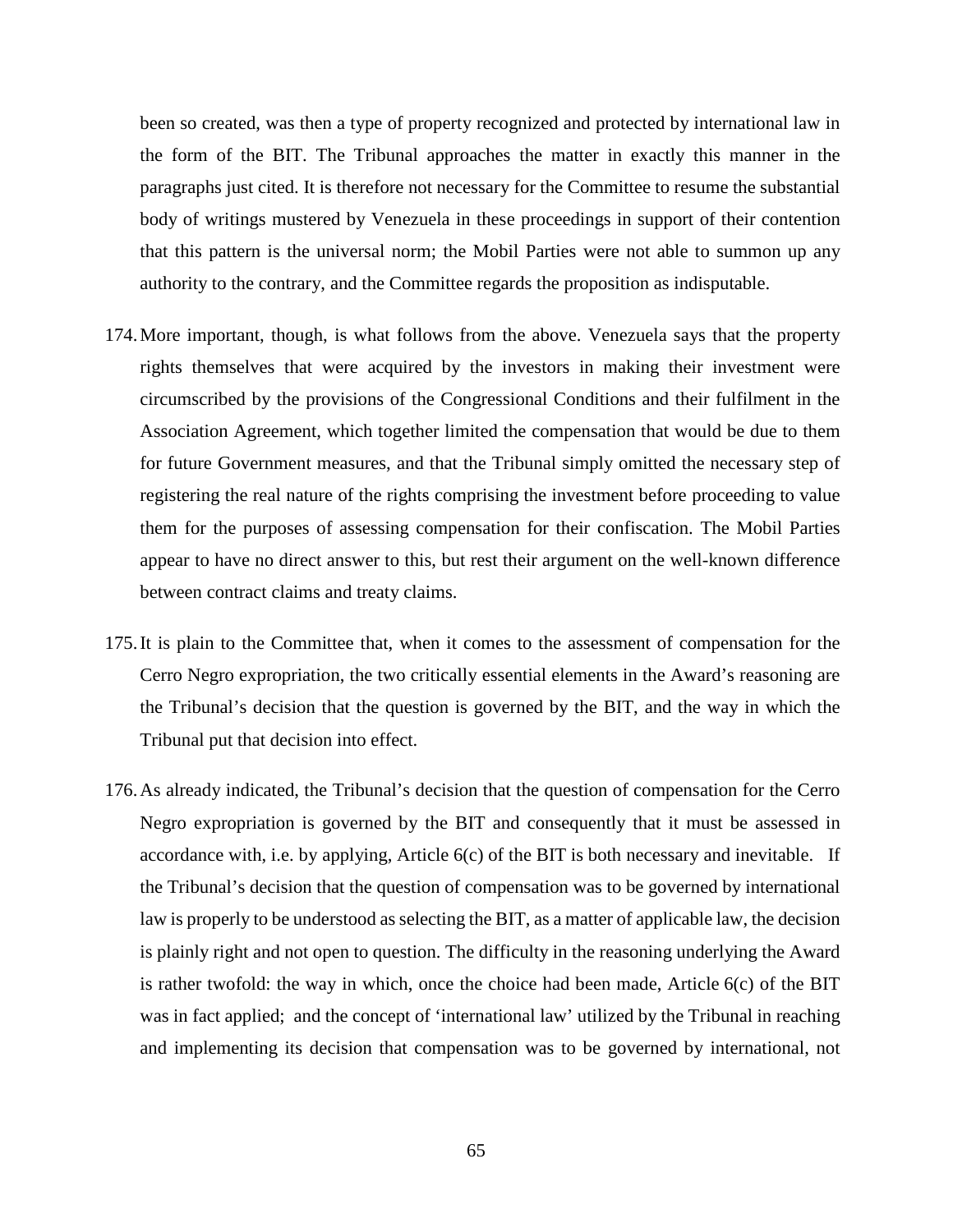national, law. The two aspects are not entirely distinct from one another, but need to be approached separately.

- 177.The crucial issue which became also the central issue in these annulment proceedings was whether what the Tribunal refers to as the 'limitation on liability' in the Eighteenth and Twentieth Conditions, as incorporated into the Association Agreement, was relevant to the assessment of the compensation due, and if so how. In the event, the Tribunal simply set this 'limitation' aside as not relevant, and thus took no account of it. It did so at two places in the Award, and for two different sets of reasons. The two sets of reasons are not literally contradictory, but there is a question as to their compatibility with one another. Each of them has, however, to be appreciated in its particular context in the Award.
- 178.The first set of reasons is to be found at paragraphs 216 and 218 of the Award. Here the Tribunal decides that the ICC arbitration and the BIT Arbitration "concern the liability of different parties under different normative regimes." It also decides that, while the Association Agreement does incorporate a limit on the compensation due from PDVSA, "[n]o such limitation applies … to the State's responsibility under the BIT", and gives as the reason that the Government "was neither a party to the CNAA nor a third-party beneficiary." The context for these findings was (see above) the question the Tribunal had itself raised *ex officio* as to what impact (if any) the award that had in the meanwhile been issued by the ICC tribunal should have on the still pending dispute under the BIT. In this context, the decision by the Tribunal that the ICC arbitration was formally irrelevant to the issue before it is readily understandable. It is moreover a decision the Tribunal was competent to make and is not subject to appeal. What preoccupies the Committee, though, is whether a simple decision that the ICC award on the contract dispute did not in and of itself bring an end to the dispute under the BIT became transmogrified, whether consciously or not, into something much wider, and at a stage before the provisions of the BIT governing compensation had been addressed in the Award at all. Both in paragraph 216 and in paragraph 218, the Tribunal prays in aid a source of law that is not within the listing in Article 9(5), namely 'international law' *tout court* (see paragraph 155 above). That the use here of 'international law' is not merely an imprecise shorthand for the BIT appears unmistakably from the language of paragraph 216 which, as set out above, refers to responsibility for breach of the BIT "and international law." The same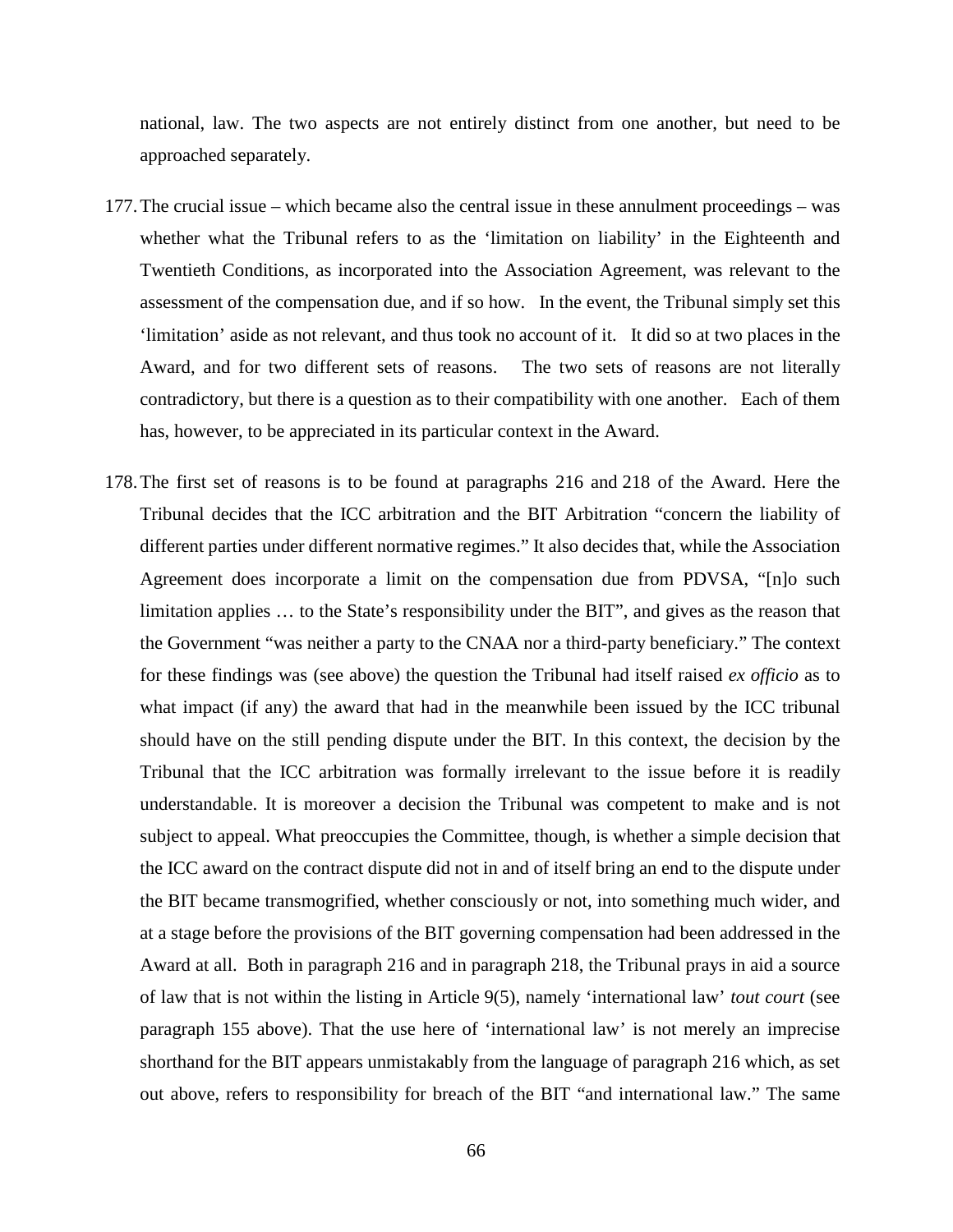appears, though rather less explicitly, in the reference in paragraph 218 to a contractual clause becoming "transmuted into limitations of the State's responsibility under international law." No explanation is given of how or why a putative responsibility of the Respondent State under international law extraneous to the BIT might fall within the Tribunal's jurisdiction.

- 179.The second set of reasons given by the Tribunal for setting aside the relevance of the Price Cap can be found in the key passages at paragraph 225 of the Award; these are reflected in full at paragraphs 155-156 above and there is no need to repeat them here. Taking them once again, however, in their particular context, the Tribunal says (in paragraph 224) that what it is addressing is the argument that (i) the Eighteenth and Twentieth Conditions either relieve Venezuela from its obligation to comply with the standards under the BIT and/or (ii) import the corresponding limitation on liability into Venezuela's responsibility for breach of the BIT. In context, the answer given by the Tribunal in paragraph 225 is, once more, understandable  $$ though it should be noticed that Venezuela has vehemently denied in these Annulment proceedings that it ever did advance these propositions in its defence in the Arbitration, and says that the Tribunal is repeating here the mis-description of its position put forward in argument by the Mobil Parties. The Committee's preoccupation is, however, once again that the rejection of two supposed propositions about 'overriding' treaty obligations, or setting them aside, became transmogrified into something much wider with potentially determinative effect for the interpretation and application of the BIT before the provisions of the BIT governing compensation had been addressed in the Award at all.
- 180.To summarize therefore, in the passages just analysed the Tribunal, in incidentally disposing of peripheral arguments supposed to have been directed at displacing the compensation provisions of the BIT, appears to have committed itself to general propositions about the relationship between 'national law' and 'international law' which appear in turn to have foreclosed in advance the proper application of the BIT to the case. In brief: to determine that the Eighteenth and Twentieth Conditions do not displace Venezuela's international obligations is not at all synonymous with determining that they have no relevance for the ascertainment of the content and consequences of those obligations.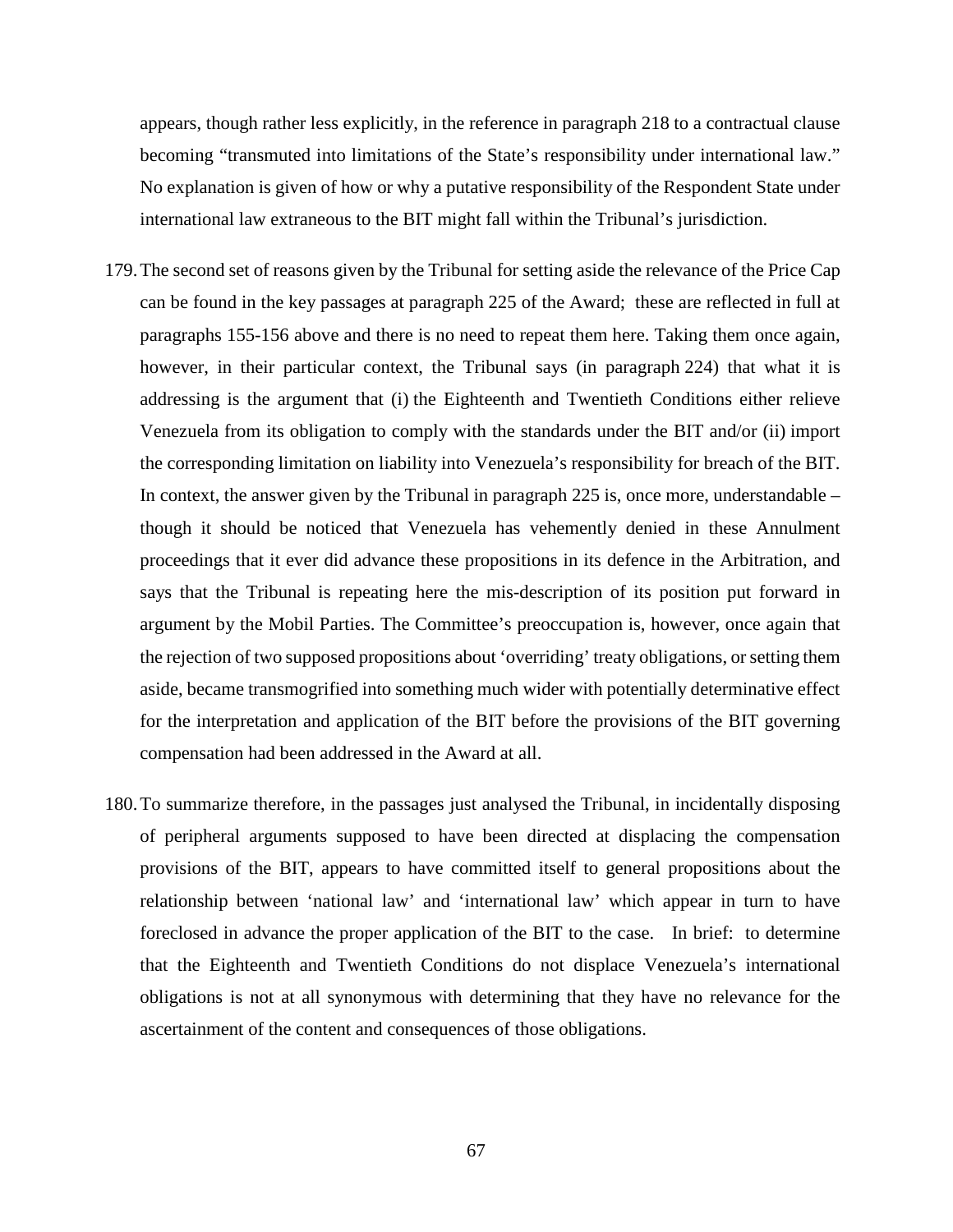- 181.It seems to the Committee to be obvious that in an appropriate case the resolution of a disputed issue under international law can itself entail the application of national law, simply because that is what the international rule requires. The ILC, in §7 of its Commentary on draft Article 3 on State Responsibility says, "Especially in the fields of injury to aliens and their property and of human rights, the content and application of internal law will often be relevant to the question of international responsibility. In every case it will be seen on analysis that either the provisions of internal law are relevant as facts in applying the applicable international standard, or else that they are actually incorporated in some form, conditionally or unconditionally, into that standard."[189](#page-71-0) That possibility is plainly allowed for in the choice of law regime of Article 9(5) of the BIT when it lists 'the law of the Contracting Party concerned' and 'the provisions of this Agreement' as the first two among the elements of law on which an arbitral award shall be based (paragraph 154 above). However that may be, it also appears from Venezuela's Memorial in these proceedings that this precise point had been put to the Tribunal by Venezuela when it argued, in its Counter-Memorial on the Merits, that the Claimants were trying to 'read out of Article 9.5 [of the BIT] the first and third sources of law' and insisted that, under the BIT, Venezuelan law had to be taken into account. That is, of course, radically different from an attempt to use its internal law to evade its obligations under the BIT, and the Committee has not been able to find anywhere in the Award in which Venezuela's actual argument was addressed.
- 182.After the passages discussed above, the Tribunal does not come to the assessment of the compensation due for the Cerro Negro expropriation until paragraphs 306 and following of the Award (see paragraph 162 above). As there indicated, the Tribunal lays down definitively – and in the Committee's view correctly – that the compensation "must be calculated in conformity with the requirements of Article  $6(c)$  of the BIT." In form and in effect this is a determination of law. What ought necessarily to follow is the ascertainment of what those requirements are under the BIT and then their application *in specie* to the particular case in hand, and the Committee will now examine the way in which that was done.

<span id="page-71-0"></span><sup>189</sup> See also Crawford, *State Responsibility*, at p. 101 ("National law will often be relevant, whether because it is incorporated by reference in the international law rule, or because it is part of the factual matrix of the dispute.")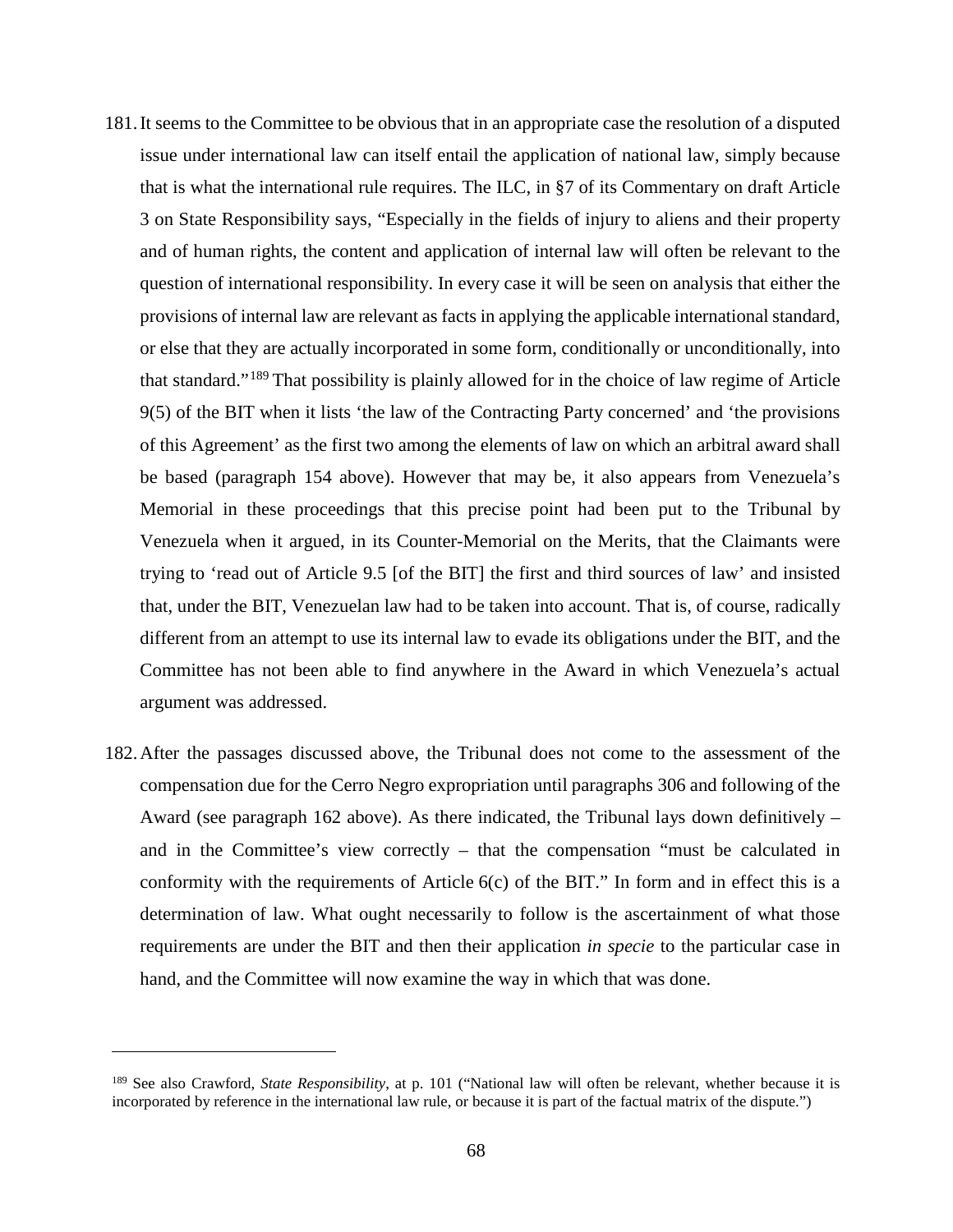- 183.The process begins in paragraph 307 with a recital verbatim of the key requirements of Article 6(c), notably the standard of 'just compensation' and that its measure must be the market value "of the investments affected" immediately before the expropriating measures. It then transitions immediately (paragraph 308) to the DCF analysis said to have been agreed by the Parties as the basis for evaluation, and the next 60 paragraphs are given over to the detail of the DCF analysis, culminating (as indicated above) in the ultimate compensation figure announced in paragraph 368. At this point, the Award moves to the short excursus on the Price Cap discussed at paragraphs 142-143 above, leading to the conclusion that it may not be 'opposed to' the Claimants in the BIT Arbitration.
- 184.On the strength of the analysis above, the Committee is itself driven to the conclusion that, although the Tribunal devotes some attention to destroying two straw men (that the Price Cap is contractually binding in itself in the BIT Arbitration, or that the Price Cap can have the effect of displacing or overriding Venezuela's international obligations towards the investors), at no stage does the Tribunal give any consideration to what relevance the limitations on the investors' rights embodied in the Price Cap might actually have to the application of the mandatory criteria laid down in the BIT for compensation. At paragraph 306 the Tribunal makes the definitive determination for the purposes of the Award that the compensation due "must be calculated in conformity with the requirements of Article 6(c) of the BIT." These requirements are then recalled verbatim in paragraph 307, which the Tribunal rounds off with its own conclusion that the compensation "must correspond to the amount that a willing buyer would have been ready to pay to a willing seller at the time in order to acquire the expropriated interests." But the focus then shifts immediately to the detail of a discounted cash flow analysis, and there is no discussion at all of what should be understood, in the circumstances of the case, by the principal criterion of 'just compensation,'<sup>[190](#page-72-0)</sup> or of what, in the particular circumstances, should be understood by the market value 'of the investments affected.' Nor indeed is any further development to be found of the Tribunal's own determination that the measure of market value is what a willing buyer would have been prepared to pay to a willing seller. The only consideration given to the Price Cap is in connection with the two straw men

 $\overline{a}$ 

<span id="page-72-0"></span><sup>&</sup>lt;sup>190</sup> The discussion of this principal criterion is to be found in the Section on the lawfulness of the expropriation, at paragraph 305; but it is not particularized, nor is it followed through.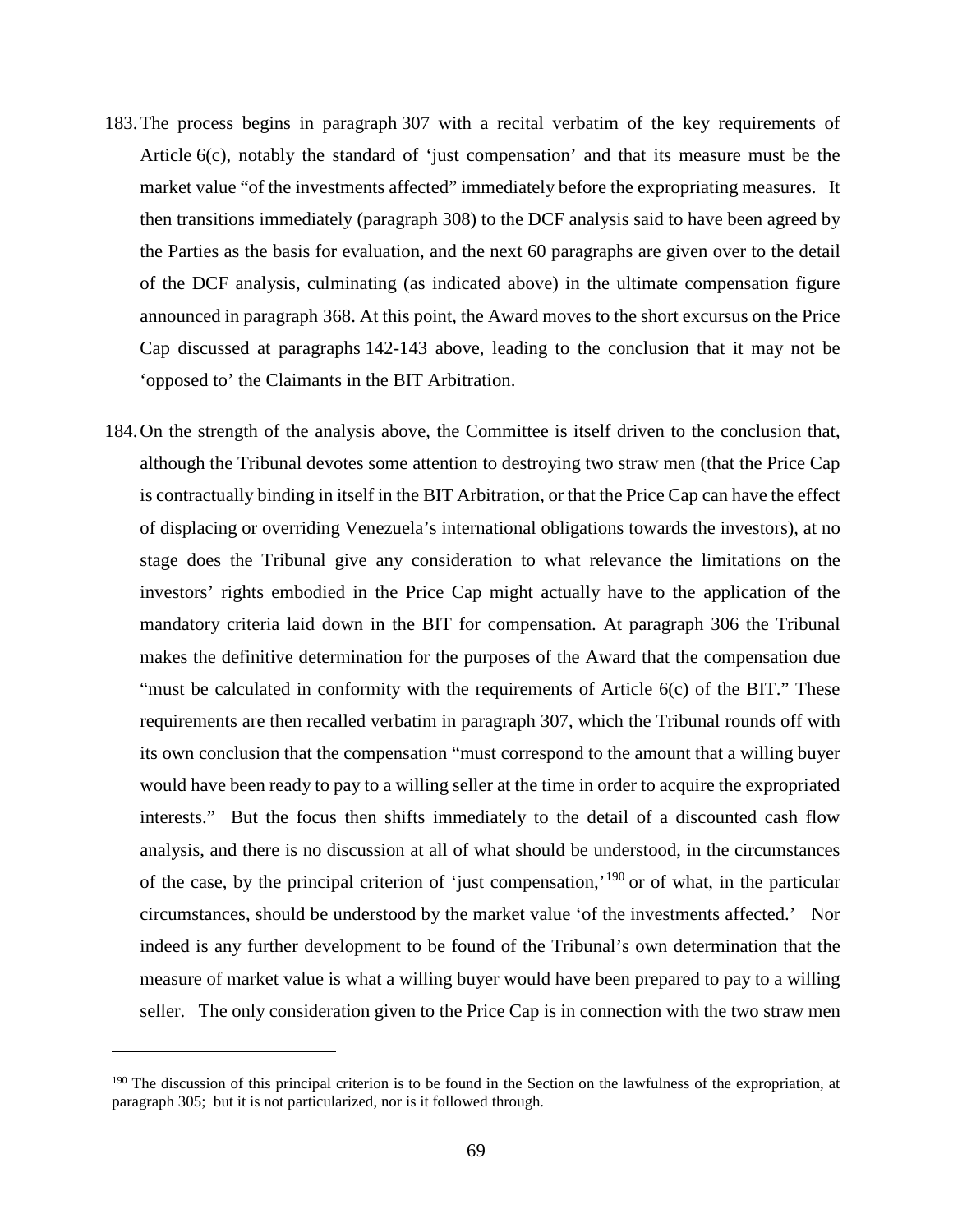described above; there is no discussion of any kind of what effect the Price Cap (as a limitation on the investor's rights) might have had on 'market value' of the investment or on the intentions and calculations of the hypothetical willing buyer.<sup>[191](#page-73-0)</sup> This is notwithstanding the fact that this would seem to be a necessary and inevitable element in any willing buyer/willing seller analysis, and the fact that (on the evidence of the Award itself: paragraph 370) that precise proposition had been put in argument by Venezuela. The only response to Venezuela's argument is the first of the two straw men, the one contained in paragraph 373 of the Award,  $192$ and which was, so it seems, the argument being put forward to the Tribunal by the Claimants. The Award records in paragraph 370 Venezuela's contention that the Claimants' argument does not address the real issue, and the Committee can only respectfully agree.

185.The Committee concludes this portion of its Decision by adverting to one related aspect of the Award.

186.The corresponding passages in the Award are the following (all emphases supplied) –

"These proceedings concern the responsibility of the State for breach of the Treaty **and international law**." (paragraph 216)

"Neither has the Respondent advanced any relevant argument that the limitations on PDVSA-CN's contractual liability under Clause 15 should be transmuted into limitations of **the State's responsibility under international law**." (paragraph 218)

"… the Tribunal has no doubt in concluding that **this issue must be governed by international law**. Consequently, the Eighteenth and Twentieth Conditions cannot exempt or excuse the Respondent from its obligations under the Treaty **or under customary international law**." (paragraph 225).

187.Taking these passages in themselves and in their individual contexts it is hard to avoid seeing in them an implication that there exists notionally and *in spe* a given quantum of compensation for expropriation imposed 'by international law' from which it is not possible to detract by domestic legal means or by any other form of action other than on the international plane. If so, then the underlying concept remains unexplained; nothing can be found on the face of the

 $\overline{a}$ 

<span id="page-73-0"></span><sup>&</sup>lt;sup>191</sup> Contrast the direct application of the willing buyer criterion to the quantum of compensation in respect of the La Ceiba Project at paragraph 385 of the Award.

<span id="page-73-1"></span><sup>192</sup> See paragraph 184 above.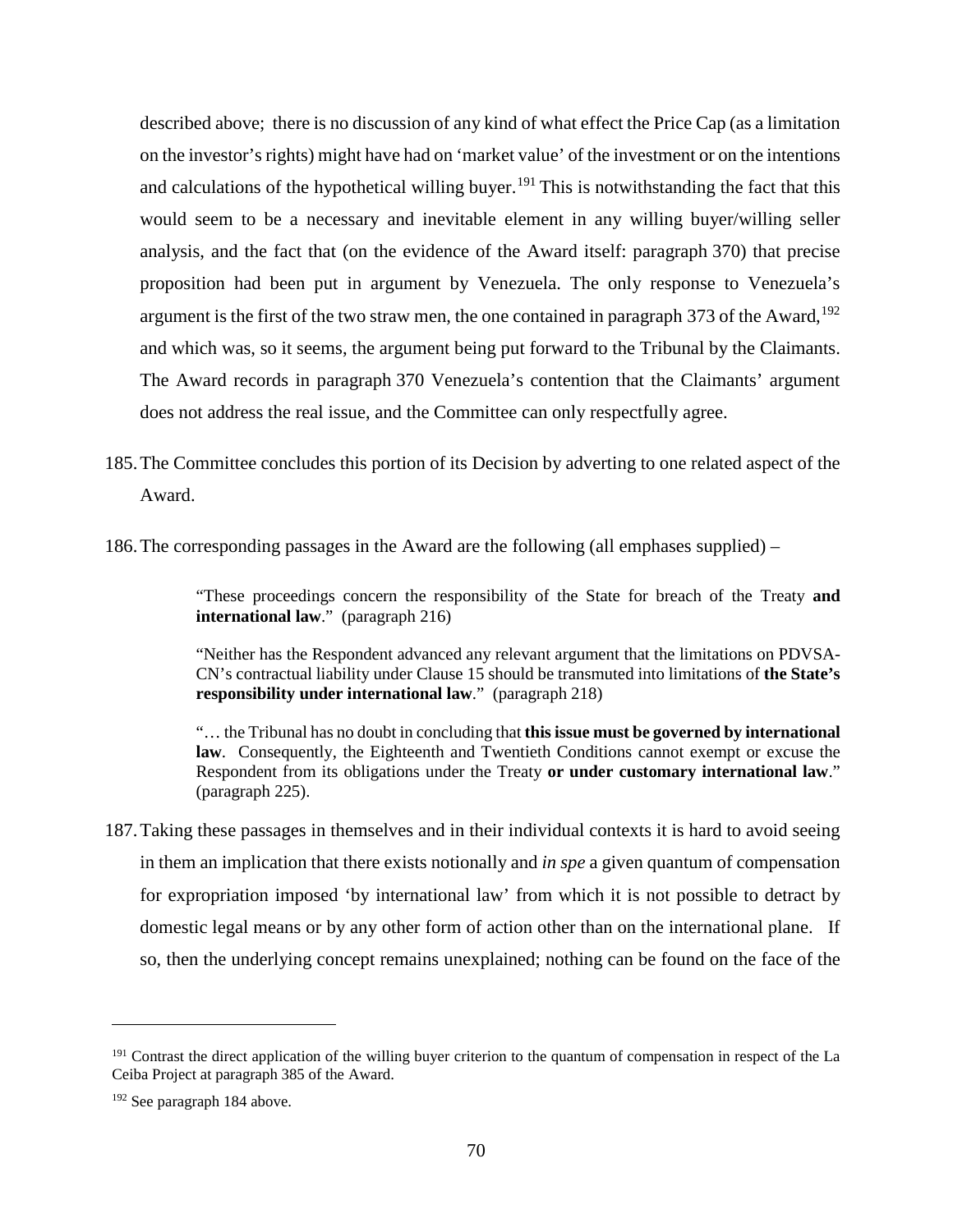Award to establish what the relationship is between the postulated liability 'under international law' and the compensation criterion expressly laid down in the BIT. Nor, even if there does exist some pre-existing notional obligation under 'international law' (which both paragraphs 216 and 225 treat as something different from the BIT), is there any reasoning to establish why that obligation should be justiciable in the arbitration at all, let alone why it should be taken to override the express provision to be found in the BIT. In other words, in its anxiety to dismiss any thought that national law can be invoked as a defence to the breach of an international obligation, the Tribunal ended up falling into an another version of exactly the same type of proposition, i.e. that some alternative source of international obligation can be invoked to displace particular rights and obligations established by treaty. Had the Tribunal set out to articulate the proposition directly, and to reason it through, it would immediately have realized that this proposition was as unsustainable, at the level of general principle, as the proposition which the Tribunal was setting out to reject.

## **V. DECISION**

188.The *ad hoc* Committee accordingly arrives at the following conclusions: -

- a) The Tribunal manifestly exceeded its powers to the extent that it held that general international law, and specifically customary international law, regulated the determination and assessment of the compensation due to the Mobil Parties for the expropriation of their investment in the Cerro Negro Project, in place of the application of the provisions of the BIT.
- b) Those parts of the Award that purport to be based on the existence, irrespective of the BIT, of a justiciable obligation on Venezuela towards the Mobil Parties in respect of the compensation due for the expropriation of their investment in the Cerro Negro Project, fail to state the reasons on which they are based.
- c) Those parts of the Award that purport to set aside altogether the potential relevance, for the purposes of applying the provisions of the BIT, of the compensation provisions forming part of the Mobil Parties' investment in the Cerro Negro Project are unsupported by analysis and based on contradictory reasoning, and thus fail to state the reasons on which they are based.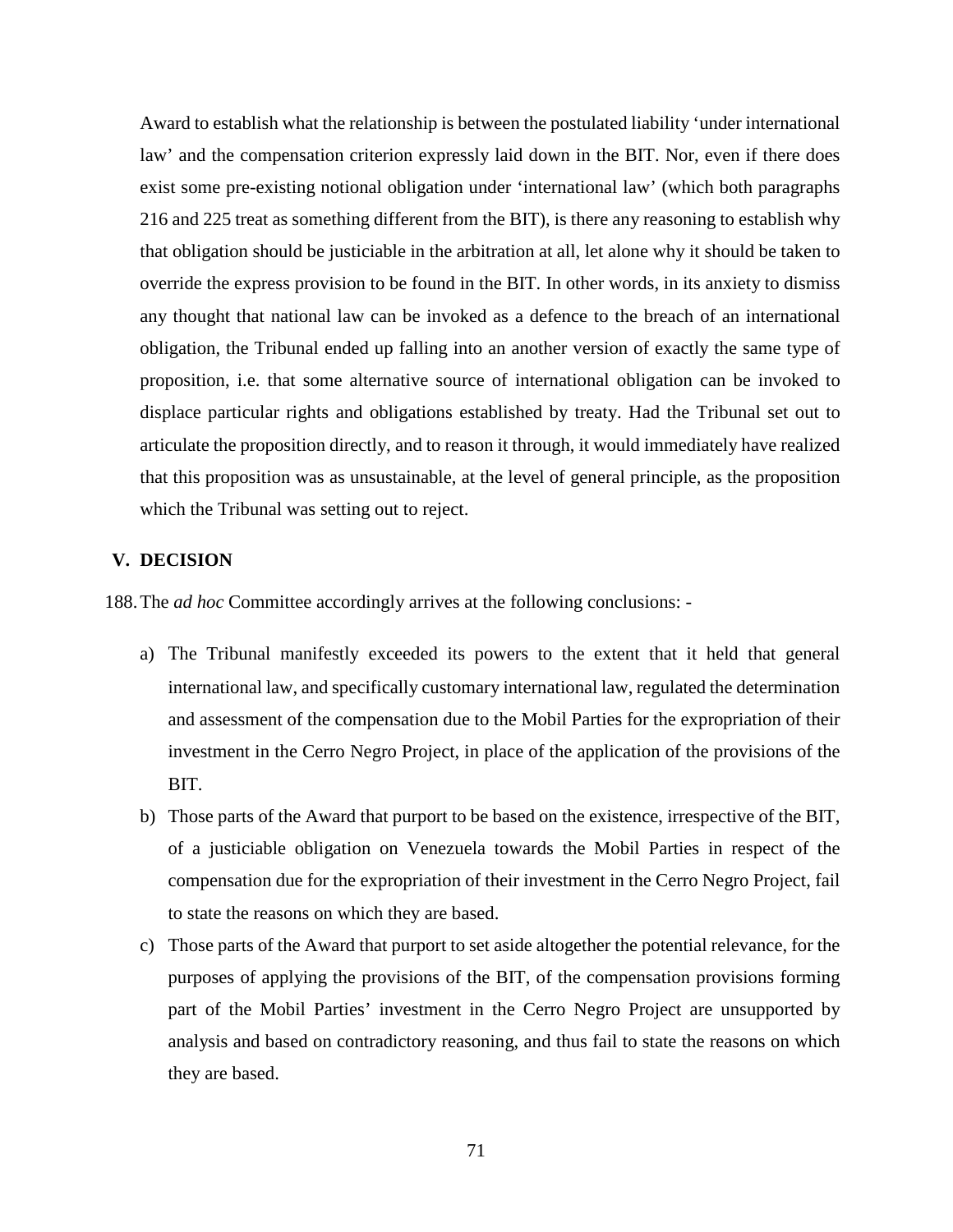- 189. The Committee accordingly finds that the portions of the Award dealing with the compensation due for the admitted (and lawful) expropriation of the Cerro Negro Project are so seriously deficient both in their reasoning and in the choice and application of the appropriate sources of law under the governing Bilateral Investment Treaty as to give rise to grounds for annulment under Article 52(1) of the ICSID Convention. The Committee sees no need to enter further into the question whether either one of these deficiencies, taken on its own, would have justified the annulment of the relevant parts of the Award, since it is evident that the two deficiencies identified bear on exactly the same aspects of the Tribunal's decision and the reasoning behind it; and indeed, as indicated above, the two deficiencies can hardly be separated from one another. The consequence is that they reinforce one another, and in so doing they lead to a situation in which the relevant parts of the Award can be impugned both as a 'manifest excess of power' under Article  $52(1)(b)$ , and as a 'failure to state reasons' under Article  $52(1)(e)$ .<sup>[193](#page-75-0)</sup> The Tribunal exceeded its powers by failing to apply the proper law, and the 'manifest' nature of this failure is shown by the inadequacies in the Tribunal's reasoning for the choice of applicable law, in both its positive (the law chosen) and negative (the law rejected) aspects. Conversely, the failure to state adequate and non-contradictory reasons is of central significance inasmuch as it had decisive effect on the choice and application of applicable law and thus on the Tribunal's decision on the principal point at issue (the assessment of the compensation due).
- 190. The Committee should not be understood by this Decision to be determining in what way either the Price Cap or the outcome of the ICC arbitration should be brought to bear on the assessment of compensation in the present dispute. That would lie beyond its competence, and is in any event a decision which the Committee is in no position to make. The Committee's decision is directed simply at the *a priori* exclusion in the Award of certain essential elements from the process of arriving at the compensation due pursuant to the terms of Article 6 of the BIT.
- 191. Given the limited nature of the annulment to be pronounced, the Committee considers it both necessary and useful to indicate more precisely, in the dispositive section which will follow, which aspects of the Award are annulled (and therefore which parts of the Award are left

 $\overline{a}$ 

<span id="page-75-0"></span><sup>193</sup> Cf. *Lucchetti v. Peru*, Decision on Annulment of 5 September 2007, at para. 72.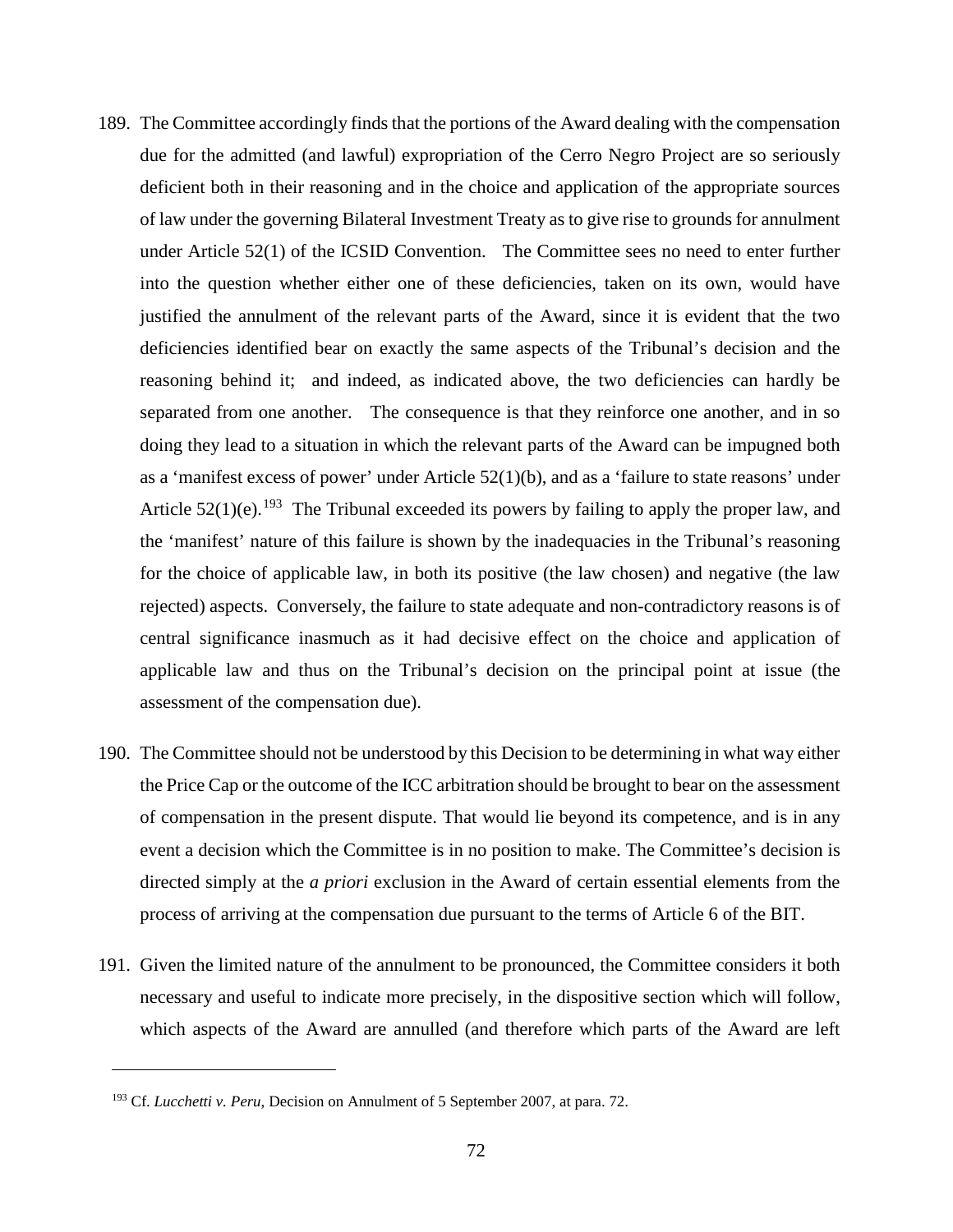untouched by the Decision). It will be up to the Parties to take the necessary steps thereafter to put the resulting situation into practical effect. No doubt they will choose whatever method is most convenient and most efficient towards that end.

192. The stay of enforcement laid down in Procedural Order No. 2 of 28 July 2015 will, according to its terms, cease to have effect on the date of issue of the present Decision. The Committee specifically recalls in this connection the letter of 27 August 2015 from the Minister of Petroleum and Minerals of Venezuela conveying a formal and binding commitment on behalf of the Bolivarian Republic of Venezuela, in the event that Venezuela's present Application for Annulment is unsuccessful in whole or in part, to comply promptly with any or all parts of the Award that have not been annulled.

## **VI.COSTS**

- 193. Article 61(2) of the ICSID Convention, which applies to annulment *mutatis mutandis* pursuant to Article 52(4), gives the Committee discretion to allocate the costs of the proceeding between the parties as it deems appropriate. As regards the allocation of the costs of these annulment proceedings, the Committee intends to follow the same approach as that of the Tribunal, and take into account the conduct of the Parties as well as the principle that costs should normally follow the event.
- 194. Both Parties, in their written submissions, have asked for the costs of these proceedings to be awarded in their favour, and each Party duly submitted a statement of costs in response to the Committee's request at the conclusion of the oral hearing. Venezuela, as Applicant, claimed a total of US\$ 2,092,414 in costs and expenses, and the Mobil Parties, as Respondents, a total of US\$ 701,617.30; in support of the amount claimed, Venezuela drew attention to its need to operate throughout in both the English and Spanish languages.
- 195. Applying to the outcome of these proceedings the approach indicated in paragraph 193 above, the Committee notes that Venezuela has been plainly successful over the main and most substantial issue, i.e. that relating to compensation for the Cerro Negro expropriation, which has in turn occupied the major part of both the written and oral argument. Against that must however be set the dismissal of its two other requests for annulment (jurisdiction and document production) which the Committee has found to have little substantive merit. In these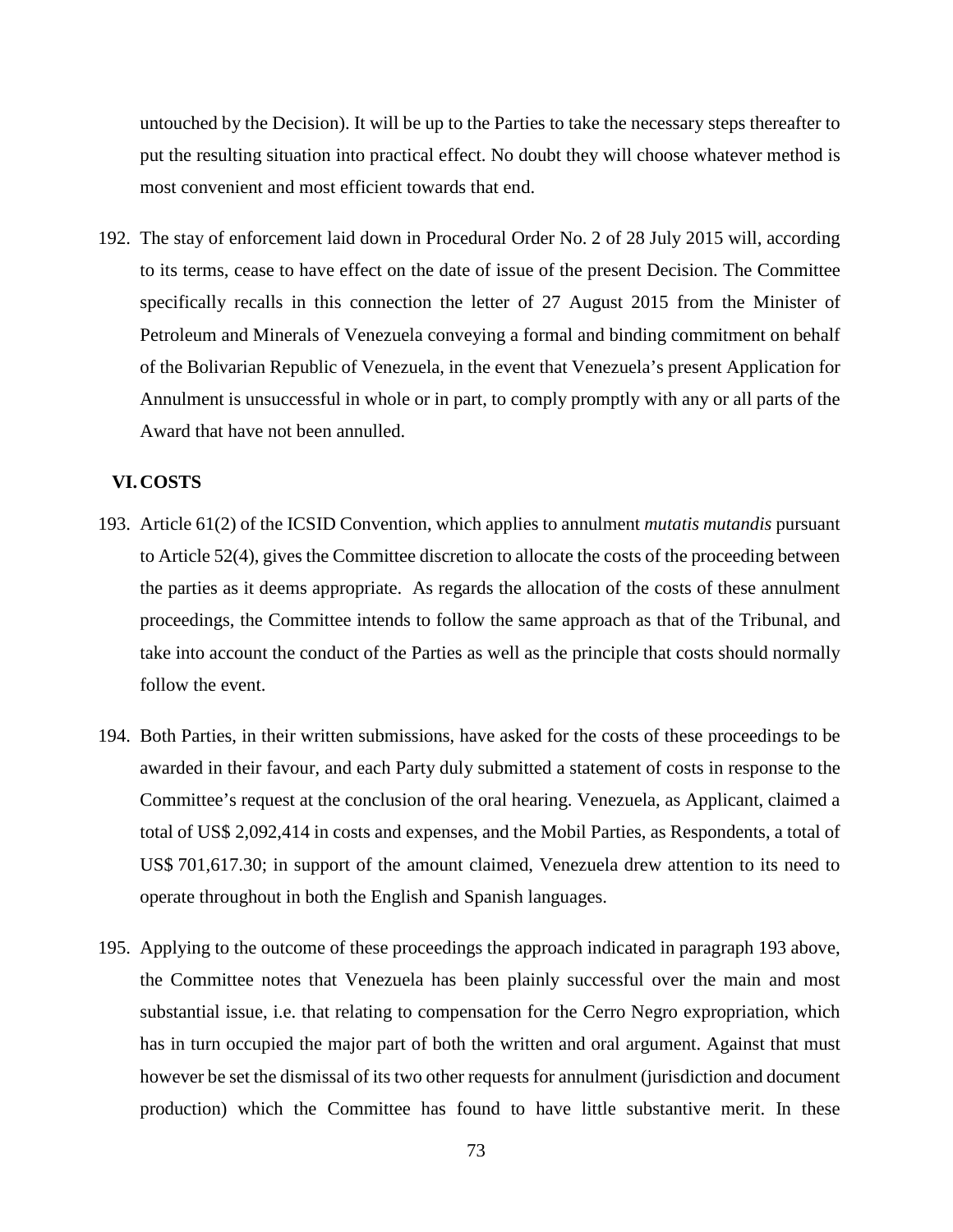circumstances, the Committee considers that the only reasonable decision is to let the costs of the preparation and presentation of Parties' respective cases lie where they fall and to split the costs of the annulment proceedings, including the fees and expenses of the Members of the Committee and the costs of the Centre, between the Parties, with the result that each side will bear the costs of the preparation and presentation of its own case, and that the costs of the annulment proceedings, including the fees and expenses of the Members of the Committee and the costs of the Centre, will be shared equally between the Applicant and the Respondents. The ICSID Secretariat will provide the Parties with a detailed financial statement of the case account once all invoices are received and the account is final.

## **VII. DISPOSITIF**

- 196. On the basis of the reasoning above, the Committee decides:
	- 1) the request for the annulment of the Award on account of the Tribunal's assumption of jurisdiction is rejected;
	- 2) the request for the annulment of the Award on account of the Tribunal's refusal to order document production is rejected;
	- 3) the request for the annulment of the portion of the Award dealing with compensation for the expropriation of the Cerro Negro Project is upheld in part, as follows: paragraph 404(d) of the Award is annulled, together with certain paragraphs in Sections V, VI, and VIII of the Award bearing directly on the assessment of compensation and the basis therefor, that is to say paragraphs 216-218, paragraphs 223-225, and paragraphs 373-374;
	- 4) for the avoidance of doubt, the Committee specifies that the following parts of the Award are not affected by sub-paragraph 3) above, namely paragraphs 297-306, paragraphs 307- 367, the first sentence of paragraph 368, paragraphs 386-400, and paragraph 403, as well as paragraphs 184-213 and the Decision on Jurisdiction of 10 June 2010;
	- 5) in accordance with the terms of paragraph 10.a of Procedural Order No. 2 of 28 July 2015, the stay of enforcement laid down in that Order will cease to have effect on the date of issue of the present Decision;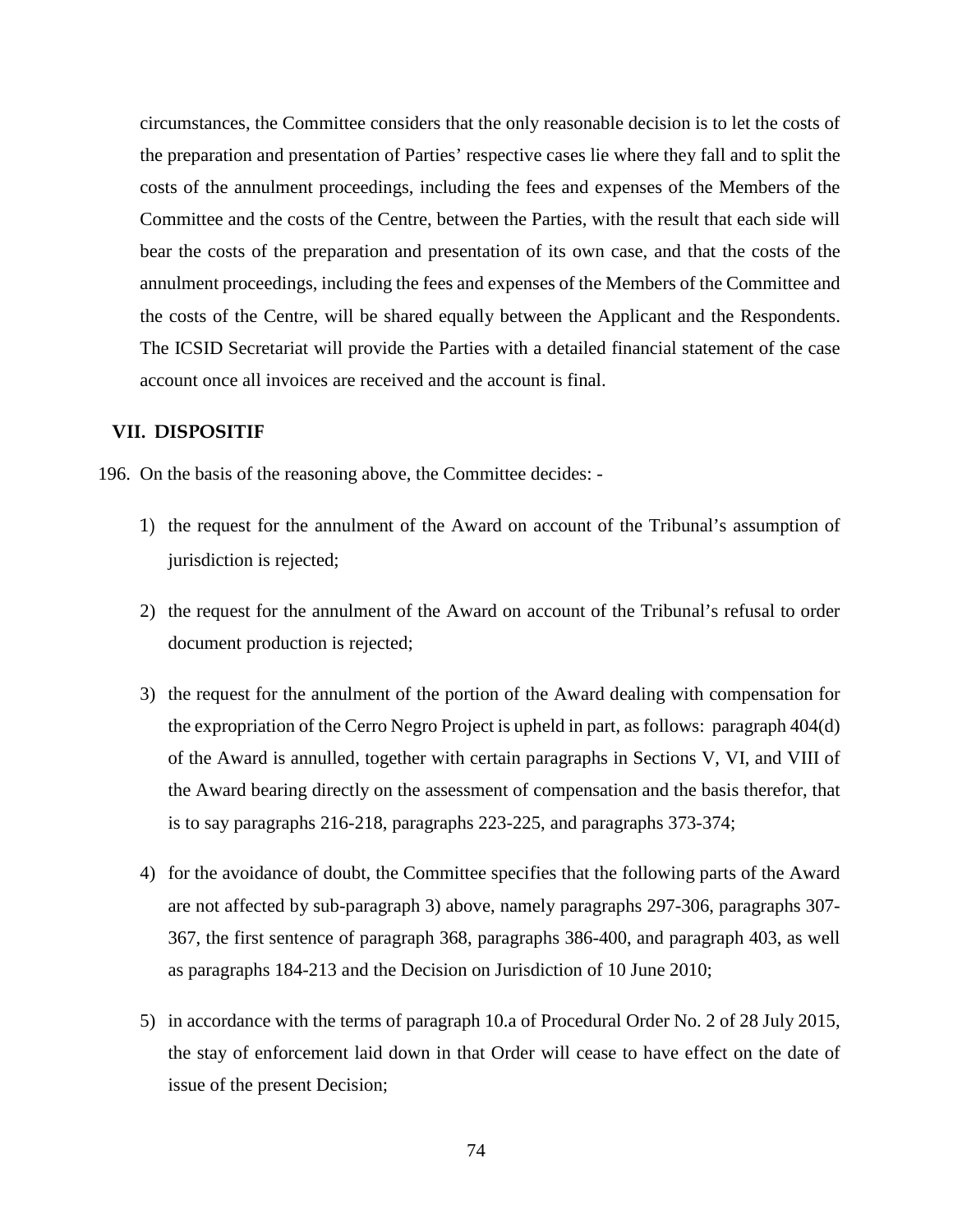6) each Party shall bear the costs of the preparation and presentation of its own case. The costs of the annulment proceedings, including the fees and expenses of the Members of the Committee and the costs of the Centre, shall be shared equally between the Applicant and the Respondents.